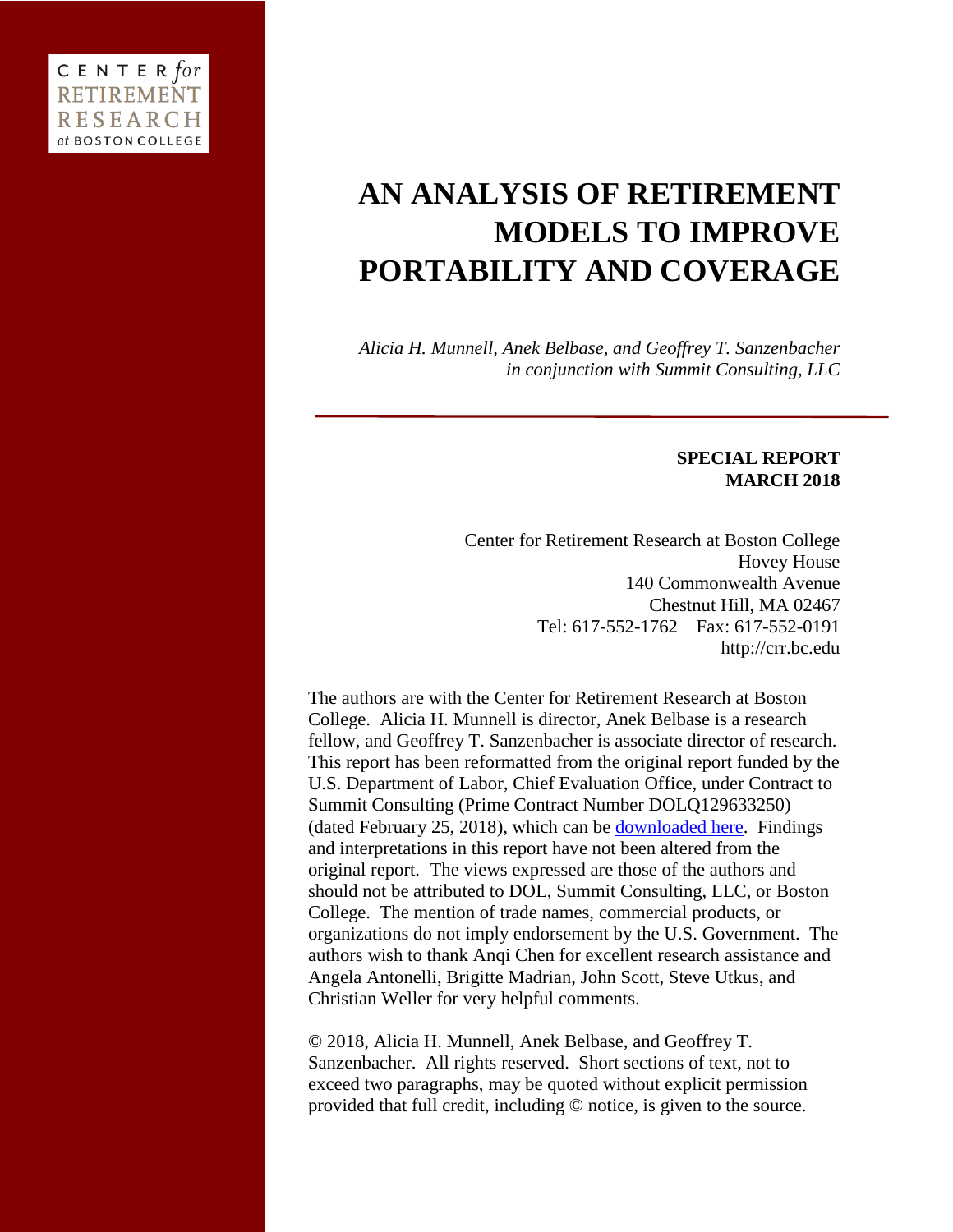# **About the Center for Retirement Research**

The Center for Retirement Research at Boston College, part of a consortium that includes parallel centers at the University of Michigan and the National Bureau of Economic Research, was established in 1998 through a grant from the Social Security Administration. The Center's mission is to produce first-class research and forge a strong link between the academic community and decision-makers in the public and private sectors around an issue of critical importance to the nation's future. To achieve this mission, the Center sponsors a wide variety of research projects, transmits new findings to a broad audience, trains new scholars, and broadens access to valuable data sources.

> Center for Retirement Research at Boston College Hovey House 140 Commonwealth Ave Chestnut Hill, MA 02467 Tel: 617-552-1762 Fax: 617-552-0191 http://crr.bc.edu

> > *Affiliated Institutions:* The Brookings Institution Syracuse University Urban Institute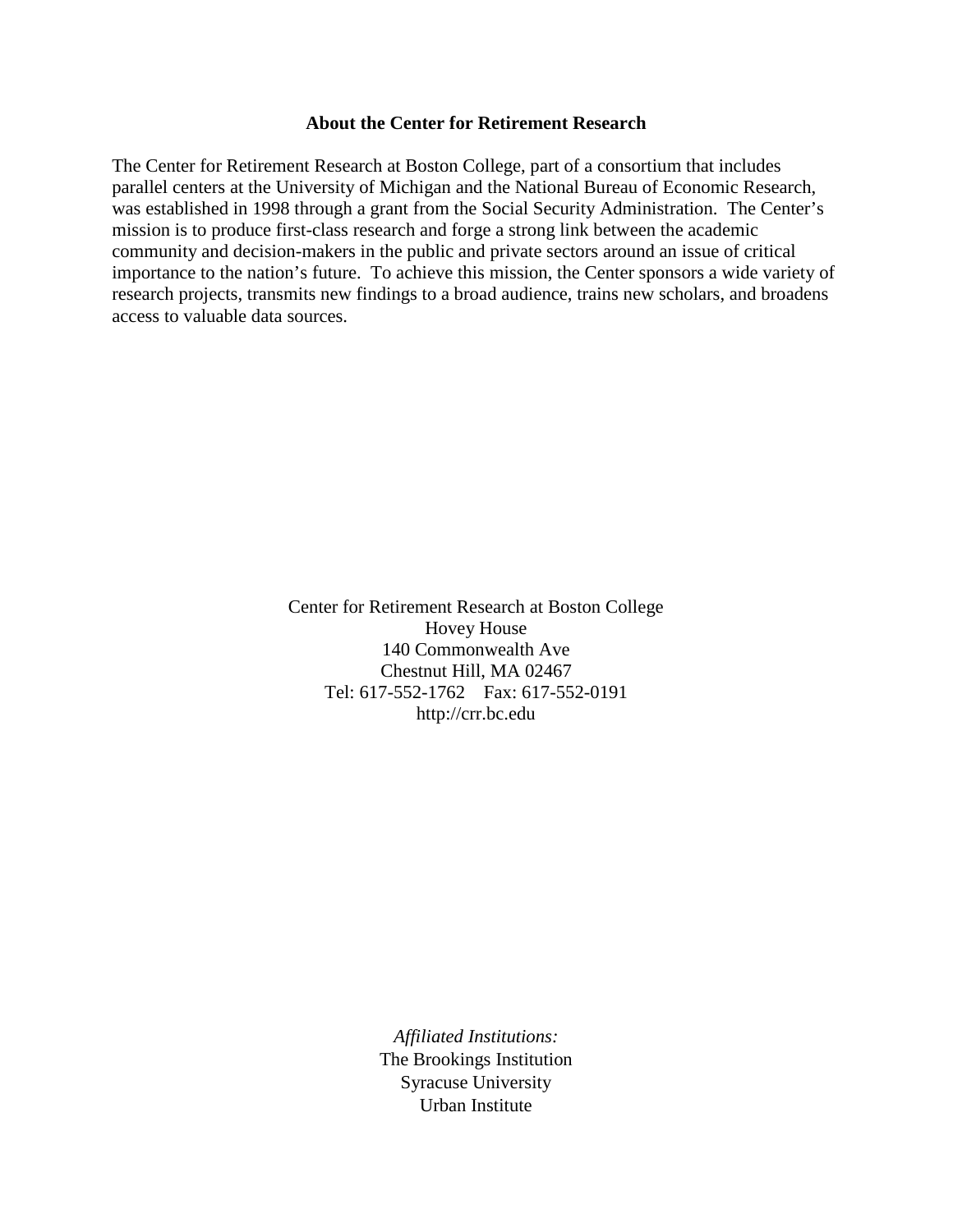# **Executive Summary**

 $\overline{\phantom{a}}$ 

Retirement security is an important policy issue. A number of factors may result in the need for more retirement income than in the past. The U.S. population is living much longer and working only a bit longer, so retirement spans are lengthening.<sup>[1](#page-2-0)</sup> Low interest rates and rising out-of-pocket health care costs may also play a role. At the same time, workers will receive less income from Social Security relative to their pre-retirement earnings – at any given claiming age – as the Full Retirement Age moves from 65 to 67, Medicare premiums are projected to take a larger share of the benefit,<sup>[2](#page-2-1)</sup> and more people are slated to pay taxes on a portion of their benefits.<sup>[3](#page-2-2)</sup> While Social Security's progressive benefit formula provides low earners with higher benefits relative to earnings, these workers often claim benefits early and receive actuarially reduced amounts in exchange for receiving benefits for a longer period.<sup>[4](#page-2-3)</sup> Since Social Security alone is insufficient for most workers to maintain their pre-retirement living standard, they will be increasingly reliant on a retirement savings plan.<sup>[5](#page-2-4)</sup>

In the United States, most retirement savings plans in the private sector are provided through an employer on a voluntary basis. Many of those with retirement plans have insufficient balances to maintain their standard of living in retirement, and half the workforce does not participate in a plan at any given time.<sup>[6](#page-2-5)</sup>

For the half of private sector workers who *do* participate in a plan at their current job, portability between plans is often difficult, money often moves from the generally lower-cost workplace system to the generally higher-cost "retail" system of Individual Retirement Accounts (IRAs), and leakage from the combined workplace and retail system may negatively affect balances.

<span id="page-2-0"></span><sup>&</sup>lt;sup>1</sup> Between 1980 and 2016, life expectancy at 65 increased by 4.4 years for men, from 14.7 to 19.1 years (U.S. Social Security Administration, 2017a). Meanwhile, the average retirement age increased by 0.6 years for men, from 64.1 to 64.7 (authors' updates of Munnell, 2015). As a result, the retirement span grew by 3.8 years over this period. <sup>2</sup> The Medicare actuaries project Medicare out-of-pocket costs to increase from about 16 percent of average Social

<span id="page-2-1"></span>Security benefits in 2017 to over 30 percent of benefits by 2045 (Centers for Medicare & Medicaid Services, 2017). <sup>3</sup> Ellis, Munnell, and Eschtruth (2014).

<span id="page-2-3"></span><span id="page-2-2"></span><sup>4</sup> Among workers in the lowest earnings tercile, 63 percent claim before their Full Retirement Age (U.S. Social Security Administration, 2017b).

<span id="page-2-5"></span><span id="page-2-4"></span><sup>5</sup> Many analysts use the Aon and Georgia State University Replacement Rate Study for measures of adequacy (Palmer, 2008). Households need less income in retirement than they did while working to maintain the same standard of living as they tend to pay less in taxes, no longer need to save for retirement, and may have paid off their mortgage. The study found that retired households require 75 to 90 percent of their pre-retirement income to maintain the same standard of living, depending on the number of earners, marital status, and earnings level. <sup>6</sup> Ellis, Munnell, and Eschtruth (2014).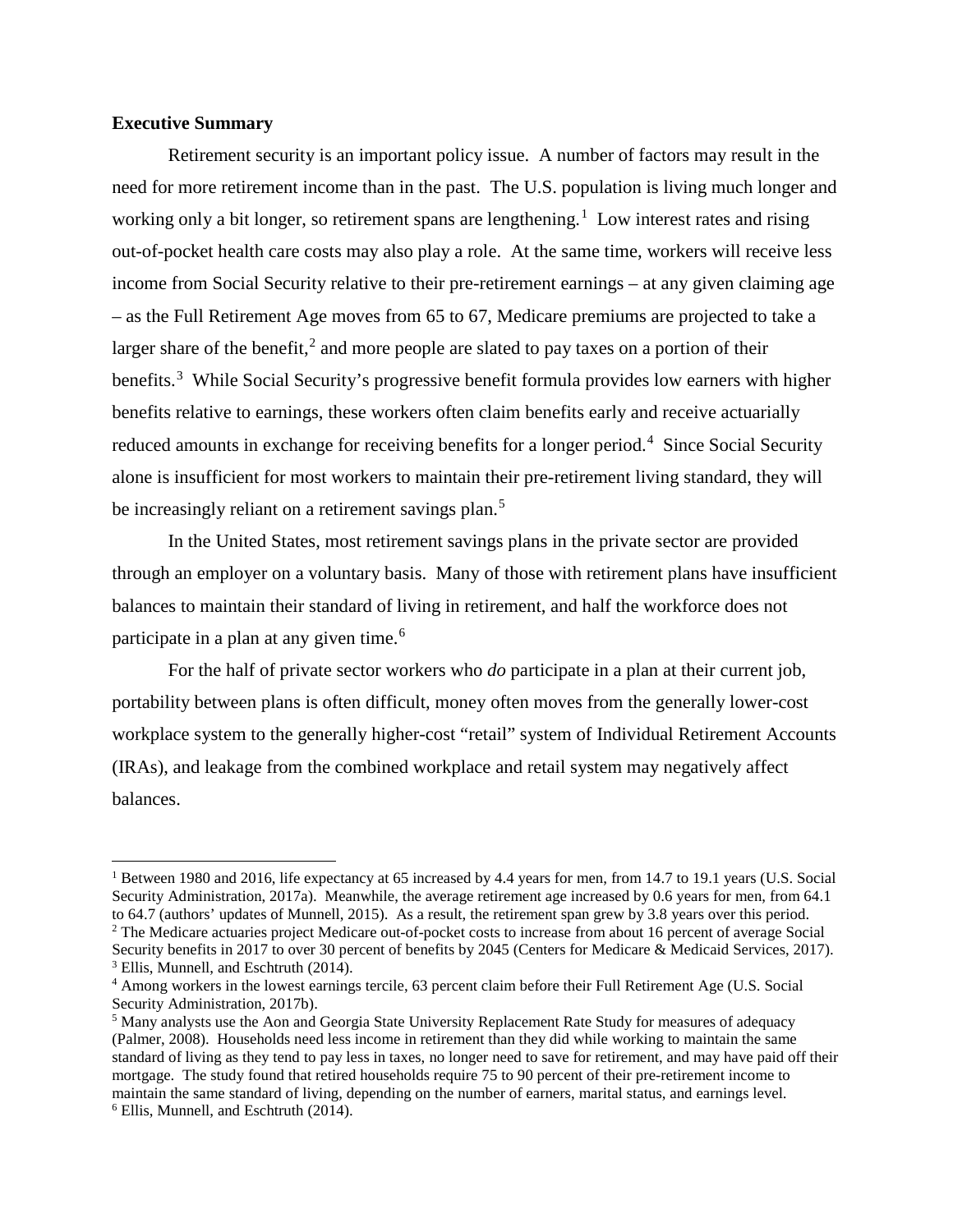Among the half of workers who do not participate in a plan at their current job, 84 percent are with an employer that does not offer a plan, while the remaining 16 percent work for an employer that offers a plan but either choose not to participate or are not eligible to participate. Additionally, an increasing number of workers – such as, contractors or temporary workers – do not have a traditional employer-employee relationship, so they are also part of the group that lacks coverage from an employer.

This report examines the employer-based voluntary retirement system and explores a variety of potential changes through a three-part analysis:

- The first part focuses on the 401(k) system and documents the extent and nature of portability, the flow of money to IRAs, and leakage from both systems. It summarizes resulting problems and potential solutions.
- The second part explains the coverage gap among traditional wage and salary employees and assesses potential options for shrinking the gap.
- The third part looks at the separate challenge of covering workers in non-standard employment, who would tend to be left out of fixes for traditional workers.
- The overall objective of this study is to summarize what is currently known using analysis of existing proposals and, where relevant, examples from other countries, and to provide a wide (though not comprehensive) list of available options.

#### **Portability, Transfers to IRAs, and Leakage**

The current defined contribution system could be improved along three dimensions. The first dimension is to minimize procedural barriers to moving money between employer plans in order to reduce the number of small and lost accounts. Currently, plans are not required to accept incoming rollovers and face no standards for timely and efficient plan-to-plan transfers when people switch jobs. This lack of orderly procedures can make it difficult to move money from an old plan to a new plan. Often, even simple processes for transferring assets between plans require several steps and can take a month or more to complete. Additionally some plans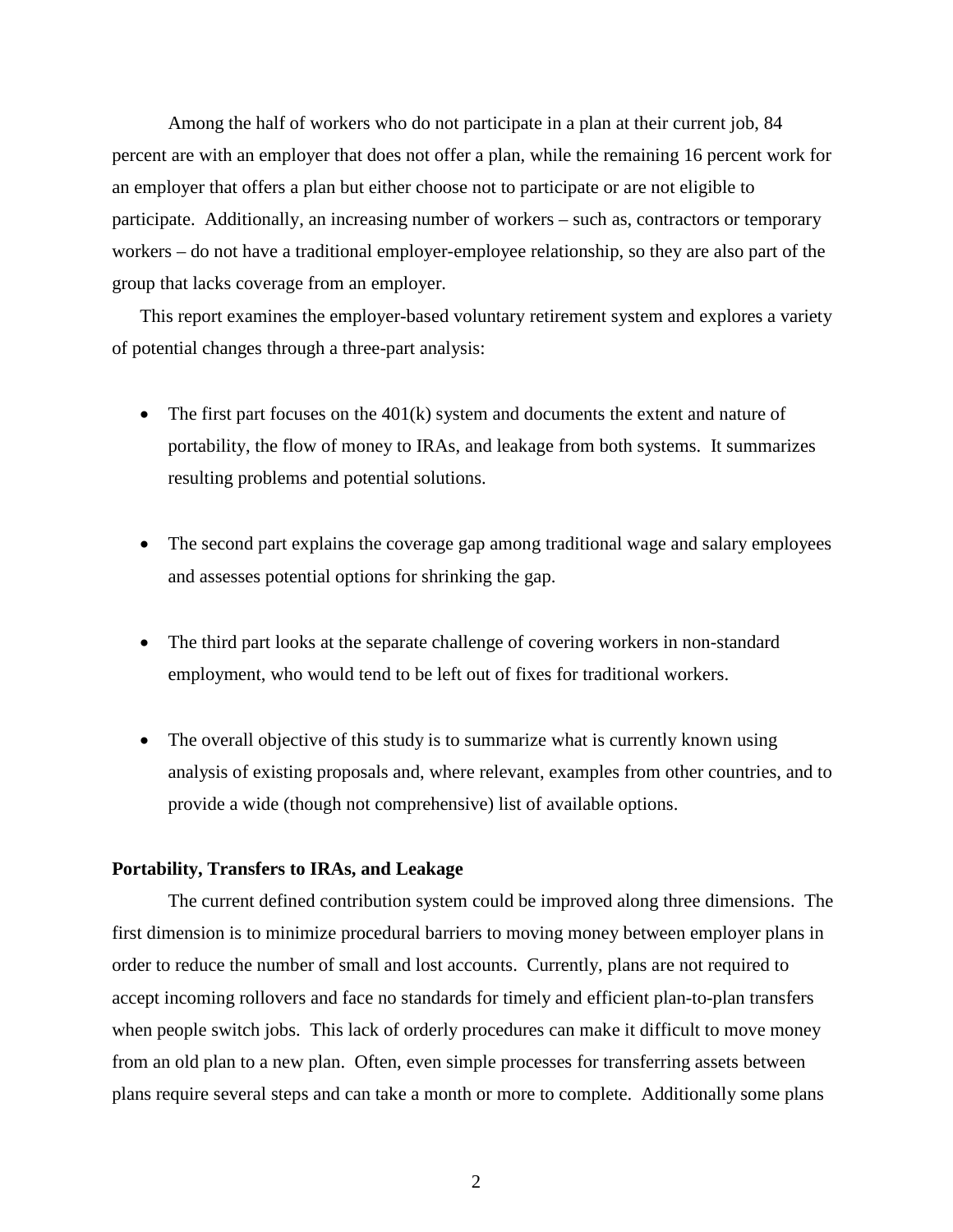do not accept rollovers from other  $401(k)s$ . As a result,  $401(k)$  plan balances often do not follow workers as they move jobs, and people can end up with multiple small accounts – which may make keeping track of accounts more challenging.

The second dimension is the effect of transfers from the workplace system to the advisororiented retail component (such as IRAs). IRAs often involve higher fees and can result in conflicts of interest for financial advisors when dealing with clients. Of course, IRAs also have potential benefits to the retail market, such as a broader array of investment alternatives, the ability to consolidate assets, and personalized financial advice. However, these benefits may not outweigh the costs of receiving advice that could reflect a conflict of interest.

The third dimension is leakage from both workplace plans and IRAs, which tends to cut balances at retirement by about 25 percent on average. Although the current system imposes a 10-percent penalty tax on pre-retirement withdrawals on top of income taxes, this provision may not be an effective deterrent for many participants. For example, for low- and moderate-income workers who pay little or no income tax, the penalty may seem acceptable. In addition, a meaningful portion of the participant's account may include employer (or "free") contributions. So the net cost for "cashing out" can seem quite minimal, in both financial and psychological terms, for many workers.

Options for addressing the three issues discussed above that could enhance portability, protect transfers from the workplace to IRA system, and reduce leakage) are outlined in Table ES-1.

| Goal                    | Option                                                           |  |
|-------------------------|------------------------------------------------------------------|--|
| Enhance portability     | Require plans to accept rollovers                                |  |
|                         | Standardize rollover rules and paperwork                         |  |
|                         | Encourage direct rollovers                                       |  |
|                         | Set up a public registry to prevent lost accounts                |  |
|                         | Create clearinghouse to automatically roll over small balances   |  |
| Protect transfers from  | Limit forced transfers and expand their investment options       |  |
| workplace to IRA system | Reduce conflicts of interest through the Fiduciary Rule          |  |
|                         | Enhance transparency of fees                                     |  |
| Reduce leakage          | Limit or prohibit cashouts at job termination                    |  |
|                         | Tighten hardship withdrawal criteria                             |  |
|                         | Coordinate age for penalty-free withdrawals with Social Security |  |
|                         | claiming provisions                                              |  |

Table ES-1. *Options to Address 401(k) Portability, Transfers to IRAs, and Leakage*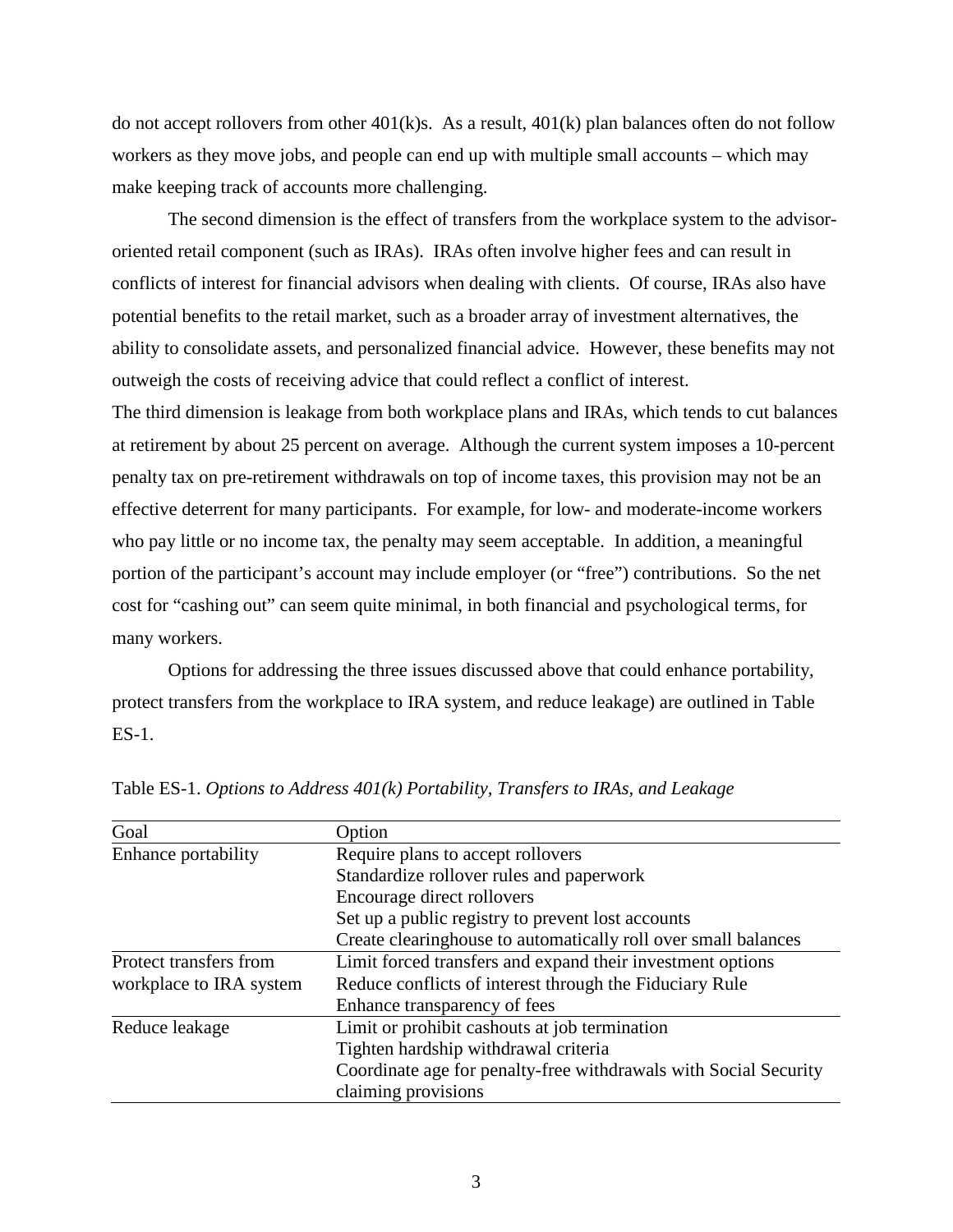## **Plan Coverage for Traditional Workers**

l

Even if policymakers were able to solve all the problems in the defined contribution system, a large coverage gap would remain. At any moment in time, about half of private sector workers are not participating in an employer-sponsored retirement plan. (For the purposes of this report, "coverage" and "participation" are used synonymously.) That pattern means that some workers never gain coverage during their work lives and others have only intermittent coverage. For many workers, Social Security alone is not enough to enable them to maintain their pre-retirement standard of living.

The percentage of workers covered has not improved since the late 1970s. This pattern may be driven by two factors. First, many employers – particularly small employers – do not offer a retirement plan, partly due to high costs but often for non-financial reasons such as workers' preference for cash wages. Second, the uncovered employees who work for an employer with a plan either choose not to participate, often through inertia, or are not eligible because they have not worked for the employer long enough, work too few hours, or are in a type of job that is not covered by the plan. As a result, increasing coverage will require both expanding access to employer-based plans and increasing participation in existing plans.

Two types of federal and state initiatives have been aimed at increasing coverage for traditional workers: (1) efforts to reduce barriers to adopting plans and (2) laws that require employers to provide access to workers. At the federal level, efforts to reduce barriers have focused on lowering the costs of offering a plan. These efforts are reflected in products for small businesses, like SIMPLE and SEP plans, and regulations facilitating multiple-employer plans, which can lower costs by pooling resources across related employers. States have also attempted to make it easier for small businesses to offer retirement plans: Washington and New Jersey are creating marketplaces that include a curated list of retirement plans suitable for small businesses. However, past efforts to broaden coverage through simpler products or better markets have not resulted in a significant increase in total coverage.<sup>[7](#page-5-0)</sup>

In contrast, efforts to expand coverage by moving away from the voluntary model and imposing a mandate on employers have been effective in other countries such as the United Kingdom; and even within the voluntary system, 401(k) plans that automatically enroll workers

<span id="page-5-0"></span> $^7$  An Investment Company Institute study (2017) shows that only 6 percent of households have a SEP, SIMPLE, or SAR-SEP IRA, vehicles designed to make it easier for firms to offer a retirement saving plan.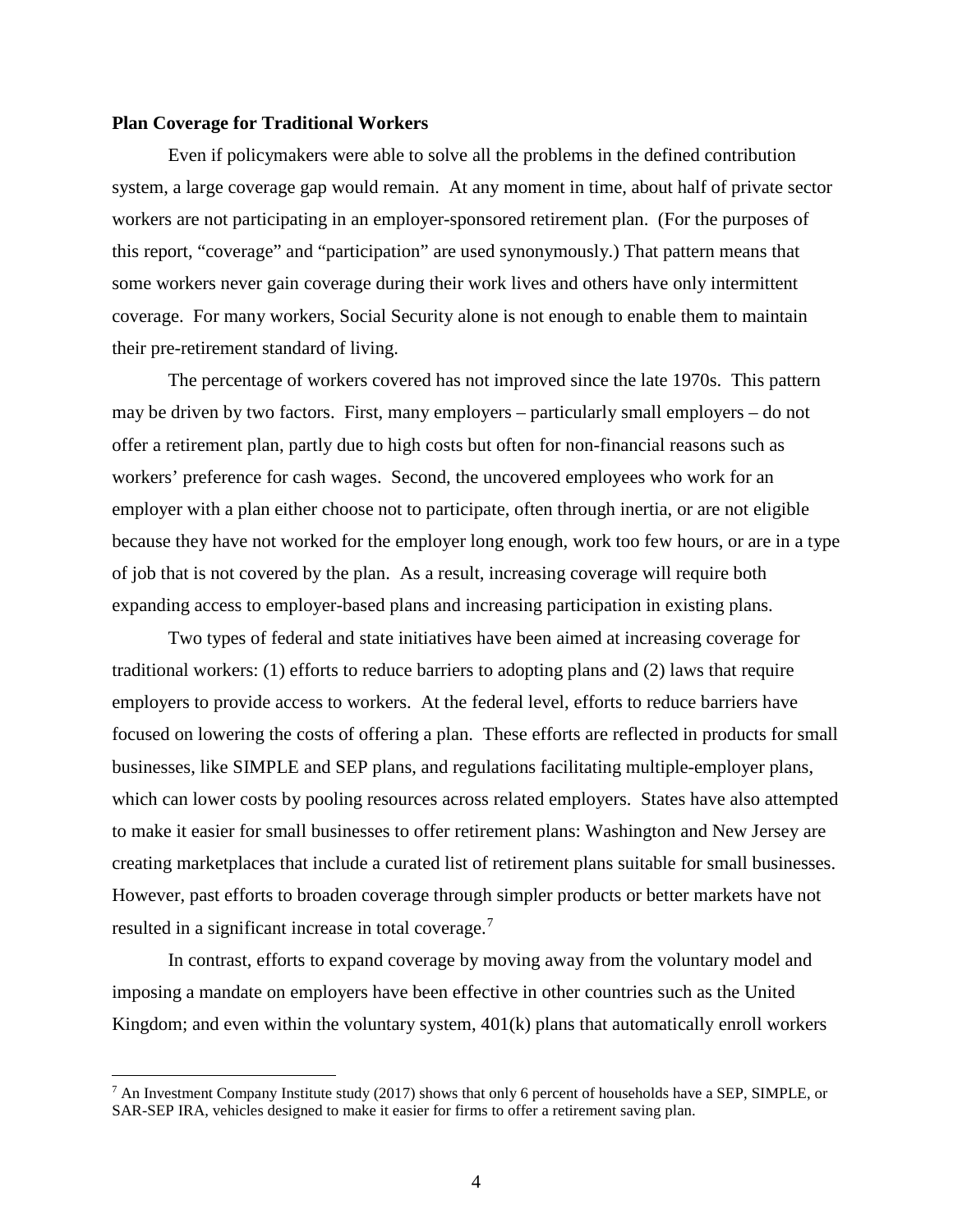– with the ability to opt out – have boosted participation rates. Along these lines, U.S. policy experts developed an idea that would require employers without a plan to automatically enroll workers in an IRA. This proposal has not been adopted at the federal level, but several states are moving forward with these auto-IRAs.

Table ES-2 summarizes options to expand retirement savings among traditional workers with and without access to workplace plans. These changes could substantially shrink the coverage gap.

| Goal                                                                         | Option                                                                                                                                                                                                                                                                                                                                                                                                                                                                                                                                                                                                                        |
|------------------------------------------------------------------------------|-------------------------------------------------------------------------------------------------------------------------------------------------------------------------------------------------------------------------------------------------------------------------------------------------------------------------------------------------------------------------------------------------------------------------------------------------------------------------------------------------------------------------------------------------------------------------------------------------------------------------------|
| Improve participation<br>among workers eligible<br>for $401(k)s$             | Mandate that $401(k)$ plans automatically enroll new employees<br>immediately and non-participating employees periodically                                                                                                                                                                                                                                                                                                                                                                                                                                                                                                    |
| Enhance voluntary<br>system                                                  | Publicize availability of federal plans designed for small business (SEP<br>IRAs, SIMPLEs)<br>Expand market places like those in New Jersey and Washington if they<br>prove successful<br>Enact legislation to facilitate the establishment of open MEPs                                                                                                                                                                                                                                                                                                                                                                      |
|                                                                              | Expand the Saver's Tax Credit                                                                                                                                                                                                                                                                                                                                                                                                                                                                                                                                                                                                 |
| Establish plans with<br>auto-enrollment for<br>employees without<br>coverage | Impose a federal mandate on employers without a plan to auto enroll their<br>workers in an IRA; or<br>Revise Employee Retirement Income Security Act of 1974 (ERISA) to<br>enable a federal mandate on employers to auto enroll their employees in<br>$401(k)$ s (or open MEPs), like in the United Kingdom<br>Enable states to mandate employers without a plan to auto enroll their<br>workers in an IRA; or<br>Revise ERISA to enable states to mandate employers without a plan to<br>auto enroll their workers in open MEPs<br>Promote efforts to move administrative burden from employers to third-<br>party platforms |
| Require employer<br>contributions along with<br>coverage of employees        | Impose a federal mandate that employers must contribute to a retirement<br>plan on behalf of their employees, as in Australia<br>Combine mandatory coverage with shift in responsibility from employers<br>to third-party platforms                                                                                                                                                                                                                                                                                                                                                                                           |

Table ES-2. *Options to Expand Coverage by Retirement Plans*

A more comprehensive approach to expanding coverage might involve shifting responsibility for the provision of retiree benefits from the employer to a third-party platform (see right-hand column of Table ES-3, on the next page). This option could be either voluntary or mandatory. On the voluntary side is a proposal offered a decade ago by the ERISA Industry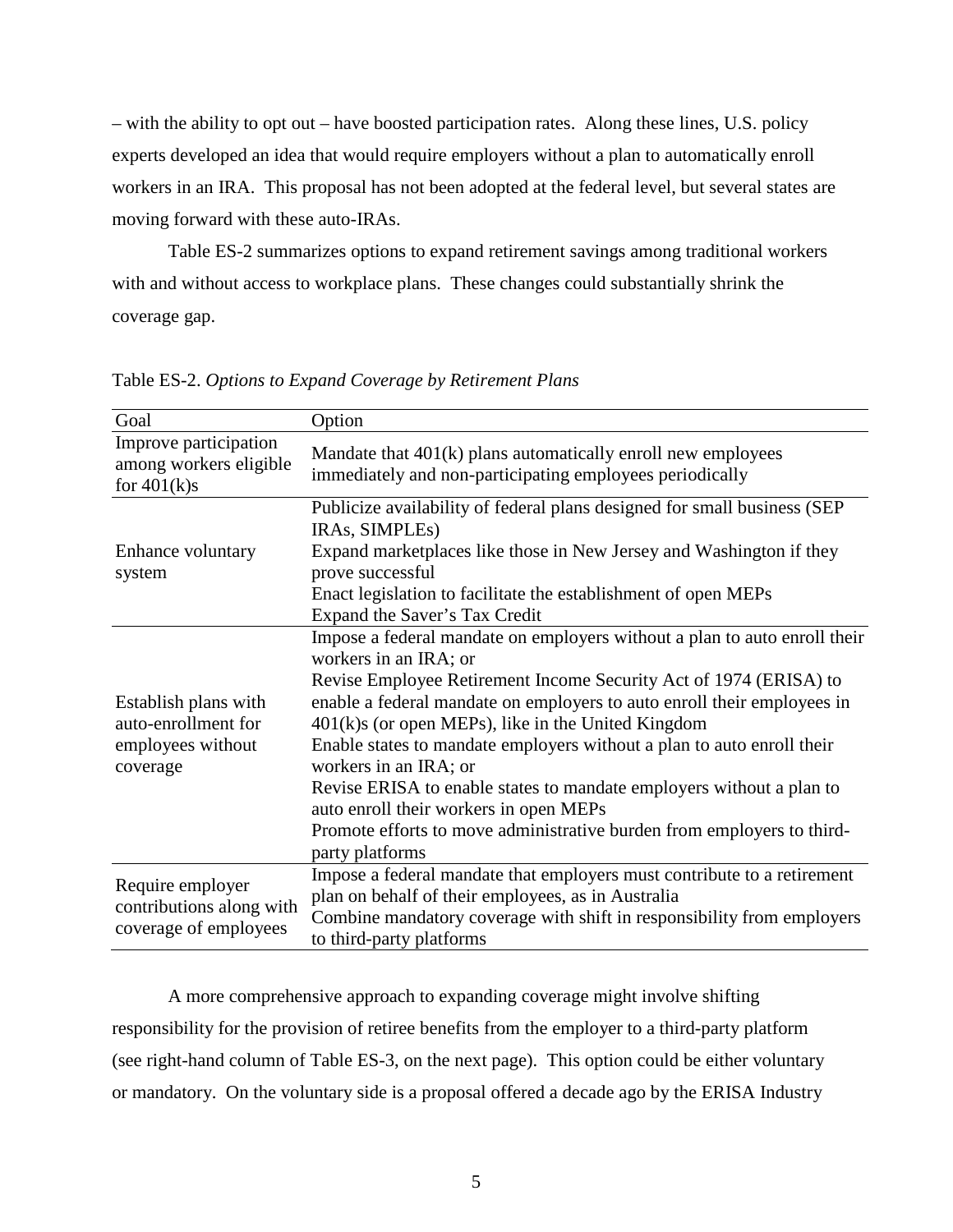Committee (ERIC) that would allow employers to shift responsibility for the provision of benefits to an outside administrator.<sup>[8](#page-7-0)</sup> On the mandatory side, a 2012 proposal by the Center for American Progress (CAP) would provide all workers with access to an IRA-based plan modeled after the Federal Thrift Savings Plan.<sup>[9](#page-7-1)</sup> International models could also achieve similar objectives: Australia and the Netherlands provide near-universal access to employer-based pensions with a minimal administrative burden on employers and accounts that are far more portable than 401(k) plans.

Table ES-3. *Options to Broaden Coverage by Degree of Compulsion and Locus of Administration*

|                        | Locus of administration                                                             |                                     |  |
|------------------------|-------------------------------------------------------------------------------------|-------------------------------------|--|
| Degree of compulsion   | Employer                                                                            | Third party                         |  |
| Voluntary/supplemental | Existing U.S. system $+$ enhancements<br>(part-time, MEPs, state marketplaces)      | ERIC model                          |  |
| Mandatory/universal    | Mandatory auto-enrollment of all<br>workers (federal or state policy)<br>U.K. model | CAP model<br>Australia, Netherlands |  |

# **Introducing Broader Options to Cover Self-Employed and Contingent Workers**

Even if all traditional workers had coverage through their employers, the self-employed, and the growing number of contingent workers would be left out. Covering the self-employed and contingent workers in supplementary plans, however, is in its infancy even in countries that have aimed for universal coverage. One step in that direction may be creating some type of plan with auto-enrollment for workers in non-standard employment. Table ES-4 (on the next page) presents several ways to encourage and evaluate broader options to expand coverage to workers without a traditional employer relationship.

<span id="page-7-0"></span><sup>8</sup> ERISA Industry Committee (2007).

<span id="page-7-1"></span><sup>9</sup> This proposal has been modified over time. See Madland, Rowell, and Davis (2016), Madland (2012), and Davis and Madland (2013).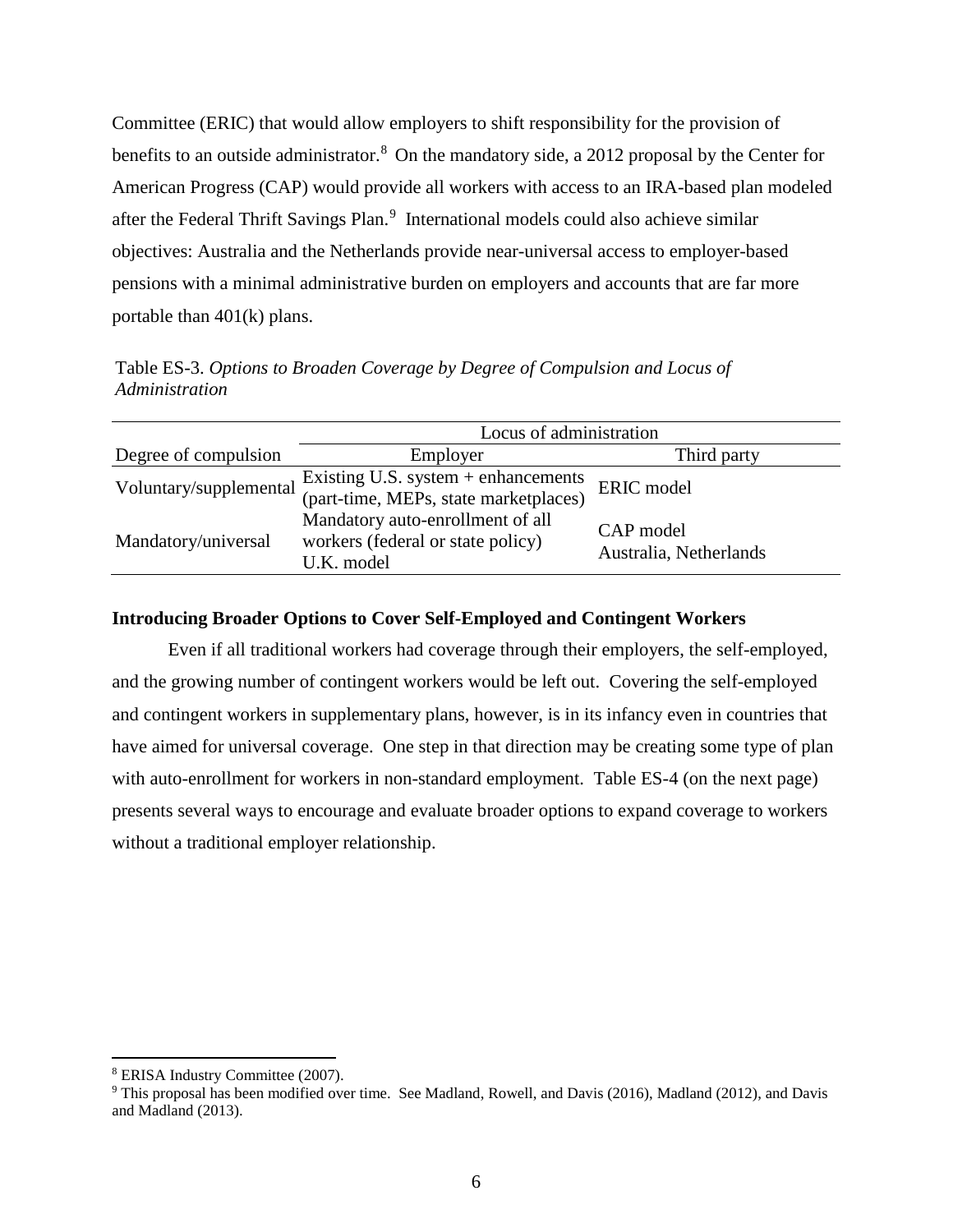| Goal                        | Option                                                     |  |
|-----------------------------|------------------------------------------------------------|--|
| Provide coverage under an   | Require individuals to contribute a percentage of earnings |  |
| individual mandate          |                                                            |  |
|                             | Encourage innovative efforts to bring retirement plans to  |  |
| Provide coverage in current | contingent workers (e.g. Betterment plan for Uber)         |  |
| U.S. voluntary system       | Create an auto-IRA arrangement using tax code              |  |

Table ES-4. *Options to Cover Self-Employed and Contingent Workers*

# **Conclusion**

A changing retirement landscape may require today's workers to accumulate more savings, but barriers exist for accumulating and managing money in defined contribution plans, and many do not participate in any form of employer-provided retirement program.

A number of changes could help make existing plans work better by enhancing portability and safeguarding small accounts, protecting transfers from the workplace to IRA system, and reducing leakage.

Coverage could be expanded substantially within the existing financial infrastructure, but a more ambitious approach may be required to relieve the burden on employers and to cover the self-employed and the growing number of contingent workers. For these more ambitious approaches, the central issues revolve around how much compulsion is desirable in the U.S. retirement system and the optimal role for employers.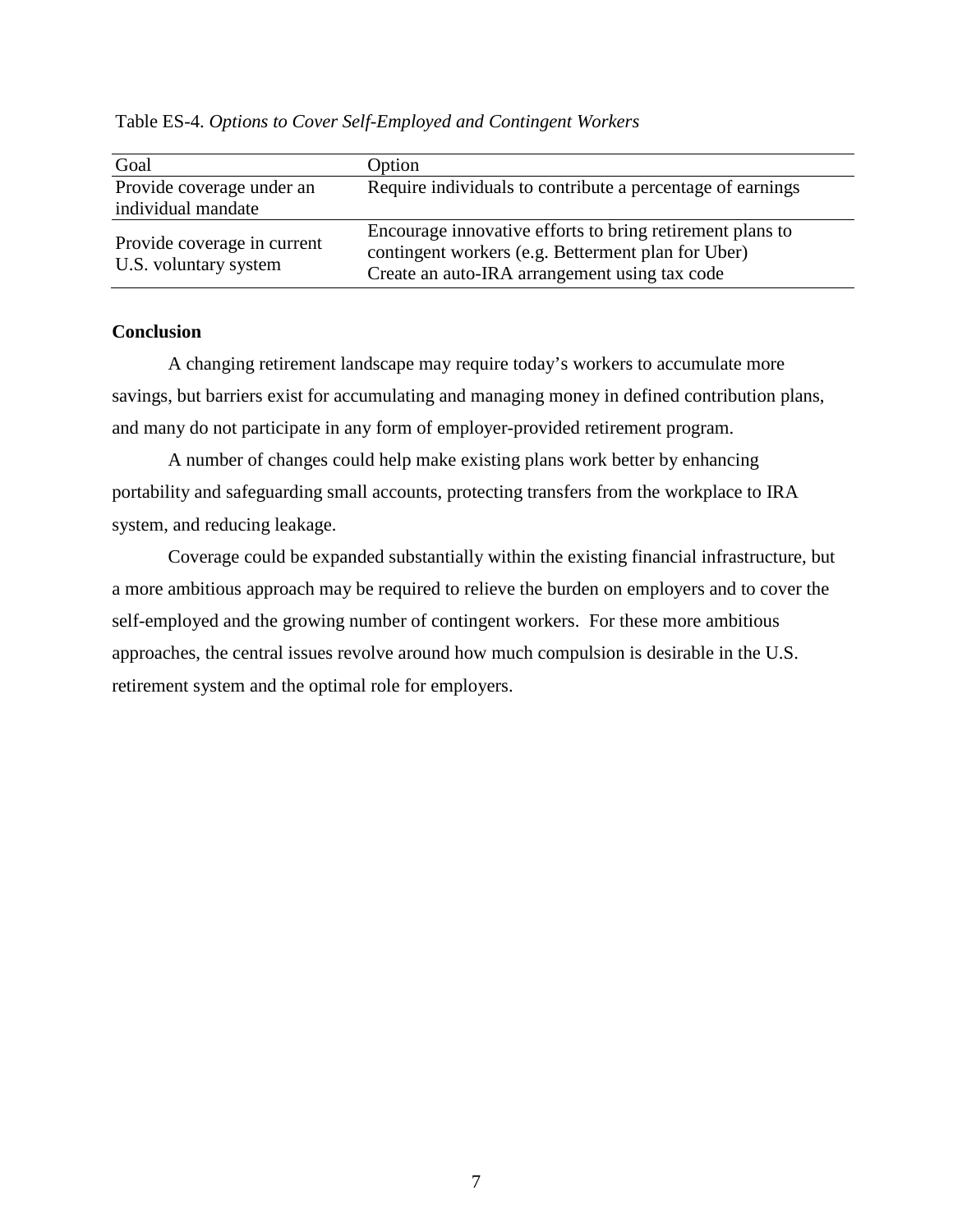# **Introduction**

Retirement security is an important policy issue. A number of factors may result in the need for more retirement income than in the past. The U.S. population is living much longer and working only a bit longer, so retirement spans are lengthening.<sup>[10](#page-9-0)</sup> Low interest rates and rising out-of-pocket health care costs may also play a role. At the same time, workers will receive less income from Social Security relative to their pre-retirement earnings – at any given claiming age – as the Full Retirement Age moves from 65 to 67, Medicare premiums are projected to take a larger share of the benefit, $^{11}$  $^{11}$  $^{11}$  and more people are slated to pay taxes on a portion of their benefits.<sup>[12](#page-9-2)</sup> While Social Security's progressive benefit formula provides low earners with higher benefits relative to earnings, these workers often claim benefits early and receive actuarially reduced amounts in exchange for receiving benefits for a longer period.<sup>[13](#page-9-3)</sup> Since Social Security alone is insufficient for most workers to maintain their pre-retirement living standard, they will be increasingly reliant on a retirement savings plan.<sup>[14](#page-9-4)</sup>

In the United States, most retirement savings plans in the private sector are provided through an employer on a voluntary basis. However, many workers with an employer plan have insufficient balances to maintain their standard of living in retirement, and half the workforce does not participate in a plan at any given time.[15](#page-9-5)

These challenges are set against a background where the employer retirement system has changed from defined benefit to defined contribution. Until the early 1980s, most workers who were covered by an employer plan relied solely on a defined benefit plan, where benefits typically equal a percentage of final earnings and are paid as an annuity.[16](#page-9-6) In 2017, most

<span id="page-9-0"></span><sup>&</sup>lt;sup>10</sup> Between 1980 and 2016, life expectancy at 65 increased by 4.4 years for men, from 14.7 to 19.1 years (U.S. Social Security Administration, 2017a). Meanwhile, the average retirement age increased by 0.6 years for men, from 64.1 to 64.7 (authors' updates of Munnell, 2015). As a result, the retirement span grew by 3.8 years over this period.

<span id="page-9-1"></span> $11$  The Medicare actuaries project Medicare out-of-pocket costs to increase from about 16 percent of average Social Security benefits in 2017 to over 30 percent of benefits by 2045 (Centers for Medicare & Medicaid Services, 2017).  $12$  Ellis, Munnell, and Eschtruth (2014).

<span id="page-9-3"></span><span id="page-9-2"></span><sup>&</sup>lt;sup>13</sup> Among workers in the lowest earnings tercile, 63 percent claim before their Full Retirement Age (U.S. Social Security Administration, 2017b).

<span id="page-9-4"></span><sup>&</sup>lt;sup>14</sup> Many analysts use the Aon and Georgia State University Replacement Rate Study for measures of adequacy (Palmer, 2008). Households need less income in retirement than they did while working to maintain the same standard of living as they tend to pay less in taxes, no longer need to save for retirement, and may have paid off their mortgage. The study found that retired households require 75 to 90 percent of their pre-retirement income to maintain the same standard of living, depending on the number of earners, marital status, and earnings level. <sup>15</sup> Ellis, Munnell, and Eschtruth (2014).

<span id="page-9-6"></span><span id="page-9-5"></span><sup>16</sup> Borzi (2005).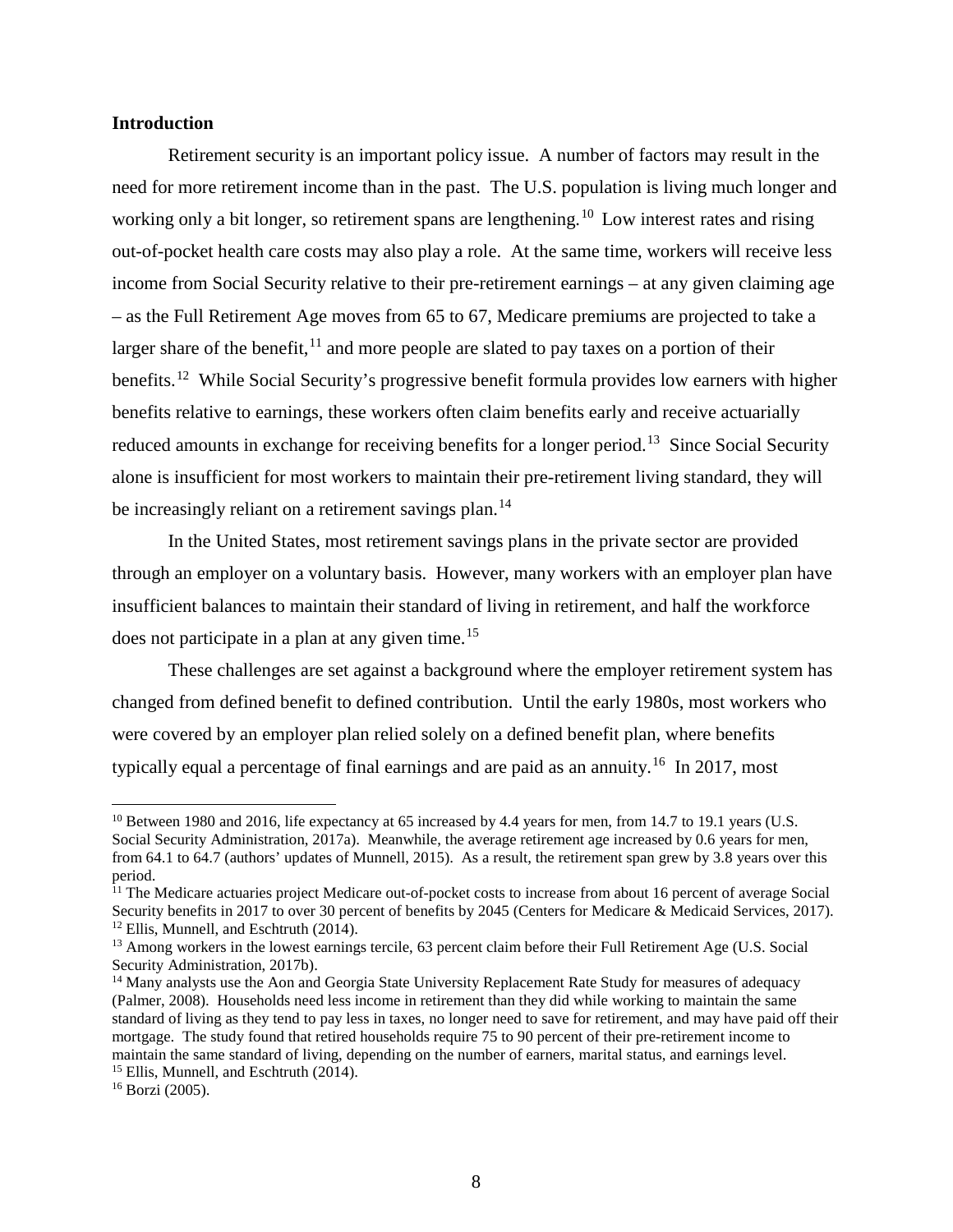covered workers rely solely on a defined contribution plan – often a  $401(k)$  – where retirement income depends on the amount the individual and employer contribute plus investment earnings accumulated in the account over time, and the individual, rather than the employer, bears both investment and longevity risk.<sup>[17](#page-10-0)</sup> The defined benefit plan tends to work well for people who spend their working lives with a single employer, while defined contribution plans are better for mobile employees.<sup>[18](#page-10-1)</sup>

Defined contribution plans have three limitations that can inhibit efficient money management. First, they are less portable in practice than in theory; it is hard to move 401(k) savings from one plan to another. Second, in contrast, it is relatively easy to move 401(k) savings into the retail environment of Individual Retirement Accounts (IRAs), which have fewer consumer protections and, often, higher fees than workplace plans. Finally, 401(k) plans are prone to pre-retirement withdrawals, which can substantially erode balances at retirement.

Beyond the limitations of 401(k)s, however, lies the greater challenge of coverage. Since the late 1970s, only about half of private sector wage and salary workers have participated in any type of retirement plan at their current job.<sup>[19](#page-10-2)</sup> (For the purposes of this report, "coverage" and "participation" are used synonymously.) This lack of coverage means that some employees end up at retirement with no source of income other than Social Security, and others cycle in and out of coverage, producing very small accumulations of retirement assets.

One group that lacks coverage is workers without a traditional employer relationship – a growing part of the labor force. A recent update of the Bureau of Labor Statistics' (BLS) *Contingent Worker Survey* by Katz and Krueger (2016) showed that the percentage of workers in any type of alternative work arrangement (i.e. temporary help agency workers, on-call workers, contract company workers, and independent contractors) rose from 10 percent in 2005 to 16 percent in 2015. One result for these contingent workers – as well as for self-employed workers not captured in this group – is that they are not enrolled in any employer retirement plan on their current job.<sup>[20](#page-10-3)</sup> This lack of coverage, depending on the length of time they spend in contingent

<span id="page-10-0"></span> $17$  Brien and Panis (2011) illustrate how the role of annuities can help transfer some of the investment and longevity risks to insurance companies.

<span id="page-10-1"></span> $18$  This assessment is less true today than in the past as many private sector employers have shifted their defined benefit plan to a cash balance plan where lump-sum payments are available upon termination. <sup>19</sup> Munnell and Bleckman (2014).

<span id="page-10-3"></span><span id="page-10-2"></span> $^{20}$  Nightingale and Wandner (2011) discuss some of the policy implications of informal and non-standard employment for low-skilled workers.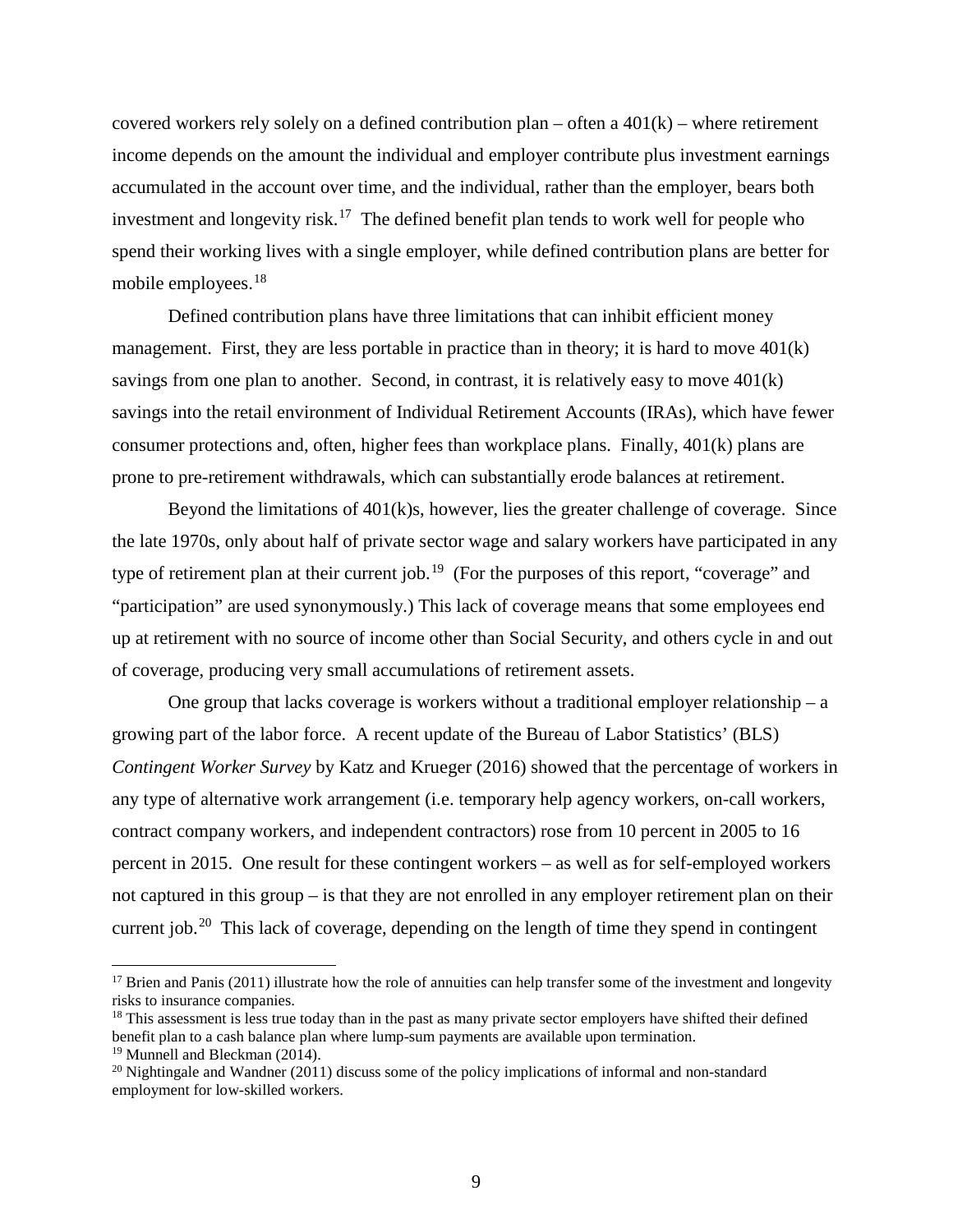work, may result in less savings at retirement because very few people open an IRA on their own.[21](#page-11-0)

In short, several reasons can help explain why so many workers are not building up retirement savings on a regular basis. For workers with a 401(k) plan, portability is difficult within the workplace system,  $401(k)$  assets often move into IRAs with higher fees, and a lot of money leaks out through pre-retirement withdrawals.<sup>[22](#page-11-1)</sup>

Among those workers without savings in an employer-sponsored plan, many are with an employer that does not offer a plan, others work for employers that offer a plan for which they are not eligible, and some who are eligible choose not to participate. Additionally, workers in non-standard employment do not have a traditional employer-employee relationship, so they also lack coverage. As a result, many workers are left with either no coverage or with multiple small accounts.[23](#page-11-2)

To better understand the challenges of the  $401(k)$  system and its coverage and to assess possible strategies to improve it, this report presents a three-part analysis. The first part focuses on 401(k)s and documents the extent and nature of portability, the flow of money to IRAs, and leakage from both systems. It summarizes resulting problems and potential solutions. But beyond the existing 401(k) system, a coverage gap remains. So, the second part of the analysis identifies the nature of the coverage gap among wage and salary employees and assesses proposed solutions. But these solutions would not affect the 16 percent of workers in nonstandard employment. Therefore, the third part of the analysis looks at options for covering these workers.

The objective of this report is to assess and present a wide – though not comprehensive – range of available options by examining and summarizing existing proposals and, where relevant, examples from other countries.

<span id="page-11-0"></span> $21$  Knoll (2010), Iwry and John (2009), and Springstead and Wilson (2000).

<span id="page-11-1"></span><sup>&</sup>lt;sup>22</sup> For estimates of leakage in  $401(k)$ s and IRAs, see Munnell and Webb (2015).

<span id="page-11-2"></span><sup>&</sup>lt;sup>23</sup> Banerjee (2014) found that individuals with less than \$25,000 in assets are more likely to withdraw money from their defined contribution accounts when they leave their employer.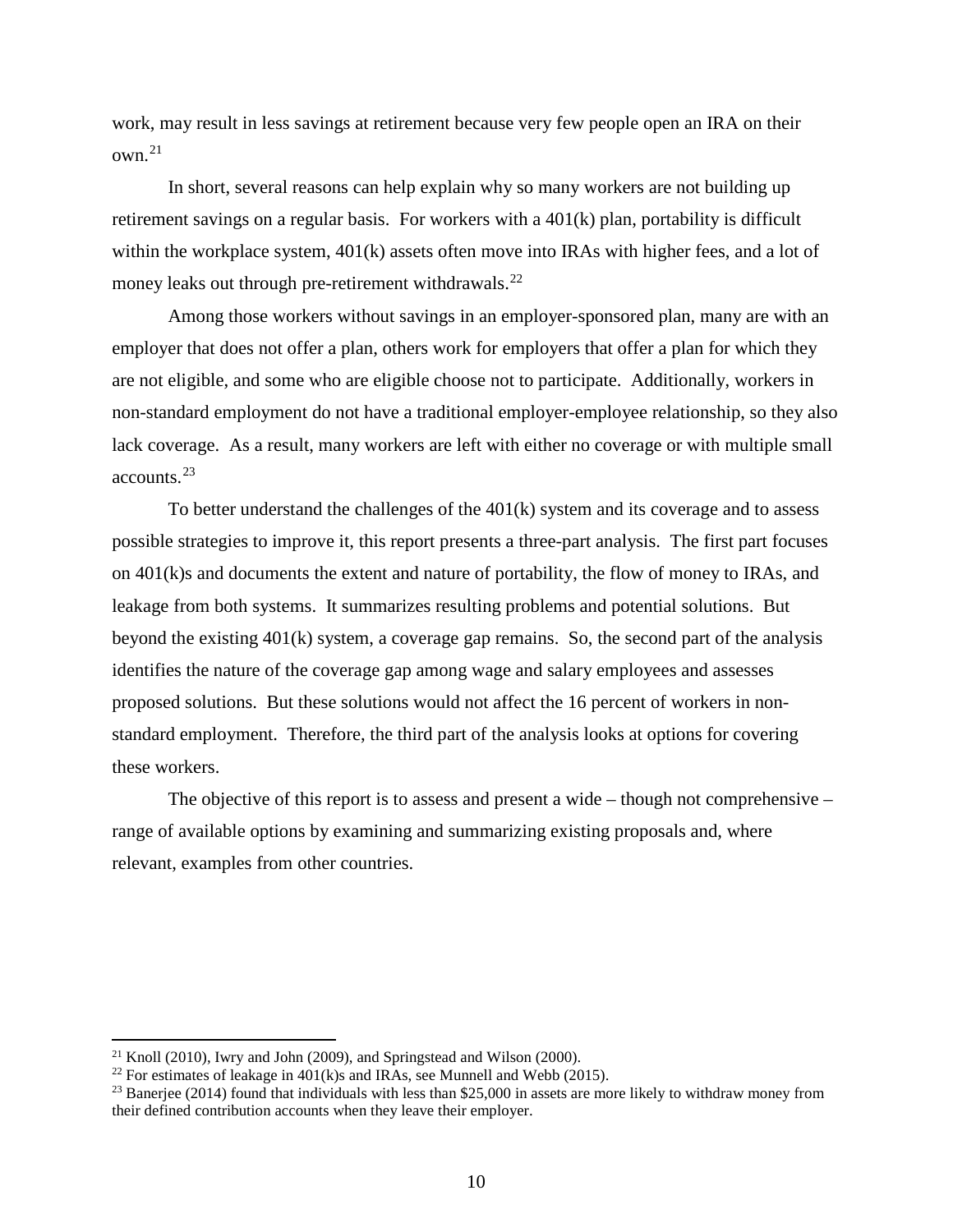## **Portability, Transfers to IRAs, And Leakage**

401(k) plans are the main way that private sector workers save for retirement (see Figure 1). The balances in these accounts, together with 401(k) assets rolled over to IRAs, are workers' primary source of retirement income other than Social Security.<sup>[24](#page-12-0)</sup> Outside of workplace-based plans and rollovers, individuals save very little except through the accumulation of home equity. Data from the 2016 *Survey of Consumer Finances* show that the typical household approaching retirement had about \$17,000 of financial assets outside of retirement accounts (see Figure 2). Yet, in that same year, the typical working household with a 401(k) approaching retirement had \$135,000 in  $401(k)/\text{IRA}$  assets.<sup>[25](#page-12-1)</sup>

Three contributors to small retirement balances are the lack of portability within the 401(k) system, the movement of money from workplace plans to the retail IRA market, and leakage from both workplace plans and IRAs. This section describes each of these issues and evaluates some proposed solutions.

# *Difficult to Move Savings from One Plan to Another*

Data from the *Survey of Income and Program Participation* show that nearly a quarter of all workers ages 25-34 move to a new job each year (see Figure 3).<sup>[26](#page-12-2)</sup> Even among mature workers, ages 45-54, 18 percent change jobs each year. Mobility rates for those with a retirement plan are lower than for those without but still very high – 20 percent and 14 percent for the age groups mentioned above. These high annual mobility rates mean that roughly 20 million people change jobs each year  $-10$  million of whom have a retirement plan. Increasingly, the plan they have is a  $401(k)$ .

In theory, defined benefit plans – with benefits typically based on final pay – are well designed for people who spend their career with a single employer, while defined contribution plans are better suited to mobile workers because they can easily take their savings with them as they move from job to job. However, in practice, it is often very hard to move money between defined contribution plans.

<span id="page-12-0"></span><sup>&</sup>lt;sup>24</sup> Ellis, Munnell, and Eschtruth (2014).

<span id="page-12-1"></span><sup>25</sup> The 401(k)/IRA asset figure is also from the *Survey of Consumer Finances*; see Munnell and Chen (2017).

<span id="page-12-2"></span> $26$  Light and McGarry (1998), and U.S. Department of Labor (2015).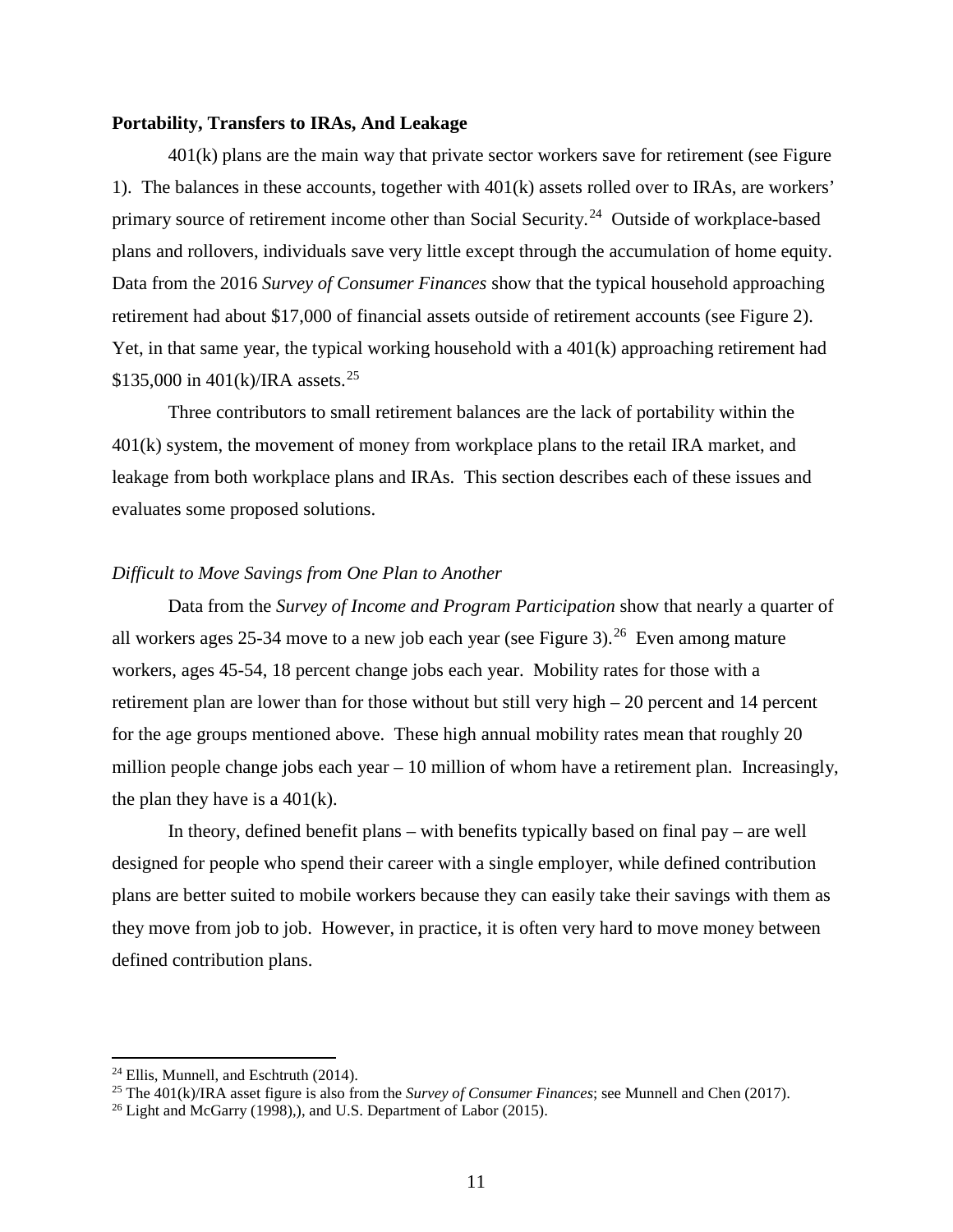When participants change jobs, they can choose between four options regarding their 401(k) assets:

- Leave balances in the previous employer's plan
- Roll over balances to the new employer's plan
- Roll over balances to an IRA
- Cash out

In some cases, this decision could be difficult and what's best for the worker may depend on a variety of factors. For example, Federal government employees moving to the private sector might consider leaving their money in the Federal Thrift Savings Plan due to its low administrative fees. And workers who are leaving one small employer plan with high fees for another might find that rolling over to an IRA instead can reduce fees. In most cases, however, a very effective option for preserving and accumulating retirement savings is rolling over money to the new employer's plan.<sup>[27](#page-13-0)</sup> Unfortunately, this option is often difficult, and sponsors report that only 10-15 percent of participants move their balances to a new employer's plan.<sup>[28](#page-13-1)</sup>

For workers who want to move their money from one 401(k) to another, the rollover can be done either directly or indirectly.[29](#page-13-2) A *direct* rollover involves either sending funds straight to the new plan or sending a check made payable to the new plan. Several factors make this process cumbersome. First, the financial services provider at the old employer has little incentive to facilitate a rollover out of its asset pool as its compensation is based on assets under management. Second, the new employer plan is not required to accept a rollover from the old employer plan. Third, the U.S. Government Accountability Office (GAO) reports that some new plans have waiting periods – that can last weeks to months – before accepting  $401(k)$  balances from a previous employer; such delays are possible because employers face no specific deadline for processing these transactions.<sup>[30](#page-13-3)</sup> Fourth, rollovers can involve a complex verification process to ensure that the incoming funds are tax qualified. Fifth, the paperwork required for plan-to-

<span id="page-13-0"></span> $27$  Anyone engaging in a rollover who is considering moving from a traditional account – which holds pre-tax assets – to a Roth account – with post-tax assets – would need to consider the tax consequences of a Roth conversion. Such a conversion requires paying taxes today on the transferred amount.<br><sup>28</sup> U.S. Government Accountability Office (2013).<br><sup>29</sup> Whether a rollover is direct or indirect, workers must fill out the form 1099-R.

<span id="page-13-1"></span>

<span id="page-13-2"></span>

<span id="page-13-3"></span> $30$  U.S. Government Accountability Office (2013). One question is whether this pattern is driven by plan eligibility standards. Often retirement plans will require some amount of time to pass or number of hours worked before a new hire is enrolled. An employer with such an eligibility standard might have difficulty accepting a rollover. One option might be to hold the rollover in some escrow arrangement until the new employee is enrolled.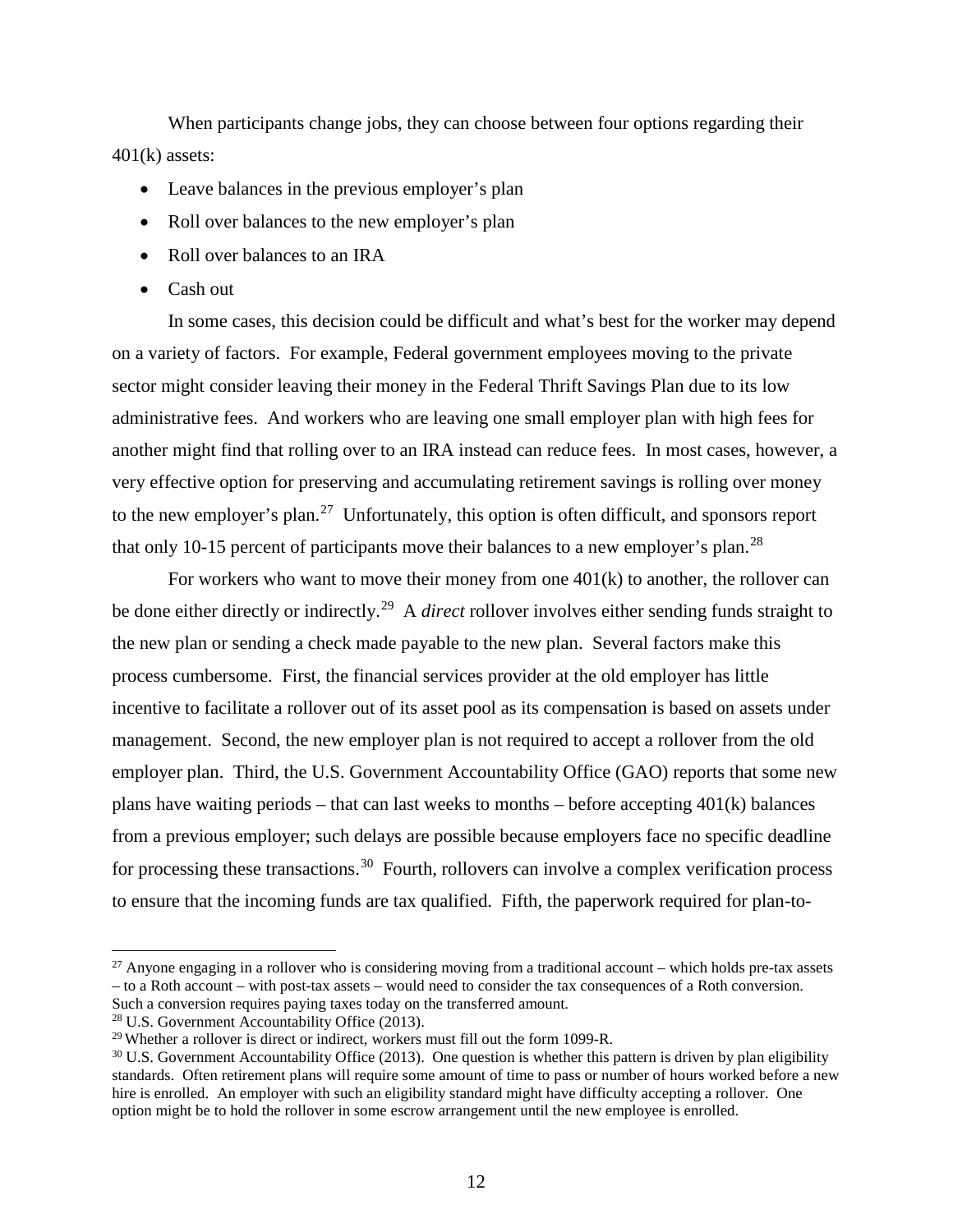plan rollovers is not standardized; some distribution forms are only a few pages, others 15 pages. Finally, the Internal Revenue Service (IRS) regulations expressly allow sending a check payable to the new plan to the participant rather than the recordkeeper, which requires the participant to give the check to the recordkeeper. This additional step further prolongs the rollover period and unnecessarily shifts part of the burden of completing the procedure from the recordkeeper to the individual.

An *indirect* rollover involves issuing a check payable to the departing participant, which must be deposited within 60 days in a new 401(k) or IRA. This approach introduces the added problem of adverse tax consequences if participants do not understand the 60-day deadline. Even if they do understand the deadline, they may be confused by the 20-percent withholding requirement. Specifically, when a participant receives a cashout, the 401(k) plan must withhold 20 percent of the distribution for tax purposes. If the individual rolls the remaining 80 percent into a tax-qualified account within the 60-day grace period, the individual must add funds from other sources to replace the 20 percent withheld or the withholding will count as income subject to income tax. For example, an individual who attempts to indirectly roll over \$100,000 will receive a check for just \$80,000 and will need to find an additional \$20,000 within 60 days before sending the money on to the final  $401(k)$  or IRA. This requirement makes indirect rollovers an especially difficult option for workers who do not have extra savings available.

Given the difficulties with the process of plan-to-plan rollovers, money often either moves from the workplace system to an IRA or stays in the old employer plan; in this latter case, workers can end up with multiple small accounts.

Having a number of relatively small accounts over a lifetime poses three potential problems for building up retirement saving. First, some of these accounts may simply get lost. Companies are frequently restructured, and plans are terminated, merged, or renamed. If accounts are lost, key information may be held by different plans, different service providers, or different government agencies. Second, participants with many small accounts are also less likely to have an asset allocation that best reflects their risk/return preferences compared to those

13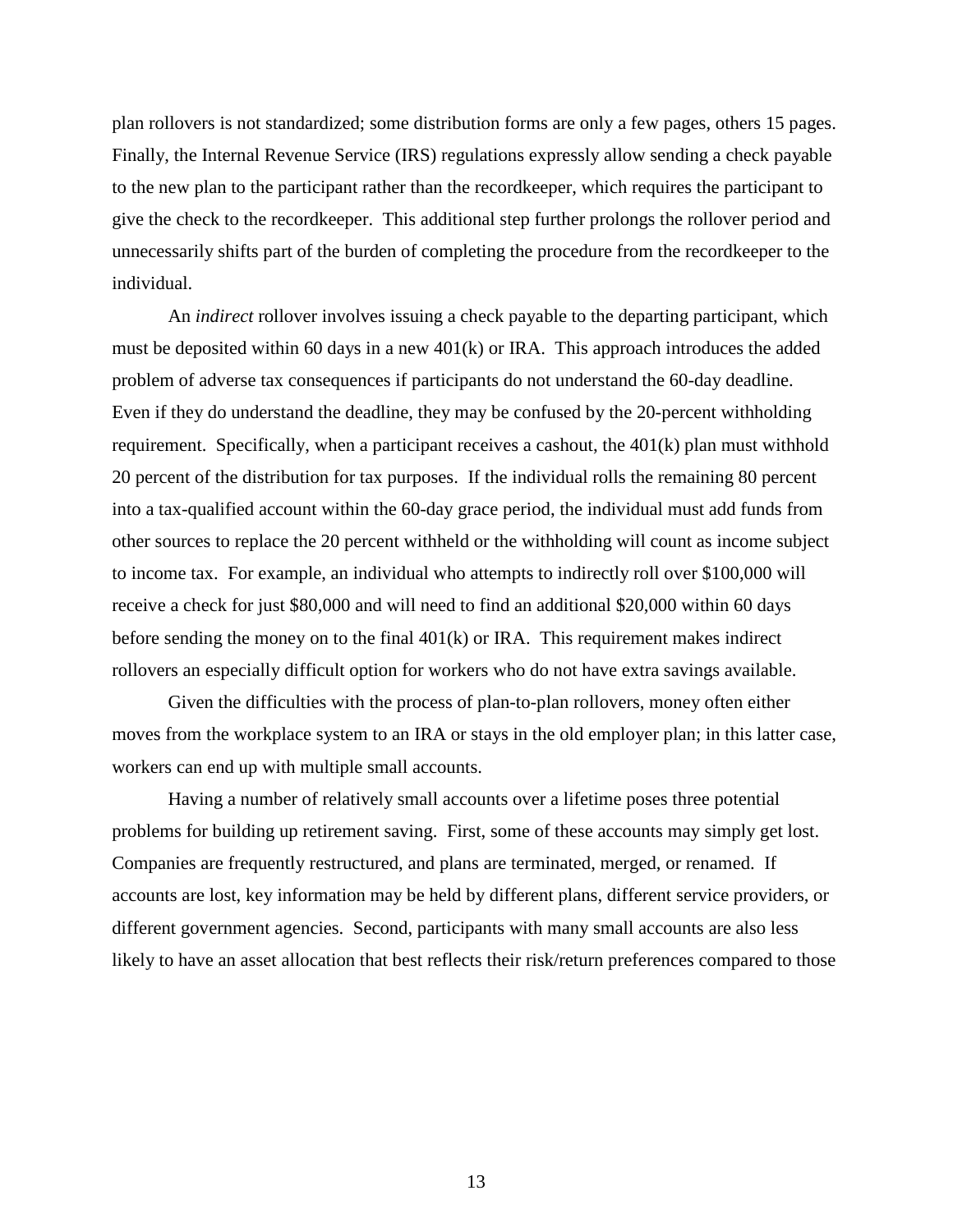with a single consolidated account.<sup>[31](#page-15-0)</sup> Third, plan participants are much more likely to cash out small amounts.

This pattern of cashing out is evident in a tabulation of data from the *Health and Retirement Study* (HRS) that show the relationship between account size and the disposition of funds (see Table 5).<sup>[32](#page-15-1)</sup> Of those people working in 2012, the HRS asks whether they switched employers since the last survey in 2010, whether the previous employer provided a defined contribution plan, how much money was in that account, and what was done with the balances. The results show that 58 percent of people with  $401(k)$  balances of \$5,000 or less with their previous employer withdrew their money; this percentage drops to 37 percent for balances between \$5,000 and \$20,000 and then falls off sharply. This pattern is similar to the results from other studies.<sup>[33](#page-15-2)</sup>

# *Money Moves from Workplace to Retail Accounts*

One result of the lack of portability between  $401(k)$  plans is that a lot of money is rolled over from the workplace system to the retail world of IRAs. Sometimes the employers make these rollovers when departing workers leave small balances behind. More often, the participant makes the rollover because it is easier to roll over to an IRA than to another plan.

SMALL BALANCES. If participants leave their jobs with  $401(k)$  balances of less than \$5,000 and fail to specify what should be done with these savings, employers can transfer the funds out of the plan and into an IRA.<sup>[34](#page-15-3)</sup>

Prior to 2001, employers could pay out 401(k) balances of less than \$5,000 in cash and close the account. In order to protect small balances, 2001 legislation reduced the payout limit to less than \$1,000 and allowed employers to roll over amounts between \$1,000 and \$4,999 to an IRA.[35](#page-15-4) Current law also allows employers, in some cases, to transfer out accounts with \$5,000

<span id="page-15-0"></span><sup>&</sup>lt;sup>31</sup> Choi, Laibson and Madrian (2009) found that most participants are passive decision makers and stay with default plan options. Similarly, Mitchell et al. (2006) found that plan participants are inattentive portfolio managers, with 80 percent of participants not adjusting investment allocations over a two-year period. Individuals with assets spread out over several accounts will likely not reallocate based on their combined asset level but rather stay with the default option in each account. 32 Authors' calculations from University of Michigan, *Health and Retirement Study* (2010-2012).

<span id="page-15-3"></span><span id="page-15-2"></span><span id="page-15-1"></span> $33$  Williams (2013), and Yakoboski (1997).<br> $34$  Purcell (2009).

<span id="page-15-4"></span><sup>&</sup>lt;sup>35</sup> These thresholds are not adjusted for inflation so, over time, their impact on overall  $401(k)$  asset accumulation is gradually diminishing.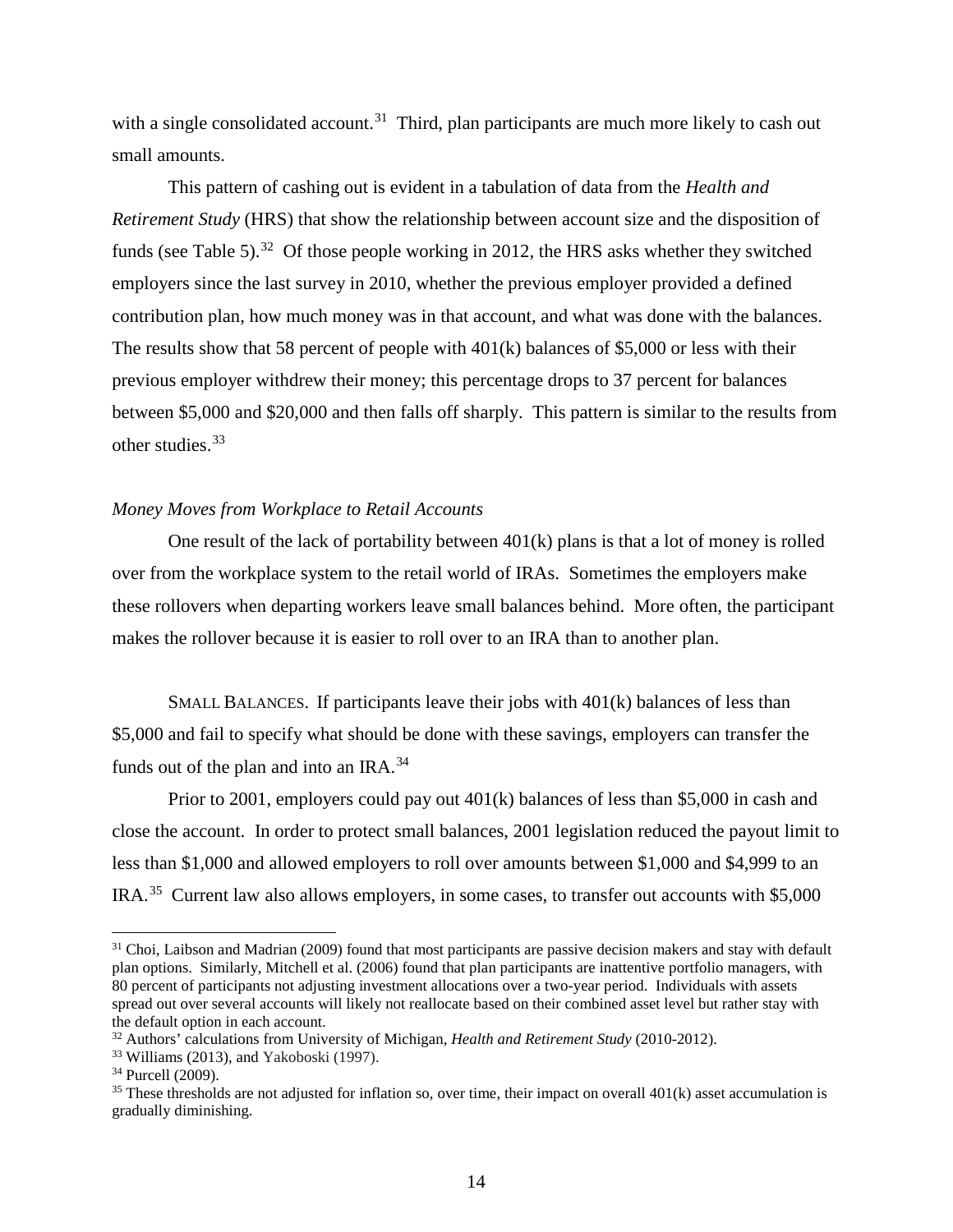or more. For example, a plan can transfer an account with a balance of \$20,000 if less than \$5,000 is attributable to contributions made on the current job.

The same 2001 legislation also required the DOL to prescribe the investment options for these forced rollovers. Essentially, under the regulations issued in 2004, the plan satisfies its fiduciary obligation if the investment preserves the dollar value of the rolled balances. In other words, the money can be invested in a money market fund. The motivation for this guidance was an expectation that participants would end up tapping these small account balances before retirement. However, the fees charged to the forced transfer accounts often outpace the low returns earned by the conservative investments prescribed by the DOL's safe harbor rules, causing account balances to decline.[36](#page-16-0)

This problem is not trivial. Data provided by the U.S. Social Security Administration (SSA) show that, over the period 2004-13, separated employees left more than 16 million accounts of \$5,000 or less in workplace plans, with an aggregate value of \$8.5 billion.<sup>37</sup> In short, a substantial number of accounts are vulnerable to forced transfers by the employer.

LARGER ACCOUNTS. Every aspect of the rollover process makes it easier to roll over money to an IRA than to a new employer's plan. As noted, some employers do not accept rollovers, and employers who do are not required to process them on a timely basis. In contrast, it is always possible to roll over to an IRA, and IRA rollovers involve no waiting period. As a result, while 401(k) plans serve as the main gateway for retirement saving, they often do not retain the money. As of 2016, more than half of 401(k) balances had been rolled over to IRAs, and these rollovers are responsible for the bulk of IRA assets. As a result, IRAs are now the largest single repository of retirement plan savings (see Figure 4).<sup>[38](#page-16-2)</sup>

The rollover activity is extraordinary, given that participants are typically passive in other interactions with their 401(k) plans. For example, they rarely change their contribution rate or rebalance their portfolios in response to market fluctuations or as they age.<sup>[39](#page-16-3)</sup> Indeed, inertia has

<span id="page-16-0"></span><sup>36</sup> U.S. Government Accountability Office (2014).

<span id="page-16-1"></span><sup>37</sup> U.S. Government Accountability Office (2014).

<span id="page-16-2"></span><sup>38</sup> ICI (2016) estimates that \$6.2 trillion of the total \$7.3 trillion in IRA assets are held in traditional IRAs. Of traditional IRAs, 86 percent were opened with rollovers. For more information on the role of IRAs in retirement savings, see Holden and Schrass (2016) and Munnell and Chen (2017).

<span id="page-16-3"></span> $39$  Munnell and Sundén (2004),), and Ameriks and Zeldes (2004).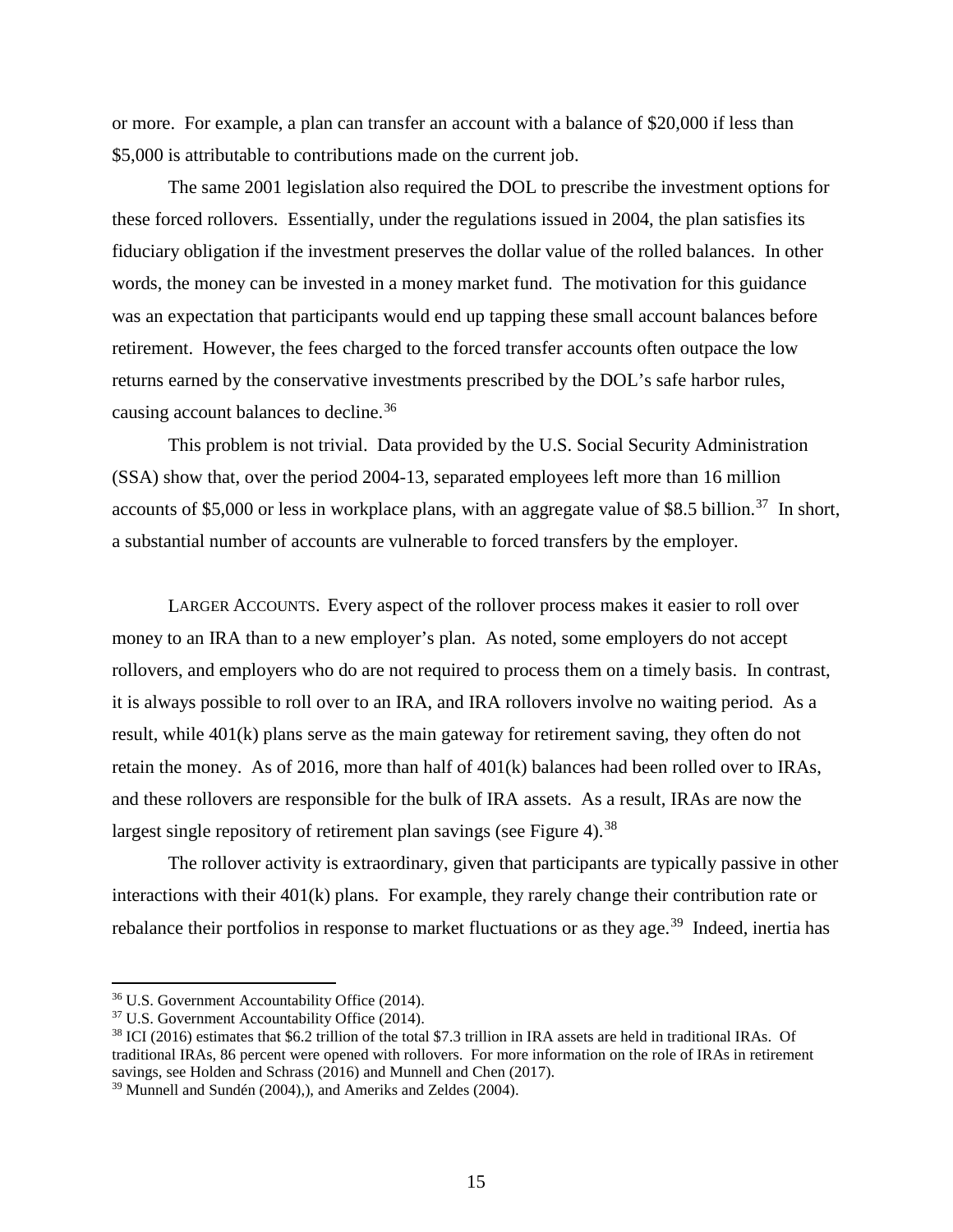been identified as such a problem that reforms have focused on automatic mechanisms, such as auto-enrollment to boost participation, auto-escalation of contribution rates to encourage adequate saving levels, and target-date funds to promote a diversified portfolio that automatically rebalances with age.<sup>[40](#page-17-0)</sup> Thus, one would think that the force of inertia would lead participants to leave their balances in their old 401(k) accounts until they draw them down in retirement. The fact that they move their funds suggests a strong motivating force. As shown in Table 6, some households are drawn by the opportunity to obtain a wider menu of investment options or to consolidate their account holdings. But others may be influenced by advertisements from financial services firms urging participants to move their funds out of their old 401(k) plans into a new IRA.<sup>41</sup>

The shift from 401(k)s to IRAs moves the employee's money to an environment with fewer regulatory protections, more potential conflicts of interest, and higher fees. IRAs, unlike 401(k)s, are not subject to the fiduciary requirements of the Employee Retirement Income Security Act of 1974 (ERISA), as detailed below. As a result, broker dealers who handle IRA rollover transactions are not prohibited from steering clients to mutual funds that pay ongoing commissions to the broker dealer. The potential concern is that investors could end up in funds for which they may not be well suited or that have high fees. Financial services firms handling IRAs face no requirement to disclose fees which may make it more likely that participants end up paying higher fees in IRAs than in workplace plans.<sup>[42](#page-17-2)</sup> As Figure 5 shows, the bulk of  $401(k)$ participants are in large plans where fees generally average less than 1 percent of assets – less than  $0.5$  percent in the case of very large plans.<sup>[43](#page-17-3)</sup>

<span id="page-17-1"></span><span id="page-17-0"></span><sup>40</sup> Madrian and Shea (2001),), Thaler and Benartzi (2004),), Young (2012),), and Clark, Utkus, and Young (2015). <sup>41</sup> A Charles Schwab ad shows a man with a 1980s boombox and the tag line "Let's talk about that 401(k) that you picked up back in the '80s." Merrill Edge (launched by Bank of America, owner of Merrill Lynch) depicts a woman with her arms spread and the phrase "Catching up with my old  $401(k)s$ ." TD Ameritrade shows a sad young woman with writing in the background that says "roll over your old  $401(k)$ ." Fidelity's "follow the green line" campaign includes an ad with a woman speaking to a Fidelity representative about how to roll over her "old 401(k)."

<span id="page-17-2"></span><sup>&</sup>lt;sup>42</sup> A GAO study found that participants in IRAs are more likely to invest in products such as individual variable annuities or retail mutual funds, which generally have higher fees. For more detail, see U.S. Government Accountability Office (2009). Munnell, Aubry, and Crawford (2015) find that IRAs have lower net returns than 401(k)s, which could be one symptom of higher fees. Alfred (2015) shows that 401(k) plans with large assets can have very low fees. IRAs, on the other hand, tend to be invested in mutual funds with higher fees (Munnell, Webb, and Vitagliano 2013). Turner and Klein (2014) conclude that a substantial rollover from a low-fee 401(k) plan to an IRA is generally a mistake. Aven Gladych (2015) notes that enhanced disclosure of fees for 401(k)s helped bring fees down.

<span id="page-17-3"></span><sup>43</sup> Authors' estimates from U.S. Department of Labor, *Form 5500 Private Pension Plan Bulletin* (2013) and BrightScope and Investment Company Institute (2014).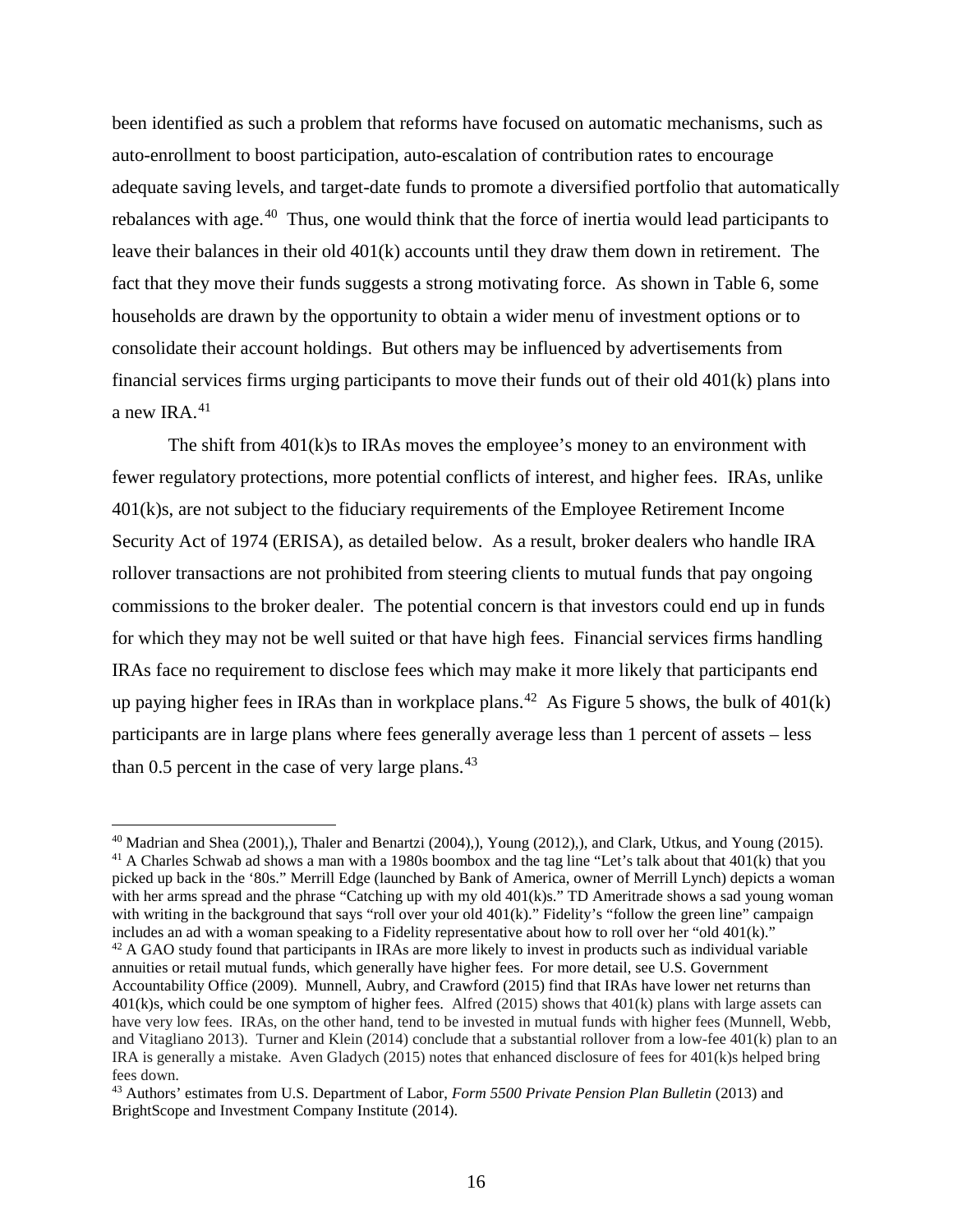Another potential concern is that IRAs can be more susceptible to pre-retirement withdrawals than  $401(k)s$ . The broader issue of leakage is addressed in the next section; here, the emphasis is simply on the differences in withdrawal rules and procedures between  $401(k)s$ and IRAs.

Virtually all withdrawals from  $401(k)s$  and IRAs made before age  $59\frac{1}{2}$  are subject to a 10-percent tax penalty (in addition to federal and state income taxes). Exceptions include distributions for large health care expenses (those that exceed 10 percent of Adjusted Gross Income), in the event of permanent and total disability, and for periodic payments over a lifetime. IRAs, however, offer three additional exemptions not available in  $401(k)s$ : (1) withdrawals to cover expenditures for postsecondary education for any family member, (2) up to \$10,000 toward first home purchase or repair, and (3) expenditures on health insurance for those unemployed for 12 or more weeks.

In addition to the exemptions from the 10-percent penalty tax, the barriers to accessing funds are lower in the case of IRAs than  $401(k)s$ . As discussed below,  $401(k)$  withdrawals can be made only at job change or for reasons of hardship. IRA withdrawals can be made at any time and without justification.<sup>[44](#page-18-0)</sup> Moreover,  $401(k)$  hardship withdrawals involve interactions with plan administrators, the filing of paperwork, and, at least in theory, justification for the withdrawal. In contrast, the providers of IRAs generally do not discourage withdrawals prior to reaching retirement age. Finally, while in 1992 Congress imposed the 20-percent withholding requirement on money taken out of a  $401(k)$ , no such withholding exists on IRA transactions.<sup>[45](#page-18-1)</sup> All of these factors may result in more leakage or pre-retirement withdrawals from IRAs than from  $401(k)s$ .

The bottom line is that many participants in large 401(k) plans with low fees could be much better off having their balances remain in the 401(k) system rather than rolled over into IRAs.

<span id="page-18-0"></span><sup>&</sup>lt;sup>44</sup> It is unclear the extent to which IRA early withdrawal penalties are enforced.

<span id="page-18-1"></span><sup>45</sup> Purcell (2009).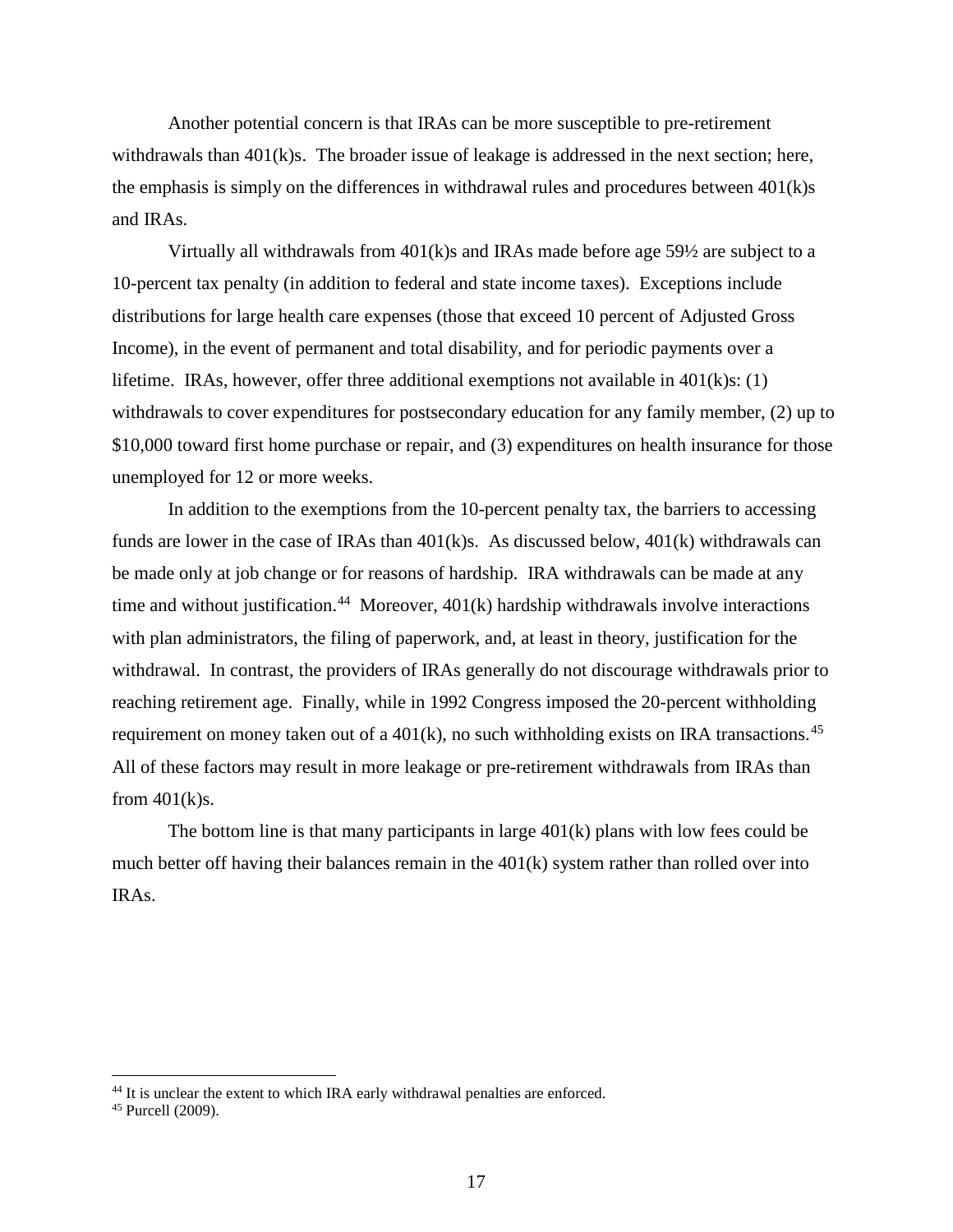# *Leakage from Workplace and Retail Accounts Reduce Retirement Saving*

Leakage out of workplace plans and IRAs reduces retirement saving. This reduction would not be a concern if people were over-saving, but the evidence suggests they generally are not.<sup>[46](#page-19-0)</sup> It is also not a concern if money is withdrawn for a true emergency, such as an unexpected health shock or unemployment. But, regardless how compelling the reason for the withdrawal, money used for other purposes is not available for retirement.

The current system does try to dissuade leakage through the penalty tax on early withdrawals on top of income taxes. However, this provision may not be an effective deterrent for many participants. For example, for those who pay little or no income tax due to low earnings, the penalty may seem acceptable (particularly when facing a financial emergency). In addition, a meaningful portion of the participant's account may represent "free" employer contributions. So, the net cost for "cashing out" can seem minimal, in both financial and psychological terms, for many workers.

Leakage can occur through three channels: in-service withdrawals (hardship withdrawals and withdrawals after age 59-½), cashout at job change, and loans. Researchers have tried to estimate annual leakage rates using household surveys and, more recently, tax data.<sup>[47](#page-19-1)</sup> Unfortunately, the surveys are not designed to answer these precise questions and have led many researchers to focus on loans. Loans are pervasive but are mostly repaid and therefore just a small piece of the leakage puzzle – loans comprised only 18 percent of all leakages in 2015 according to Vanguard data.<sup>[48](#page-19-2)</sup> Fortunately, the Vanguard data present a comprehensive picture of the percentage of assets leaking out each year through the various channels (see Figure 6). These data show that cashouts at job change account for 46 percent of all leakage, by far the largest source.

While the Vanguard data provide a useful way to identify the various leakage paths, they likely understate leakage rates because Vanguard's clients tend to be large plans with higher-paid workers who are less likely to allow their assets to leak out of the retirement system. In fact, the

<span id="page-19-0"></span><sup>&</sup>lt;sup>46</sup> Ellis, Munnell, and Eschtruth (2014) provide a broad overview of retirement insecurity and inadequate saving. Poterba, Venti, and Wise (2012) find that many households outlive their assets.

<span id="page-19-1"></span> $47$  For a full review of the literature, see Munnell and Webb (2015).

<span id="page-19-2"></span><sup>48</sup> See Vanguard (2016) and Munnell and Webb (2015). One recent study using tax data did estimate the effect of all pre-retirement leakage – not just loan leakage – for households younger than 55 during the Great Recession (Argento, Bryant, and Sabelhaus 2015).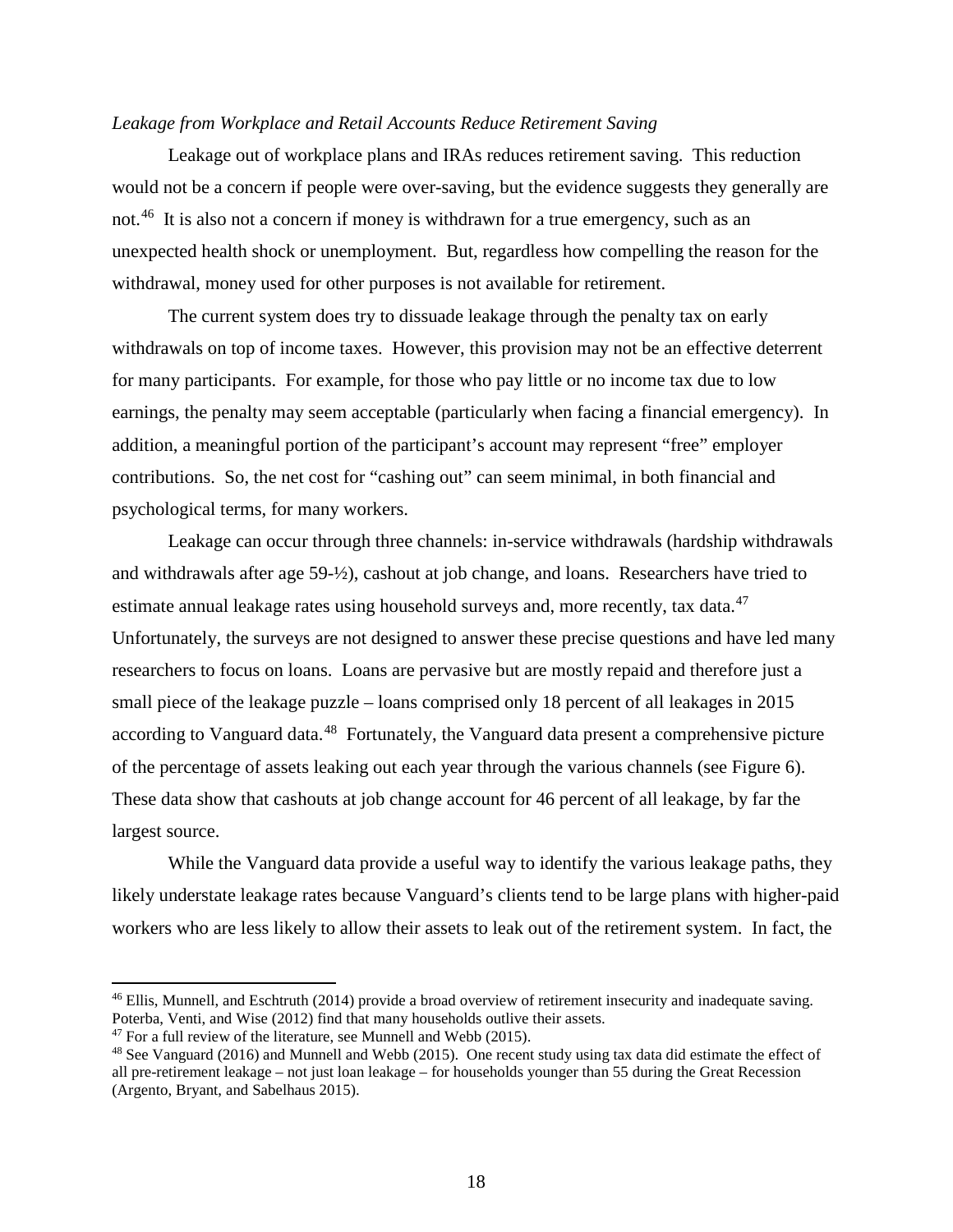annual leakage rates based on household surveys amount to 1.5 percent of aggregate balances, <sup>[49](#page-20-0)</sup> modestly higher than those implied by Vanguard, and estimates using tax data are much higher, amounting to 2.9 percent of assets.<sup>[50](#page-20-1)</sup> Therefore, to estimate how much leakage reduces assets at retirement, Munnell and Webb (2015) assume that the leakage out of 401(k) plans equals 1.5 percent of assets each year (as opposed to the 1.1 percent suggested by the Vanguard 2015 data).

While an annual leakage rate of 1.5 percent may sound small, over the course of a worker's career the effect is significant. Estimates show that an average leakage rate of 1.5 percent reduces accumulated wealth at age 60 by 25 percent (see Figure 7).<sup>[51](#page-20-2)</sup> This estimate represents the overall impact for the whole population, averaged across both those who tap their savings before retirement and those who do not. For those whose assets do leak out of the system, the problem is more severe than indicated by these estimates.

A similar exercise can be used to estimate the impact of leakage from IRAs on wealth at age 60. It assumes that an individual rolls over money from a  $401(k)$  three times during his career. The initial rollover into the IRA occurs at age 30, and withdrawal rates are taken from the experience of households in the 2010 *Survey of Consumer Finances* (SCF). Under these assumptions, leakage reduces IRA wealth by 23 percent.<sup>[52](#page-20-3)</sup>

Interestingly, the effects of leakage from 401(k)s and IRAs on age-60 wealth are relatively similar, which is consistent with an earlier study that estimated annual leakage at 1.5 percent from  $401(k)$ s and 1.4 percent from IRAs.<sup>[53](#page-20-4)</sup> The explanation may be that while IRAs are easier to access and have more options for penalty-free withdrawals, individuals who roll over to IRAs may be more savings oriented. Furthermore, once money is in an IRA, one of the biggest opportunities for leakage – when a worker changes jobs – is no longer relevant. In any case, the

<span id="page-20-0"></span><sup>49</sup> Butrica, Zedlewski, and Issa (2010).

<span id="page-20-1"></span><sup>50</sup> See Bryant, Holden, and Sabelhaus (2011) and Argento, Bryant, and Sabelhaus (2013).

<span id="page-20-2"></span><sup>&</sup>lt;sup>51</sup> This estimate of lifetime leakage relies on the following assumptions: the  $401(k)$  participant begins contributing 6 percent of salary at age 30, the employer match rate is 50 percent, the participant's initial salary is \$40,000 (increasing at 1.1 percent a year in real terms), and investments earn a real 4.5-percent return. The calculations also assume a 75-percent linear decline in the leakage rate from age 30 to 60 – that is from higher than 1.5 percent at age 30 to less than 1.5 percent at age 60. The resulting estimate is considerably higher than Poterba, Venti, and Wise (2001), who assume much lower rates of job separation. This assumption, together with the exclusion from their analysis of hardship withdrawals, loan defaults, and IRA withdrawals, leads them to conclude that leakages will only reduce retirement wealth by about five percent.

<span id="page-20-3"></span> $52$  Munnell and Webb (2015).

<span id="page-20-4"></span><sup>53</sup> Butrica, Zedlewski, and Issa (2010).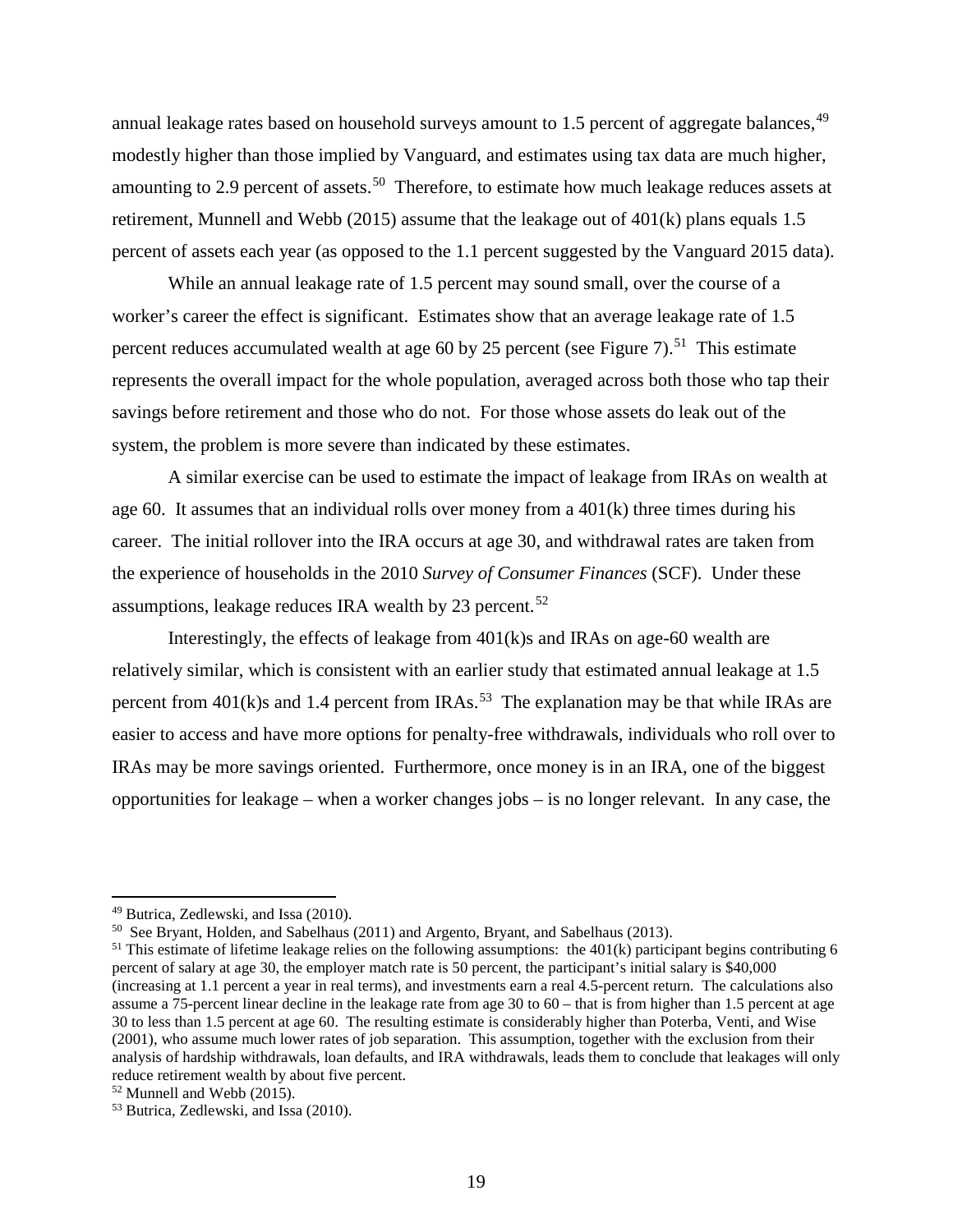estimates suggest that, in a mature system, leakage reduces aggregate 401(k)/IRA wealth at retirement by about 25 percent.

#### *Summing Up the Problem*

A lack of portability among 401(k) plans, movement from workplace plans to IRAs with fewer consumer protections, and leakage from the workplace/IRA system can undermine a worker's ability to accumulate a robust retirement nest egg. These problems can be serious in a labor market like that of the United States, which is characterized by a high degree of worker mobility. The lack of portability is caused largely by administrative barriers to moving money from one 401(k) plan to another, which is often the best choice for mobile workers. Without easy portability, money either becomes stranded in small accounts or moves either involuntarily or voluntarily to IRAs. The retail IRA market is characterized by less protective regulation, possible conflicts of interest, and higher fees. Finally, the combined workplace/IRA system allows ample access to assets before retirement through cashouts and in-service withdrawals. While some access to retirement savings may well be desirable, the current environment reduces 401(k)/IRA wealth at retirement by about one quarter.

## *Options for Enhancing Portability in 401(k) Plans*

Some options for enhancing portability include: (1) making it easier for participants to roll their balances from one 401(k) plan to another; (2) setting up a public registry for accounts; (3) creating a clearinghouse to automatically roll over small accounts or more broadly to facilitate rolling over balances within the system. The option to facilitate plan-to-plan rollovers is a smaller-scale improvement that could be done in the short term, while the registry and clearinghouse ideas are longer term initiatives with potentially larger payoffs.

FACILITATE TRANSFERS BETWEEN 401(K) PLANS. Establishing a few standardized procedures to facilitate rollovers from one  $401(k)$  to another could improve the portability between plans. First, plans could be required to accept rollovers. Second, the process could be made more efficient by establishing a schedule for timely action by both the new and old employer plans and standardizing the paperwork. Third, indirect rollovers could be eliminated, as they add the possibility of adverse tax consequences to an already complicated process.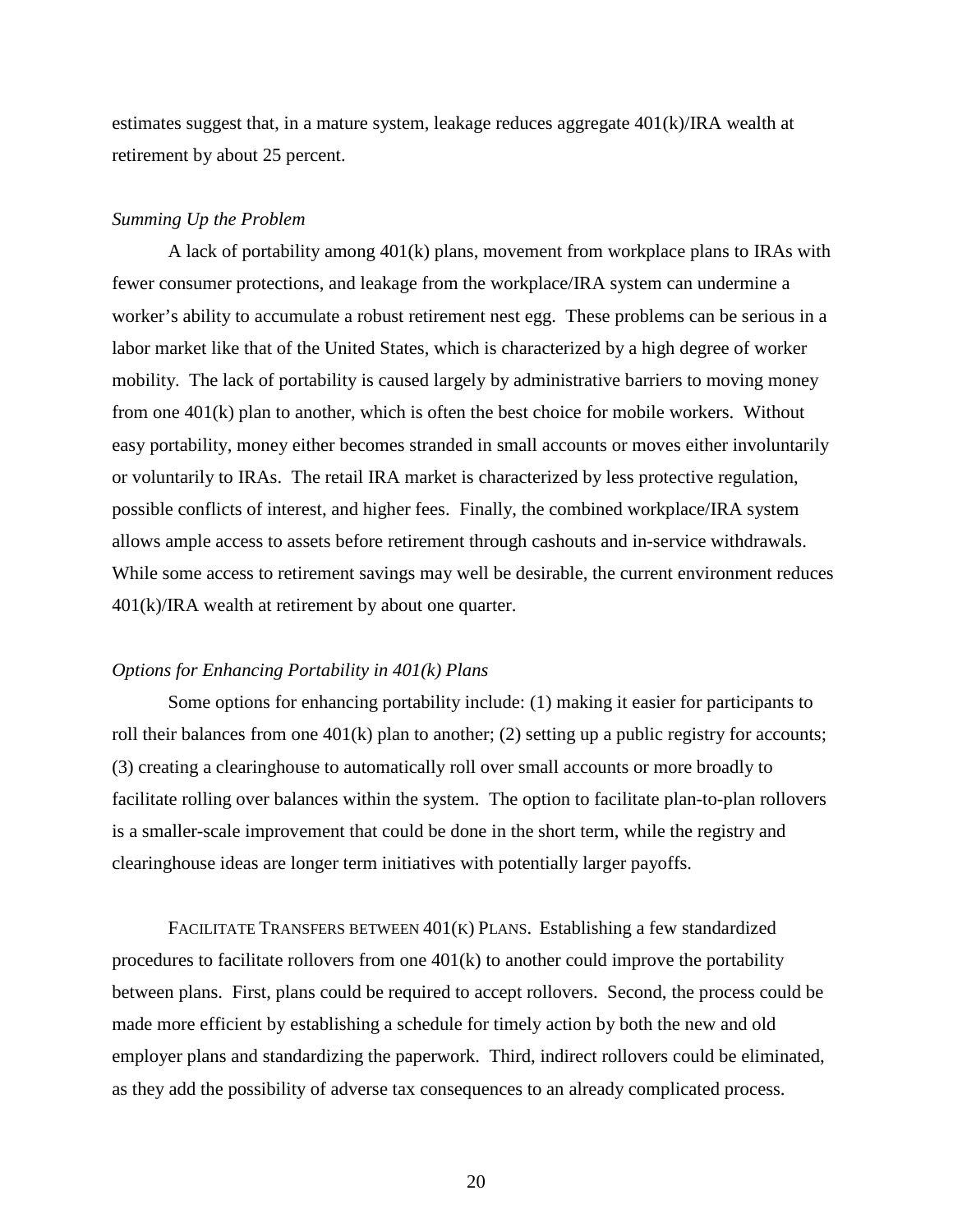Some steps have been taken to simplify the verification process regarding the taxqualified status of the rollover money, since part of the reluctance to accept rollovers is the concern that funds coming from outside a plan may not be legally tax qualified under the Internal Revenue Code. In 2014, the IRS issued guidance to ease the process and make plan-to-plan rollovers less burdensome.<sup>[54](#page-22-0)</sup> Specifically, the ruling enables receiving plans to verify the taxqualified status of sending plans simply by checking a recent Form 5500 filing for the sending plan on a public database. It is not yet clear whether this new ruling has altered behavior.

ESTABLISH A PENSION REGISTRY. Currently, the United States does not have a national pension registry, and no coalition of financial firms has undertaken such an initiative. A bill was proposed to establish such a registry in 2016; however, it did not gain traction.[55](#page-22-1) In contrast, many other countries – such as Denmark, The Netherlands, Australia, and Belgium – provide consolidated online information for participants on all their workforce retirement accounts (see Table 7). These pension registries, which include information on both active and inactive accounts, may be helpful not only to participants but also to plan administrators, who can use them to locate missing participants and eliminate outstanding liabilities.<sup>[56](#page-22-2)</sup> One other function a U.S. pension registry could provide is collecting information on forced transfer IRAs that could be used to establish the government as the account administrator of last resort, a function in Australia that is assumed by the Tax Office.

The closest the United States comes to a pension registry is the SSA's Potential Private Retirement Benefit Information. This information on deferred vested benefits from past employers for over 33 million people includes the name of any plan where a participant has savings, the plan administrator's name and address, the participant's name, Social Security number, savings balance, and the year that the plan reported savings left behind. SSA sends this information when an individual files for Social Security benefits. Participants can request the information earlier, but SSA received only about 760 requests in 2013.<sup>[57](#page-22-3)</sup> SSA does not promote the availability of this information, nor does the agency consolidate information on accounts

<span id="page-22-1"></span>

<span id="page-22-0"></span><sup>&</sup>lt;sup>54</sup> Internal Revenue Service (2014).<br><sup>55</sup> Senators Elizabeth Warren and Steve Daines have put forward legislation in the form of the Retirement Savings Lost and Found Act of 2016, which would seek to create a national lost and found for pensions. The lost and found would allow employees to put in their name and find all of their past employer-sponsored retirement accounts. <sup>56</sup> U.S. Government Accountability Office (2014).

<span id="page-22-3"></span><span id="page-22-2"></span><sup>57</sup> U.S. Government Accountability Office (2014).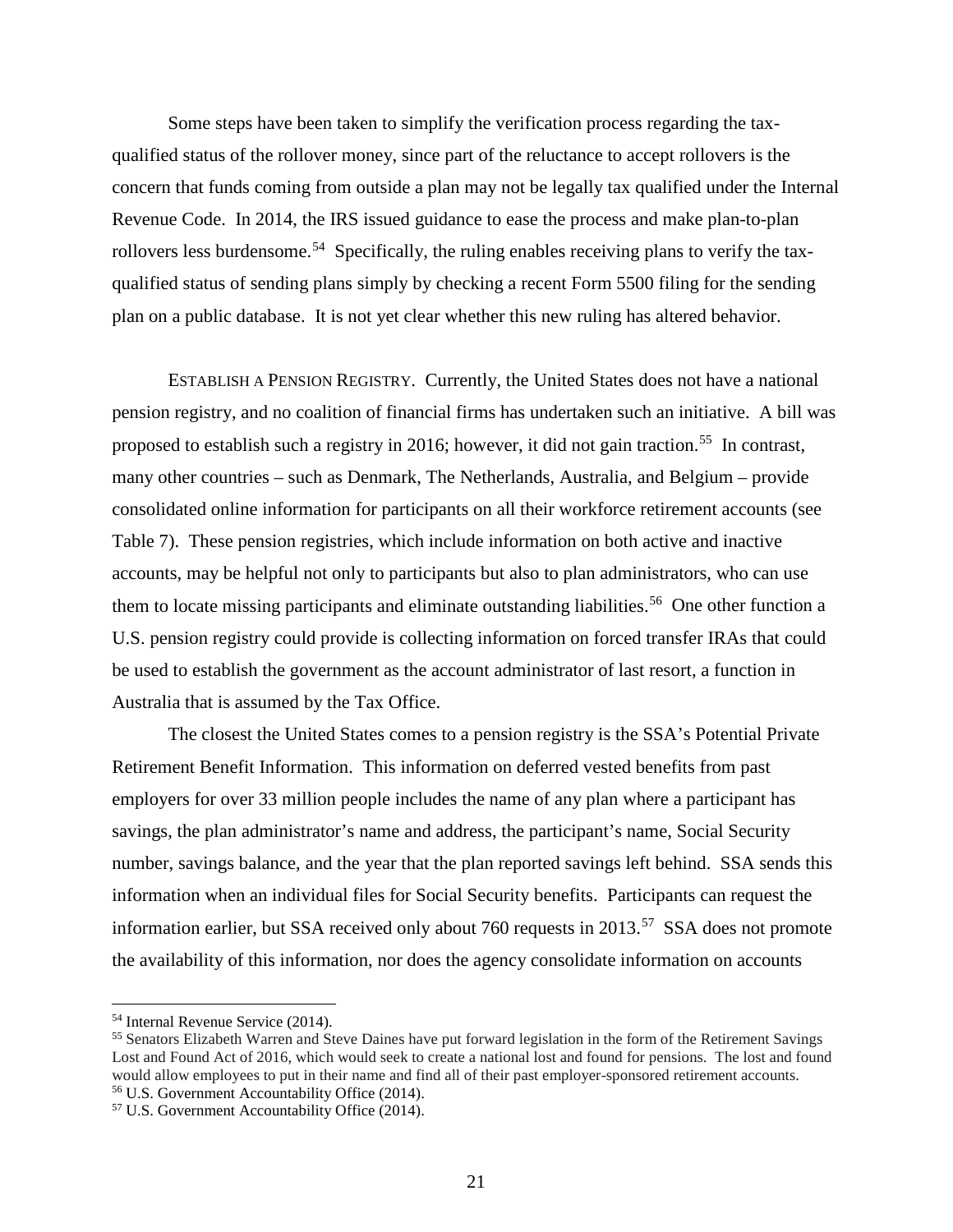from several employers to provide beneficiaries with a single statement. The GAO recommended that SSA make such information more accessible to individuals before retirement, perhaps sending consolidated information with the Social Security Statement (issued every five years). SSA rejected the recommendation because it would place the agency in the position of having to answer legal questions about private plans, an area where it lacks expertise.

U.S. federal agencies – the DOL, Pension Benefit Guaranty Corporation, and SSA – do not have any current efforts to develop a pension registry.<sup>[58](#page-23-0)</sup> The DOL, in response to a GAO recommendation, noted that it does not have the authority to require the reporting necessary to establish a registry. Nevertheless, two industry associations (the American Bar Association and the American Benefits Council) have suggested a central database for participants to check for lost accounts in ongoing or terminated plans.<sup>[59](#page-23-1)</sup> And much of the required information for such a database is already in place through large service providers. Thus, it is feasible to set up a U.S. pension registry with some concerted government effort to determine the appropriate scope, oversight, and financing method.

CREATE CLEARINGHOUSE TO AUTOMATICALLY ROLLOVER BALANCES. A clearinghouse that would automatically roll over balances from one plan to another could address many of the portability issues.<sup>[60](#page-23-2)</sup> One such proposal – at least for small balances – has been suggested by a firm called the Retirement Clearinghouse to establish a platform to automatically route all the participant's old 401(k) balances to their next 401(k) plan through an IRA. The suggested costs are \$1.50 to \$3 per month in custodial fees for the holding period and a \$49 fee for the electronic transfer to a new plan.[61](#page-23-3) The goal is to keep the small balances in an IRA for as short a period as possible before transferring them to a new plan.

<span id="page-23-0"></span><sup>58</sup> The Pension Benefit Guaranty Agency (PBGC) has a Missing Participant Program, which holds retirement benefits for missing participants and beneficiaries in terminated retirement plans to help them find and receive these benefits. PBGC recently finalized a regulation to expand the universe from single-employer defined benefit plans to include terminating defined contribution plans. These plans will have the option of transferring missing participants' benefits to PBGC instead of establishing an IRA at a financial institution. Participant accounts will not be diminished by ongoing maintenance fees or distribution charges, and PBGC will pay out benefits with interest when participants are found. When implemented, the enhanced program aims to make it easier for people to locate their retirement benefits after their plan terminates.

<span id="page-23-1"></span> $59$  U.S. Government Accountability Office (2014).

<span id="page-23-2"></span> $60$  Williams (2013).

<span id="page-23-3"></span> $61$  Pechter (2014).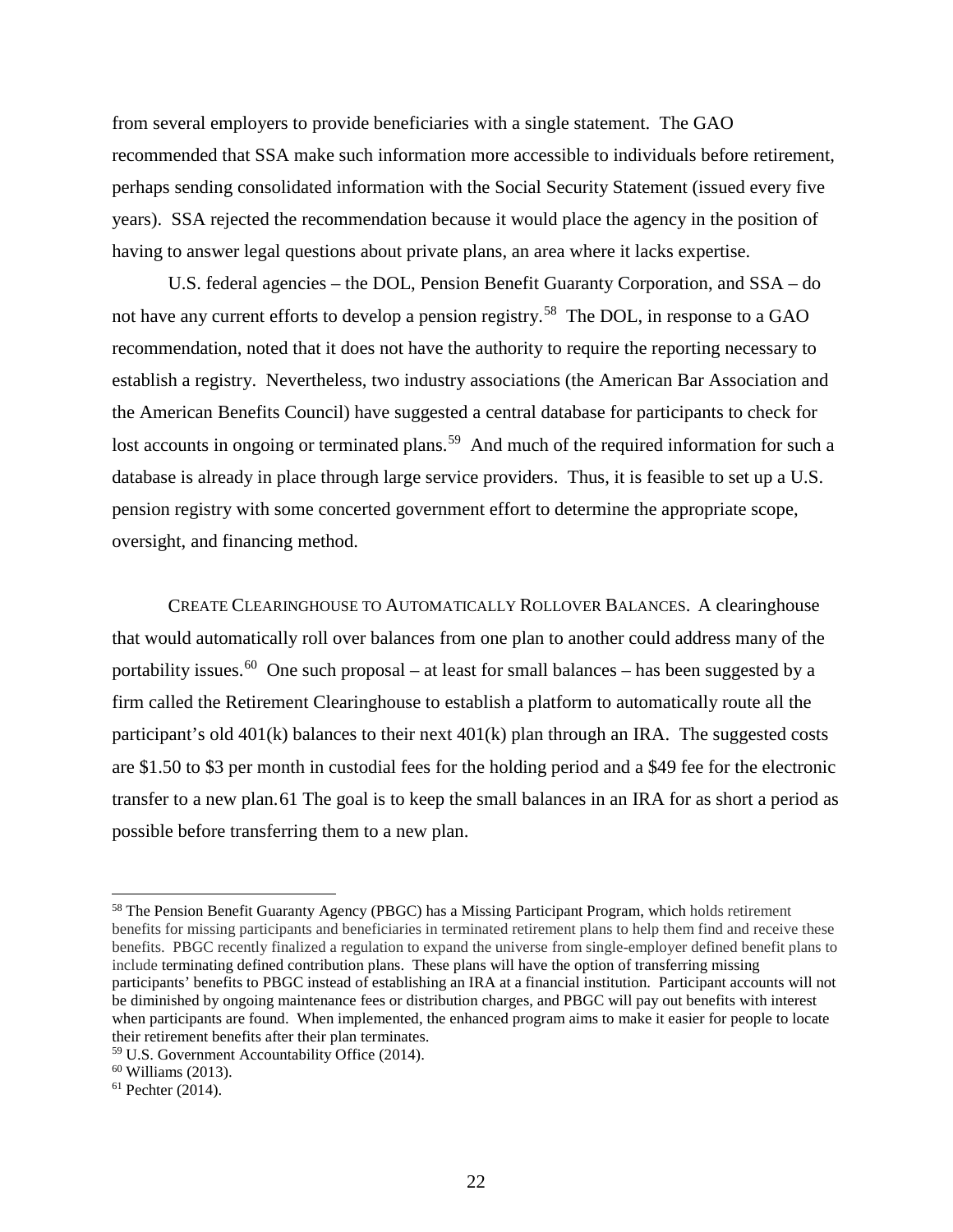While the technology may exist to provide automatic roll-ins, any firm attempting to take on this task would need buy-in from government regulators and from all the major financial services firms. To date, some progress has been made on this front. The Boston Research Group has documented a big payoff to  $401(k)$  consolidation for a large health care company,<sup>[62](#page-24-0)</sup> the ERISA Advisory Council has heard testimony on the advantages of a single portable account, and the 2014 IRS guidance on plan rollovers made it easier for  $401(k)$  plan IT systems to certify the tax-free status of roll-ins. However, such a process would require an advisory ruling from the DOL; and it would be important to determine who serves as a fiduciary for money passing through the system. Aside from the need to settle this latter point, it appears possible to consolidate small 401(k) account balances through this type of system.

A more ambitious effort, proposed by the Bipartisan Policy Center's Commission on Retirement Security and Personal Savings, would establish a national Retirement Security Clearinghouse. Under this proposal, the DOL and Treasury would convene industry stakeholders to develop standards for streamlining transfers and rollovers among defined contribution plans and IRAs. Plans could then choose to adopt these standards, which would allow plan participants to easily consolidate their retirement assets in one place. $63$ 

In theory, developing a clearinghouse could be paired with the effort to establish a pension registry, perhaps with the DOL, Treasury, or another public or private entity involved in both functions. While these two aims are separate – a clearinghouse makes voluntary transfers between accounts easier, while a registry keeps a record of all accounts – they both share the goal of improving the ability to effectively manage retirement savings.

#### *Options for Protecting Transfers from Workplace Plans to IRAs*

As noted above, 401(k) balances can be transferred to IRAs by employers, or employees themselves can choose to roll them over. In both instances, the balances could be better protected than they are currently.

<span id="page-24-0"></span> $62$  See Cormier (2013). The health care company had more than 190,000 participants and an average annual turnover of more than 40,000 employees. To control costs and better serve employees, the company instituted a "roll-in" program as a fringe benefit to help new or current employees consolidate their savings in the company's plan or, for departing employees, in the plan of the next employer. The plan saved \$6 million in costs, reduced subsequent cashouts by over 50 percent, and received considerable new money – over \$55 million from new employees' old 401(k) plans and \$10 million from their IRAs.

<span id="page-24-1"></span><sup>63</sup> Bipartisan Policy Center (2016).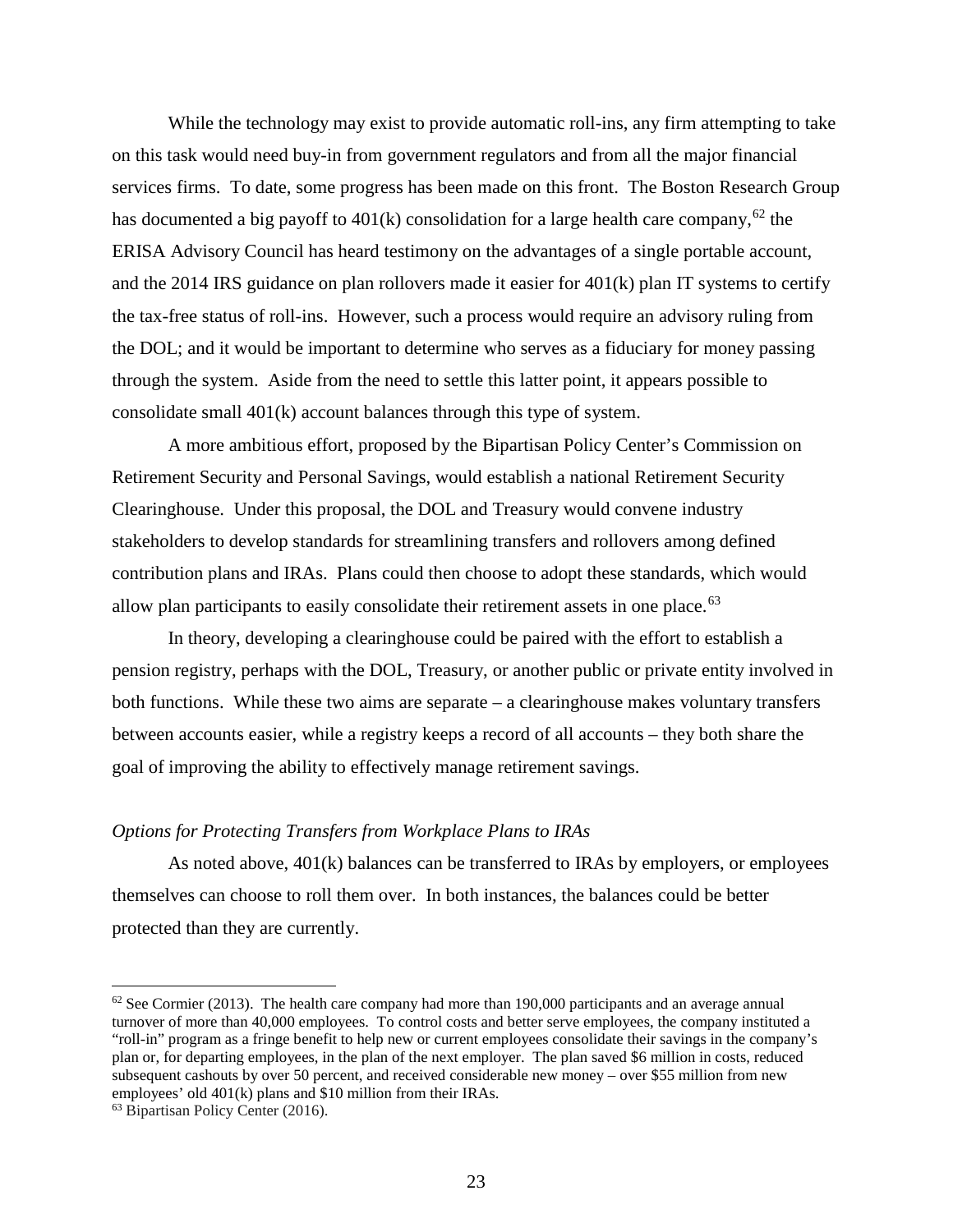SMALL BALANCES. In the absence of some type of clearinghouse solution, the GAO suggests two very specific changes that will reduce money automatically transferred to IRAs and the likelihood that balances will be eroded by fees. The first is to repeal the provision that allows plans to disregard previous rollovers when identifying balances in a current 401(k) account eligible for transfer. That is, an account with a balance of \$20,000 (including rollover contributions) would no longer be eligible based on the fact that assets accumulated based on contributions while at the current employer are less than \$5,000. The second proposal is to amend the law to enable plans to invest the assets of 401(k) forced transfers in higher-yielding investments, such as those included in the qualified default investment alternatives for the employer's 401(k) plan. However, the DOL expressed concern that this proposal would not guarantee the preservation of the principal.[64](#page-25-0) Some innovative use of the Federal Thrift Savings Plan (TSP) might offer a solution for handling abandoned accounts.<sup>[65](#page-25-1)</sup> With assets of \$443 billion, TSP may be able to absorb all of the 16 million small abandoned accounts with only a modest increase in fees.<sup>[66](#page-25-2)</sup>

LARGER ACCOUNTS. For larger accounts, two options are reducing conflicts of interest through the Fiduciary Rule and enhancing the transparency of fees.

The shift from 401(k)s to IRAs moves the employee's money to a less-protective regulatory environment. 401(k) plans are covered by ERISA, which requires plan sponsors to operate as fiduciaries who act in the best interest of plan participants. In contrast, the standard of conduct for a broker selling IRAs has historically been "suitability," a lower hurdle.

The standard for brokers would be changed by the DOL's "Fiduciary Rule," which was designed to ensure that those in the financial services industry act as fiduciaries (i.e. "solely in the interest" of clients) when giving advice regarding retirement savings.<sup>[67](#page-25-3)</sup> Advisors would be

<span id="page-25-0"></span><sup>64</sup> U.S. Government Accountability Office (2014).

<span id="page-25-1"></span><sup>65</sup> TSP participants benefit from economies of scale, limited investment choices, and the broad relief from the regulations and compliance costs that apply to private sector plans. Therefore, the TSP's results are difficult to achieve for private sector 401(k) plans (ICI 2015).<br><sup>66</sup> Federal Retirement Thrift Investment Board (2015). Such a transfer, however, would increase costs somewhat for

<span id="page-25-3"></span><span id="page-25-2"></span>current TSP participants unless TSP could parcel costs differentially across federal employees vs. everyone else.  $67$  The new rule is designed to eliminate the incentive for brokers to put retirement savers in inappropriate investments. Fiduciaries cannot engage in this behavior, because they are bound by the "best interest" standard. So the strategy of the rule is to expand the group of investment professionals who must act as fiduciaries. Under ERISA, anyone providing investment advice within retirement plans must act as a fiduciary, so the lever used to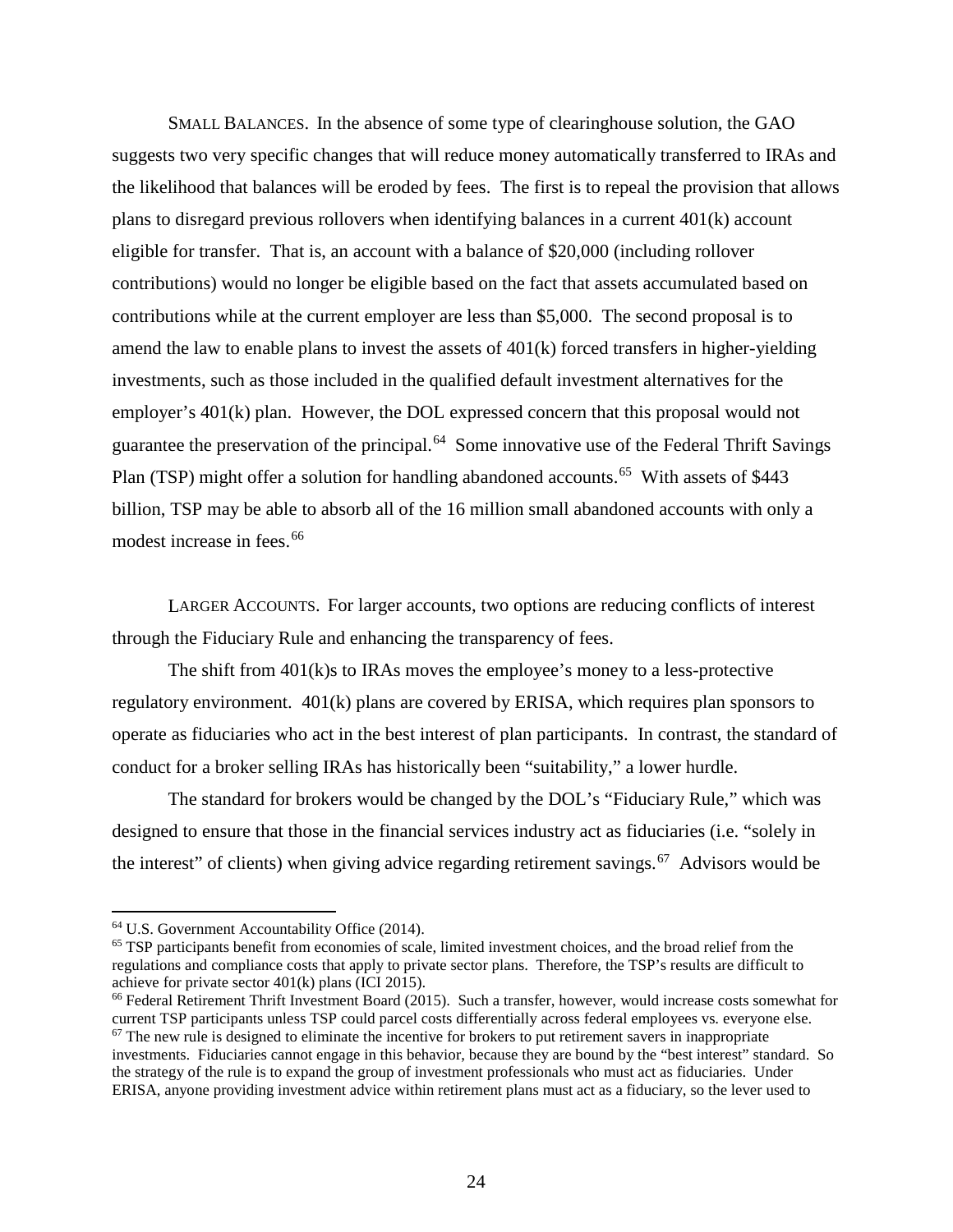held to the fiduciary standard with respect to not only 401(k) assets but also distributions from 401(k) plans and IRA assets. In fact, the recommendation to roll over is itself a fiduciary act. Extending coverage to the rollover and then to IRA assets reflects the fact that both 401(k)s and IRAs are integral and equally important parts of the retirement income system. The Fiduciary Rule was issued in 2016 after a lengthy process.<sup>[68](#page-26-0)</sup> As of December 2017, the rule is in the process of further review, with its enforcement provisions delayed until July 1, 2019 and its final details uncertain.[69](#page-26-1)

Moreover, as a 2009 GAO report found, when participants roll over their 401(k) balances into an IRA, they are likely moving to a higher-fee environment.<sup>[70](#page-26-2)</sup> 401(k) fees have been coming down – perhaps due in part to the DOL's fee disclosure rules, which require  $401(k)$  plans to disclose their fees in an easily understandable format. Financial services firms handling IRAs face no such requirement. Requiring them to disclose their fees may put some downward pressure on fees, as well as inform individuals about how much they are paying.

# *Options for Reducing Leakage*

In deciding how much early access to allow to retirement savings, policymakers balance two conflicting goals: (1) keeping money in the plan; and (2) allowing access to those who need their funds, which can encourage participation and contributions. The following discussion assumes that the primary purpose of  $401(k)s/IRAs$  is to preserve money for retirement. Many experts have proposed ways to reduce leakage, ranging from better education for plan participants to changes in withdrawal penalties to tighter access to the funds.<sup>[71](#page-26-3)</sup> In considering reforms, it may also be helpful to adopt a broad perspective that considers all leakage channels and, as discussed in Box 1 (on the next page), the possible role of precautionary saving. In any event, the ability to take money from 401(k) plans and IRAs could be made the same, including allowing loans from IRAs.

expand who is considered a fiduciary is to redefine the term "investment advice" by replacing a 1975 five-part test with a more sensible and inclusive functional test.<br><sup>68</sup> For detailed analysis, see Borzi (1985 and 2011).

<span id="page-26-0"></span>

<span id="page-26-1"></span> $^{69}$  See U.S. Department of Labor (2017). In addition, the rule has faced legal challenges in several federal courts in Texas, Kansas, Minnesota, and the District of Columbia. To date, U.S. District Courts in Texas, Kansas, and DC have upheld the legal validity of the rule, and appeals are pending.

<span id="page-26-2"></span><sup>70</sup> U.S. Government Accountability Office (2009).

<span id="page-26-3"></span><sup>71</sup> Purcell (2009), AonHewitt (2011), U.S. Government Accountability Office (2009), Butrica, Zedlewski, and Issa (2010), and Fellowes and Willemin (2013). Burman et al. (2008) examine the interaction of public policies and behavioral influences.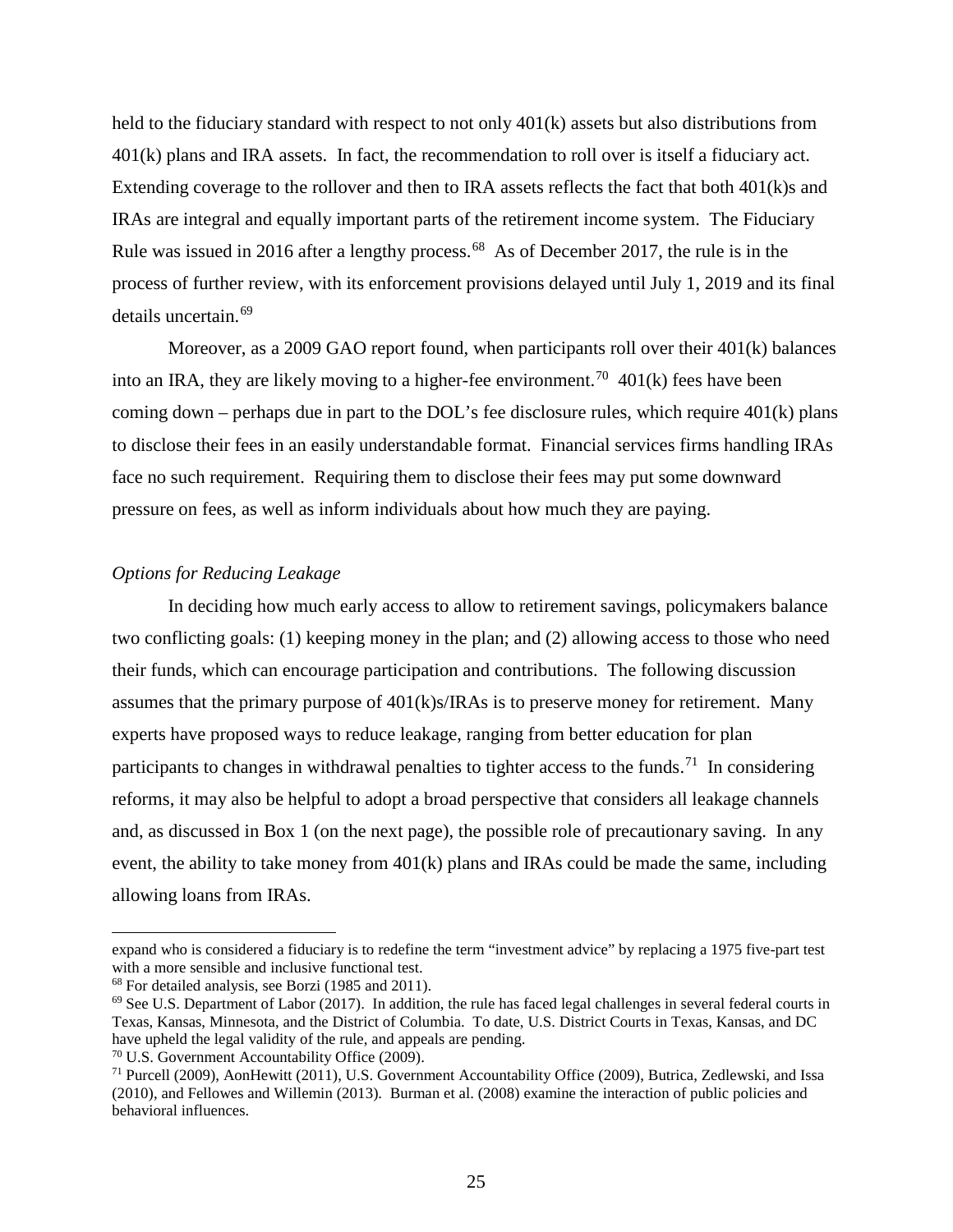# **Box 1.** *Increasing Precautionary Savings*

As researchers and policymakers attempt to increase retirement savings by reducing leakage, many are turning to a somewhat counterintuitive notion: increase non-retirement savings. The idea is that hardship withdrawals from  $401(k)$ s would be unnecessary if workers had another, more appropriate, pool of money set aside for emergencies. Indeed, a HelloWallet study found that workers who lack emergency savings were more likely to breach their  $401(k)$ s than those with these savings, even when controlling for characteristics like age, education, income, and debt-to-income ratio.[72](#page-27-0) At the same time, workers have trouble accumulating liquid assets that can be used in an emergency because of a preference for instant gratification that leads liquid funds to be quickly spent.<sup>[73](#page-27-1)</sup>

The effort to increase so-called "precautionary savings" has generated two broad approaches: (1) separating some of workers' existing retirement savings into a liquid "emergency" bucket while maintaining the rest as true retirement savings; and (2) generating entirely new savings. The first approach recognizes that some leakage may be a response to legitimate emergencies and prevents individuals from going into debt, while other leakage should be limited. Some very preliminary research results suggest that under certain assumptions, 15 percent of retirement savings should be accessible for these emergencies while the remainder should be completely inaccessible until retirement.<sup>[74](#page-27-2)</sup>

One way to implement this theoretical finding has been suggested by David John of AARP in the form of "split accounts." This approach envisions separating contributions to 401(k)s into those for emergency use with penalty-free withdrawals and those for retirement, which would have the standard withdrawal penalties.<sup>[75](#page-27-3)</sup> Some have suggested that once the emergency fund becomes large enough, say three months' worth of income, then all contributions would go to retirement.[76](#page-27-4)

The second approach, generating new precautionary savings, has been implemented on a small scale in several creative ways. One approach used by credit unions is called "borrow and save" and gives households that request a loan a portion of the money while depositing the rest in a savings account. Once the loan is paid off, the borrower gains access to any savings. Another idea is to encourage saving by tying higher rates of saving to a higher likelihood of receiving a "prize" (i.e. a payout much larger than the interest a savings account typically earns).<sup>[77](#page-27-5)</sup> Others have attempted to increase non-retirement savings by taking a lesson from 401(k)s and offering matching contributions, with the match funded by money from foundations and individual donors.[78](#page-27-6)

 $\overline{\phantom{a}}$  $72$  Fellowes and Willemin (2013).

<span id="page-27-1"></span><span id="page-27-0"></span><sup>73</sup> Laibson (1997) and Angeletos et al. (2001).

<span id="page-27-2"></span> $74$  Beshears et al. (2014).

<span id="page-27-3"></span> $75$  John (2015).

<span id="page-27-5"></span><span id="page-27-4"></span><sup>&</sup>lt;sup>76</sup> Laibson (2016).<br><sup>77</sup> For a discussion of prize-linked savings products, see Kearney et al. (2010).

<span id="page-27-6"></span><sup>&</sup>lt;sup>78</sup> For example, the "SAFE" and "Tripleboost" accounts tested by EARN in California were successful in increasing education saving among low- to middle-income families (Shipman 2016).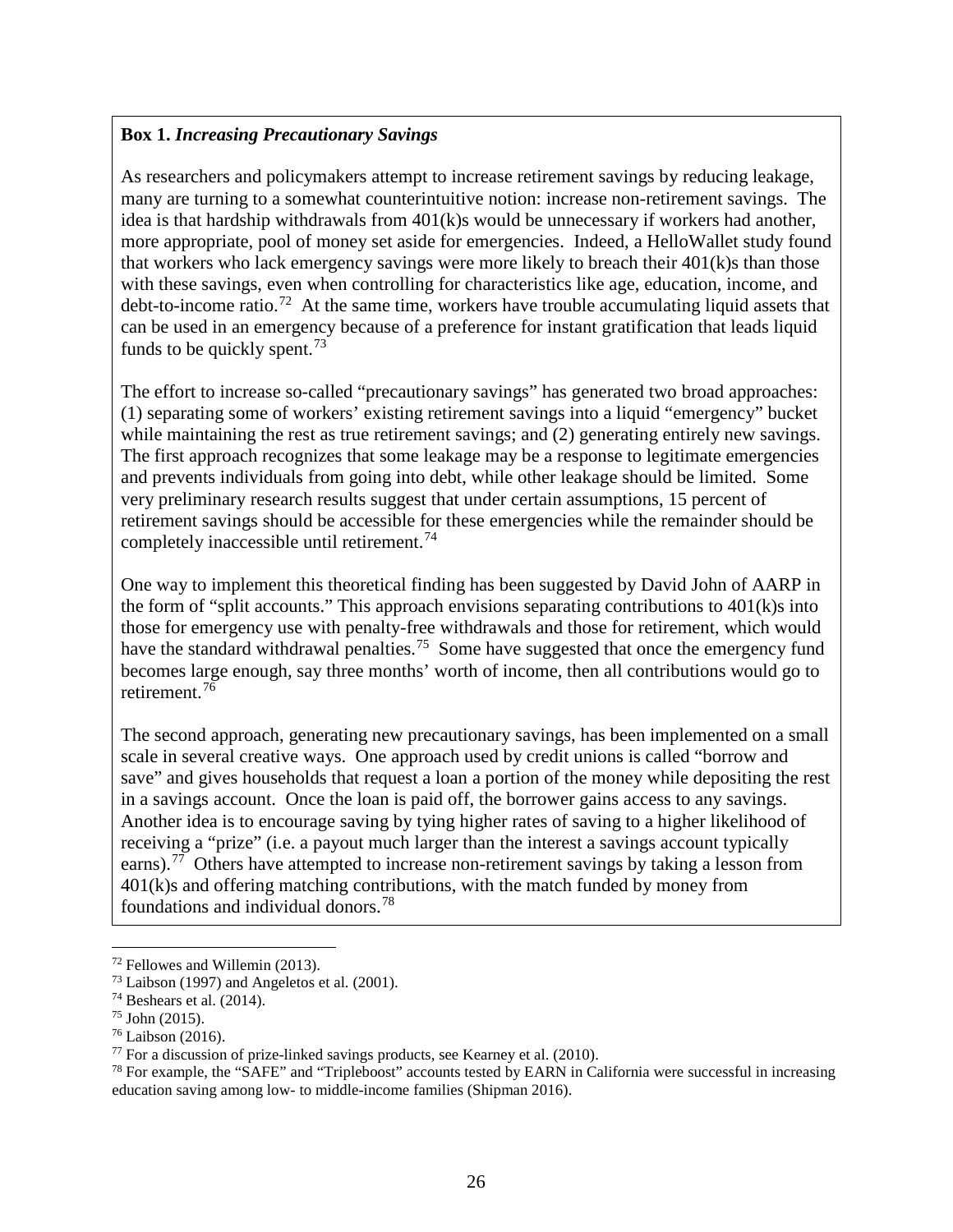IN-SERVICE WITHDRAWALS. Hardship withdrawals provide a safety valve for families in financial trouble. However, to help limit leakages, these withdrawals could be limited to serious unpredictable hardships such as disability, high health care costs, and job loss.<sup>[79](#page-28-0)</sup> Predictable events like housing and higher education could be excluded. With such limitations, the disincentive of a 10-percent tax penalty could be eliminated to avoid punishing those with severe financial problems. Another way to limit hardship withdrawals would be to restrict them to the amount of an employee's contributions. For post-59½ withdrawals, one idea is to coordinate the threshold age for penalty-free withdrawals with Social Security claiming provisions.<sup>[80](#page-28-1)</sup>

CASHOUTS. Cashing out when changing jobs could be eliminated entirely by prohibiting lump-sum distributions at termination. $81$  The allowable options could be limited to leaving the money in the prior employer's plan, transferring the money to the new employer's  $401(k)$ , or – for those leaving the labor force – rolling over the plan balance into an IRA. This approach could be done jointly with the actions described above intended to make direct rollovers between 401(k)s easier.

LOANS. Of the various ways to access funds, loans appear to be the best way to minimize leakage. Most borrowers continue to contribute to the plan while they have a loan; and most of the money is repaid. The likely point of default arises when a terminating employee cannot repay the loan within 60 days, causing the money to be treated as a taxable distribution and subject to penalties. But the estimated leakage from loan defaults is much smaller than from other sources. So, given that the availability of loans encourages employees to participate and contribute, loans are a low-leakage way to allow participants to access funds.

Still, defaults on loans from 401(k) accounts do occur, so the loans are not costless in terms of retirement security. Moreover, even if an individual pays back their loan, many plans do not allow a worker with an outstanding loan to make contributions to their 401(k), eliminating the chance to continue building up balances.

<span id="page-28-0"></span> $79$  See, for example, Munnell and Webb for a discussion of the literature and suggestions on policy options to reduce leakages (2014). For an international comparison, see Beshears et al. (2015). <sup>80</sup> Munnell and Webb (2014).

<span id="page-28-2"></span><span id="page-28-1"></span><sup>&</sup>lt;sup>81</sup> Purcell (2009) suggests requiring at least part of the distribution to be rolled over.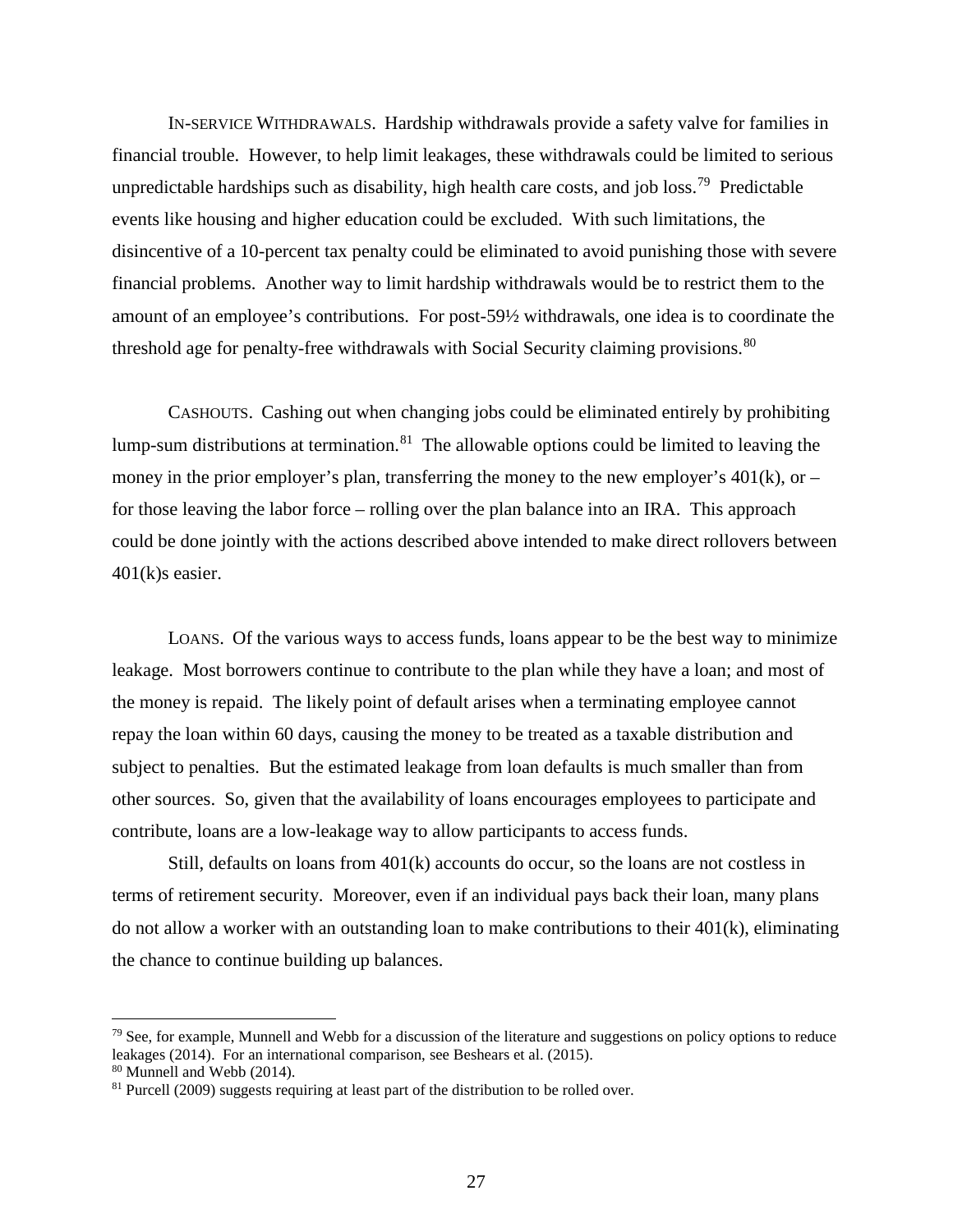An emerging alternative to 401(k) loans is to leverage the credit of the employer to offer employees low-interest loans outside of their retirement accounts. For example, MassMutual has made the "Kashable" service available to employers using its benefit platform.<sup>[82](#page-29-0)</sup> This service allows employees to receive emergency loans at a much lower interest rate than they could receive elsewhere. Repayment occurs automatically out of the worker's paycheck and does not incur the administrative fees of a loan out of the retirement account nor stop a worker's ability to make contributions. This approach may be a way to limit any leakage from loan defaults in the future.

# *Summing Up the Options*

Table 1 summarizes the options for enhancing 401(k) portability, protecting transfers to IRAs, and reducing leakage.

| Goal                    | Option                                                           |  |  |
|-------------------------|------------------------------------------------------------------|--|--|
| Enhance portability     | Require plans to accept rollovers                                |  |  |
|                         | Standardize rollover rules and paperwork                         |  |  |
|                         | Encourage direct rollovers                                       |  |  |
|                         | Set up a public registry to prevent lost accounts                |  |  |
|                         | Create clearinghouse to automatically roll over small balances   |  |  |
| Protect transfers from  | Limit forced transfers and expand their investment options       |  |  |
| workplace to IRA system | Reduce conflicts of interest through the Fiduciary Rule          |  |  |
|                         | Enhance transparency of fees                                     |  |  |
| Reduce leakage          | Limit or prohibit cashouts at job termination                    |  |  |
|                         | Tighten hardship withdrawal criteria                             |  |  |
|                         | Coordinate age for penalty-free withdrawals with Social Security |  |  |
|                         | claiming provisions                                              |  |  |

Table 1. *Options to Address 401(k) Portability, Transfers to IRAs, and Leakage*

The proposals in this section could improve the system's administrative efficiency and management of 401(k)/IRA assets. These changes, however, would do little to improve coverage among private sector employees. This coverage issue is the focus of the next section.

<span id="page-29-0"></span><sup>82</sup> MassMutual (2016).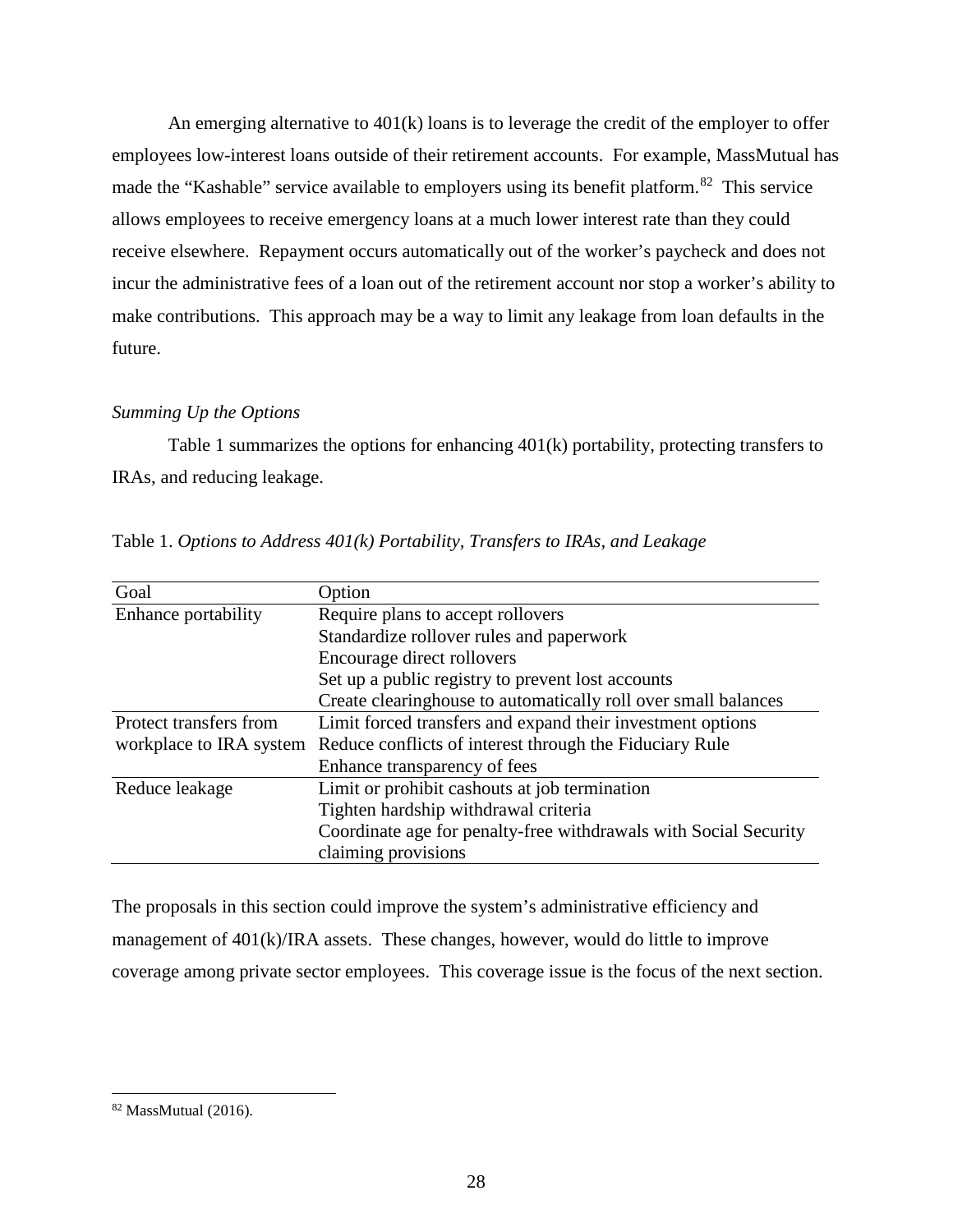# **Reducing the Coverage Gap**

While the retirement savings of those with a  $401(k)$  plan is often hindered by portability and leakage problems, workers still benefit from being covered by a 401(k). Many workers have no access to a 401(k), and this situation shows no sign of improving on its own. The precise percentage of workers covered depends on how coverage is defined. Employees can work for an employer that *offers* a plan for some of its employees, but not be eligible to participate. Their employer can offer a plan, and they can be eligible to participate but choose not to do so. Or they can actually *participate* in the plan. (For the purposes of this study, the terms "coverage" and "participation" are used synonymously). <sup>[83](#page-30-0)</sup>

The percentage of workers covered by an employer-sponsored plan also depends on the population under consideration. For example, using the *Current Population Survey* (CPS), restricting the population to full-time wage and salary workers ages 25-64 and using an employer *offer* as the criterion indicates that about 62 percent of that sample had at least the potential for plan participation in 2013 (see Figure 8). (Note: The Figure includes 2014 data, but 2013 data are emphasized here because of the inexplicable dip in  $2014<sup>84</sup>$ ) However, a commonly cited measure of coverage is all private sector wage and salary workers ages 25-64 *participating* in an employer-sponsored plan – only 44 percent in 2013 – and this definition is used for the remainder of the report unless specified. Of course, the CPS is only one of many datasets that measure coverage. Box 2 (on the next page) discusses coverage estimates from alternative surveys.<sup>[85](#page-30-2)</sup>

<span id="page-30-0"></span><sup>&</sup>lt;sup>83</sup> "Coverage" is commonly used by the IRS and DOL to describe when a worker is eligible for the plan. "Participation" is also commonly used to describe when a covered employee is a participant in the plan. However, this study focuses on people who do not have a workplace plan for any reason – either they are not offered one or choose not to join it – so we rely on the "participation" measure. Overall, though, we believe that the word "coverage" is clearer and more accessible, so it is used synonymously with "participation" in this paper. <sup>84</sup> Some of the recent decrease in estimated coverage may reflect a change in the CPS design (the effects of which

<span id="page-30-1"></span>are not well understood. See Copeland (2015b).

<span id="page-30-2"></span><sup>85</sup> An alternative estimate of participation not discussed in [Box 2](https://summitllc.sharepoint.com/sites/communications/Shared%20Documents/In-progress%20projects/D_2017_003-DOL-RetPort/Revised%20DOL_Summit_May_2017_EDITED.docx#_Hlk484458224) is presented in Dushi, Iams and Lichtenstein (2015). The estimate used data from the *Survey of Income and Program Participation* (SIPP), a survey of individuals that relies on self-reported estimates of pension participation. To correct for any reporting bias related to 401(k)s, the analysis matched the SIPP responses with W-2 data. They concluded that the overall participation rate for private sector workers was 61 percent in 2012. This estimate could potentially overstate participation, because the authors assume that all respondents who believed they participated in a 401(k) when their W-2 showed no contributions were actually participating in a defined benefit plan.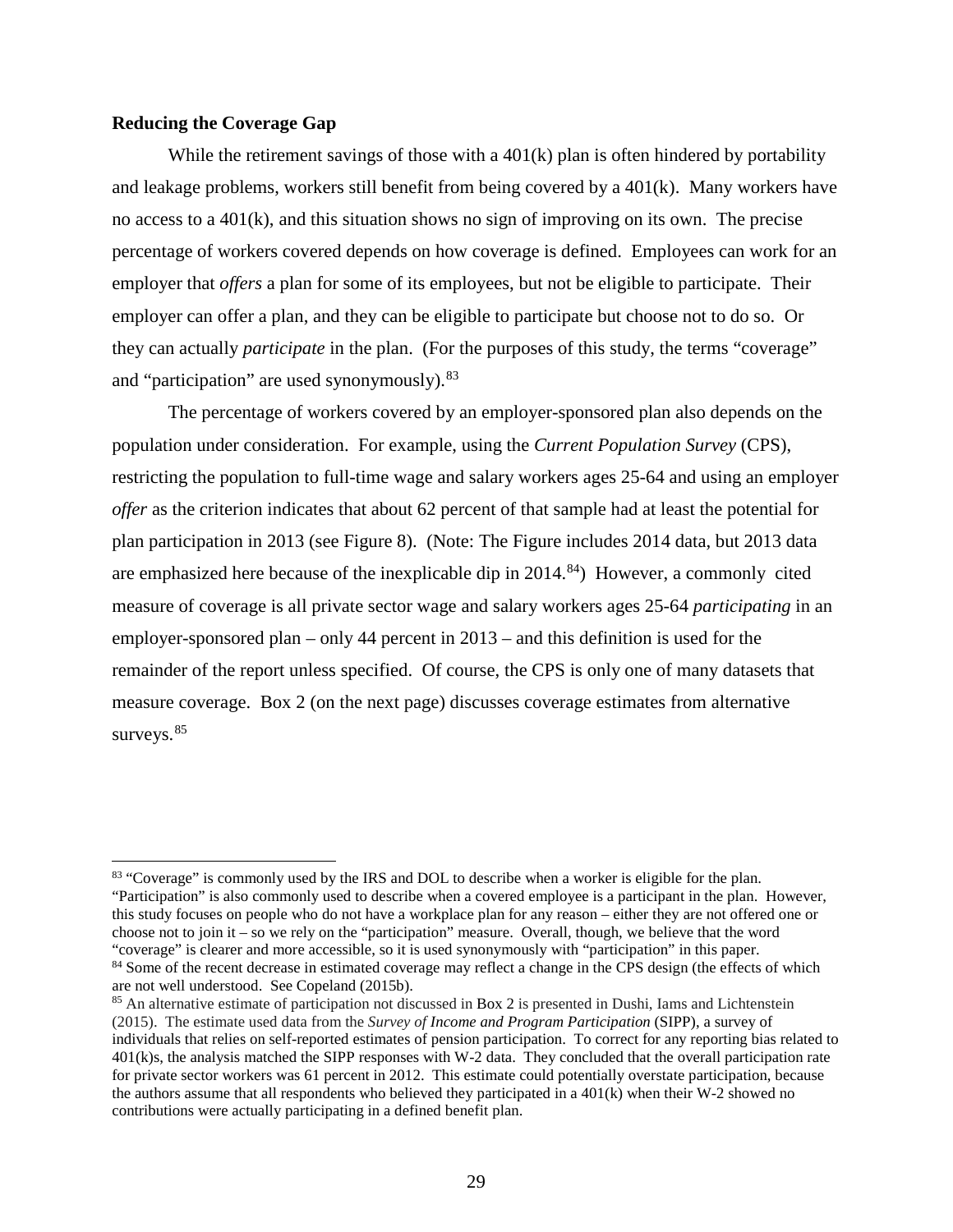# **Box 2.** *Alternative Coverage and Participation Estimates Tell the Same Story*

The Figure below compares retirement plan participation rates from the CPS and three other household surveys from 1991-2013 for private sector workers ages 25-64. While participation has fluctuated for short intervals, all four datasets suggest that, over this period, 40-55 percent of workers are participating in a retirement plan in any given year.



While the household surveys show a generally consistent picture, a DOL survey of employers – the *National Compensation Survey* (NCS) – shows a much higher percentage of workers being offered a plan than the CPS. The discrepancy between the two surveys diminishes significantly, however, as the metric moves from being offered a plan to participating in a plan. So, the takeaway is the same: about half of private sector workers do not participate at a given time (see table below).

Box Table. *Pension Coverage and Participation in the CPS and NCS for Workers Ages 25-64, 2013* 

| Category                                                                                                    | <b>CPS</b> | <b>NCS</b> |
|-------------------------------------------------------------------------------------------------------------|------------|------------|
| Employer offers plan, public and private, full-time workers                                                 | 62%        | 78%        |
| Employer offers plan, private, full-time workers                                                            | 57         | 74         |
| Employer offers plan, private, full-time and part-time workers                                              | 53         | 64         |
| Employee participates in plan, private, full-time workers                                                   | 49         | 59         |
| Employee participates in plan, private, full-time and part-time workers                                     | 44         | 49         |
| Source: Authors' calculations from U.S. Census Bureau, Current Population Survey (2014) and U.S. Department |            |            |
| of Labor, National Compensation Survey (2014).                                                              |            |            |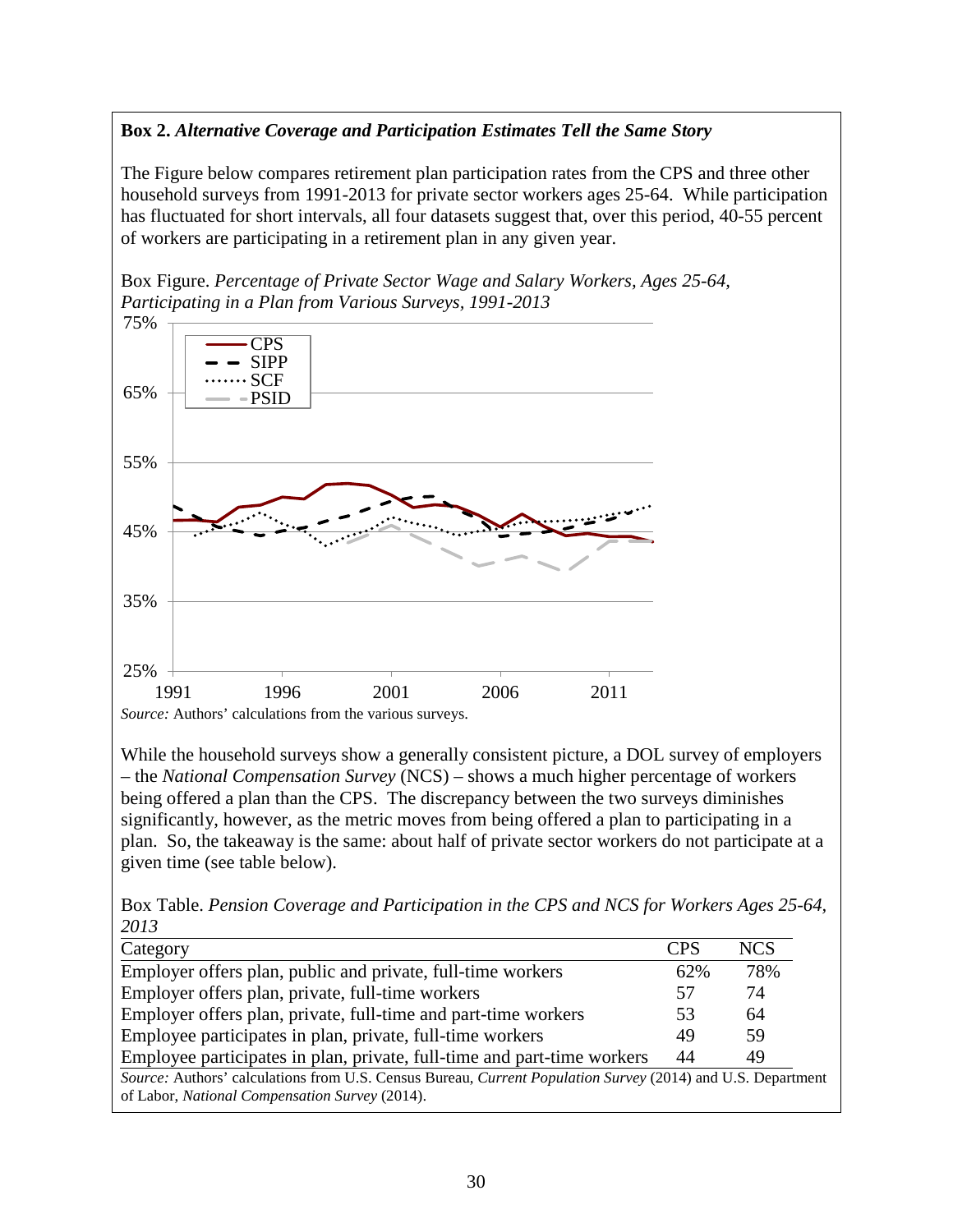Participation in a retirement plan is closely correlated with earnings (see Figure 9). In the top quintile, two-thirds of workers – both male and female – are in an employer-sponsored plan. In the bottom quintile, that figure drops to roughly 10 percent. Moreover, the participation rate for men has declined, while the rate for women has been essentially flat (with gains among the lower earners largely offset by declines among the higher earners). The drop in male participation rates may have been caused in part by the rapid growth of 401(k) plans that made employee participation in employer plans voluntary, unlike the mandatory participation of defined benefit plans. Additional causes could include declines in unionization and large-firm employment, as these factors have been associated with higher plan coverage.<sup>[86](#page-32-0)</sup> Pension participation among full-time, full-year workers is now equal for both men and women. (For the purposes of this study, the term "pension" refers to any type of employer-sponsored retirement plan.)

The CPS data show that, of private sector wage and salary workers not covered by a pension plan, roughly 25 percent work for an employer with a plan but are either ineligible or choose not to participate. The bulk of uncovered workers, however, are those whose employers do not offer any coverage; most of these workers are with small employers (firms with fewer than 100 workers) (see Figure 10).

Even if small employers were willing to offer 401(k) plans, the current architecture leads to very high costs for small plans. Figure 11 shows all the players in the 401(k) system; as the money flows through, each player takes a slice. Nevertheless, data from BrightScope indicate that the economies of scale for large plans (over \$100 million in assets) almost uniformly result in fees below 1 percent of assets, with the largest plans' fees typically below 0.50 percent. But these relatively low fees stand in stark contrast to those for small plans, where the average is about 2 percent and with many plans paying more (see Figure 12).<sup>[87](#page-32-1)</sup> Paying 2 percent or more in fees makes investing prohibitively expensive and cuts balances at retirement nearly in half compared to a no-fee world. So the challenge in the coverage area is not just providing retirement plans for the uncovered population but doing so in a cost-effective way. Before discussing ways to address this issue, the next section looks at the implications of the lack of universal coverage.

<span id="page-32-1"></span><span id="page-32-0"></span> $86$  For an exploration of declining pension coverage among men in the 1980s, see Even and Macpherson (1994).  $87$  Alfred (2015).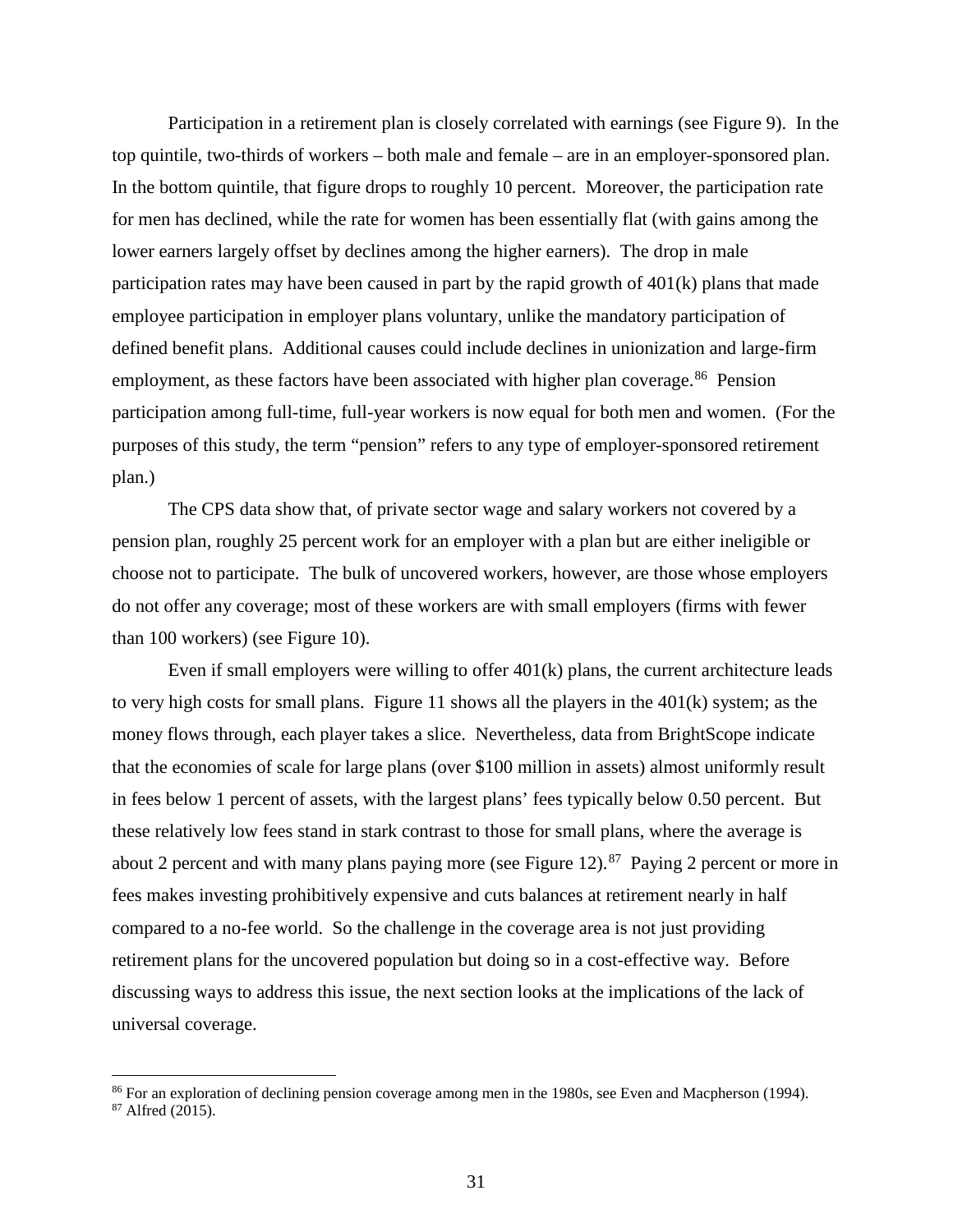# *Implications of Coverage Gap*

 $\overline{\phantom{a}}$ 

The fact that only about half the private sector workforce is covered by an employersponsored pension at any moment in time has two important implications for retirement income. First, some households will end up at retirement without any retirement savings and thus will be entirely reliant on Social Security. Second, projections of 401(k) accumulations based on steady contributions may not be realistic for households that move in and out of coverage.

RELIANCE SOLELY ON SOCIAL SECURITY. The data presented above provide only a snapshot of pension coverage in a given year. As workers switch jobs, many will move into coverage at some point over their work life, so the point in time snapshot understates the percentage of workers who will end up with coverage. The *Health and Retirement Study,* which asks respondents about participation and assets in employer-sponsored plans, shows that 69 percent of *households* ages 63-73 end up with assets from any type of employer-provided plan (see Figure 13).<sup>[88](#page-33-0)</sup> In other words, more than 30 percent of households end up entirely dependent on Social Security; for low earners, the figure is four-fifths of households.<sup>[89](#page-33-1)</sup>

Lower earners' sole reliance on Social Security would not be a problem if the program provided sufficient income to maintain their standard of living. But Social Security was never intended to be the sole source of income for retirees. Social Security replacement rates – benefits as a percentage of pre-retirement earnings – fall far below the generally accepted benchmark of 75 percent to ensure an adequate retirement.<sup>[90](#page-33-2)</sup> And low earners are more likely to claim early, which results in an actuarial reduction in the replacement rate. For example, for low earners retiring at age 62, Social Security currently replaces 44 percent of a worker's pre-

<span id="page-33-1"></span>savings and are not covered by a defined benefit pension. Among respondents aged 55-64, 19 percent report having no retirement savings or pension outside of Social Security (Keith, Madland, and Weller 2015).

<span id="page-33-0"></span><sup>&</sup>lt;sup>88</sup> The HRS is a nationally representative sample of older American households. This study began in 1992 by interviewing about 12,650 individuals (ages 51-61) from about 7,600 households and their spouses (regardless of age), and the survey has been re-administered every two years since 1992. The HRS is conducted by the Institute for Social Research (ISR) at the University of Michigan and funded by the National Institute on Aging. 89 Data from the 2013 *Survey of Consumer Finances* show that almost a third of Americans have no retirement

<span id="page-33-2"></span> $\degree$ <sup>90</sup> Palmer (2008). This benchmark applies to single workers with pre-retirement earnings of \$50,000. For single workers with \$20,000 and \$90,000 in pre-retirement earnings, the benchmarks are 88 percent and 81 percent, respectively. Munnell, Webb, and Hou (2014) show that half of today's working families are "at risk" of not being able to maintain their standard of living once they retire.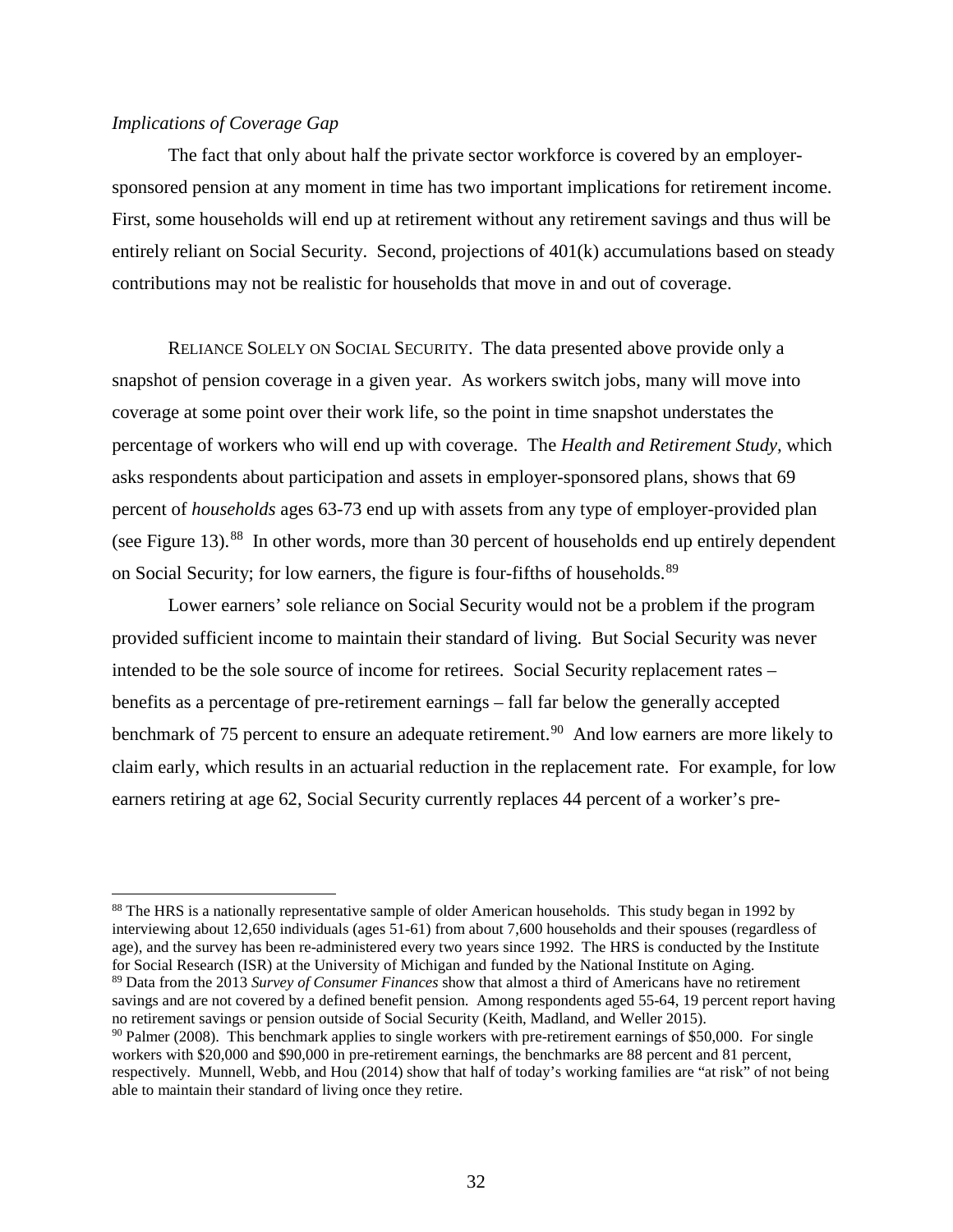retirement earnings (see Figure 14).<sup>[91](#page-34-0)</sup> For those low-income workers who must pay their own Medicare premiums – Medicaid covers the premiums for about half such workers – the net replacement rate is lower. Thus, Social Security alone often does not provide enough retirement income. Working until the Full Retirement Age or beyond (to age 70) would produce higher replacement rates, but many people in this group may be unlikely to be able to stay in the labor force that long due to health issues and declining productivity.<sup>[92](#page-34-1)</sup>

INADEQUATE  $401(K)$  BALANCES. The second implication of the lack of universal coverage is that workers will likely move in and out of coverage. As a result, their 401(k) accumulations could be much lower than projections based on the prospect of a steady lifetime of contributions. For example, a typical 25-year old worker in 1981 with median earnings who began contributing a steady 6 percent of their earnings with an employer match of 3 percent should accumulate about \$364,000 by age 60 (see Figure 15).

Yet, according to the Federal Reserve's *Survey of Consumer Finances,* the typical household approaching retirement had 401(k)/IRA balances of only \$135,000 in 2016, far short of the projected amount for the individual. A number of factors contribute to this discrepancy – including a failure to participate at young ages, low contribution rates, leakage, relatively high fees, and the lack of maturity of the 401(k) system – but moving in and out of covered employment is an important contributing factor. One study found that having only intermittent contributions could account for roughly a quarter of the difference between what a steady contributor could have earned and actual  $401(k)$  savings for a typical household.<sup>[93](#page-34-2)</sup>

The consequences of having either no coverage or intermittent coverage are apparent when assessing summary measures of retirement preparedness. Lower-income households are much more likely to lack regular access to a workplace retirement savings plan, which is part of the reason why they are less likely to be on track to maintain their pre-retirement income at retirement (see Figure 16).

<span id="page-34-0"></span><sup>&</sup>lt;sup>91</sup> Replacement rates are from the U.S. Social Security Administration's Office of the Chief Actuary (Clingman et. al 2016).

<span id="page-34-1"></span> $92$  Munnell, Webb, and Chen (2015) and Burtless (2013).

<span id="page-34-2"></span><sup>&</sup>lt;sup>93</sup> Munnell (2014).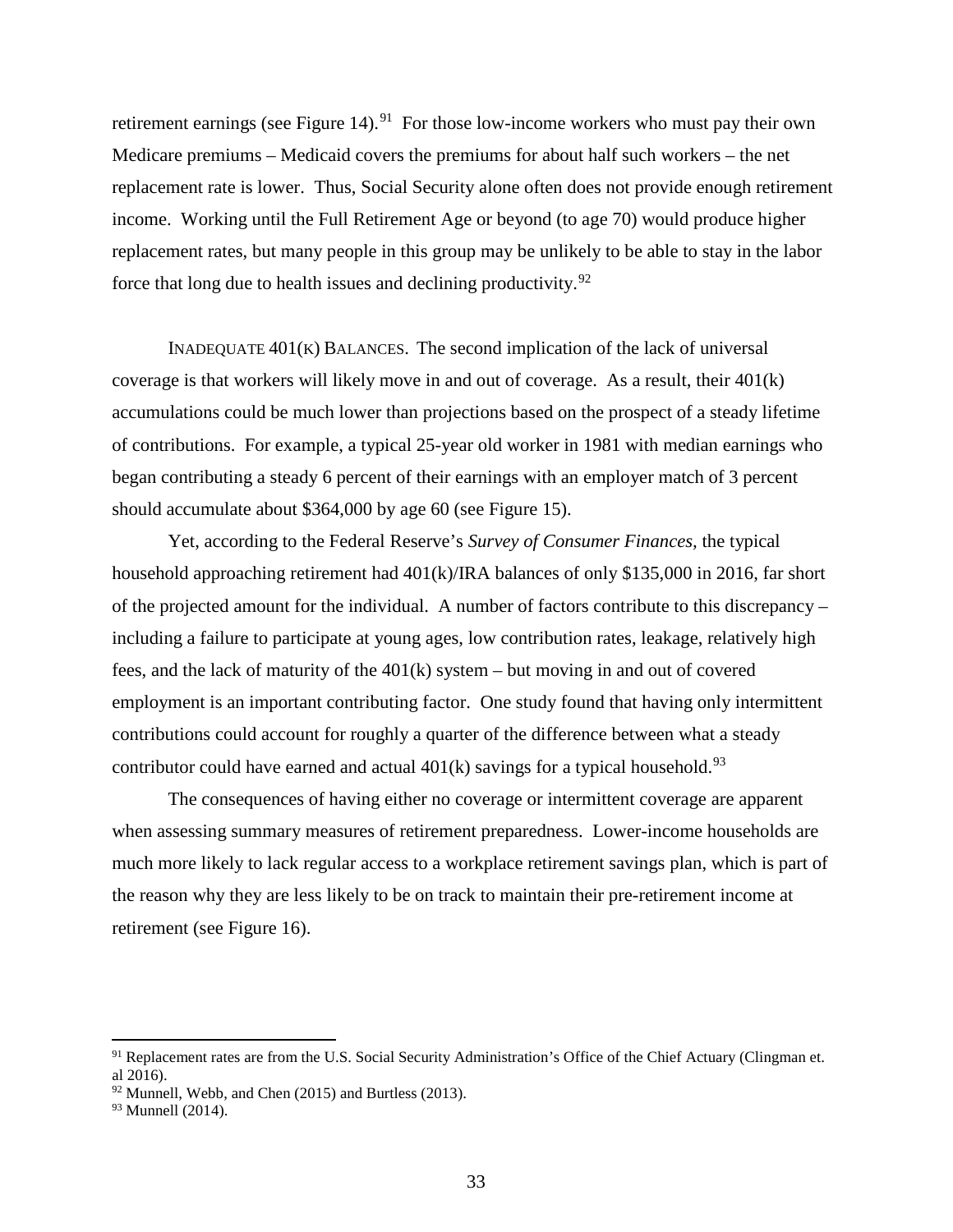# *Summing Up the Problem*

The coverage gap is large and includes both those who never have coverage and those with only intermittent coverage. Either type of gap poses a serious problem, because Social Security alone is often not enough – even for low-income workers. Having sufficient retirement savings requires that either employees have continuous participation in an employer plan throughout their career or that those with intermittent coverage make very high contributions when participating. Notably, the coverage gap has not diminished over the past several decades.

The causes of the coverage gap are twofold. First, many employers – particularly small employers – do not offer a retirement savings plan, perhaps partly due to high administrative costs but more likely due to non-financial reasons discussed below. This group accounts for 65 percent of the uncovered (see Figure 17). Second, as noted, another group of uncovered employees work for an employer that sponsors a plan but are either ineligible or choose not to participate. This group accounts for 22 percent of uncovered workers. The self-employed constitute the remaining 14 percent of the uncovered. The following discussion focuses on the first two groups; the problem of covering the self-employed is discussed in the final section.

# *Options for Expanding Coverage*

In theory, any degree of coverage for traditional employees is achievable. It depends on the extent to which compulsion is introduced into pension arrangements and somewhat on the locus of pension arrangements – employer-based or centered on third-party platforms. At one end of the spectrum is the United States with an entirely voluntary, employer-based system. At the other end are Australia and the Netherlands, where coverage is mandatory and the employer plays a minimal role (see Table 2).

|                      | Locus of administration                                               |                        |  |
|----------------------|-----------------------------------------------------------------------|------------------------|--|
| Degree of compulsion | Employer                                                              | Third party            |  |
|                      | Voluntary/supplemental Existing U.S. system + enhancements ERIC model |                        |  |
|                      | (part-time, MEPs, state marketplaces)                                 |                        |  |
| Mandatory/universal  | Mandatory auto-enrollment of all                                      | CAP model              |  |
|                      | workers (federal or state policy)                                     | Australia, Netherlands |  |
|                      | U.K. model                                                            |                        |  |

Table 2. *Options for Broadening Coverage by Degree of Compulsion and Locus of Administration*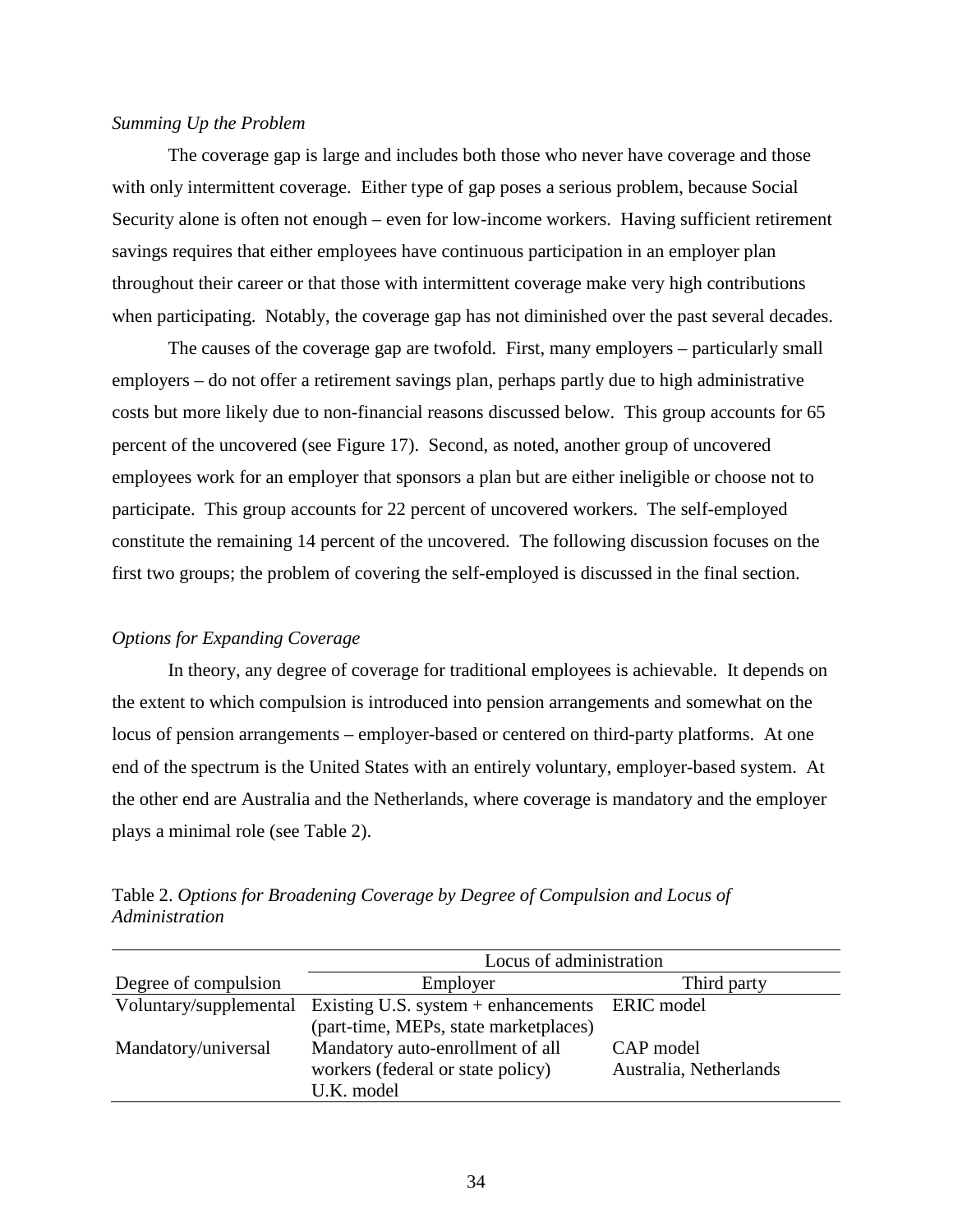The discussion proceeds in four steps: (1) documenting options for enhancing the existing U.S. retirement system; (2) describing efforts to introduce mandates on employers in the United States; (3) exploring international models with respect to their degree of compulsion and their locus of administration; and (4) reviewing proposals – one with voluntary participation and one with mandatory participation – to move the locus from employer to third-party platforms for the United States.

ENHANCING COVERAGE OPTIONS IN THE U.S. VOLUNTARY SYSTEM. Expanding coverage in the U.S. system has taken two tracks. One is to use auto-enrollment devices to expand coverage for those already covered by a 401(k) plan, and the other is to create special accounts for small businesses – the locus of most of today's uncovered employees. Automatic features in 401(k) plans have been very successful, and these provisions could be made mandatory for all plans. Special accounts for small business have met with little success to date but alternatives – Treasury's former *my*RA program and so-called "open" multiple-employer plans – provide options to explore.

*Closing the Coverage Gap for Workers Eligible for a 401(k).* The major innovation to encourage participation in  $401(k)$  plans has been automatic enrollment.<sup>[94](#page-36-0)</sup> Studies have shown that this simple change in the default increases participation by as much as 41 percentage points.<sup>[95](#page-36-1)</sup> Even though participants are able to opt out, after three or four years, the vast majority of those automatically enrolled were still participating.<sup>[96](#page-36-2)</sup> The Pension Protection Act of 2006 removed obstacles that had kept some employers from adopting these arrangements and established a safe harbor whereby employers that adopt automatic enrollment are deemed to have met the "top heavy" and anti-discrimination rules.<sup>[97](#page-36-3)</sup> However, while the share of plans with

<span id="page-36-0"></span><sup>&</sup>lt;sup>94</sup> The government changed the rules in 1998 to allow firms to require workers to "opt out" of a plan, instead of the traditional requirement to "opt in."

<span id="page-36-3"></span><span id="page-36-2"></span>

<span id="page-36-1"></span><sup>&</sup>lt;sup>95</sup> Nessmith, Utkus, and Young (2007); Fidelity Investments (2007), and Madrian and Shea (2001).<br><sup>96</sup> Choi, et al. (2001).<br><sup>97</sup> One obstacle for employers was state laws that required employers to obtain an employee's pe making payroll deductions. The Pension Protection Act amended ERISA to pre-empt state laws that conflict with automatic enrollment provisions. To qualify for the safe harbor, the plan sponsor must enroll employees at a deferral rate of at least 3 percent of compensation, increase the employee's deferral percentage by at least 1 percentage point annually up to 6 percent of compensation, and provide matching or non-elective contributions for the non-highly compensated of 100 percent on the first 1 percent of contribution and 50 percent on the next 5 percent for a total match of 3.5 percent.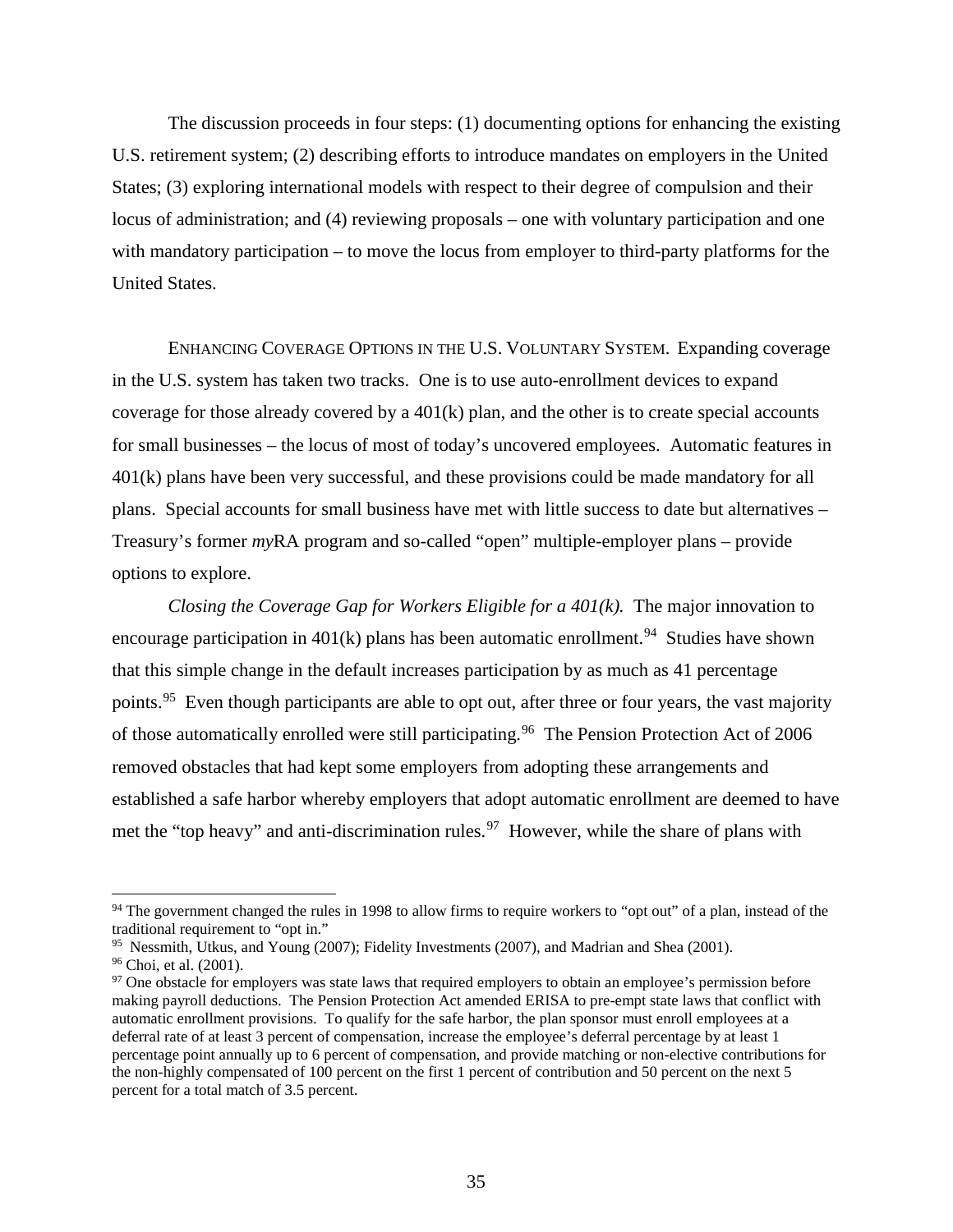auto-enrollment increased substantially in the wake of the PPA, the share of plans with this feature is still below 50 percent.<sup>[98](#page-37-0)</sup> And employers often auto-enroll only new employees, so the effect on participation can be very gradual.<sup>[99](#page-37-1)</sup> In short, auto-enrollment is not being applied as extensively as it could be.

One segment of the uncovered population – the relatively small group that chooses not to participate in a plan offered by their employer – could be helped by changes to  $401(k)$  rules to make full use of behavioral incentives by *requiring* all employers with a 401(k) to adopt automatic features. Specifically, the requirements could include auto-enrollment with a 6 percent default contribution rate and auto-escalation until the combined employee-employer rate reaches 10 to 12 percent of earnings.<sup>[100](#page-37-2)</sup> The use of auto-escalation is critical because, without it, participants often stay where they are put. $101$  And many plans with auto-enrollment currently have low default rates.<sup>[102](#page-37-4)</sup> Alternatively, employers could set a higher and predictable contribution rate from the start. In that case, employees could be defaulted into the plan with a 10-percent contribution rate without automatic escalation.

The default investment could be a low-fee, target-date fund. In addition, the autoenrollment provisions could apply to all workers, not just new hires, so that someone who might have chosen to opt out of the default in one year ends up enrolled in the following year. A plan following these practices would reduce non-participation rates for those with access to a plan to a bare minimum.

*Improve Plans Available to Small Businesses.* For decades, policymakers have tried to solve the coverage problem by introducing simpler products that could be adopted by small business. The SIMPLE (Savings Incentive Match Plan for Employees of Small Employers) is a prime example.<sup>[103](#page-37-5)</sup> Firms with fewer than 100 employees can offer a SIMPLE, which can be set

<span id="page-37-0"></span><sup>98</sup> Utkus and Young (2017).

<span id="page-37-1"></span><sup>99</sup> Utkus and Young (2017).

<span id="page-37-2"></span><sup>&</sup>lt;sup>100</sup> While 10-12 percent is the contribution rate required for the higher paid to accumulate adequate retirement saving to maintain their standard of living once they retire, little is known about the effects of such contribution rates on the lower paid over time. Lower-paid workers are likely to face more frequent financial crises and require easy access to some form of precautionary saving. Hence raising default rates increases the salience of establishing precautionary savings accounts at the same time. 101 Butrica and Karamcheva (2012).

<span id="page-37-3"></span>

<span id="page-37-4"></span><sup>102</sup> Butrica and Karamcheva (2012).

<span id="page-37-5"></span><sup>&</sup>lt;sup>103</sup> SIMPLE plans, which were introduced in 1996, generally replaced SARSEPs (Salary Reduction Simplified Employee Pensions), which were the earlier pension arrangements for small employers.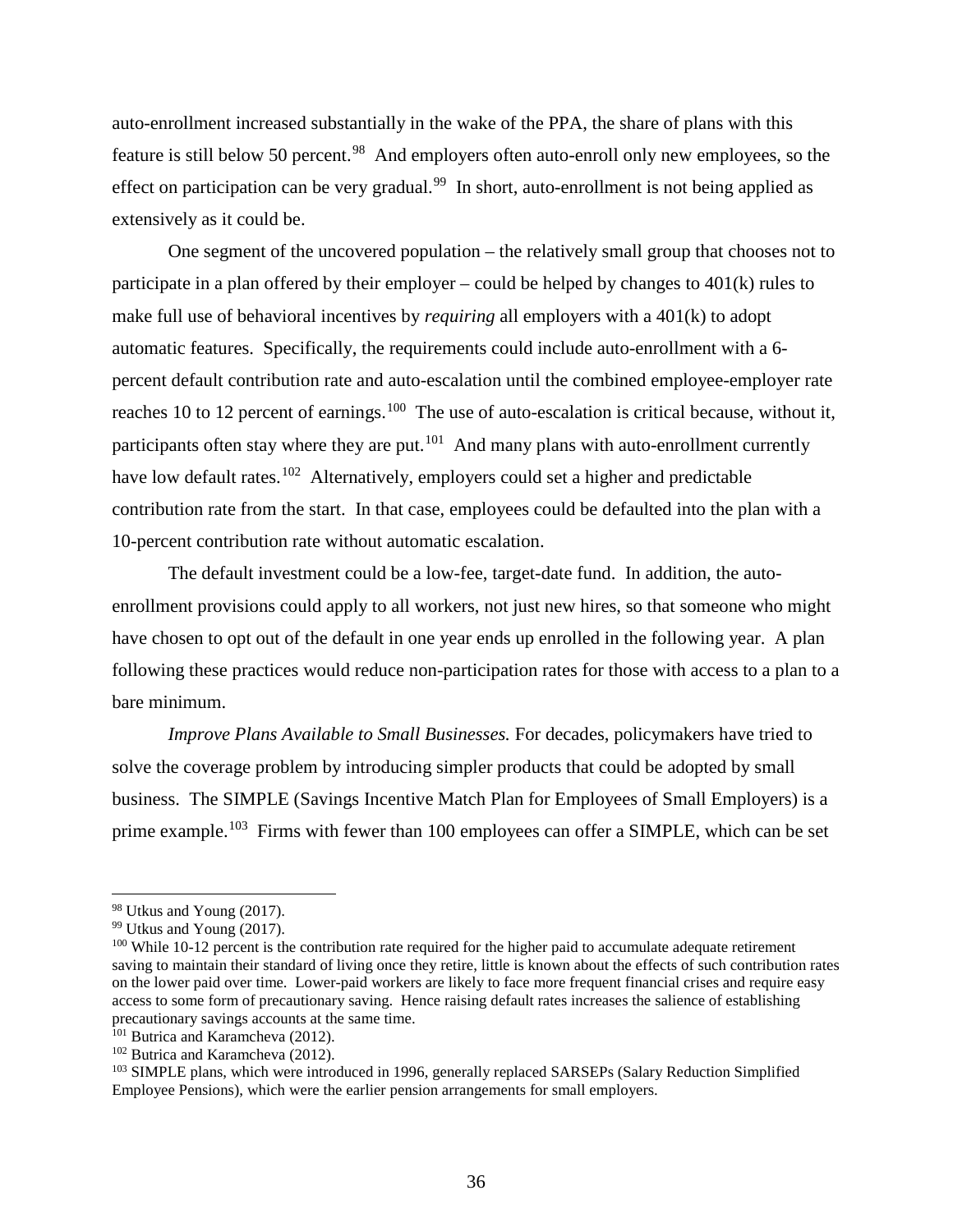up as an IRA for each employee or as a 401(k) plan. The SIMPLE has a number of advantages. Firms can either match the employees' contributions or contribute a fixed percentage of their payroll without a direct contribution from employees. Once established, the SIMPLE is administered by the employer's financial institution and does not even require the employer to file an annual financial report. Furthermore, most employers are eligible for tax credits for the first three years after starting the SIMPLE.<sup>[104](#page-38-0)</sup> The trend data on coverage, however, indicate that simplifying plan design has not led to a major expansion of coverage. This lack of take-up may be due to small employers' perception that plans are too expensive to set up, that they do not have the resources to administer them, and that their employees prefer cash wages (see Figure 18).

 $myRA$ . In 2015, the U.S. Treasury introduced the  $myRA$  (my retirement account) – a starter account for those without coverage at their current employer. Treasury discontinued this program in 2017 due to concerns about its cost effectiveness. *My*RAs were Roth IRAs, so contributions were made with after-tax dollars, contributions could be withdrawn tax free at any time, and earnings could be withdrawn tax free after age 59½. These accounts had no fees and, to protect the new saver, the Treasury constructed a security that preserved the principal and paid the same interest rate as the Government Securities Investment Fund in the federal employee TSP. *My*RAs were available to anyone with an annual income in 2016 under \$134,000 (\$194,000 for couples).

To avoid placing any burden on employers, their only task under the *my*RA program was to decide whether to offer the accounts and then to make payroll deductions for any employee who chose to participate. Employers were not required either to administer the accounts or to contribute to them. To avoid burdening – or competing with – financial services firms, the Treasury administered the accounts (in collaboration with a private sector bank) when they were small and, if the program had matured, would then have turned them over to the private sector once balances exceeded  $$15,000$  (or after 30 years, whichever comes first).<sup>[105](#page-38-1)</sup>

The *my*RA program started with an initial pilot in 2014, then Treasury launched the program nationwide in 2015. People had three ways to contribute to a *my*RA: automatic direct deposit through their employer, one-time or recurring contributions from a checking account, or

<span id="page-38-0"></span><sup>&</sup>lt;sup>104</sup> U.S. Department of Labor and Internal Revenue Service (2009).

<span id="page-38-1"></span><sup>&</sup>lt;sup>105</sup> U.S. Department of Treasury (2016).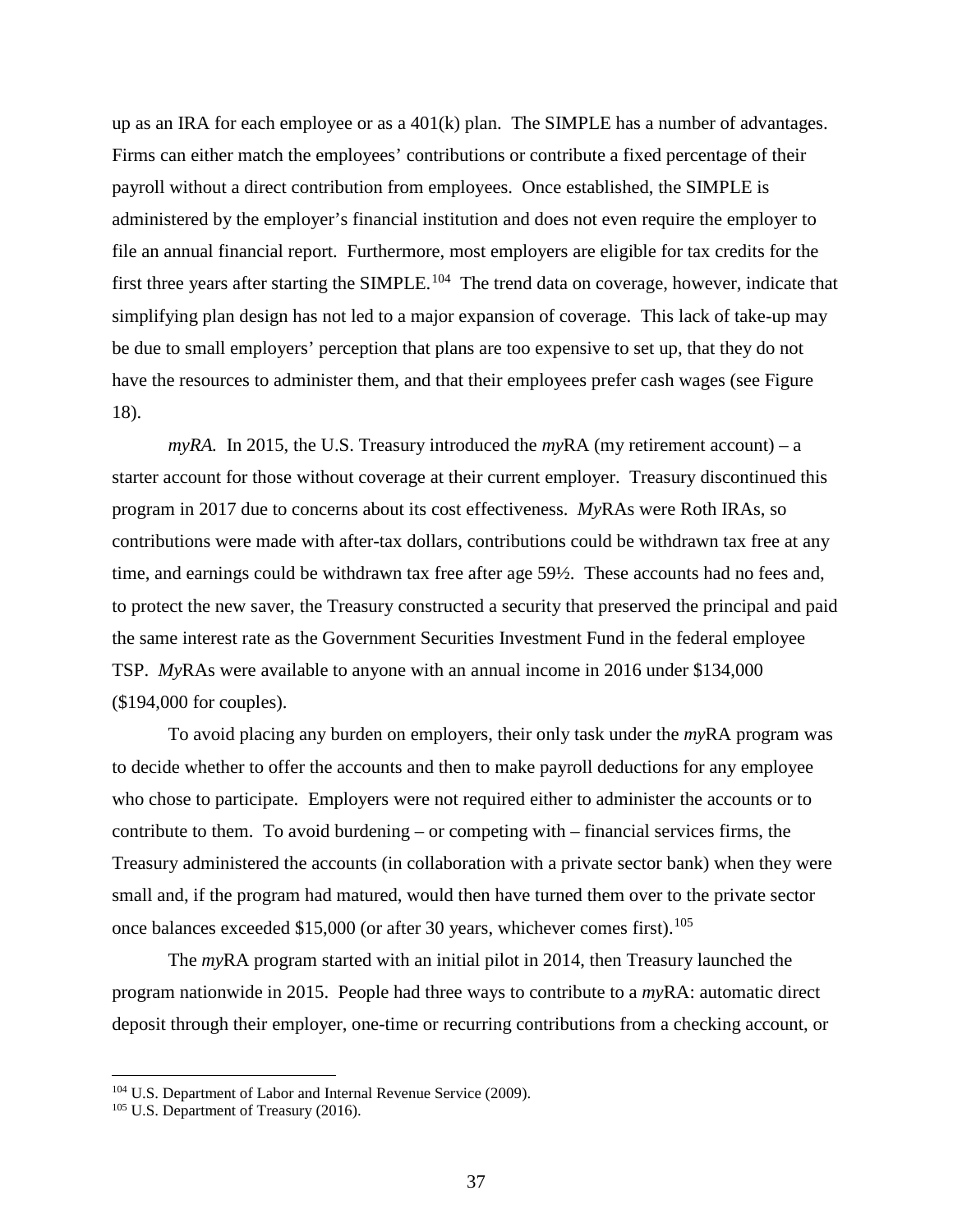direct deposit of all or part of their tax refund. Despite *my*RA's multiple access points, no fees, and preservation of principal, take-up was only about 10,000 accounts. One possible reason for the small takeup was limited marketing of the product (compared to private sector efforts to promote retirement savings products). Other issues may have been its default investment, the Roth rather than traditional IRA, <sup>[106](#page-39-0)</sup> the role of government sponsorship, and its untested nature. Despite these issues, many of the state initiatives, described below, had discussed using the *my*RA as a starter account.

*Multiple-Employer Plans (MEPs).* Multiple-Employer Plan 401(k)s have the same limits as regular 401(k) plans, they have no income restrictions on participation, they allow the employer to make matching contributions, and they have ERISA's consumer protections.<sup>[107](#page-39-1)</sup> But, as discussed above, individual 401(k)s for small employers tend to be very expensive, and employers are very concerned about their fiduciary liability. MEPs allow employers with a "common bond" to form a pooled 401(k) retirement plan, offering benefits through the same administrative structure but with generally lower costs and less compliance burden than if each employer offered a separate plan.

Specifically, a MEP can file one Form 5500, purchase one ERISA fidelity bond, and have a single audit for the entire plan. In a non-MEP situation, each employer would generally have its own Form 5500, bond, and audit.<sup>[108](#page-39-2)</sup> Moreover, participating employers in a MEP generally have their fiduciary responsibility limited to selection and oversight of the person operating the plan.[109](#page-39-3) It may also be possible for financial services firms to assume all the fiduciary liability.

Current law discourages the formation of MEPs in two ways.<sup>[110](#page-39-4)</sup> First, while the IRS has ruled that the combined plan of many unrelated employers is a single plan as long as the plan's assets are aggregated in one pool, as a consumer protection measure the DOL also requires that the plans "are tied together" by "genuine economic or representational interests." This restriction makes offering MEPs less attractive to providers, who would have to work with smaller groups

<span id="page-39-0"></span><sup>&</sup>lt;sup>106</sup> Investments in a Roth IRA can only be rolled over to other Roth vehicles, which could exacerbate the problem of many small accounts over the employee's worklife.

<span id="page-39-1"></span><sup>&</sup>lt;sup>107</sup> ERISA has established channels for adjudicating savers' complaints and sponsors' malfeasance and rules defining necessary disclosures, which help keep fees low and protect spouses in the case of divorce or death. <sup>108</sup> Morse (2014). It is worth noting that the requirements are more onerous for plans with 100 or more participants than for plans with fewer than 100 participants.

<span id="page-39-3"></span><span id="page-39-2"></span> $109$  Borzi (2010).

<span id="page-39-4"></span><sup>110</sup> U.S. Senate Committee on Finance (2015).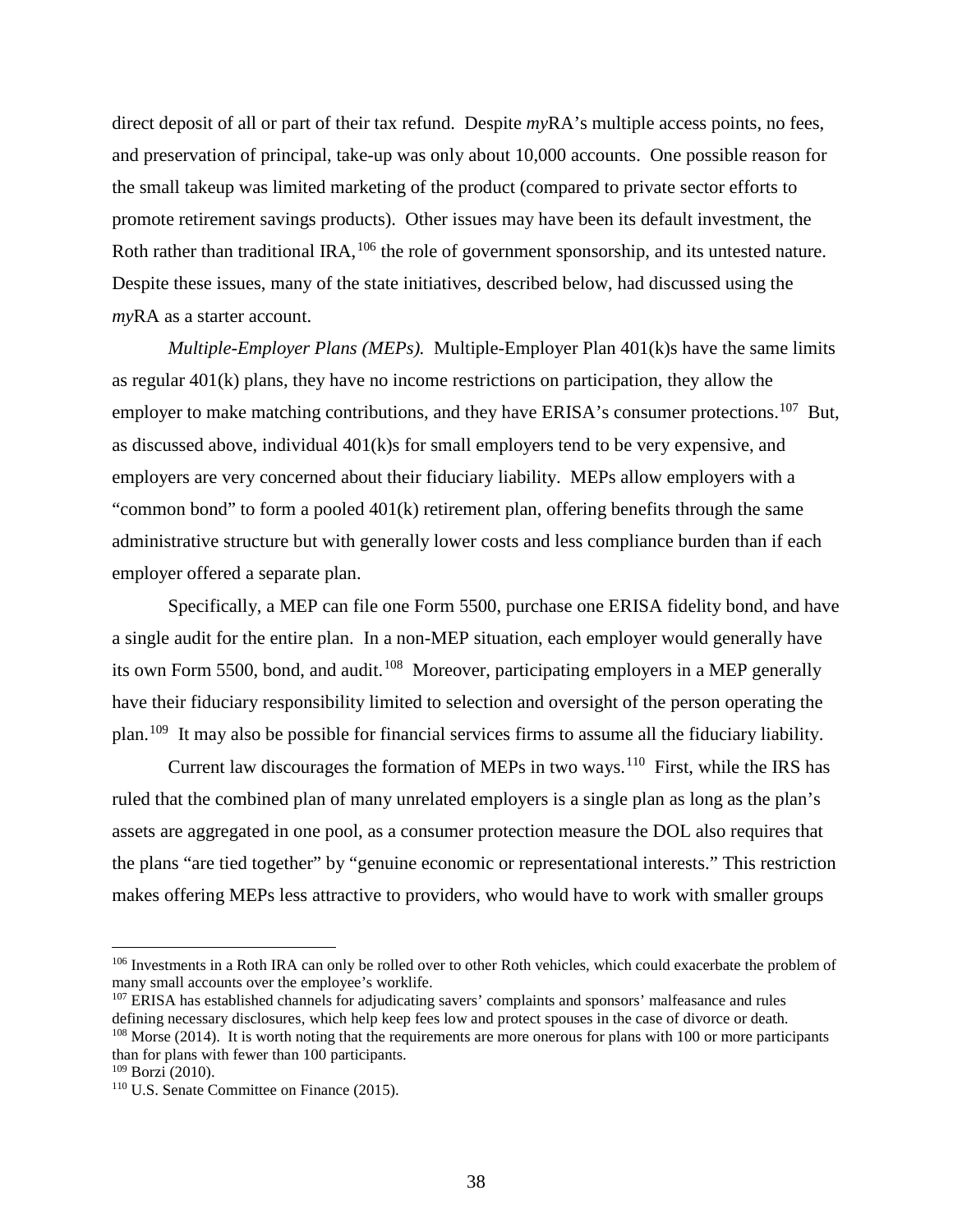of employers and, thus, lower asset levels. Second, within a MEP, each plan is separately tested for compliance with coverage and nondiscrimination provisions, and a violation of these rules by one employer can disqualify the entire plan.

As a result of these factors, MEPs are not very common today. In 2014, MEPs represented fewer than 3,000 of the over 600,000 retirement plans identified in the Form 5500 Database.<sup>[111](#page-40-0)</sup> Even among plans with 100 or more participants, among which MEPs are more common, just 2,159 plans out of 85,000, or 2.5 percent, were MEPs (see Figure 19). Some of these MEPs do represent the traditional notion of small employers linked together by a common bond, such as the South Dakota Association of Community Based Services. But both the largest defined benefit and defined contribution MEPs are sponsored by General Electric, whose various divisions (e.g. health care, aviation) operate separately and are brought together for retirement plan purposes under a MEP.<sup>[112](#page-40-1)</sup>

To increase the prevalence of MEPs, in 2016, President Obama's budget and a bi-partisan group of Senators from the Committee on Finance proposed removing the "common bond" requirement (which would permit so-called open MEPs) to allow more small businesses to offer pooled plans to their workers.<sup>[113](#page-40-2)</sup> In addition, the Senate bill would limit the application of the disqualification sanction due to a rules violation to only the plan of the offending company.

Advocates of open MEPs maintain that they will not only expand coverage and portability but also promote more competition among providers of small business retirement plans and increase the quality of the investment products available to employees, while potentially reducing fees.<sup>[114](#page-40-3)</sup> However, MEPs are not without risks. In the health sphere, Multiple Employer Welfare Arrangements (MEWAs), like MEPs, allow multiple employers to access low-cost health coverage through a common provider. But, in some cases, MEWAs have been used to defraud employers by charging high administrative fees that leave little money left to pay employees' promised benefits. In response, the Affordable Care Act gave new authority to the DOL to stop this type of situation, and since 2010 the agency has pursued civil and

<span id="page-40-0"></span><sup>111</sup> Authors' calculations from Form 5500 database and U.S. Government Accountability Office (2012).

<span id="page-40-1"></span><sup>112</sup> U.S. Government Accountability Office (2012).

<span id="page-40-3"></span><span id="page-40-2"></span> $113$  The proposals to improve MEPs would also fund pilots for states and nonprofits to try new approaches to expand retirement plans to groups who lack access, such as contractors and other self-employed individuals.  $114$  U.S. Government Accountability Office (2012). The Bipartisan Policy Center's Commission on Retirement Security and Personal Savings (2016) also recommends using MEPs to reduce the financial and legal burden of offering a retirement plan among small businesses.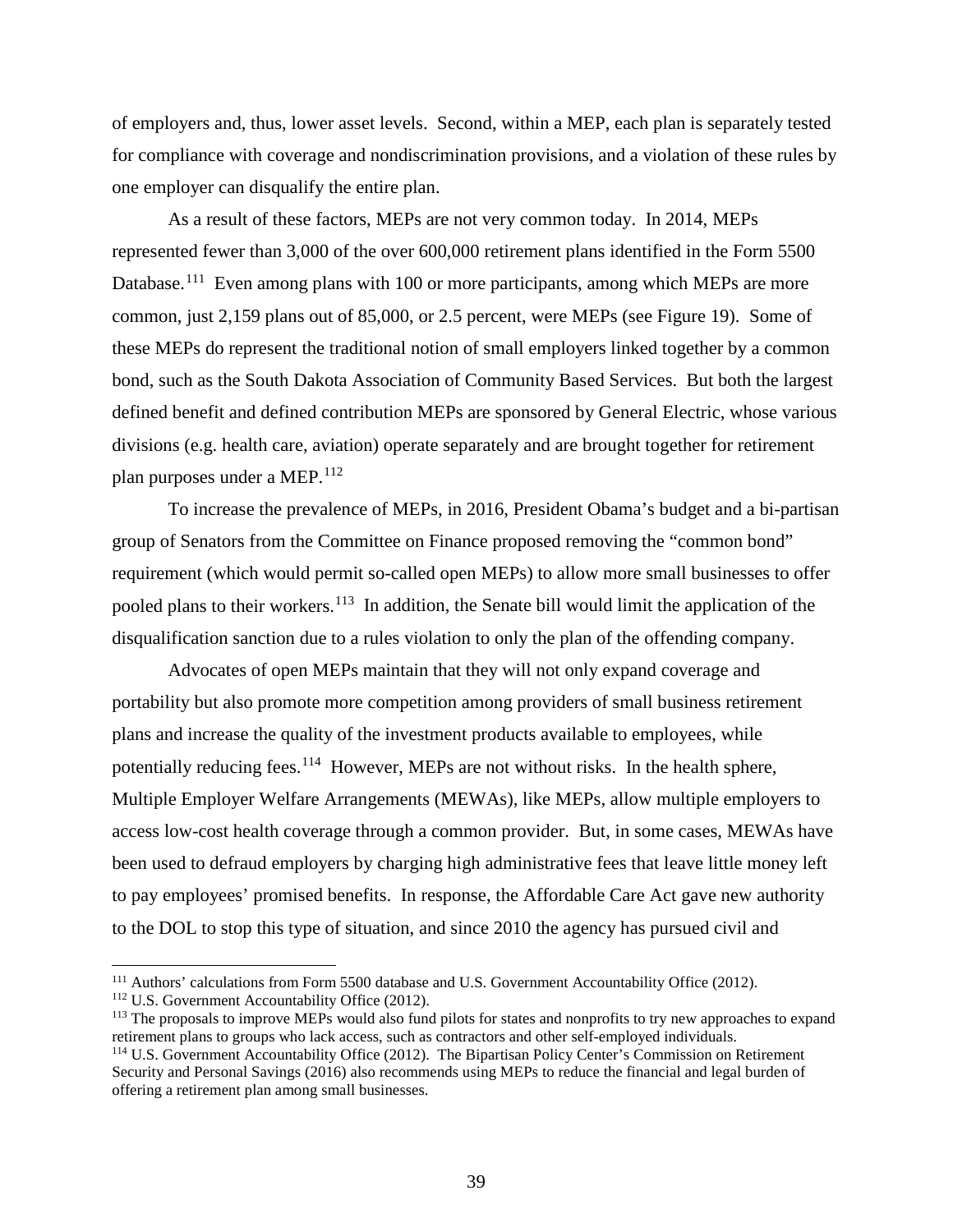criminal enforcement against MEWAs engaged in fraudulent practices. [115](#page-41-0) The experience with MEWAs raises the question of whether employers with no common bond will scrutinize a plan's operations as carefully as a group of companies with a shared interest. The 2016 report of the Bipartisan Policy Commission advocates creating a board that would certify open-employer MEPs to help reduce concerns on this front.

*State Marketplaces.* Another idea for improving coverage is to make it easier for employers to shop for plans through a marketplace. The marketplace concept has been adopted by two states: Washington and New Jersey.<sup>[116](#page-41-1)</sup> The intent is to educate small employers on plan availability and promote competition among providers to offer low-cost, low-burden retirement savings plans. Participation is voluntary. Employers participating in the marketplace could be covered under ERISA, although both marketplaces are also going to include plans like the SIMPLE-IRA on their portals where ERISA would not apply.

*Summary.* Offering plans like the SIMPLE to small businesses has had little effect on coverage in the past, so efforts to expand visibility of these offerings through a marketplace is unlikely to expand coverage significantly. To date, data indicate that few small employers offer such plans, even if the plan is simple and has few administrative requirements.<sup>[117](#page-41-2)</sup> And numerous studies have shown that many low- and middle-income workers do not contribute to a retirement plan when offered one, although once auto-enrolled they tend to stay in.[118](#page-41-3) So leaving all the choice in the hands of employers and employees is likely to produce little additional saving.

Open MEPs may be a slightly different story only because they, unlike the SIMPLE or  $myRA$ , are strongly supported by the financial services industry.<sup>[119](#page-41-4)</sup> This support means that, if open MEPS were adopted, private companies would likely actively market them to small employers. Even if they make some inroads, however, voluntary take-up will likely not eliminate the coverage gap. And the risk is that many small and moderate-sized companies with plans could convert to an open MEP to reduce costs and fiduciary liability.

<span id="page-41-0"></span><sup>&</sup>lt;sup>115</sup> U.S. Department of Labor (2013).

<span id="page-41-1"></span><sup>116</sup> State of Washington Legislature (2015) and State of New Jersey Legislature (2016).

<span id="page-41-2"></span><sup>&</sup>lt;sup>117</sup> The latest IRS data show that only 4 percent of households participate in a SEP, SIMPLE, or other form of employer-sponsored IRA (see Chen and Munnell 2017). And, as noted above, Treasury's recent decision to end the MyRA program was related to a lack of demand.

<span id="page-41-3"></span><sup>&</sup>lt;sup>118</sup> Beshears et al. (2010), Madrian and Shea (2001), Butrica and Karamcheva (2012), and Nessmith, Utkus, and Young (2007).

<span id="page-41-4"></span><sup>119</sup> Kalamarides (2016).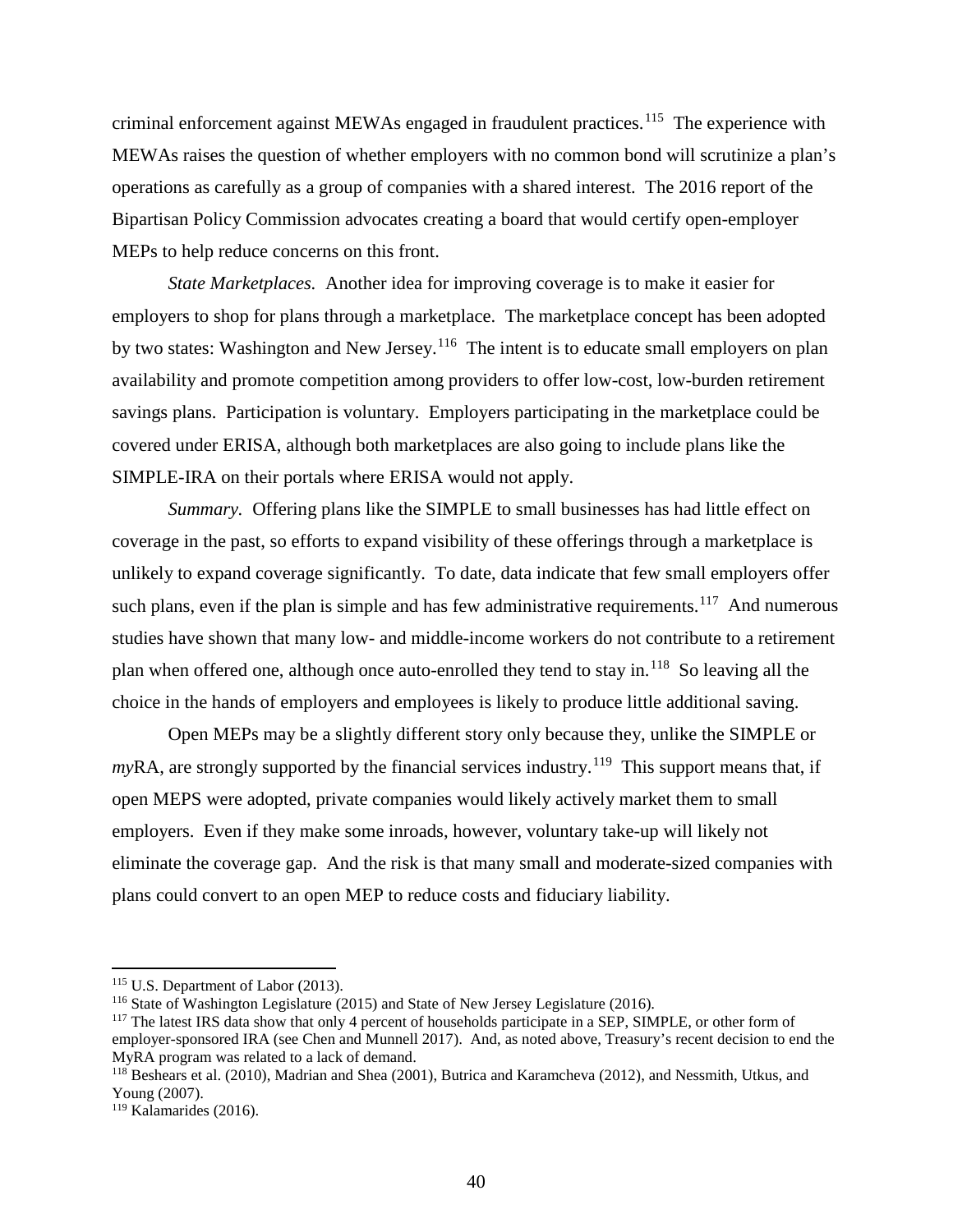INTRODUCING COMPULSION INTO THE U.S. SYSTEM. Given the difficulty in getting small employers to introduce employer-sponsored plans, many researchers and policymakers came to recognize that a major expansion of coverage was unlikely to happen on its own. Ideas coalesced around imposing a mandate on employers to automatically enroll their employees in some type of plan. This notion was originally conceived as a national initiative, but it soon spread to the states. $120$ 

*The National Proposals.* In 2009, President Obama proposed auto-IRAs based on an idea introduced by researchers from the Heritage Foundation and the Brookings Institution.<sup>[121](#page-42-1)</sup> Under the initiative, employers with more than 10 employees and no retirement plan would be required to place 3 percent of an employee's salary in an IRA. Employees could choose between a Roth and a traditional IRA, but the Roth, which allows low-income workers who may need the money to withdraw their contributions without penalty, was the default. The auto-IRA contributions would qualify for the Saver's Tax Credit which could help very low earners find the money to save (see Box 3, on the next page). Additionally, the proposal provided a tax credit to help small businesses with implementation costs. As with auto-enrollment in  $401(k)s$ , employees could opt out of the plan.

<span id="page-42-0"></span><sup>120</sup> See, for example, Iwry and John (2009) and Munnell, Belbase, and Sanzenbacher (2016).

<span id="page-42-1"></span> $121$  Iwry and John (2009). In addition, the auto-IRA idea was embraced in 2008 by both major party presidential candidates.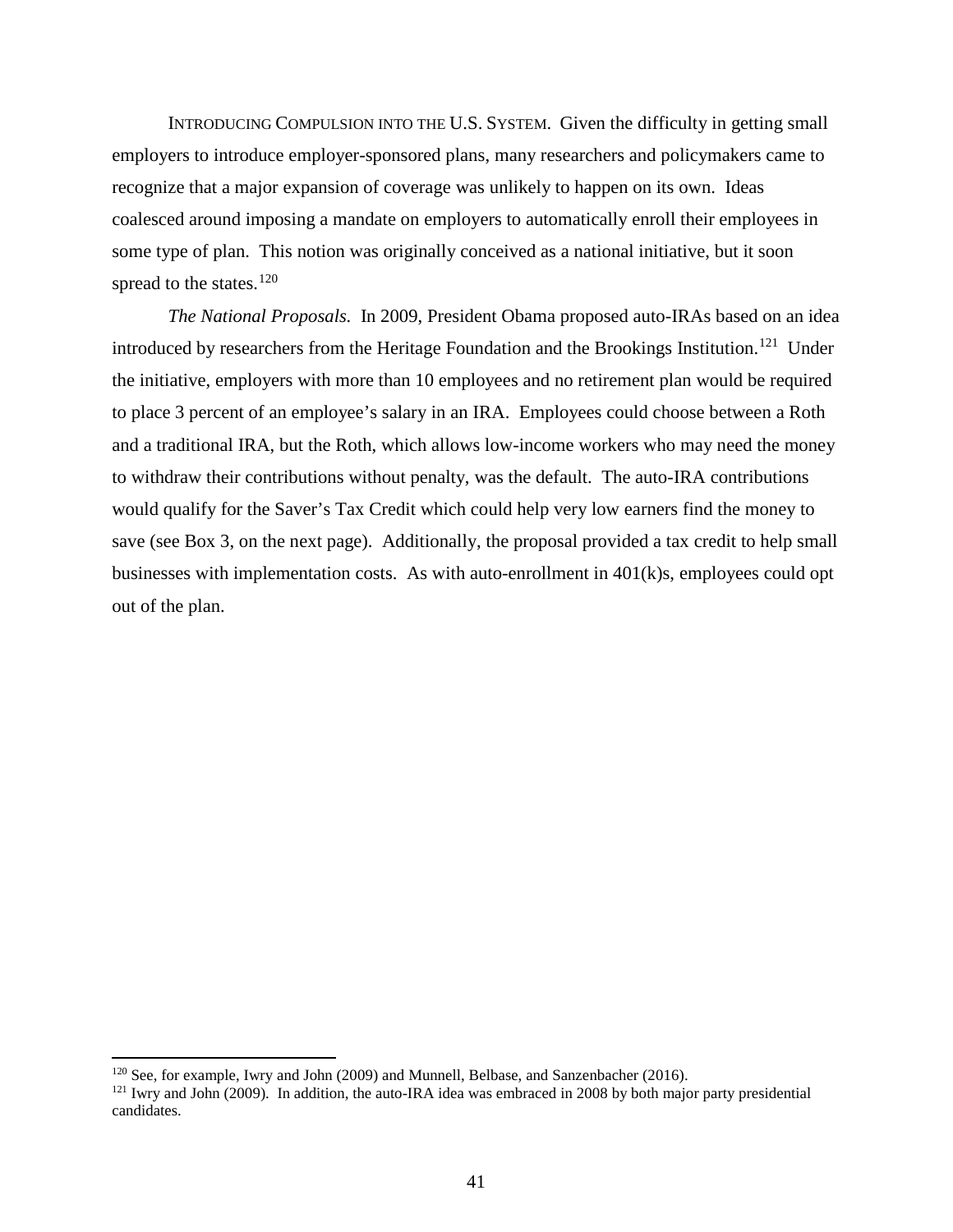# **Box 3.** *Expand the Saver's Tax Credit*

 $\overline{\phantom{a}}$ 

Another way to boost participation rates and increase the total amount of money going into state auto-IRAs is to encourage use of the federal Saver's Tax Credit as a matching contribution.<sup>[122](#page-43-0)</sup> Research suggests that matching contributions have had such benefits for  $401(k)$  plans.<sup>[123](#page-43-1)</sup> 401(k)s rely on matches by employers, which are not part of the auto-IRA design, but the Saver's Credit, with some improvements, could serve the same purpose. The current Saver's Credit gives a tax break to low- and moderate-income taxpayers who save for retirement. Depending on a household's income, it can claim a credit for 50 percent, 20 percent, or 10 percent of the first \$2,000 contributed to a retirement account during the year. In theory, the Saver's Credit looks great but, in practice, it has design flaws that limit its effectiveness. The first issue is that it is nonrefundable, so it can reduce the required tax repayment to zero but not below. For example, if a couple had a tax liability of only \$750, their credit would be limited to that amount. Second, the Saver's Credit is often not usable for taxpayers with children, because it is applied after the non-refundable Child Tax Credit. However, these types of flaws can be remedied under proposed legislation, such as the *Encouraging Americans to Save Act* (S.2492). Similar to many previous bipartisan proposals, S. 2492 would make the credit refundable to a retirement savings account, expand coverage to middle-income households, and introduce a smooth phase-out of the credit. A recent analysis looked at how S.2492 could improve outcomes for workers in Connecticut not currently offered an employer-sponsored plan. The results show a big improvement, both in terms of the dollar size of the credit and the match rate (see Table below).

| Income quartile                                                                                                                                                                                                                             | Credit amount |         | Match rate  |         |  |
|---------------------------------------------------------------------------------------------------------------------------------------------------------------------------------------------------------------------------------------------|---------------|---------|-------------|---------|--|
|                                                                                                                                                                                                                                             | Current law   | S. 2492 | Current law | S. 2492 |  |
| Lowest                                                                                                                                                                                                                                      | \$34          | \$157   | 10%         | 44%     |  |
| 2nd                                                                                                                                                                                                                                         | 157           | 418     | 13          | 35      |  |
| 3rd                                                                                                                                                                                                                                         | 30            | 265     |             |         |  |
| Highest                                                                                                                                                                                                                                     | 4             | 43      | 0           |         |  |
| Note: The \$65,000 threshold in S. 2492, which is adjusted each year for inflation, was assumed to have been<br>\$63,000 in 2014.<br><i>Source:</i> Authors' calculations from U.S. Census Bureau, <i>Current Population Survey</i> (2015). |               |         |             |         |  |

Box Table. *Saver's Credits under Current Law and S.2492 for Connecticut Workers Not Offered an Employer-Sponsored Pension*

<span id="page-43-0"></span> $122$  The Bipartisan Policy Commission's 2016 report suggests that another function of a retirement clearinghouse could be the direct disbursement of the Saver's Credit into recipients' retirement accounts. Presumably this arrangement could also be set up for the state auto-IRA programs.

<span id="page-43-1"></span><sup>123</sup> For more details on the effects of matching contributions on  $401(k)s$ , see Madrian (2013). The effect on participation is relatively small compared to automatic enrollment. The largest effect is that the match threshold creates an anchor, so a high match threshold and a low match rate is likely more effective at encouraging individual contributions than a high match rate with a low match threshold. But by far the biggest effect is that the match means more money going into the account. In that sense, a non-contingent contribution may be just as effective (and more equitable) than a match. In the context of a government-funded match through the Saver's Credit, any assessment must consider both the benefits to the recipients and the costs associated with raising taxes to pay for the benefit. See also Engelhardt and Kumar (2007) and Choi, Laibson, and Madrian (2004).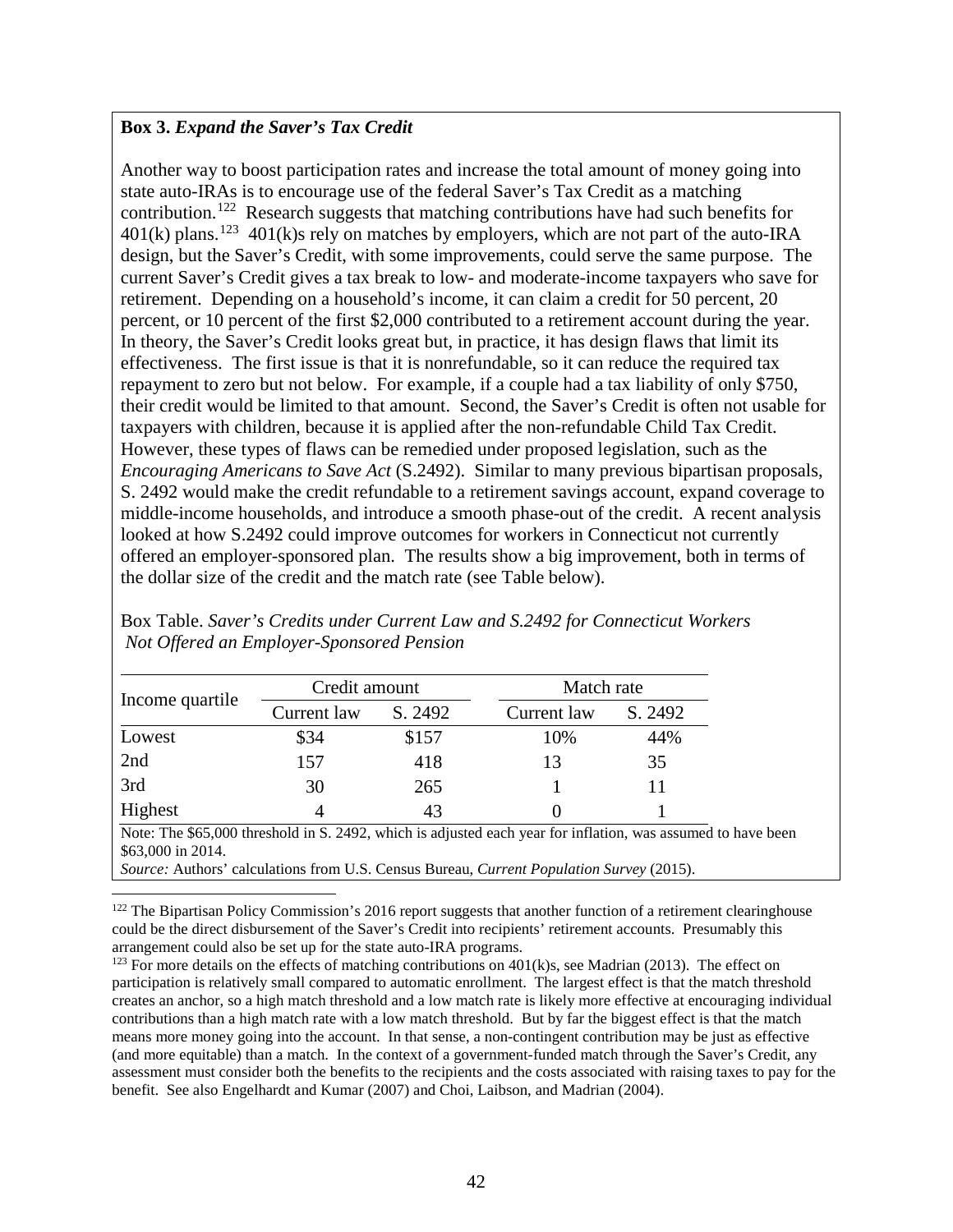In 2012, then-Senator Tom Harkin (who was chairman of the Health, Education, Labor, and Pensions Committee) proposed "Rebuilding Pensions: Promise Funds," which would create a government-mandated, privately-managed defined contribution pension program.<sup>[124](#page-44-0)</sup> This plan would automatically enroll all workers whose employer does not provide an employer-sponsored plan meeting a minimum standard for generosity. The contributions would be invested in a commingled portfolio, thereby spreading the risks among all participants and relieving the individual of the burden of making investment decisions.<sup>[125](#page-44-1)</sup> Payments from the plan would be in the form of an annuity, so that retirees would not have to worry about outliving their savings. Again, workers would be able to opt out.

In 2016, Congressman Joe Crowley (a member of the House Ways and Means Committee) proposed legislation that would direct employers with 10 or more employees that do not provide a retirement plan to auto-enroll their employees in a traditional IRA. Employers would be required to directly contribute 50 cents per hour into this account, with this amount increasing with wage growth. Participating small employers (less than \$5 million in gross receipts) would get a refundable tax credit for five years; equal to the value of their contributions for up to 10 employees. Employees, once enrolled, would contribute 3 percent of their pre-tax income, with employee contributions increasing gradually over time unless the employee opts out.[126](#page-44-2) Despite numerous proposals aimed at closing the coverage gap, no legislation has been enacted at the federal level. Instead, the states have stepped into the breach.

*The State Initiatives.* Current efforts to set up state-sponsored retirement programs for uncovered private sector employees represent the culmination of work by several policy, labor, and consumer organizations, beginning in the late  $2000s$ .<sup>[127](#page-44-3)</sup> The first effort, which occurred in California, drew on specific proposals, not only by researchers, but also by the National

<span id="page-44-0"></span><sup>124</sup> Harkin (2012).

<span id="page-44-1"></span> $125$  Commingled funds are less expensive than the investment options available for IRAs. Investment costs, however, are only a small part of the costs of running an IRA system.

<span id="page-44-2"></span><sup>&</sup>lt;sup>126</sup> The plan would moderate swings in the stock market by channeling some above-average returns in good years into a collective investment pool and distributing those monies to accountholders in bad years. 127 The New America Foundation helped design California's first private sector retirement bill, a 401(k) linked to the

<span id="page-44-3"></span>state employee pension system, introduced in 2007. In 2009, the Economic Opportunity Institute proposed a system of "universal voluntary retirement accounts" in Washington State based on earlier work by Dean Baker. During this period, Mark Iwry of the Brookings Institution was also active in efforts to promote pilot auto-IRA plans in a number of states. Ultimately, political support from key public sector unions, AARP, and other stakeholder groups helped pass private sector retirement bills in several state legislatures.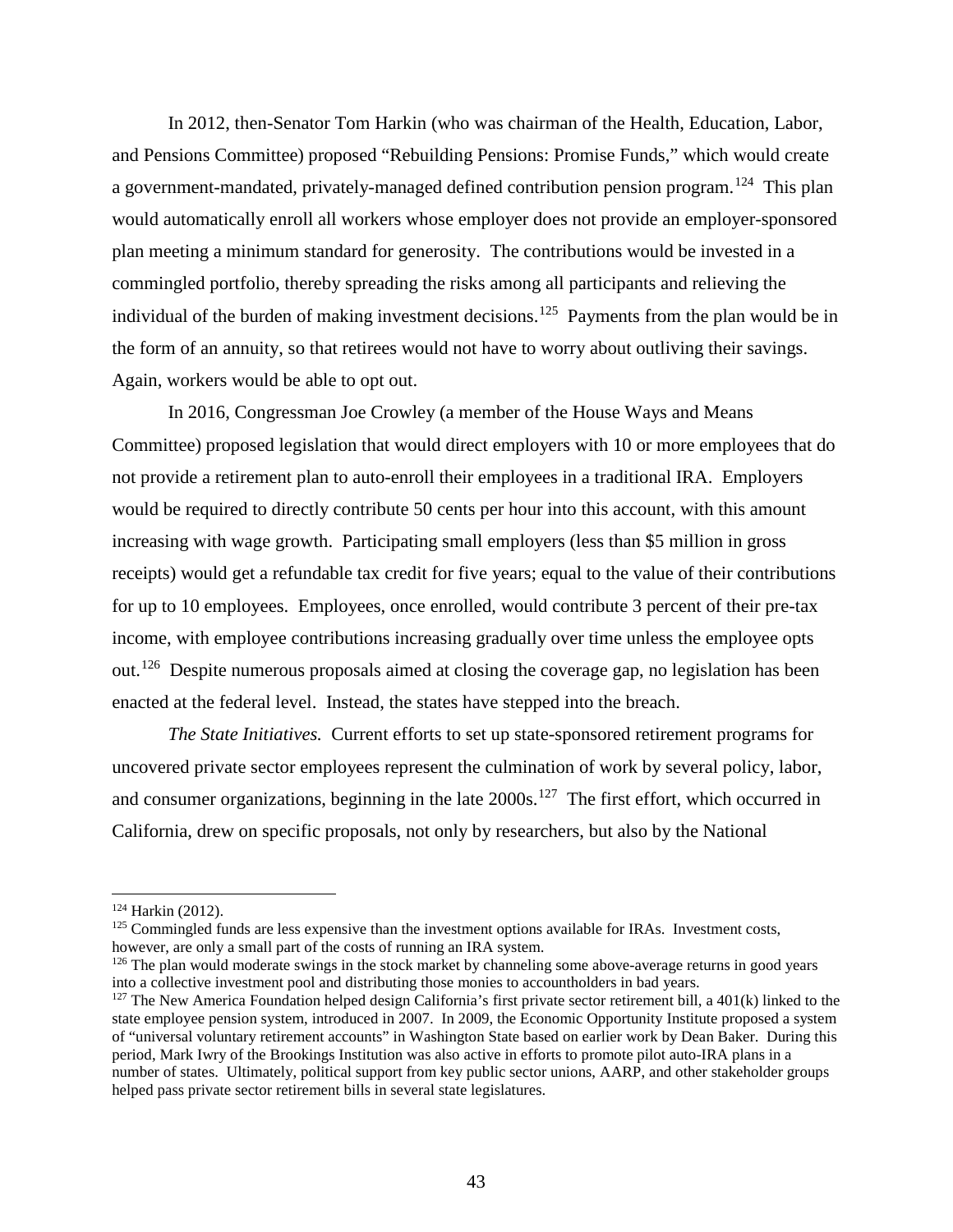Conference on Public Employee Retirement Systems (NCPERS).<sup>[128](#page-45-0)</sup> The NCPERS plan reflected the recognition by public employees that the quality of their own retirement coverage could be at risk if their counterparts in the private sector lack access to a retirement system.

The California legislation enacted in 2012 – the California Secure Choice Retirement Savings Program – looked quite different from the hybrid pension proposal included in the first draft of the bill.<sup>[129](#page-45-1)</sup> Most importantly, the vehicle moved from a cash-balance plan (a defined benefit plan that tracks balances on an individual account basis using credited contributions plus interest) to an IRA, which increased the likelihood that the program would not be subject to the reporting and fiduciary requirements of ERISA. The legislation retained both an employer mandate and language allowing for participant risk pooling and guarantees, if feasible without imposing liability on the state. At this point, California's governor has signed the final bill to get the program up and running in 2018.

Four other states – Connecticut, Illinois, Maryland, and Oregon – have also passed legislation following the auto-IRA model.<sup>[130](#page-45-2)</sup> Connecticut completed its feasibility study and has passed final enabling legislation. Illinois has completed a feasibility study and plans to move forward in 2018. Maryland is at the earliest stage of the five states. Oregon has completed a pilot of its auto-IRA program and is in the process of rolling out the program in stages based on employer size. $131$ 

Other states, such as Massachusetts, are toying with the idea of having both an auto-IRA system and a state-run MEP, which would allow unrelated employers to offer 401(k) plans but shifts the administrative burdens and fiduciary responsibilities to a third party.<sup>[132](#page-45-4)</sup> While

<span id="page-45-0"></span><sup>&</sup>lt;sup>128</sup> Two important studies were the Retirement Security Project's national auto-IRA (Iwry and John, 2006, 2009) and Teresa Ghilarducci's 2011 California Guaranteed Retirement Accounts (Rhee 2011). The original NCPERS (2011) proposal envisioned a cash-balance plan with voluntary contributions and a modest guaranteed return. The program would take advantage of the public sector's economies of scale to deliver investment results in a cost-effective manner and its ability to pool mortality risk over a large number of participants to provide annuities at retirement. <sup>129</sup> State of California Legislature (2012).

<span id="page-45-2"></span><span id="page-45-1"></span><sup>&</sup>lt;sup>130</sup> State of Connecticut General Assembly (2014), State of Illinois General Assembly (2014), State of Maryland General Assembly (2016), and State of Oregon Legislature (2015).

<span id="page-45-3"></span><sup>&</sup>lt;sup>131</sup> In the first stage, which started in November 2017 and will end in May 2018, the program will auto enroll workers employed at firms with more than 100 employees. The plan intends to reach all workers (in standard employment relationships) without access to a plan by the end of 2020 (Oregon Saves, 2017).

<span id="page-45-4"></span><sup>&</sup>lt;sup>132</sup> The system could be either directly run by the state or run by a third party overseen by the state. See Commonwealth of Massachusetts (2015).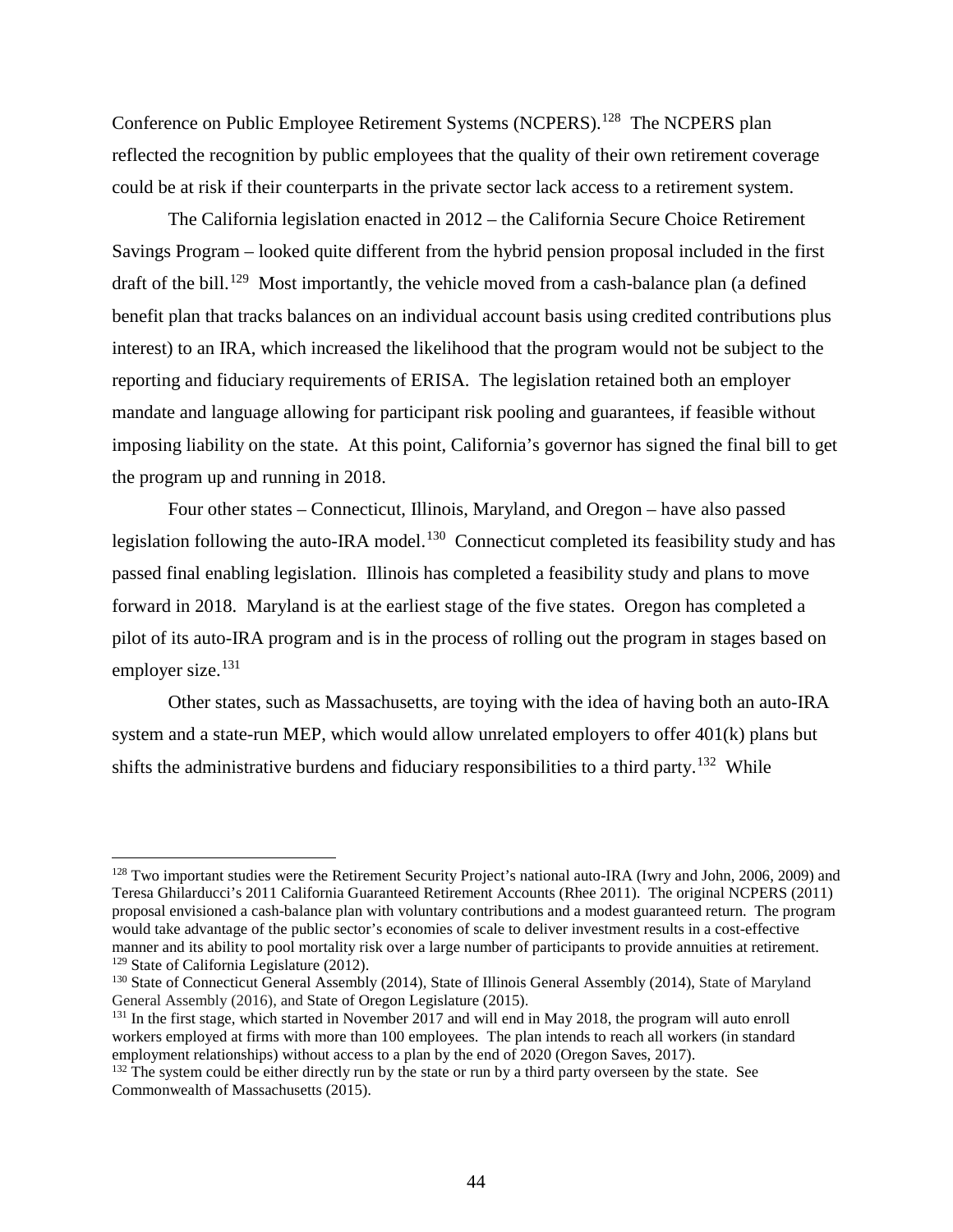employers cannot be required to adopt a MEP under ERISA, the MEP option may be seen as desirable because it has higher contribution limits than IRAs and allows employer matches.

Figure 20 shows where plan activity has taken place. The red and orange colors identify those states with plans underway, the stripes indicate states with active legislation, and the light grey those states with failed legislation. It should be noted that many of the states with active programs today had many failed pieces of legislation before an actual program was enacted. The message from the map is that state activity to cover uncovered workers is widespread.<sup>[133](#page-46-0)</sup>

Some involved in the state-based initiatives were concerned that a state-run auto-IRA program would trigger ERISA coverage. While ERISA offers many consumer protections, it also involves significant reporting and disclosure requirements and stringent conduct standards for plan fiduciaries. Several states indicated that if their auto-IRA programs would trigger ERISA coverage, they would not proceed. These concerns appeared to have been diminished in 2016 by a DOL rule that established a safe harbor whereby state-run payroll deduction programs with automatic enrollment would not trigger the creation of plans subject to ERISA by private sector employers.<sup>[134](#page-46-1)</sup> In early 2017, however, Congress eliminated this rule, which makes the path ahead somewhat more uncertain. In any case, states that have adopted auto-IRA plans are moving forward; for example, Oregon has already begun to launch its program.

Even assuming successful implementation, state auto-IRA programs may have challenges.<sup>[135](#page-46-2)</sup> For instance, in some cases, state programs may include provisions that make it difficult for employers who operate in multiple states, administering payroll-deduction contributions for some workers but not others. And employees who leave a state with a program and begin working in a state without one will lose access to automatic enrollment which could affect savings. Nevertheless, state-IRAs could help shrink the coverage gap in the absence of a federal auto-IRA program. The following section looks at international models to see the extent to which they use compulsion to ensure coverage and the extent to which they rely on employers as opposed to third parties to administer their systems.

<span id="page-46-0"></span><sup>&</sup>lt;sup>133</sup> For additional details on specific states, see AARP (2016), Georgetown University Center for Retirement Initiatives (2016), and Pension Rights Center (2016).

<span id="page-46-1"></span><sup>&</sup>lt;sup>134</sup> U.S. Department of Labor (2016).

<span id="page-46-2"></span><sup>&</sup>lt;sup>135</sup> The Bipartisan Policy Center's Commission on Retirement Security and Personal Savings (2016) echoes this need to avoid a patchwork of state regulations. Beginning in 2020, it proposes a national minimum coverage standard that would require employers with 50 or more employees who do not offer a plan meeting certain thresholds to automatically enroll employees into a new Retirement Security Plan (administered by a third party).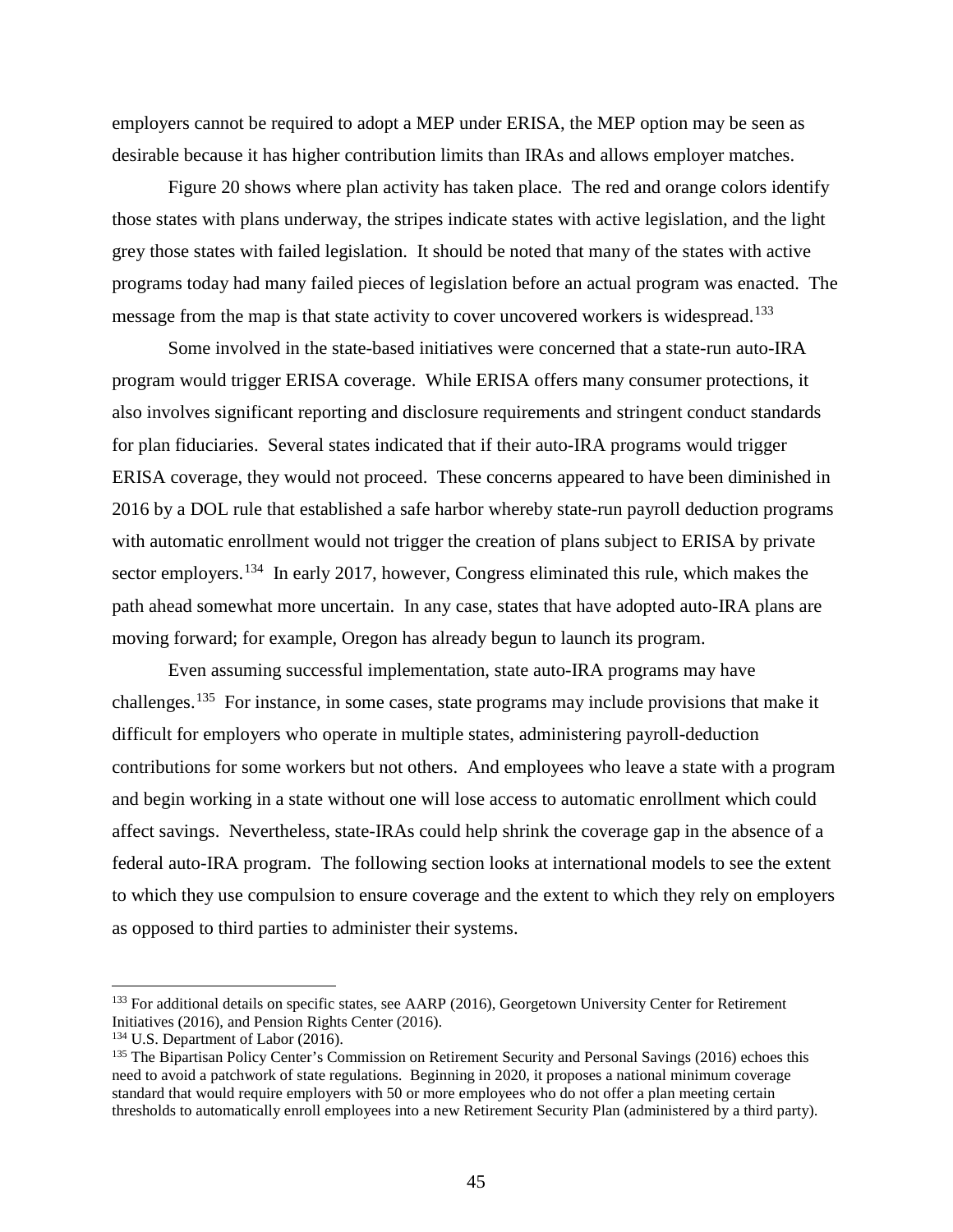INTERNATIONAL MODELS TO ACHIEVE BROAD COVERAGE. Other countries have used various degrees of compulsion to achieve broad coverage. These countries also vary in the extent to which the administrative burden falls on the employer. The following discussion looks at three countries: the United Kingdom, which is rolling out a nationwide auto-enrollment program; the Netherlands, which has achieved broad coverage without an explicit mandate and has dramatically reduced the burden on employers; and Australia, which has mandated that employers save on behalf of their employees and has also reduced the role of employers to that of a conduit.

*United Kingdom.* The United Kingdom is in the process of moving to a universal system for traditional employees through the introduction of an auto-enrollment mandate, now being phased in by firm size, as well as the introduction of the National Employment Savings Trust (NEST) as the plan administrator of last resort.

The United Kingdom entered the new century with a serious retirement income problem. Its government old-age pension benefits – among the least generous in the industrial world – were on track to become even less generous, with retirees increasingly dependent on meanstested benefits. The decline in government pensions was an especially serious problem for average- and low-wage workers, who typically have little or no retirement savings. To shore up future retirement incomes, the government in 2001 imposed a retirement savings mandate on employers, requiring all employers with five or more employees and no retirement program to *offer* workers a "stakeholder" retirement savings plan. Despite the mandate, the stakeholder initiative failed to gain traction.<sup>[136](#page-47-0)</sup>

The Pensions Commission, created in 2002 to conduct a thorough review of the nation's private retirement income system, concluded that retirement incomes would become "increasingly inadequate and unequal" unless the nation introduced significant reforms.<sup>[137](#page-47-1)</sup> These reforms included an increase in the State Retirement Age, an increase in government pensions available at that age (which would sharply reduce dependence on means-tested benefits), and a

<span id="page-47-0"></span><sup>&</sup>lt;sup>136</sup> With fees capped at 1.5 percent of assets for the first 10 years, and 1 percent of assets thereafter, financial services firms viewed the target market – average- and low-wage workers and small employers – as unprofitable. Marketing and set-up costs were high. Plan providers were also required to offer trustworthy advice, and advising participants who would likely be eligible for means-tested benefits was costly and risky. At the same time, the program did not attract much interest from workers: most stakeholder plans had no contributors. See Johnson, Yeandle, and Boulding (2010) and Pensions Commission (2005). 137 Pensions Commission (2005).

<span id="page-47-1"></span>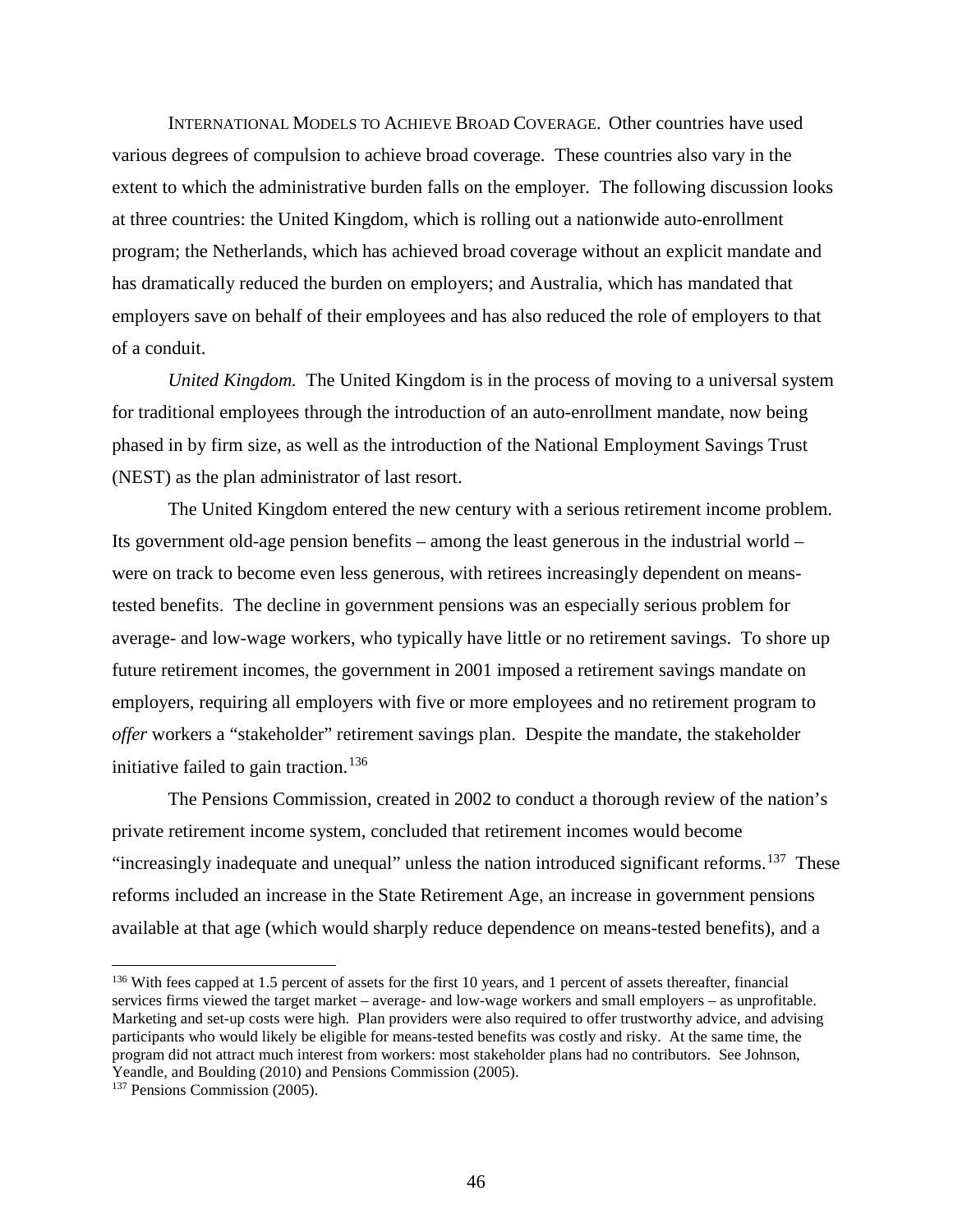revamped employer mandate. Rather than just requiring employers to *offer* a plan, the Commission called for requiring employers to automatically enroll their workers and make matching employer contributions.<sup>[138](#page-48-0)</sup>

In 2008, Parliament enacted such a mandate. When fully phased in, employers without a better plan will be required to auto-enroll their workers in a retirement savings plan in which workers contribute 4 percent of after-tax earnings, the employer provides a 3-percent match, and the government adds 1 percent as tax relief on the worker contribution.

The existing legal system retains a large role for the employer. The United Kingdom allows employers two main options for handling fiduciary and administrative responsibilities for their retirement plans. First, they can serve as an administrator and trustee for their own plan. Second, they can contract out the responsibility to an outside provider.

Employers that already had a plan prior to the reform must ensure it meets the new autoenrollment, contribution, investment, and fee standards of the 2008 legislation, but they retain the right to run their own plans and serve as the administrator and trustee. In this case, their administrative and fiduciary role is very similar to those of U.S. companies that sponsor 401(k) plans. Alternatively, they can hire an insurance company to serve as trustee and recordkeeper, which reduces their fiduciary responsibility.

Employers that did not have a plan prior to the reform are generally choosing "off-theshelf" products from one of several national pension providers, an industry that has blossomed due to the new government requirements. These providers include a government-supported plan – NEST – and competitors that have emerged, such as The People's Pension and Now: Pension. These third-party arrangements remove the fiduciary and administrative burden from employers, similar to MEPs in the United States.

In short, the mandate is encouraging employers to revisit their legal relationship to retirement schemes, and to look for structures (such as so-called "master trusts") that reduce or minimize their role. In effect, the U.K. mandate is creating a long-term incentive for the

<span id="page-48-0"></span><sup>&</sup>lt;sup>138</sup> Pensions Commission (2005). The mandate required employers to auto-enroll workers from age 22 to the State Retirement Age (currently 65 for men and 60 for women, rising to 66 for both men and women by 2020) with earnings above the threshold for participation in the state pension program (£9,440 a year in 2013/14). See Thurley (2013).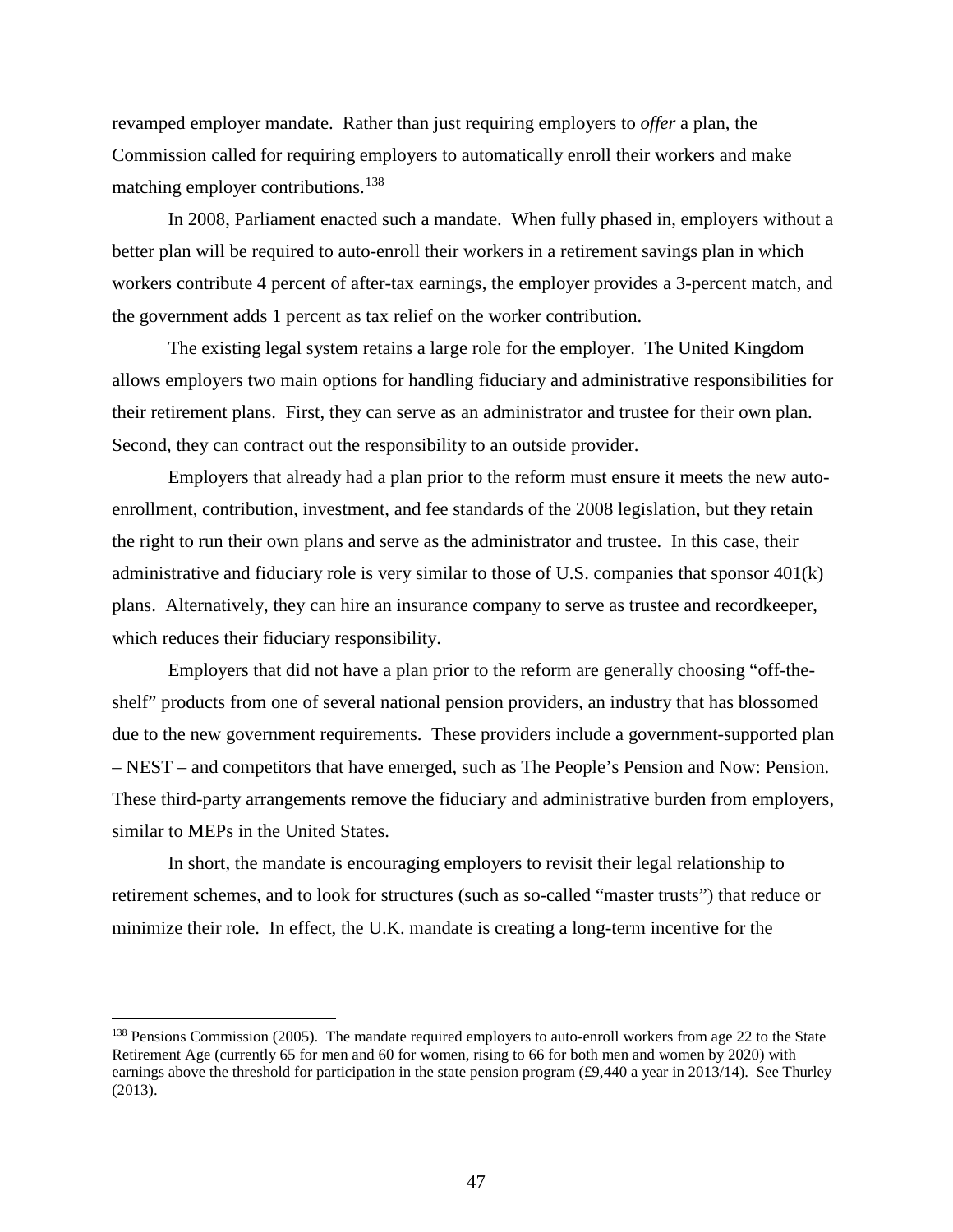establishment of independent institutions of retirement benefit provision, as happened in Australia.

*The Netherlands.* As in many other European countries, the Dutch pension system consists of three pillars: (1) the state pension; (2) supplementary collective pensions; and (3) individual saving products.[139](#page-49-0)

Because the state pension is quite modest, the amounts received through the employmentbased supplementary pensions are the heart of the Dutch system. Coverage under these arrangements is not always technically mandatory, depending on the industry/occupation of the worker, but it is essentially universal. As a result, this system is considered "quasi-mandatory."

The pension funds in the supplemental system consist of three types: (1) sectoral pension funds, which constitute approximately 75 percent of the pension assets in the Netherlands; (2) company pension funds; and (3) occupational pension funds, which are mandatory for specific groups of independent professionals.

The employment-based supplementary pension schemes involve an arrangement between the employer, the employee, and an independent external pension fund. The employer and employee agree upon the conditions of the pension, which are commonly included in individual employment agreements or in the collective bargaining agreement. After entering into a pension agreement with the employee, the employer delegates the execution of the pension agreement to a pension provider. The employer and the pension provider have an administrative agreement about the provisions of the plan (premium contribution, indexation). The pension provider can be a pension fund or an insurance company, which are both legally independent entities and are governed by their own independent boards.[140](#page-49-1)

<span id="page-49-0"></span><sup>139</sup> This discussion is based on a number of sources, but the chapter on the Netherlands in *Pensions and Insolvency – An International Survey* (Sixma and Veldhoen 2015) was especially helpful.<br><sup>140</sup> The law provides for five types of governance models: the joint model, the independent model, and three mixed

<span id="page-49-1"></span>one-tier board models. In the joint model, the board consists of representatives from the three stakeholder groups: the employers, the employees, and the pension beneficiaries. The employee and beneficiary representatives together hold the same number of seats as the employer representatives. It is also possible to add one or two seats for independent members who do not directly represent the stakeholders in the fund. The supervision of the board is done by a permanent supervisory board consisting of independent members. For a sectoral pension fund, the supervisory board is mandatory; a company pension fund may instead opt for an annual review by a visitation committee. In the independent model, the board includes at least two independent professional board members, and supervision is structured in the same way as in the joint model. In the mixed models, both executive and nonexecutives have seats on the board, and the non-executive directors are charged with the supervision of the executive directors.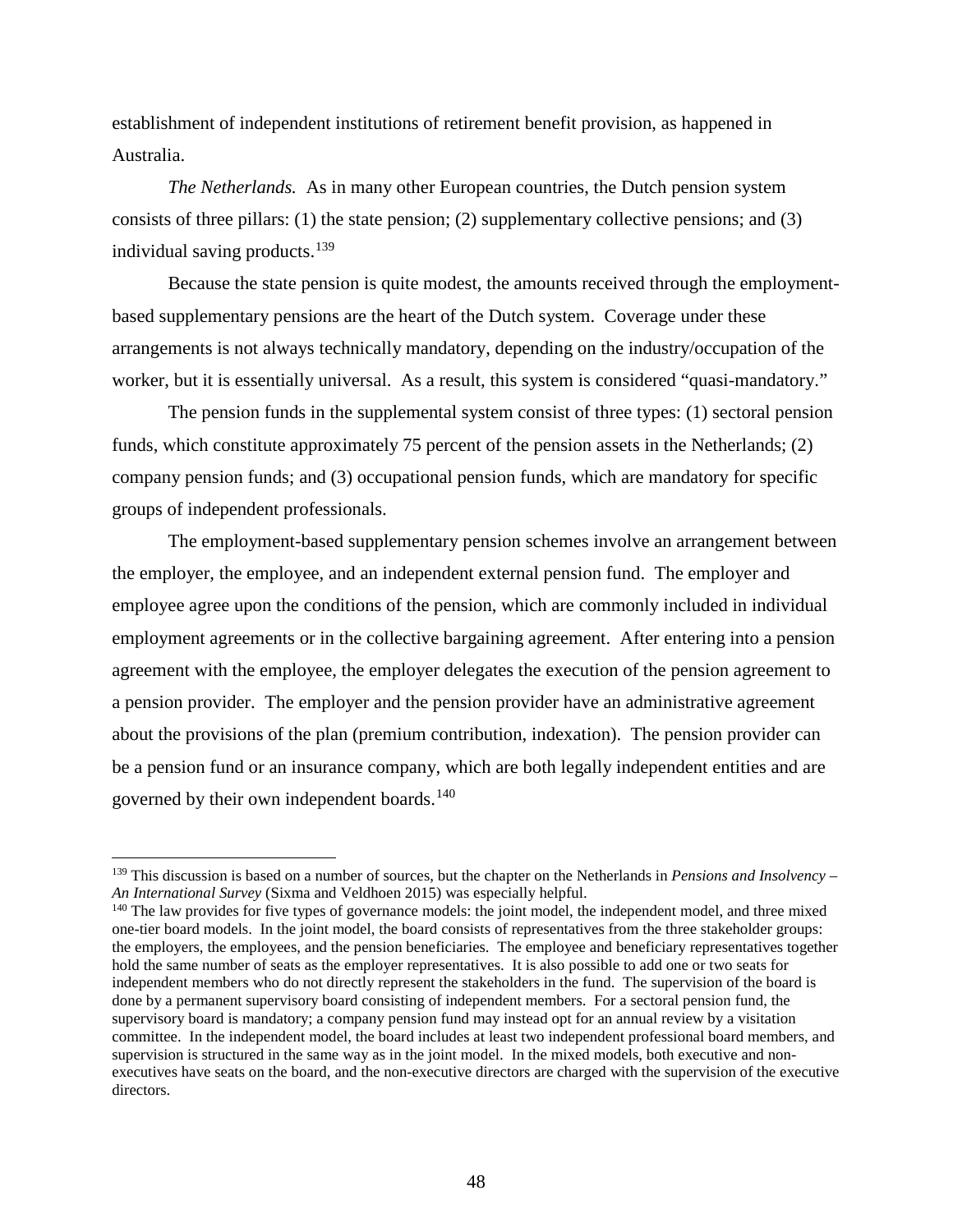Two bodies regulate the Dutch pension system: the Dutch Central Bank and the Dutch Authority for the Financial Markets. The Central Bank examines the financial position of pension funds to assess whether they are financially healthy and whether they can be expected to fulfil their financial obligations in the future. The Authority for the Financial Markets establishes the required ratio of assets to liabilities.<sup>[141](#page-50-0)</sup> In the case of a funding shortfall, a pension fund must notify the Central Bank and submit a recovery plan.

The net result of the Dutch pension system is that virtually all employees are covered and the employer hands over all responsibility for retirement benefits to the pension fund and bears almost none of the administrative or fiduciary burden.

*Australia.* Australia has achieved high individual retirement savings and broad coverage at relatively little cost to the government and little burden on employers. The system consists of three pillars: the government's Age Pension program, a mandated Superannuation employer-funded savings account for each worker, and private savings.<sup>[142](#page-50-1)</sup>

The Superannuation program, created in 1992, is the heart of the Australian retirement system. The program requires that employers contribute 9 percent of earnings, rising to 12 percent by 2025, to a tax-advantaged retirement plan. Over 90 percent of employed Australians have savings in a Superannuation account. Most employees can select a Superannuation Fund, which are generally organized by financial services companies or by public or private employer or industry groups. The Funds typically give workers the choice on how their savings are invested, and, in many cases, allow workers to keep their Fund when they switch employers.

The employer is the initial fiduciary in the Superannuation program and is responsible for selecting a default Superannuation Fund if a pre-agreed industry or occupation standard does not apply. The Funds, including a Fund the employer might sponsor, are also fiduciaries and are

<span id="page-50-0"></span><sup>&</sup>lt;sup>141</sup> A pension fund must value its assets and liabilities at fair value, and promised benefits must be discounted at the risk-free interest rate.

<span id="page-50-1"></span><sup>&</sup>lt;sup>142</sup> The Means-Tested Age Pension provides a basic income to those with incomes and assets less than specified threshold levels. Singles can get a benefit equal to about 28 percent of the average male wage and couples about 41 percent, with benefits reduced or eliminated as incomes or assets rise above the threshold levels. Individuals must be 65 to qualify. Roughly half of retirees get a full benefit, a quarter get a partial benefit, and the remaining quarter receive no benefit because their income and/or assets are too high. The eligibility age will rise to 67 over the next decade. Voluntary saving, the final pillar in the Australian system, includes both additional contributions to a Superannuation Fund and saving outside these tax-advantaged Funds. Only 20 percent of eligible employees take advantage of additional savings options, and most of those who do are concentrated in the upper end of the income distribution. As mandatory superannuation contributions rise to 12 percent of earnings, voluntary saving may decline.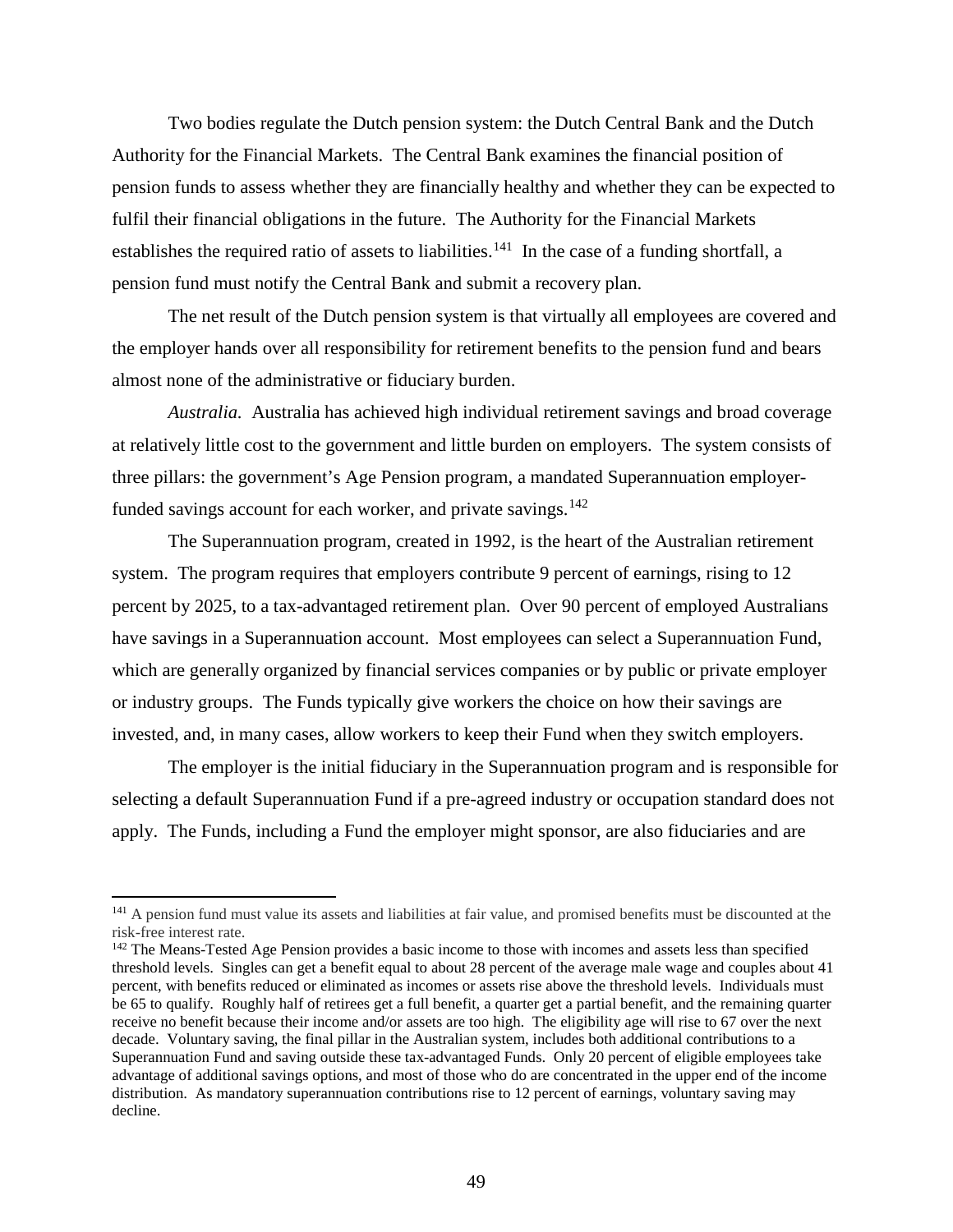responsible for selecting the menu of investment options and a default investment option for those who make no choice. Overall the role of the employer is minimal, serving mainly as a conduit.

In short, many other countries have concluded that all workers need to be covered by a combination of public and private retirement plans that together provide adequate retirement income. The degree of compulsion adopted to achieve broad coverage varies from a mandate on employers to auto enroll their employees in the United Kingdom, to a social compact in the Netherlands, to an outright mandate on employers to contribute on behalf of their employees in Australia.

The other interesting aspect of these international plans is that the Netherlands and Australia have reduced the role of the employer to that of a conduit for funds from the employer to the third-party provider. The U.K. mandate also appears to be creating a long-term incentive for the establishment of independent institutions of retirement provision, as happened in Australia. The following describes proposals to reduce the employer's role in the United States.

REDUCING THE ROLE OF THE EMPLOYER. The dissatisfaction of employers with the provision of health and retirement benefits was clearly evident in 2007, when the ERISA Industry Committee (ERIC) – a membership organization representing the employee benefit plans of the nation's largest employers – put forth a proposal that would shift the responsibility for the provision of retiree and health benefits from the employer to a "New Benefit Platform for Life Security."

ERIC reported that employers often complain that they face complex regulations and escalating financial commitments and that health and retirement plans divert their attention from their business activities just when they most need to focus. If large employers feel burdened, small employers must feel overwhelmed. In testimony, Michael Stapley, President and CEO of Deseret Mutual and Chairman of the ERIC Task Force summarized the situation:

*...Employers that today provide retirement, medical and similar life security benefits are under stress. In addition to increased national and global competition, U.S. employers face complex, inflexible, and often contradictory rules as well as exposure to litigation that has increased over time. In many*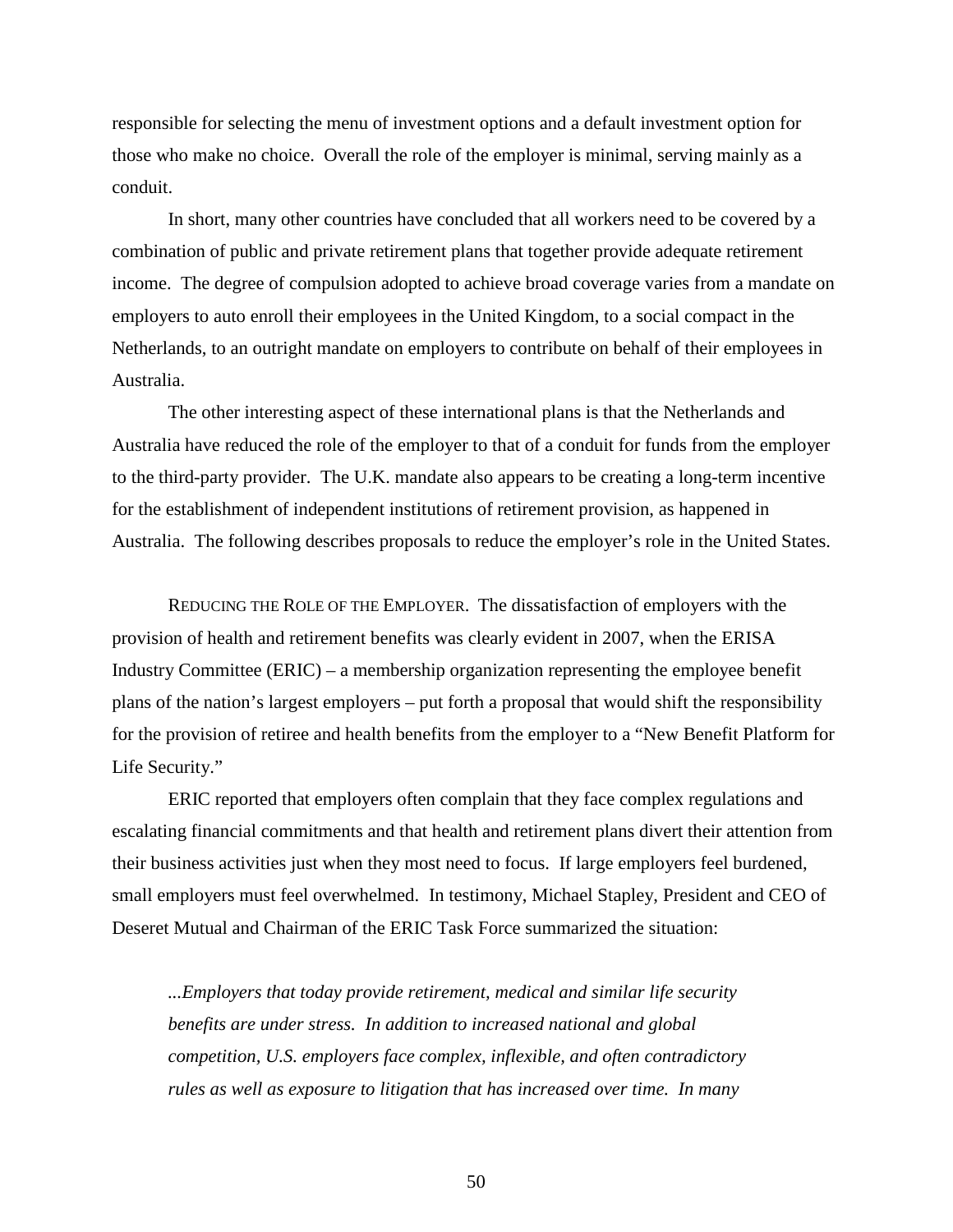*cases, the administration of retirement, health, and other benefits has itself become a major enterprise within companies that often diverts their focus from competitive business challenges.[143](#page-52-0)*

In 2014, the American Academy of Actuaries also suggested shifting responsibility away from employers in "Retirement for the AGES: Building Enduring Retirement Income Systems."<sup>[144](#page-52-1)</sup> AGES is an acronym for the four principles of Alignment, Governance, Efficiency, and Sustainability. The Academy concluded that the roles of the stakeholders in the retirement system were not aligned with their skills.<sup>[145](#page-52-2)</sup> Historically, employers have used retirement plans to manage their workforce – to attract talented workers, to motivate their workers to perform well, and eventually to ease them into retirement. Employers have established and administered the plans, selected the investment managers, provided educational material, and performed many fiduciary functions. Administering retirement programs, however, is complicated, and the legal and financial issues are also complex. Some larger employers may be able to perform these roles but, for many others, hiring and maintaining the expertise to administer and manage retirement programs can be a distraction from their core businesses. A better alignment of roles would enable employers simply to collect employee contributions to be invested in retirement plans administered by a third party.

Several proposals have been put forth for restructuring the U.S. retirement system in order to relieve the burden on employers and ultimately increase coverage.<sup>[146](#page-52-3)</sup> This section presents two – one based entirely on the private sector – the ERIC proposal – and the other relying on a government plan – a proposal from the Center for American Progress (CAP).<sup>147</sup>

*ERIC Proposal.* In 2007, ERIC proposed a new voluntary system that would involve establishing third-party Benefit Administrators – trusted intermediaries with expertise in designing, delivering, and managing retirement and health benefits. (Since ERIC's proposal predates the ACA, it includes health as well as retirement benefits.) These administrators could be banks, insurance companies, investment companies, or new entities created specifically for this

<span id="page-52-1"></span><span id="page-52-0"></span><sup>&</sup>lt;sup>143</sup> For more detail, see ERISA Industry Committee (2009).<br><sup>144</sup> https://www.actuary.org/files/PPC-Forward\_AGES-Monograph\_01-16-14.pdf

<span id="page-52-2"></span><sup>&</sup>lt;sup>145</sup> American Academy of Actuaries (2014).<br><sup>146</sup> Ghilarducci (2008), and James and Ghilarducci (2018 forthcoming).

<span id="page-52-4"></span><span id="page-52-3"></span><sup>&</sup>lt;sup>147</sup> A white paper from State Street Global Advisers building on lessons from abroad also advocates the creation of collective investment platforms to lessen the burden on individual employers. See Reilly and Kahn (2016).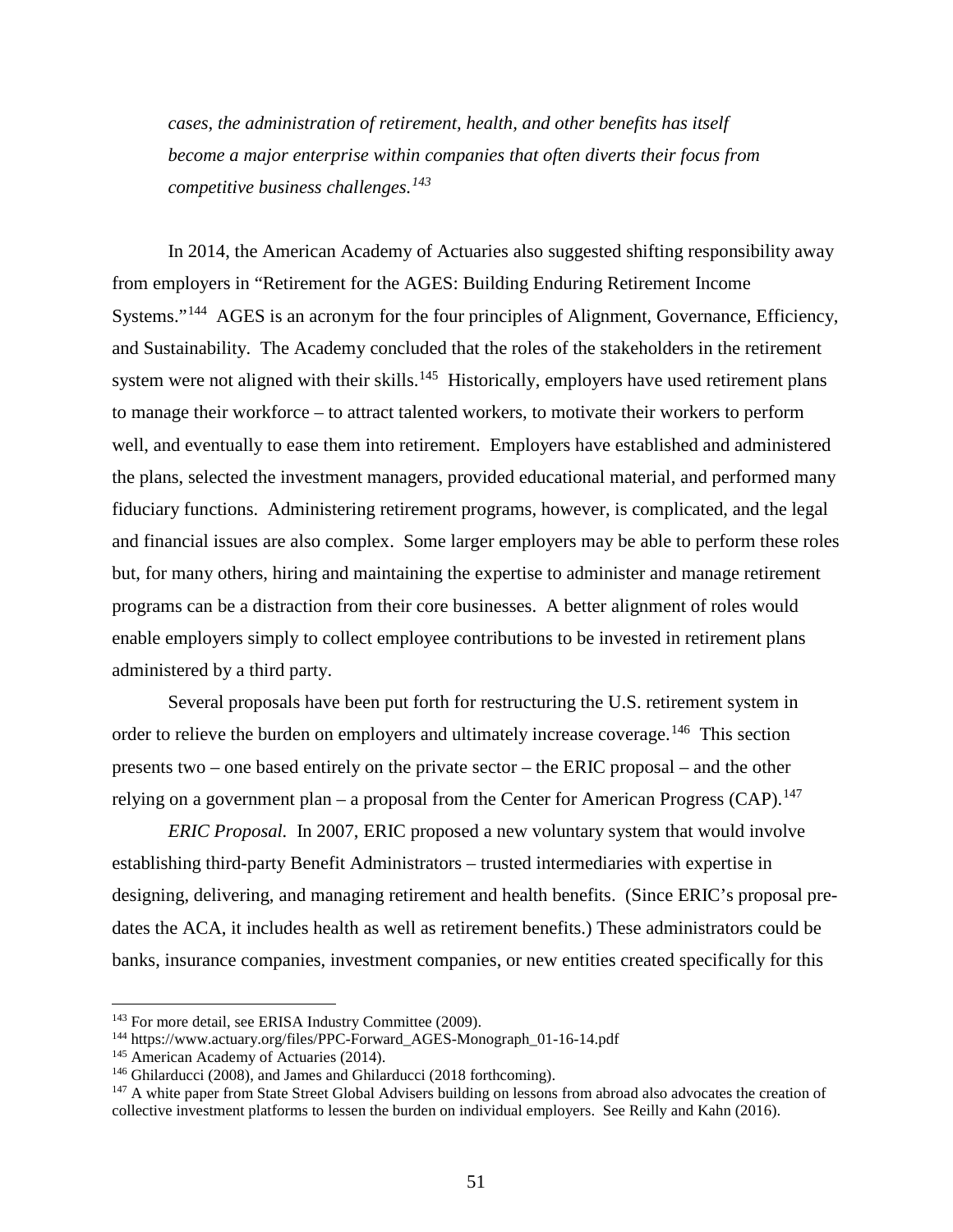purpose. The entities would compete for employers' business and also for individuals who want to buy their benefits directly.

To ensure that every business would have access to at least two Benefit Administrators, the federal government would establish uniform services areas for retiree and health benefits. The government would also establish national standards for the Benefit Administrators so that individuals could make apples-to-apples comparisons. But the Benefit Administrators would be free to offer additional benefits, such as life insurance or group auto and homeowners insurance. Employers would have the option to contract with one or more of these providers, but could continue to manage their own benefits if they wanted. The competing Benefit Administrators and their affiliates would assume ERISA's fiduciary liability. The complex non-discrimination rules would be replaced with "safe harbor" designs to encourage broad-based availability of benefits.

The ERIC proposal spells out the type of retirement savings offerings that the Benefit Administrators would provide. Each Benefit Administrator would be required to offer three types of plans:

- Guaranteed Benefit Plan a cash-balance plan insured by the Pension Benefit Guaranty Corporation where the employer, and perhaps the employee, would make the contributions and the Benefit Administrator would establish the minimum guaranteed credit and manage the assets. Benefits would be paid as an annuity at retirement with no loans or guarantees before that time.
- Retirement Savings Plan a defined contribution plan similar to a  $401(k)$  that would be financed by employers and employees and would be portable among competing Benefit Administrators.
- Short-Term Security Account an account available for specific purposes, such as uncompensated medical expenses or education.
- This proposed three-part structure could be combined with auto-enrollment to enhance participation.

In terms of the employers, the proposal would get the retirement and health plans off their books and relieve them of fiduciary liability, while creating a structured uniform system that could provide greater coverage and adequate benefits. The proposal would also make the benefits completely portable from one benefit administrator to another. Employers who want to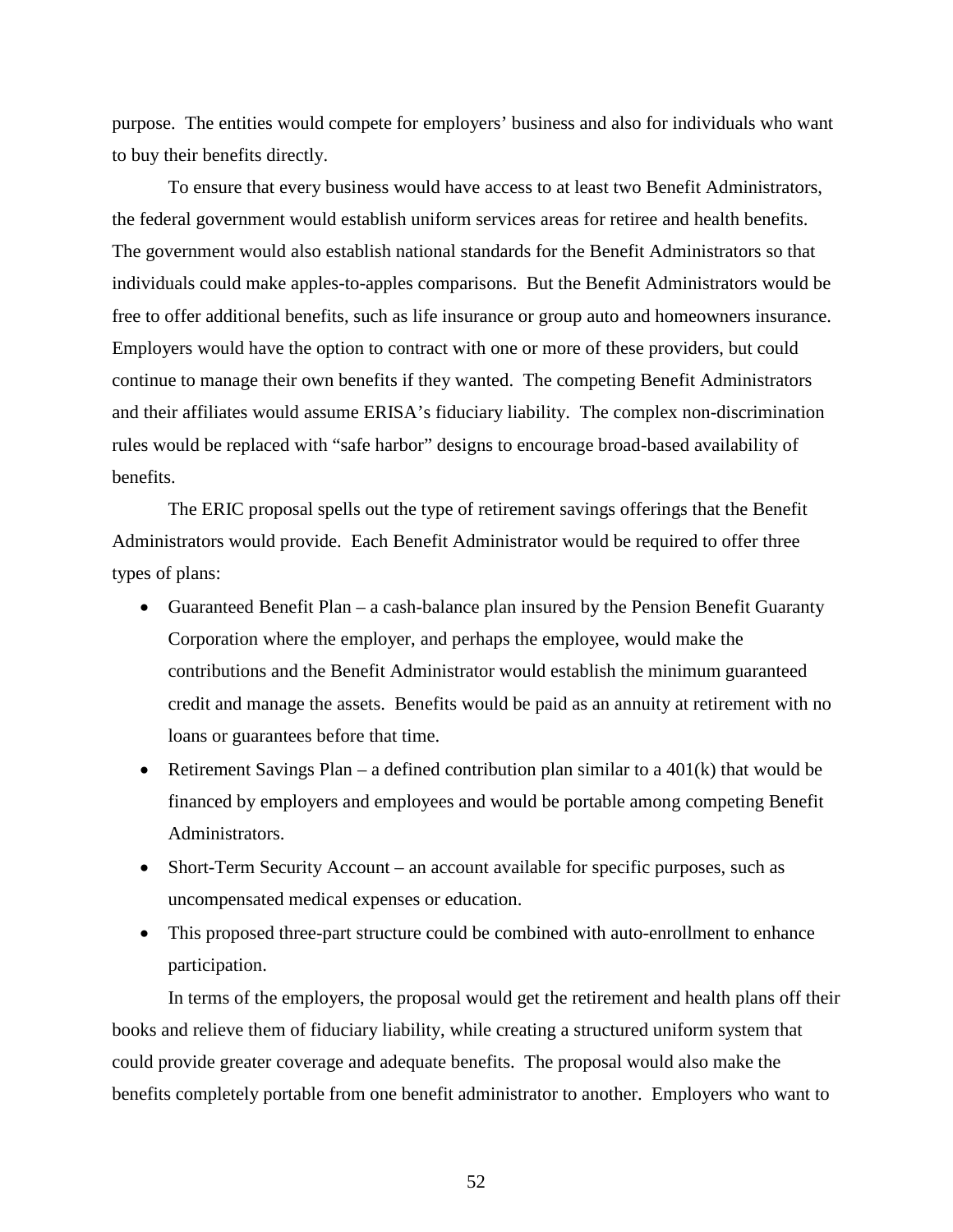offer generous benefits to compete for talent could continue to do so, but their job would involve simply transferring money to some type of new platform.

*CAP Proposal.* The Center for American Progress (CAP) has a proposal (initially introduced in 2012 and refined since then) that would provide all workers with access to a National Savings Plan (NSP) modeled on the TSP, the 401(k)-style plan for federal employees and members of Congress.<sup>[148](#page-54-0)</sup> Workers without access to a retirement plan at their workplace would be automatically enrolled in the NSP, and independent contractors and the self-employed would have easy access with automatic direct deposit from their bank accounts.

The NSP would be run by an independent federal agency – either the Federal Retirement Thrift Investment Board, or a similar organization. This board would contract with private sector companies to provide recordkeeping and investment services and to monitor the performance of these companies. The investment options, similar to the TSP, would be limited to five core funds and life-cycle funds that offer age-appropriate combinations of those funds.

Unlike the TSP, the NSP would be based on the IRA, rather than the  $401(k)$ .<sup>[149](#page-54-1)</sup> The default option would be a Roth account, but a traditional option also would be available. The authors of the plan would like the NSP to have the same income eligibility and contribution limits as current  $401(k)$ -style defined contribution plans, not the lower IRA limits.<sup>[150](#page-54-2)</sup> The higher limits would enable meaningful saving for middle and slightly higher earners and ensure that employees were not auto-enrolled in a plan in which they were ineligible to participate.

The initial default contribution rate would be 3 percent, but since participants tend to stay where they are put,<sup>[151](#page-54-3)</sup> the NSP default would automatically increase contributions by 1 percent per year until the rate reached 6 percent, a rate in line with the median contribution rate typically

 $\overline{\phantom{a}}$ 

<span id="page-54-1"></span><sup>149</sup> Unlike the auto-IRA model being adopted by the states, employers would be permitted to make contributions to their employees' accounts. If the employer decides to contribute, the NSP would require that the contributions be universal – either the same flat dollar amounts or the same percentage of pay for each employee.<br><sup>150</sup> The IRA annual contribution limit is currently \$5,500, while participants in 401(k) plans can put aside \$18,000 of

<span id="page-54-2"></span>their own money each year, with their employers able to contribute an additional \$35,000. These amounts are indexed to inflation. Savers age 50 and older also can contribute additional "catch-up contributions," which cannot exceed \$1,000 for IRA savers or \$6,000 for those in  $401(k)s$  (Internal Revenue Service 2015a and b).

<span id="page-54-0"></span><sup>&</sup>lt;sup>148</sup> For more details, see Madland, Rowland, and Davis (2016), Madland (2012), Davis and Madland (2013), and Davis, Kazzi, and Madland (2010).

<span id="page-54-3"></span> $151$  Research from Vanguard shows that 46 percent of automatically-enrolled retirement plan participants remained at their default contribution rate three years after enrollment.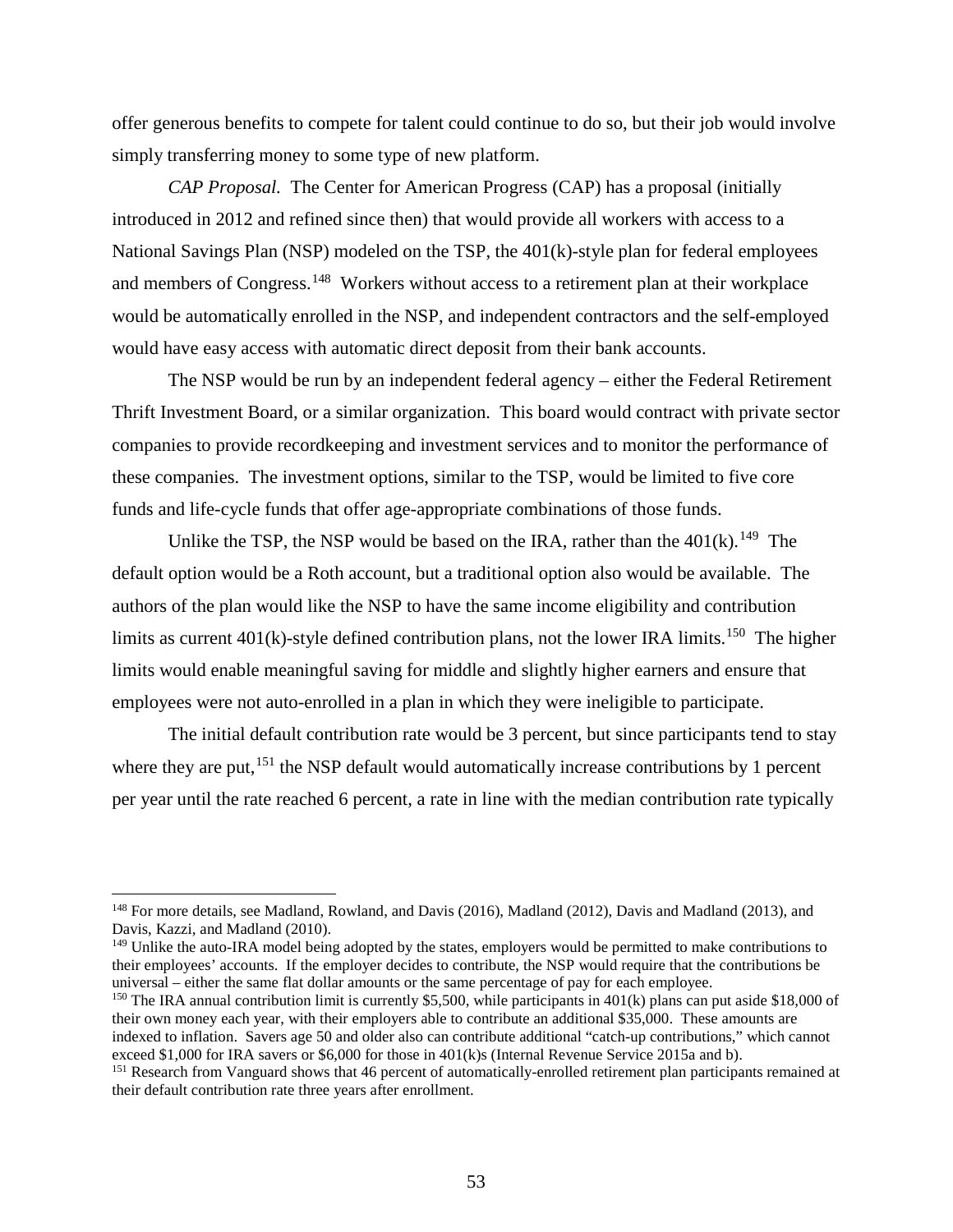reported by Vanguard.[152](#page-55-0) Both the initial default and the auto-enrollment ceiling could be increased in the future.<sup>[153](#page-55-1)</sup>

The authors assume that the NSP will have fees of 0.25 percent, consistent with the fees available in the largest private market plans and the United Kingdom's auto-enrollment-based plan.[154](#page-55-2)

To encourage savers to think about their balances as a stream of payments rather than a pile of assets, the NSP would provide estimates of monthly income on plan statements, and individuals would be defaulted into a lifetime-income stream upon retirement with the ability to opt out. They would also be able to annuitize a portion of their accumulations.<sup>[155](#page-55-3)</sup>

*Summary.* Transferring the sponsoring and administration of retirement plans to third parties – as would be done in the ERIC and CAP approaches – could solve several problems. One is coverage; the uncovered could be defaulted into plans run by these third-party entities and, although some might opt out, many would stay and contribute at least a small amount. The second problem is leakage. Workers who switch jobs could keep their third-party 401(k) plan at their new employer, eliminating the cashing out of balances upon termination. The third problem is costs. With an appropriate regulatory environment, third-party administration could lead to more standardization in plan design and fee disclosures and offer economies of scale that could bring down costs for small and mid-sized companies. Indeed, at least one private sector startup  $-401k4USA -$  is developing a third-party platform that would take many of the responsibilities of running a 401(k) off employers. Currently, the firm is looking for clients and funding.<sup>[156](#page-55-4)</sup>

<span id="page-55-0"></span><sup>152</sup> Utkus and Young (2016).

<span id="page-55-1"></span> $153$  401(k) plans, however, typically include an employer contribution, which brings the median total contribution rate to about 10 percent. Even this level is on the low end of recommendations of many financial advisors, who suggest contribution rates anywhere from 10 percent to 15 percent.

<span id="page-55-2"></span><sup>&</sup>lt;sup>154</sup> NEST charges investors 0.3 percent of assets annually and a 1.8 percent one-time contribution charge. The contribution charge goes to paying back government loans to get the plan off the ground and is designed to be a temporary expense. The current TSP fee is 0.029 percent, but the government currently subsidizes TSP in a number of ways. For example, non-vested agency contributions are currently used to partially pay down TSP administrative costs when employees leave their positions early. Moreover, NSP is likely to incur new costs as it serves a wider audience with much less experience with retirement plans (National Employment Savings Trust 2015).<br><sup>155</sup> To help alleviate savers' fears, the default annuitization could follow a "trial" model (see Gale et al. 2008) where

<span id="page-55-3"></span>the default annuities would extend only for a specified trial period, after which individuals could choose whether to continue the monthly payments. The board also could have savers automatically purchase deferred annuities over time (see Iwry and Turner 2009).

<span id="page-55-4"></span><sup>&</sup>lt;sup>156</sup> A brief overview of 401k4USA is available at: http://www.digital.nyc/startups/401k4usa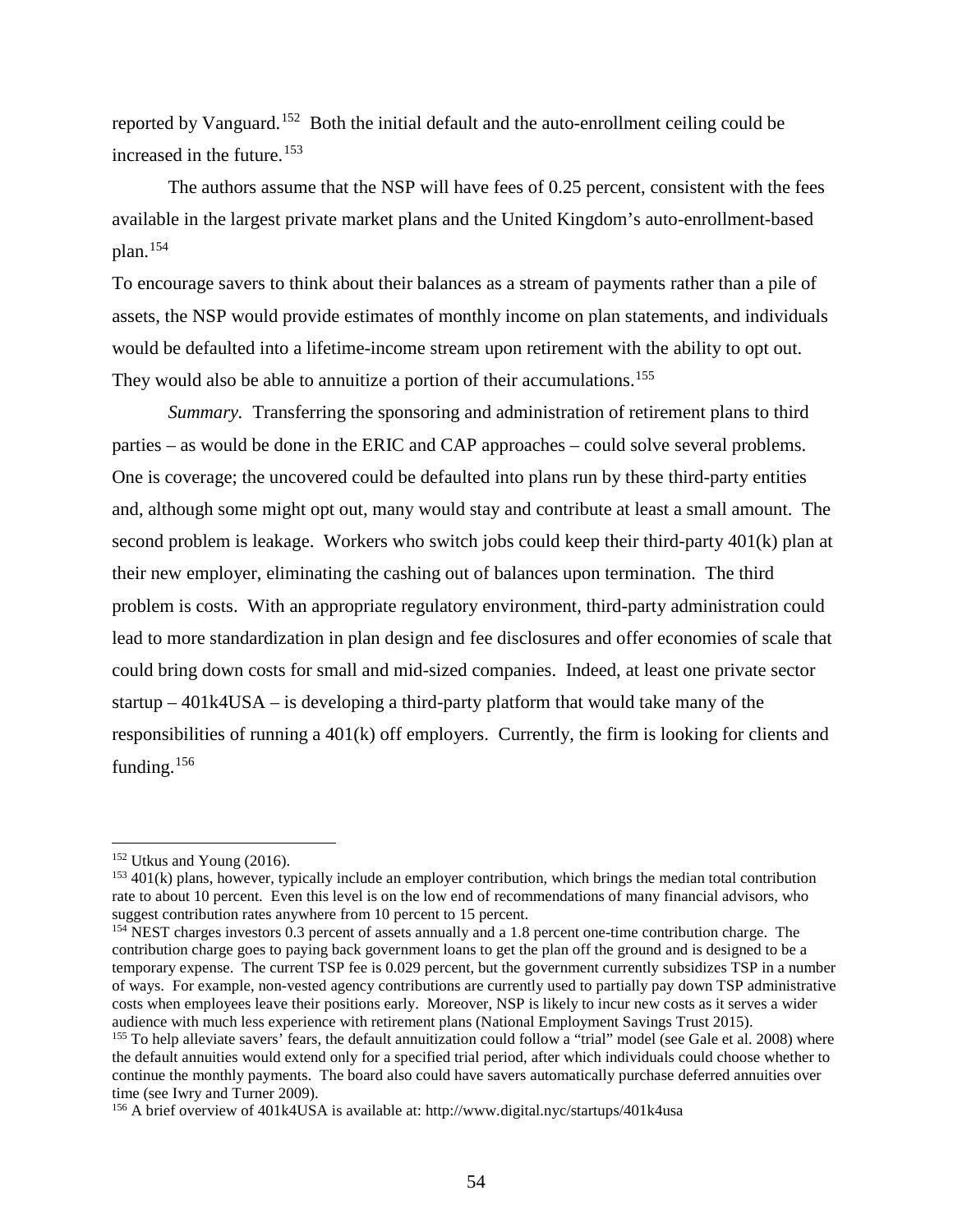Of course, potential drawbacks exist as well. In a third-party arrangement, employers give up some flexibility over the design details and administration of the retirement plan in favor of choosing from a set menu of options. The reason third-party platforms like those found in the United Kingdom and Australia can offer employers inexpensive plans with limited legal liability is that they rely on several template plans that reduce the decisions made by the employers. The employers would be able to determine their match and might sign off on a contribution rate and vesting schedule, but they would leave the default contribution rate, investment lineup, and investment monitoring up to the trust. For some employers, this situation might be desirable.

SUMMING UP THE OPTIONS. As noted at the beginning of this section, countries have the ability to achieve any degree of coverage under their retirement plans that they wish. The outcome depends on policymakers' tolerance for compulsion. Table 3 (on the next page) sums up the options for closing the coverage gap for traditional workers in the United States, beginning with the most modest initiatives and ending with the Australian requirement that employers contribute to a retirement plan on behalf of their employees. In tandem with narrowing the coverage gap, some proposals would move the United States away from the current employer-based system. More extensive changes of this sort would require a longer timeframe to implement.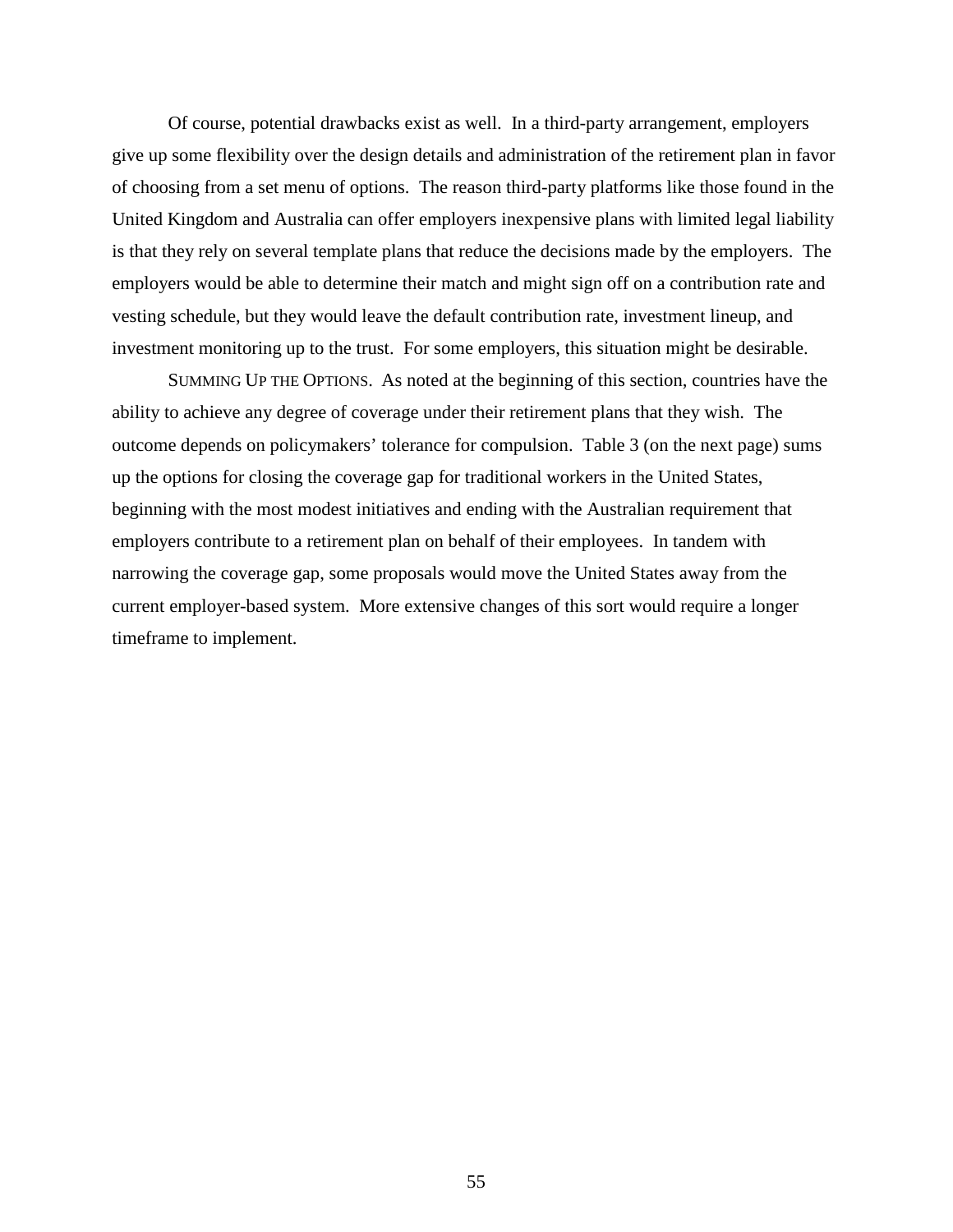| Goal                                                                       | Option                                                                                                                                                                                                                                                                                                                                                                                                                                                                                                                                                                                      |
|----------------------------------------------------------------------------|---------------------------------------------------------------------------------------------------------------------------------------------------------------------------------------------------------------------------------------------------------------------------------------------------------------------------------------------------------------------------------------------------------------------------------------------------------------------------------------------------------------------------------------------------------------------------------------------|
| Improve participation among<br>workers eligible for $401(k)s$              | • Mandate that all $401(k)$ plans automatically enroll all new<br>employees immediately and non-participating employees<br>periodically                                                                                                                                                                                                                                                                                                                                                                                                                                                     |
| Enhance voluntary system                                                   | • Publicize availability of federal plans designed for small<br>business, such as SEP IRAs and SIMPLEs<br>• Expand marketplaces like those in New Jersey and<br>Washington if they prove successful<br>• Enact legislation to facilitate the establishment of open<br><b>MEPs</b><br>• Expand the Saver's Tax Credit                                                                                                                                                                                                                                                                        |
| Establish plans with auto-<br>enrollment for employees<br>without coverage | • Impose a federal mandate on employers without a plan to<br>auto enroll their workers in an IRA; or<br>• Revise ERISA to enable a federal mandate on employers to<br>auto enroll their employees in $401(k)$ s (or open MEPs) like<br>in the United Kingdom<br>• Enable states to mandate all employers without a plan to auto<br>enroll their workers in an IRA; or<br>• Revise ERISA to enable states to mandate all employers<br>without a plan to auto enroll their workers in open MEPs<br>• Promote efforts to move administrative burden from<br>employers to third-party platforms |
| Require employer contributions<br>along with coverage of<br>employees      | • Impose a federal mandate that all employers must contribute<br>to a retirement plan on behalf of their employees, as in<br>Australia<br>• Combine mandatory coverage with shift in responsibility<br>from employers to third-party platforms                                                                                                                                                                                                                                                                                                                                              |

Table 3. *Options to Expand Coverage by Retirement Plans*

### **Introducing Broader Options to Cover Self-Employed and Contingent Workers**

Even if all traditional workers had coverage through their employers, the self-employed and the growing number of contingent workers would be left out. Covering the self-employed and contingent workers in supplementary plans, however, is in its infancy even in countries that have aimed for universal coverage.

Most workers in non-standard employment are not enrolled in a retirement plan. While these workers could go out and open up their own IRA, the evidence indicates that they do not. In fact, an industry survey found that fewer than one in six Americans have spent two hours or more within the past year planning for an IRA investment.<sup>[157](#page-57-0)</sup> Data from the Investment

<span id="page-57-0"></span><sup>157</sup> TIAA-CREF (2014).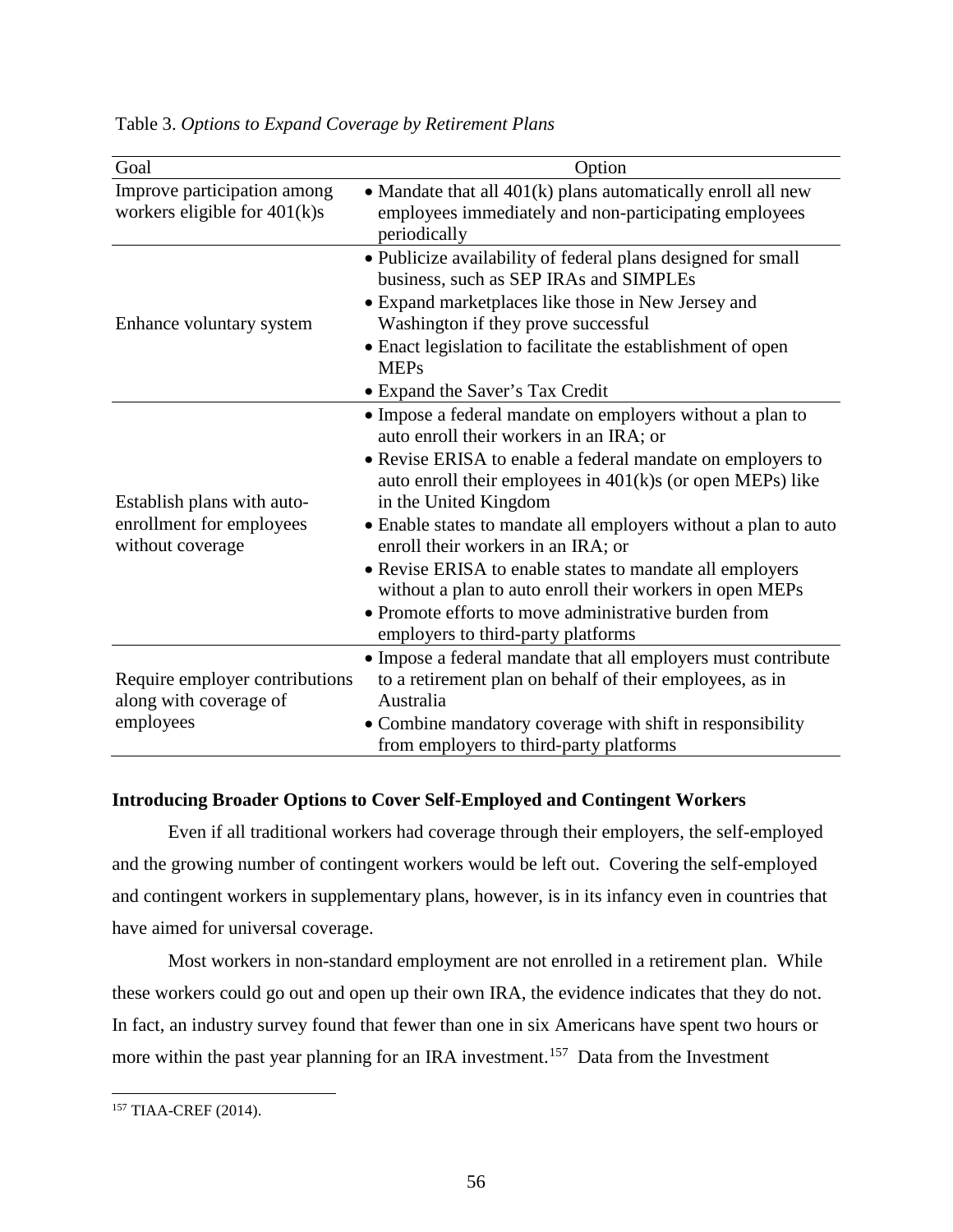Company Institute show that only 14 percent of households contributed to an IRA in 2014 (see Figure 21), and a recent study found that fewer than 10 percent make significant consistent contributions.[158](#page-58-0)

Moreover, workers with alternative work arrangements are likely not going to be picked up by the state savings initiatives underway in California, Connecticut, Illinois, Maryland, and Oregon (except perhaps for those at temp agencies). Those initiatives impose a mandate on *employers* that are not providing a plan to automatically enroll their workers in an IRA. The people with alternative work arrangements typically do not have an employer. Nationwide, in 2014, only 65 percent of those not participating in a retirement plan – those who work for an employer that does not offer a plan – would be picked up by the state initiatives as currently constructed (see Figure 17). The self-employed account for 14 percent of all uncovered workers. Other routes for covering more of the uncovered exist, such as new technology (see Box 4, on the next page), but it will not happen without some special effort.

Although the size of the contingent workforce today suggests it may already be valuable to develop administrative arrangements to provide these workers with retirement plans, future interest also depends on whether the increased size of this group is a one-time event or the beginning of a trend. The answer depends importantly on why the shift is occurring. On the supply side, alternative work arrangements are more common among older and more highly educated workers, and the workforce has become older and better educated over time. But this factor explains only a fraction of the increase.<sup>[159](#page-58-1)</sup> An alternative supply side factor could be that people simply prefer more flexible work arrangements, and these arrangements are more feasible with the increase in health insurance options that are not tied to an employer. But the increase in contingent workers in the last decade seems like a very large response to the availability of health insurance outside the workplace. On the demand side, employers may prefer these new arrangements because they do not have to provide benefits to these workers. Or more importantly, employers may be responding to technological change, which standardizes job tasks and makes it more feasible for them to hire and monitor contingent workers.

<span id="page-58-0"></span><sup>158</sup> Iams, Dushi, and Lichtenstein (2015).

<span id="page-58-1"></span><sup>&</sup>lt;sup>159</sup> Katz and Krueger estimate it accounts for only 10 percent of the increase.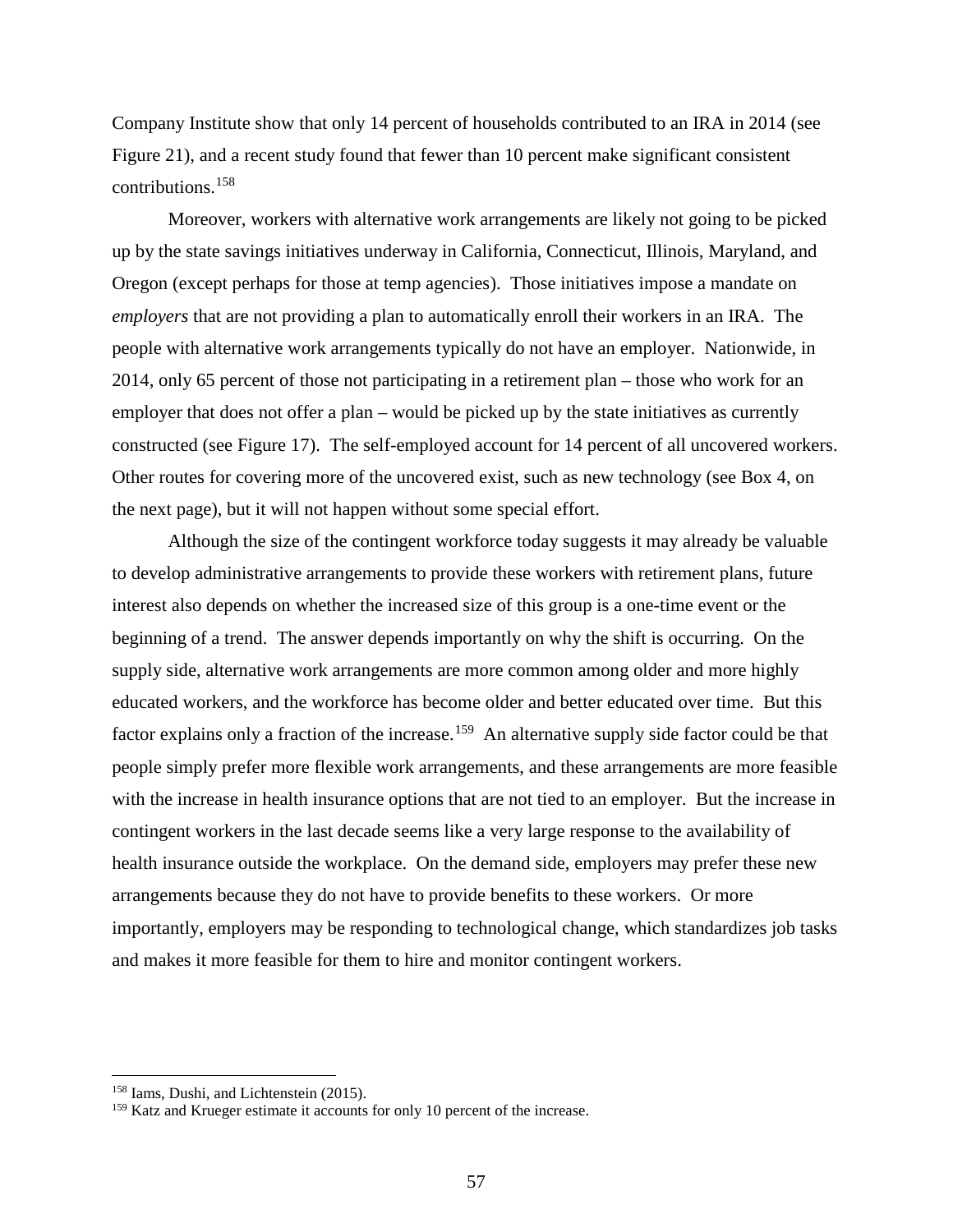## **Box 4.** *Technology to the Rescue?*

l

Recently, several companies that primarily hire contingent workers have been exploring the use of technology or apps to help these workers save for retirement. For example, Lyft is offering its drivers the ability to establish an IRA and receive financial education through the financial technology firm Honest Dollar.[160](#page-59-0) And Uber recently announced a similar arrangement with the firm Betterment that will first be rolled out in New Jersey, Boston, Chicago, and Seattle before being launched nationwide. To help convince Uber drivers to sign up, Betterment is reducing its normal fees – no fee for the first year that drivers use the system and then a maximum charge of 0.25 percent of assets under management, compared to its standard charge of 0.35 percent for portfolios with less than \$10,000 in assets.

Under either arrangement, drivers have flexibility in how they save: they can choose a predetermined amount each month or a percentage of each payment; they can also choose to save only when a payment is over a certain amount. Or they can make their own saving decisions as they go along, with the firm texting them to promote saving and sending reminders if a deposit is not made on schedule.

More sophisticated tools are also available to encourage saving. Financial firms like Digit offer smartphone applications that can check a participant's bank account for any money not needed for current expenses and automatically transfer the extra money into a savings account. Another method is to give workers the option of automatically splitting their paycheck between a checking account and a retirement savings account with either a set amount or a percentage of income directed to savings. Honest Dollar is seeking a patent for a product that would allow individuals to save for different goals and receive regular updates on their progress towards each goal. These types of easy, automated approaches could help contingent workers make a habit of saving, just as traditional workers are able to do through employer payroll deduction.

Connecting workers with their savings accounts has become very easy. Those with preexisting IRAs or other accounts can simply connect to the account in the same way that they direct payments to their checking accounts. Those without such an account would have to set up a new account. Honest Dollar advertises that it can connect an entire firm's employees to accounts that it creates in 90 seconds or less. These new approaches could have significant potential, so it will be interesting to see how the Lyft and Uber experiments work out.

<span id="page-59-0"></span><sup>&</sup>lt;sup>160</sup> This discussion is based on material in Gale, Holmes, and John (2016) as well as newspaper articles, including Marte (2015).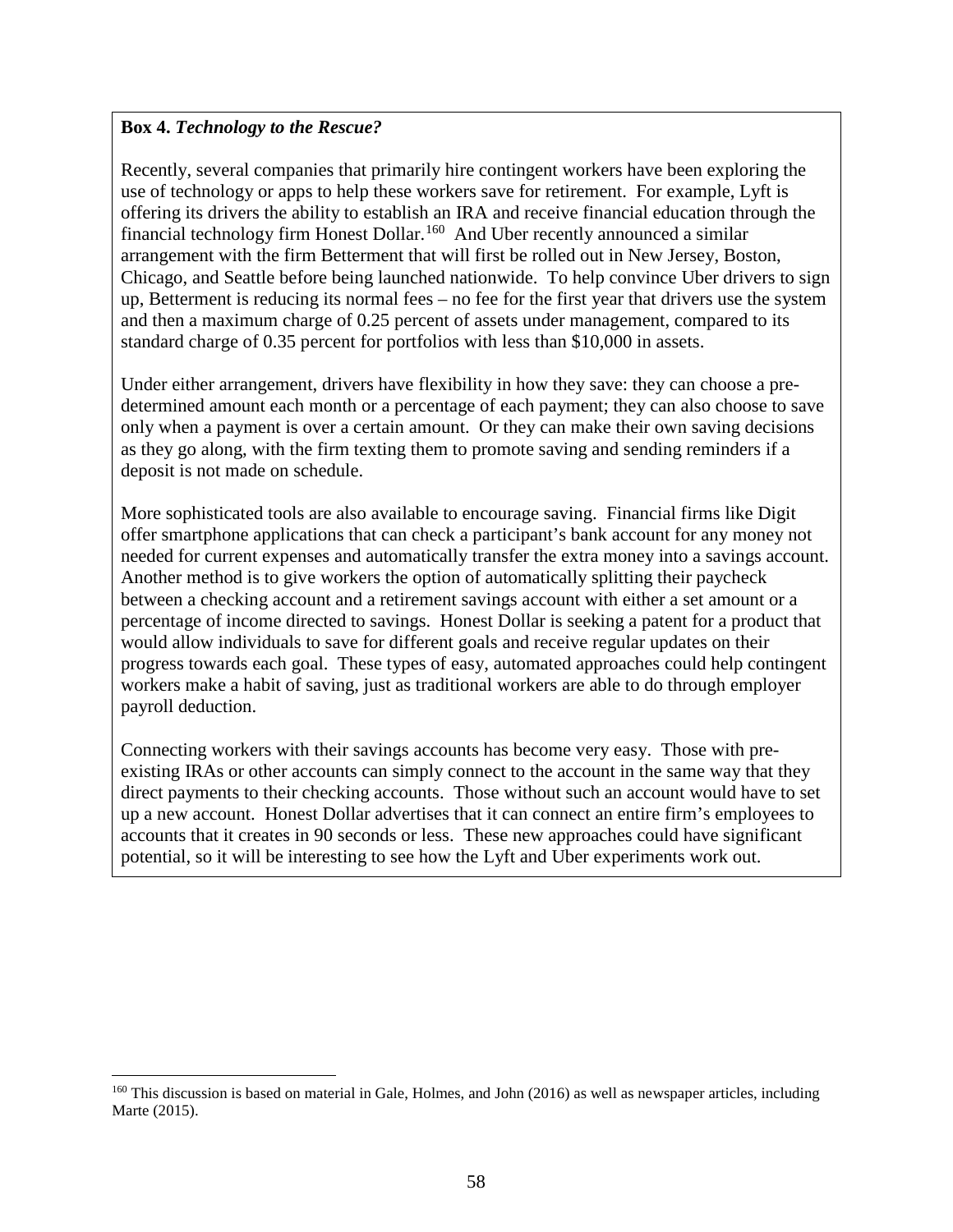All these explanations suggest the trend will likely continue. The only argument for a one-shot event is that the dislocation caused by the Great Recession forced workers to accept other arrangements when traditional jobs were not available. If the underlying supply and demand factors – rather than the Great Recession – are the key drivers, however, the prevalence of the contingent workers should remain steady or increase. More information will become available when the DOL releases the results of a new survey conducted in 2017.<sup>[161](#page-60-0)</sup>

#### *International Efforts to Cover Non-traditional Workers*

The international discussion of pension coverage for workers in non-standard employment usually focuses on the self-employed. This categorization overstates the number of workers in non-standard employment, because many of the self-employed are doctors or lawyers, who know precisely what they will be doing next week or next year. It also excludes employees of temp agencies who technically have an employer but do not know where they will be working in a month's time. Nevertheless, the treatment of the self-employed in the retirement savings system suggests that most industrialized countries have not found a way to ensure that these workers will have an adequate retirement income.

Because retirement systems are multi-tiered, it is useful to look at how the self-employed are treated under the respective government plans before considering their status in workplace arrangements.

THE SELF-EMPLOYED IN GOVERNMENT PLANS. Self-employed workers make up a small but significant minority of the workforce in many countries in the Organisation for Economic Cooperation and Development (OECD). Moreover, transitions into and out of self-employment have become increasingly common for a larger group of workers.<sup>[162](#page-60-1)</sup> The self-employed tend to have less stable income and their personal income is often difficult to distinguish from business revenues. Therefore, many countries treat the self-employed as a separate group.

The approaches to pension provision for the self-employed in OECD countries fall into three main groups. The first group is countries with non-contributory basic pension schemes. These schemes generally cover the entire population including the self-employed. To

<span id="page-60-0"></span><sup>&</sup>lt;sup>161</sup> A release date has not yet been scheduled. Any updates about the release will be available at: [https://www.bls.gov/cps/lfcharacteristics.htm.](https://www.bls.gov/cps/lfcharacteristics.htm)

<span id="page-60-1"></span> $162$  Choi (2009).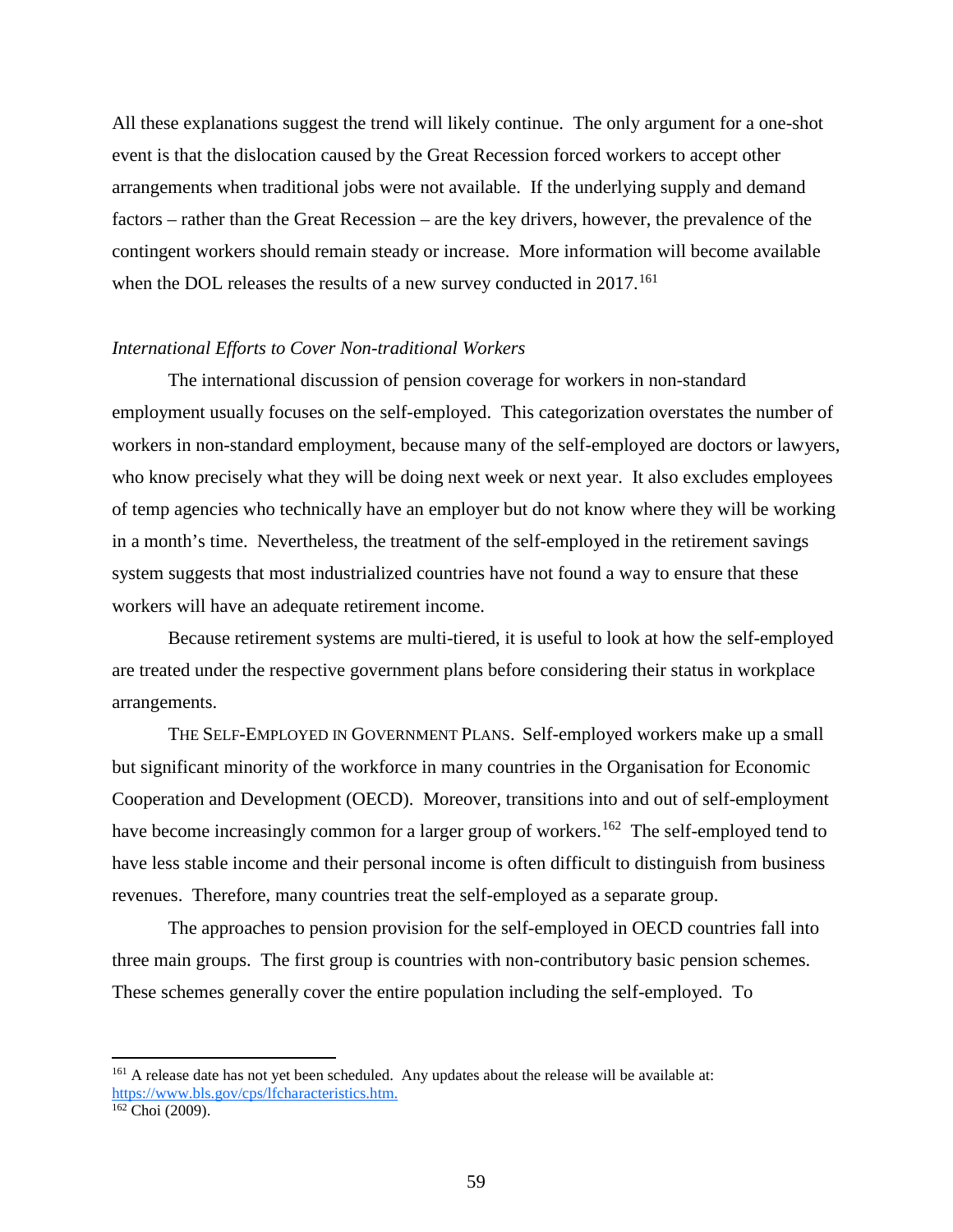supplement this basic pension, most countries also have government earnings-related plans financed by contributions. Australia, Japan, the Netherlands, and the United Kingdom do not require compulsory participation of the self-employed in the earnings-related scheme (although participation *for employees* in these schemes is mandatory in Australia and quasi-mandatory in the Netherlands). Canada, Finland, Iceland, Norway, and Sweden have mandatory earningsrelated schemes for the self-employed.

The second group consists of countries with an earnings-related pension scheme, financed by contributions, that covers both salaried employees and the self-employed within the same scheme. Countries in this group are Austria, the Czech Republic, Hungary, Korea, Portugal, the Slovak Republic, Switzerland, Turkey, and the United States.

The third group of countries has special separate schemes for the self-employed as a whole or for individual groups of self-employed (some of which are mandatory). These countries include Belgium, France, Germany, Greece, Italy, Luxembourg, Poland, and Spain.<sup>[163](#page-61-0)</sup>

The overall findings for the self-employed and government-provided pensions are threefold. First, in the majority of OECD countries, the self-employed are covered by the same pension schemes as those of employees. Second, while employees share the contribution burden with their employers, the self-employed in most cases pay the full pension contribution from their own income. Third, the self-employed get benefits that are the same as, or similar to, the benefits of employees.

THE SELF-EMPLOYED IN WORKPLACE PLANS. While the self-employed are generally included in government plans, their participation in workplace plans tends to be voluntary. This situation is very similar to the United States, where the self-employed are covered by Social Security – required to pay the combined employee/employer rate – but are not covered automatically by any type of supplementary plan. The specifics for Australia, the Netherlands, and the United Kingdom are informative.

In Australia, the self-employed are automatically covered by the government's meanstested Age Pension program but are not required to make Superannuation payments – although they are encouraged to make voluntary tax-deductible contributions. Given that most retirement income will come from the money accumulated in the Superannuation accounts, those selfemployed workers who do not participate will be at risk in retirement.

<span id="page-61-0"></span><sup>163</sup> European Commission (2015).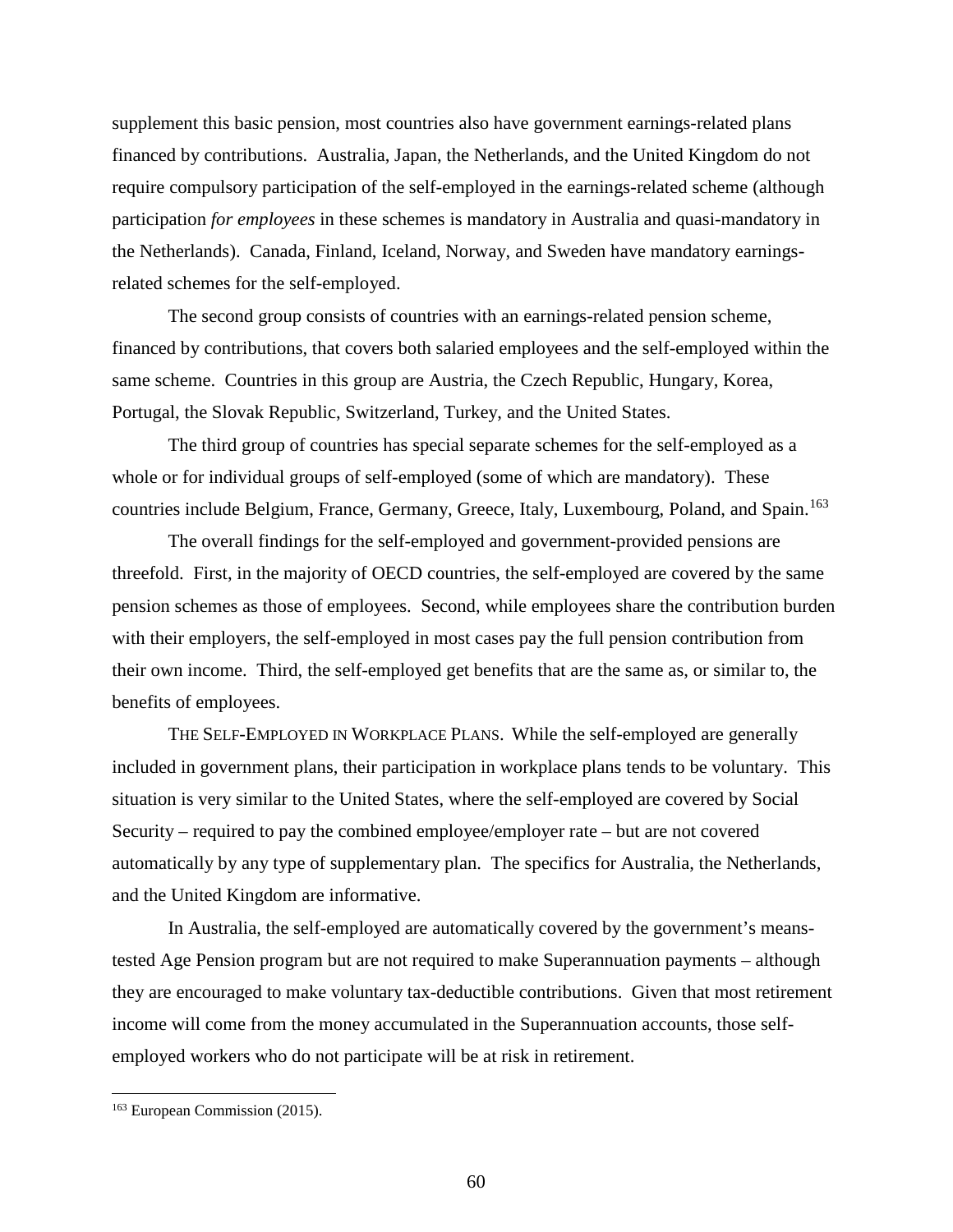In the Netherlands, all workers – both the employed and self-employed – are eligible for the minimal state pension. In terms of the occupational pension schemes, they are quasimandatory for employees in the sense that they are determined by industrial-relations agreements and most workers participate. For some self-employed, such as doctors and lawyers, participation is actually mandatory in the occupational pension schemes.

In the United Kingdom, traditionally both tiers of the government pension program have included the self-employed. The first tier was aimed at providing a minimum level of protection to everyone, and the second tier was designed to provide further income more related to the individual's earnings. In terms of the new auto-enrollment initiative, the self-employed are not included. They can purchase a retirement plan from NEST or one of the competitors, but the decision is totally voluntary. Given the low participation rates associated with voluntary enrollment, many self-employed workers are likely to end up with little more than the government pension.[164](#page-62-0)

Given the lack of any model for the self-employed, one option for the United States would be some form of "auto-enrollment" for workers in non-standard employment.

#### *Options for the Self-Employed in the United States*

Workers in work arrangements without an employer pose a problem for expanding retirement savings coverage, because efforts like the auto-IRA typically target workers with employers not offering plans. Indeed, independent contractors represent over half of workers in alternative work arrangements and, by definition, these workers do not have an employer and, therefore, fall through the cracks of the options discussed above.<sup>[165](#page-62-1)</sup> And the problem has grown more pressing because the share of workers labeled as independent contractors rose by nearly one-third from 1995-2015, from 6.4 percent to 8.4 percent (see Figure 22).

If the United States had a mandatory system, such as Australia, it could require people who had not contributed the requisite percentage of earnings through an employer to pay a comparable amount to the government when they pay their taxes. This contribution could be forwarded to an account maintained by the government and returned when the individual retirees. As noted above, Australia has not taken this path with its self-employed.

<span id="page-62-0"></span><sup>&</sup>lt;sup>164</sup> Cribb and Emmerson (2016).<br><sup>165</sup> Katz and Krueger (2016).

<span id="page-62-1"></span>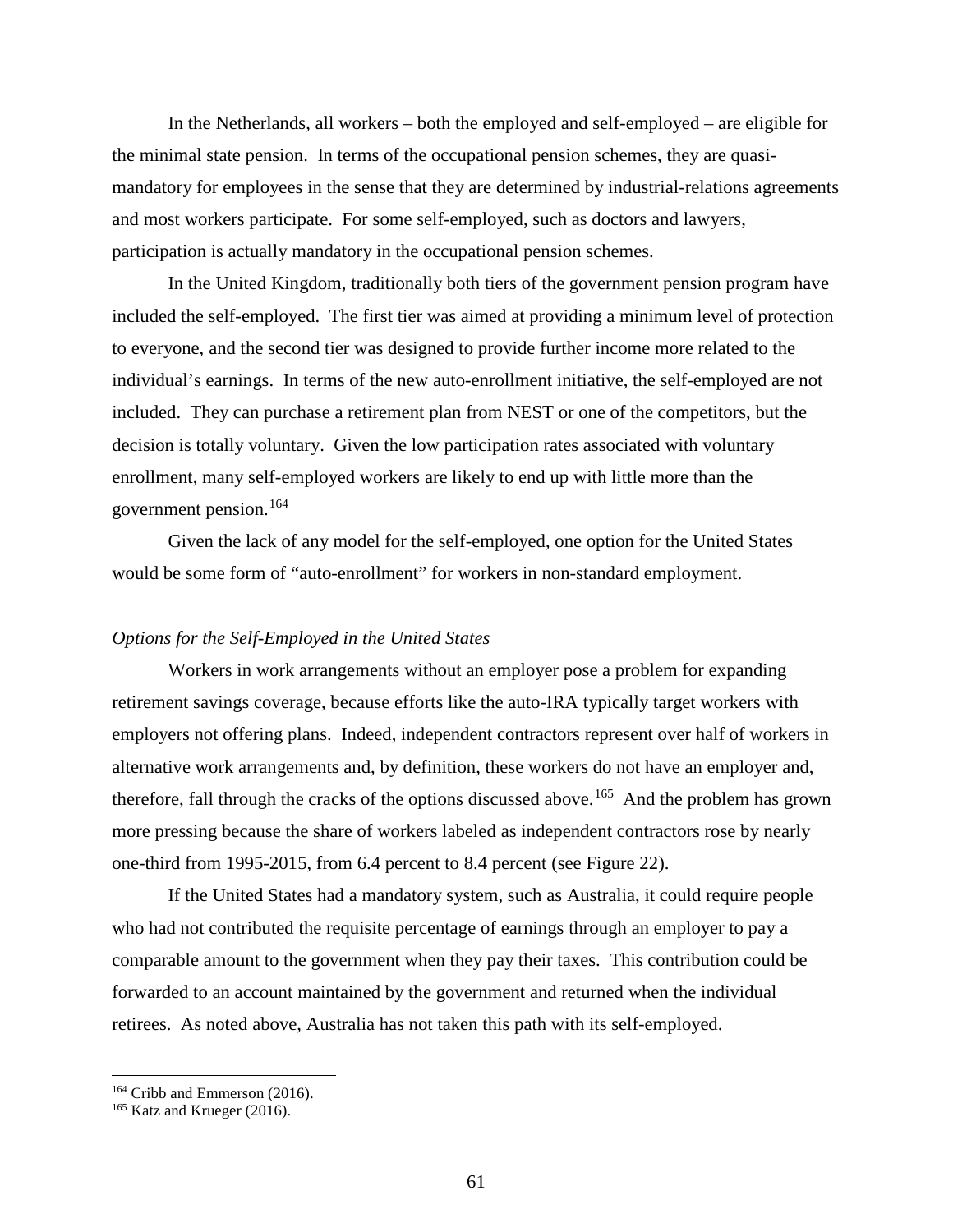The United States does not have a mandatory retirement savings system and instead relies on automatic enrollment when the employer choses to adopt the provision. To mirror the system for employees, any plan for the self-employed would need to have three characteristics: (1) automatic enrollment into a retirement savings plan; (2) the ability for individuals to opt out of the savings arrangement; and (3) a mechanism to re-enroll workers who opt out. The first feature is needed to overcome inertia that can prevent workers from saving on their own. The second feature is needed to ensure that these self-employed workers do not face a more stringent requirement than their traditionally employed counterparts, who are able to opt out of plans. And the third is designed to ensure that workers who do opt out are periodically nudged until, hopefully, they pick up the saving habit.

To facilitate automatic enrollment, the Individual Mandate of the ACA, which was recently eliminated, provides some guidance on an approach that could be used to provide incentives for self-employed workers to save for retirement. For example, the ACA's Individual Mandate taxed households \$58 per adult month without health insurance and \$29 per child month.<sup>[166](#page-63-0)</sup> The mandate was enforced when an individual filed their taxes and reported whether they had health coverage throughout the year. Documentation was provided if needed by the insurance marketplaces or by individual health plans or Medicaid. Failure to have coverage during any month of the year triggered the penalty.

Conceptually, this structure could be extended to saving. At the end of the year, selfemployed workers could be asked if they saved for retirement in the prior year and, if not, penalized through a tax.[167](#page-63-1) Appropriate savings vehicles for these workers already exist, including low-cost IRAs, such as those offered by Vanguard. Much of the documentation for enforcing such a mandate also already exists, since IRA contributions are already tracked for tax purposes. And such a tax, if approved by Congress, would likely be viewed as constitutional given that the ACA's Individual Mandate was upheld under Congress's authority to levy taxes.[168](#page-63-2) It is unclear why an individual mandate on saving would be different.

<span id="page-63-0"></span><sup>166</sup> Patient Protection and Affordable Care Act (2010).

<span id="page-63-2"></span><span id="page-63-1"></span><sup>&</sup>lt;sup>167</sup> Practically, a months-per-year requirement could be difficult for contingent workers if they do not work in many months. An alternative is to require them to contribute a specified percentage of their average monthly earnings. <sup>168</sup> *National Federation of Independent Businesses et al. v. Sebelius, Secretary of Health and Human Services et al.* (2012).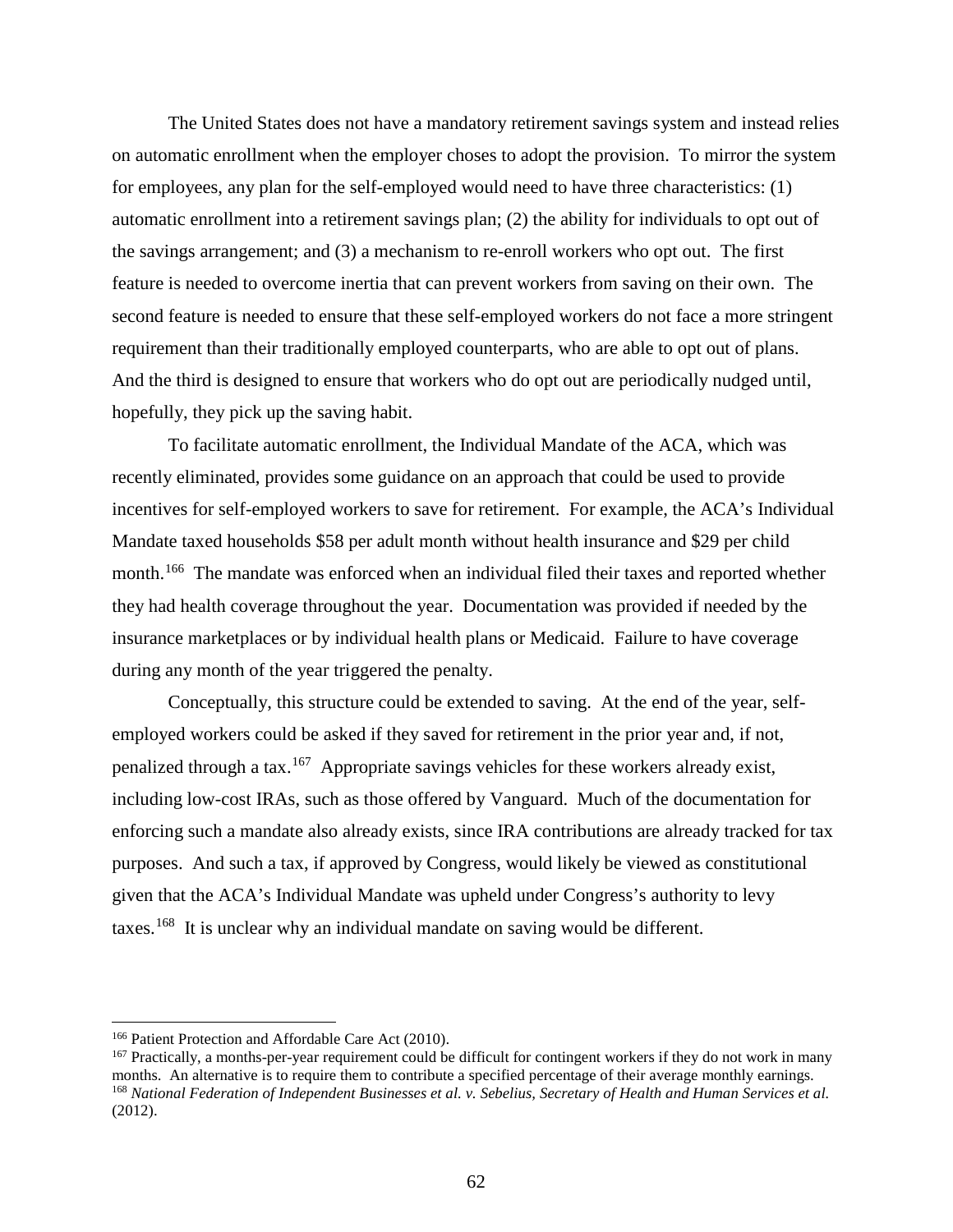Allowing these workers to opt out requires a little more creativity. One option would be to require savings for only a few months out of the year. For example, self-employed workers may need to demonstrate that they contributed to a retirement account three months out of the year, allowing them to "opt out" at any time during the rest of the year. Re-enrollment could be built into this structure relatively easily. For example, after the first year of self-employment, workers may only be required to show they contributed to an IRA in one month of each year. This approach would have the effect of getting them back into the habit of savings if they opted out.

While this type of solution represents just one potential approach, it provides a framework for thinking about how to reach a group of workers that is left behind under most proposals to close the coverage gap.

Interestingly, one proposal does exist that combines a savings mandate for all U.S. workers with third-party administration. This proposal from Teresa Ghilarducci, an economist with the New School, and Tony James, the President and CEO of Blackstone, would establish Guaranteed Retirement Accounts (GRAs) for all workers.<sup>[169](#page-64-0)</sup> The GRAs would require contributions of 3 percent (half by the worker, half by the employer), with a tax credit designed to offset the cost of the worker contributions for those below the median income. The investments would be pooled and managed professionally by fund managers that individuals could choose from a national marketplace, and account balances would be paid as annuities at retirement. The responsibility of employers would essentially be limited to making the required contribution and handling the payroll deduction for the accounts. Those who are self-employed would be responsible for both the employer and employee contribution.

Clearly, the challenge of covering the self-employed and contingent workers is more complicated than that of traditional workers. But, reaching this growing part of the workforce is a part of the puzzle to be solved if the goal is to provide reliable access to retirement savings plans for everyone.

### *Summing Up the Options*

l

Table 4 (on the next page) sums up the options related to covering the self-employed and other contingent workers in a supplementary 401(k)-type system.

<span id="page-64-0"></span><sup>&</sup>lt;sup>169</sup> James and Ghilarducci (2018 forthcoming).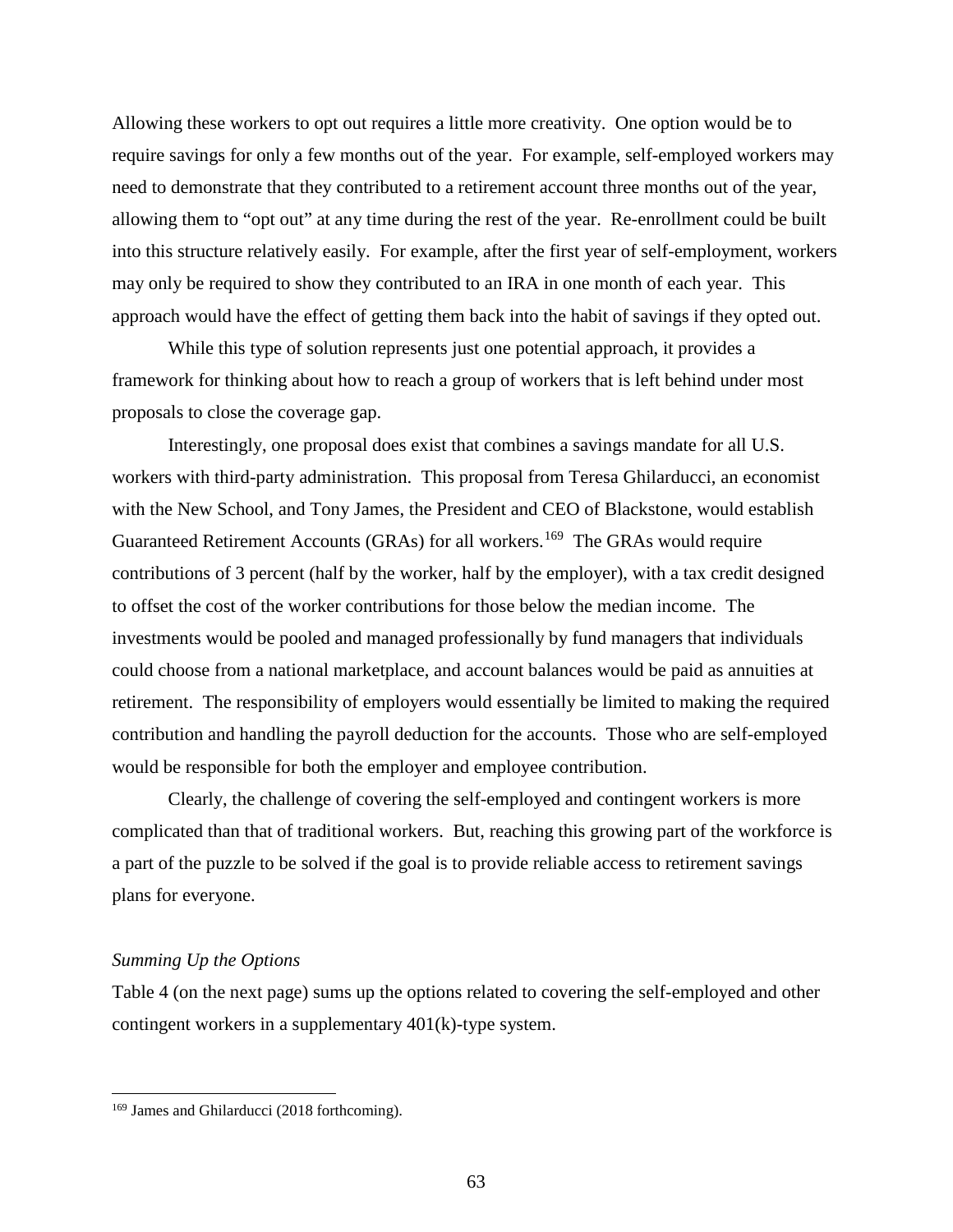| Table 4. Options for the Self-employed and Other Contingent Workers |  |
|---------------------------------------------------------------------|--|
|---------------------------------------------------------------------|--|

| Goal                             | Option                                                                                          |
|----------------------------------|-------------------------------------------------------------------------------------------------|
|                                  | Provide coverage under an individual Require individuals to contribute a percentage of earnings |
| mandate                          |                                                                                                 |
| Provide coverage in current U.S. | Encourage innovative efforts to bring retirement plans to                                       |
| voluntary system                 | contingent workers (e.g. Betterment plan for Uber)                                              |
|                                  | Create an auto-IRA arrangement using tax code                                                   |

### **Conclusion**

Many American workers are not building up retirement savings on a regular basis. This situation raises concerns because, for any given claiming age, Social Security will provide less relative to earnings in the future than it has in the past. This decline in Social Security replacement rates occurs as the Full Retirement Age moves to 67, Medicare premiums take a larger share of the benefit, and more people pay income taxes on their benefits. Social Security does provide low earners with higher benefits relative to earnings, but these workers often claim early and receive reduced monthly amounts. Since Social Security alone is insufficient to maintain most workers' pre-retirement living standard, they will be increasingly reliant on a retirement savings plan.

Retirement savings plans in the private sector are mainly provided through an employer on a voluntary basis. And this voluntary system is falling short for many workers on two counts: 1) those with a plan often have only modest balances; 2) half the private sector workforce does not participate in a plan at any given time.

For the half of workers who *do* participate in a plan at their current job, portability between plans can be difficult, money often moves from the generally lower-cost workplace system to the generally higher-cost "retail" system of IRAs, and leakages from both workplace plans and IRAs reduce balances at retirement.

Among the half of workers without a plan at their current job, most are with an employer that does not offer a plan, while others work for employers that offer a plan but either choose not to participate or are not eligible to participate. And an increasing number of workers – such as, contractors and Uber drivers – do not have a traditional employer-employee relationship, so they are also part of the group that lacks coverage.

64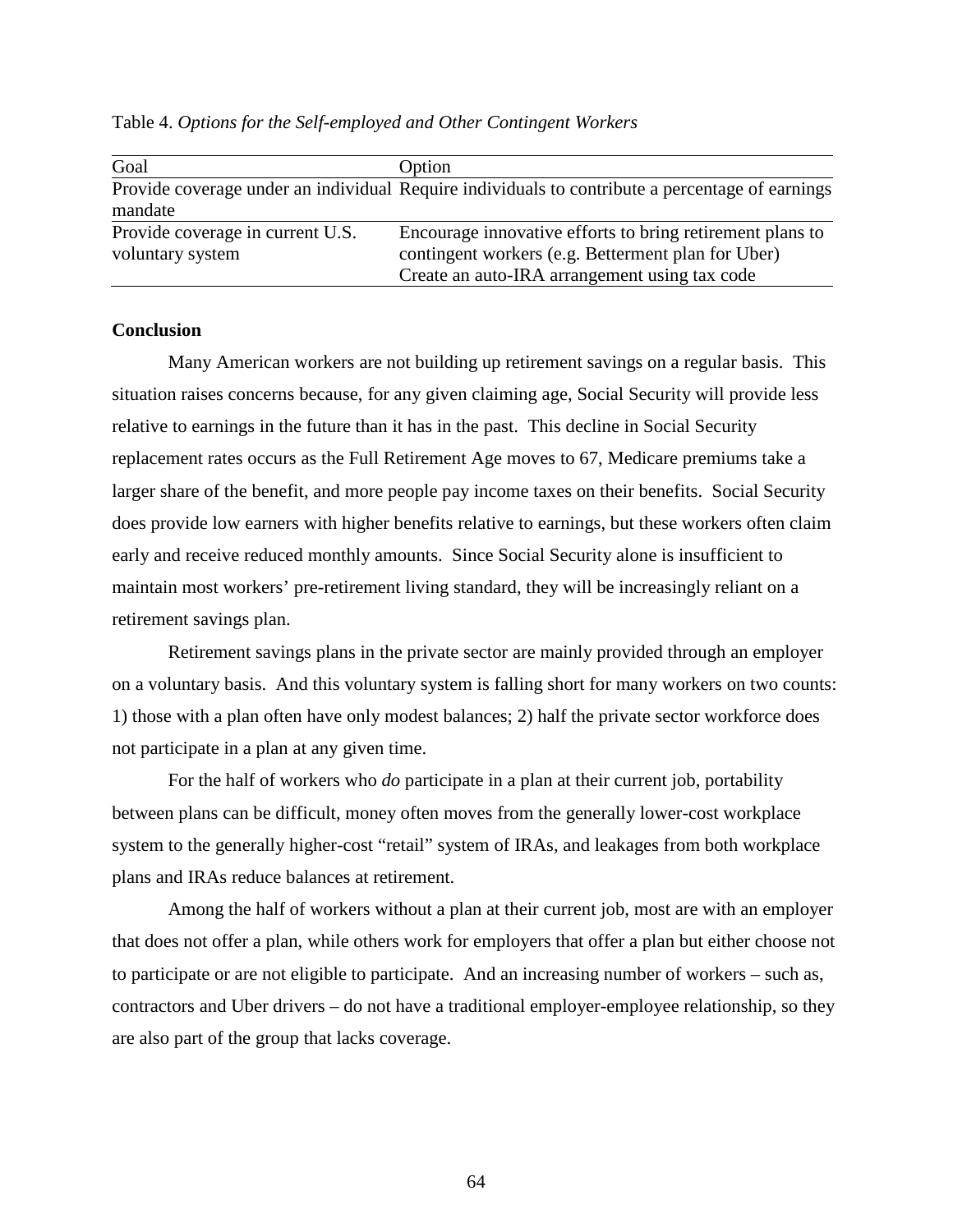To provide information on potential ways to improve and expand retirement saving in employer plans, this report assessed options for enhancing the current employer system and expanding coverage among both traditional and non-traditional workers.

The current defined contribution system could potentially be improved along three dimensions. The first is enhancing portability by minimizing procedural barriers to moving money between employer plans, which could reduce the number of small and lost accounts. Key barriers here include the lack of a requirement that plans accept incoming rollovers and the lack of standards for timely and efficient plan-to-plan transfers when people switch jobs.

The second dimension is protecting transfers from the workplace system to the advisororiented retail component. While participants may value the retail market's broader array of investment alternatives, the ability to consolidate their assets, and the advantages of tailored financial advice, they also may face higher fees and potential conflicts of interest among financial advisors.

The third dimension is reducing leakage from both workplace plans and IRAs, which, on average, can cut balances at retirement by about 25 percent. Although the current system imposes a 10-percent penalty tax on pre-retirement withdrawals on top of income taxes, this provision may not be an effective deterrent for many participants.

Even if policymakers were able to solve all the problems in the defined contribution system, a large coverage gap remains. At any moment in time about half of private sector workers are not participating in an employer-sponsored retirement plan. That pattern means that some workers never gain coverage during their work lives and others have only intermittent coverage. Either situation poses a problem because Social Security alone is not enough to enable most workers to maintain their pre-retirement standard of living. Notably, the coverage situation has not improved since the late 1970s.

In theory, any degree of coverage for traditional employees is achievable. It depends on the extent to which a country introduces compulsion into pension arrangements and somewhat on the locus of pension arrangements – employer-based or centered on third-party platforms. At one end of the spectrum is the United States with an entirely voluntary, employer-based system that has large coverage gaps. At the other end are Australia and the Netherlands, where mandates result in near universal coverage, and the employer plays a minimal role.

65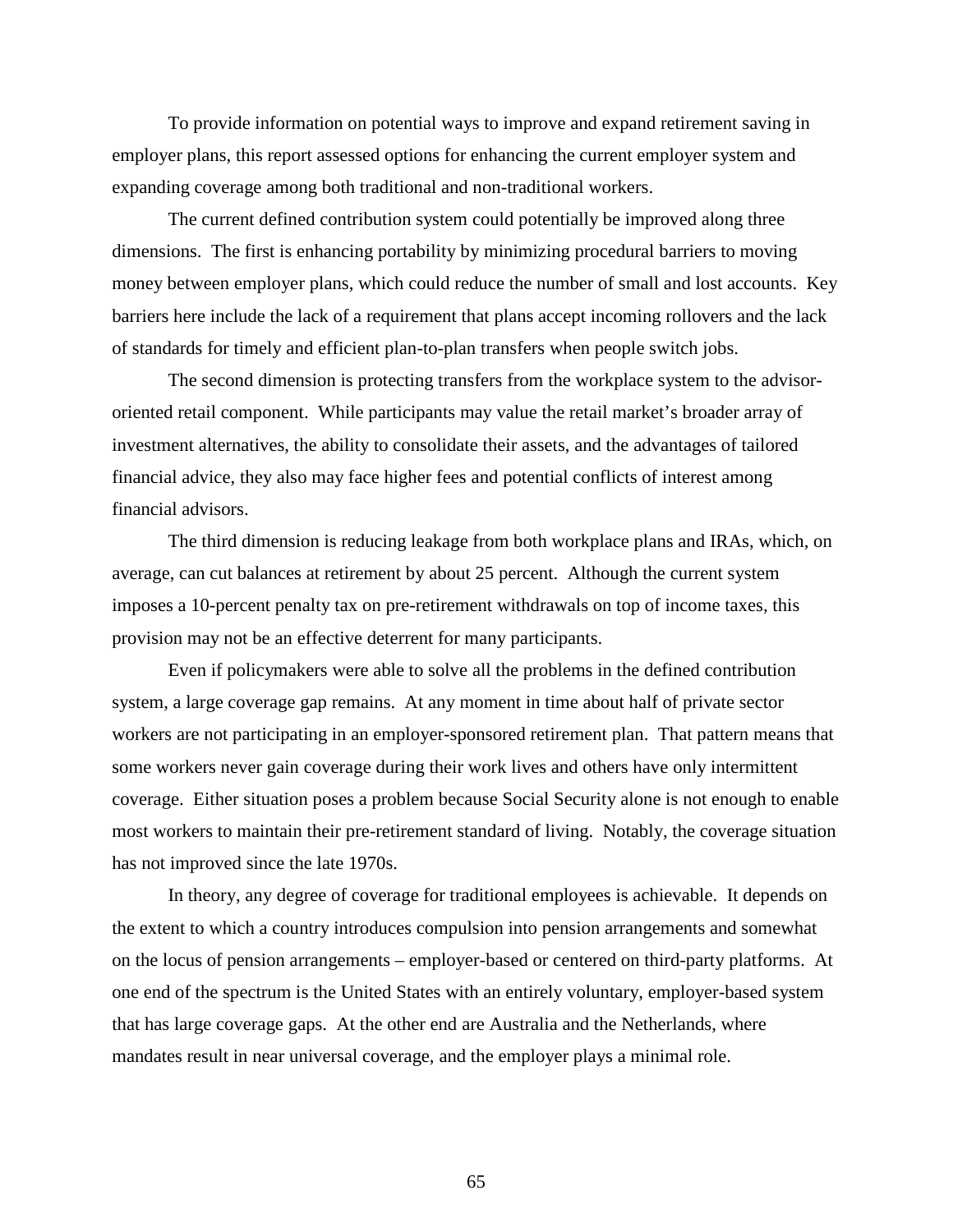In the United States, the causes of the coverage gap are twofold. First, many employers – particularly small employers – do not offer a retirement plan, partly due to high costs but more likely for non-financial reasons such as workers' preference for cash wages. Second, some employees who work for an employer with a plan either choose not to participate, often through inertia, or are not eligible because they have not worked for the employer long enough, work too few hours, or are in a type of job that is not covered by the plan. As a result, reducing the coverage gap involves both expanding access to employer-based plans and increasing participation in existing plans.

Two types of federal and state initiatives have aimed to close the coverage gap for traditional workers: (1) efforts to reduce barriers to adopting plans; and (2) laws that require all workers to have access through their employers. At the federal level, efforts to reduce barriers have focused on lowering the financial, administrative, and legal costs of offering a plan. These efforts are reflected in products designed for small businesses and regulations facilitating multiple-employer plans. States have also attempted to make it easier for small businesses to offer retirement plans: Washington and New Jersey are creating retirement plan marketplaces that include a curated list of plans suitable for small businesses. However, past efforts to increase coverage through simpler products or better markets appear to have had little effect.

In contrast, efforts to expand coverage by moving away from the voluntary model and imposing a mandate on employers have been effective in other countries such as the United Kingdom. Even within the voluntary system,  $401(k)$  plans that automatically enroll workers – with the ability to opt out – have boosted participation rates. Along these lines, U.S. policy experts developed an idea that would require employers without a plan to automatically enroll workers in an IRA. This proposal has not been adopted at the federal level, but several states are moving forward with auto-IRAs. A more comprehensive approach to expanding coverage might involve shifting responsibility for the provision of retiree benefits from the employer to a thirdparty platform.

Even if all traditional workers had coverage through their employers, the self-employed and the growing number of contingent workers would be left out. Covering both groups in supplementary plans, however, is in its infancy even in countries that have aimed for universal coverage. One step in that direction may be creating some type of plan with auto-enrollment for workers without an employer.

66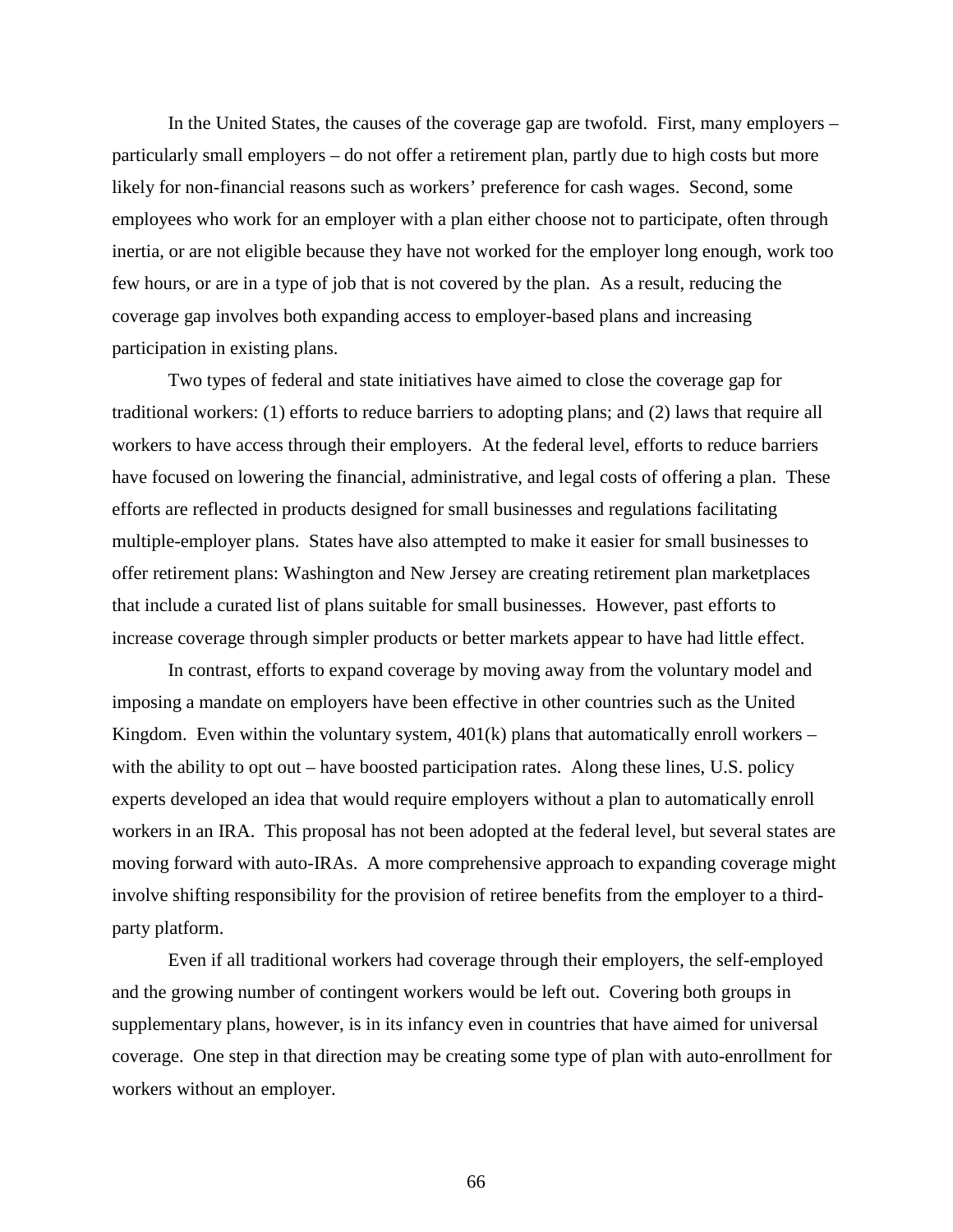In short, a changing retirement landscape may require today's workers to accumulate more savings, but barriers exist for accumulating and managing money in defined contribution plans, and many do not participate in any form of employer-provided retirement program. A number of changes have the potential to make existing plans work better by enhancing portability and safeguarding small accounts, protecting transfers from the workplace to IRA system, and curtailing leakage. Coverage could be expanded substantially within the existing financial infrastructure, but more ambitious approaches may be required to relieve the burden on employers and to cover the self-employed and the growing number of contingent workers. For these more ambitious approaches, policymakers need to decide how much compulsion is desirable in the U.S. retirement system and the optimal role for employers.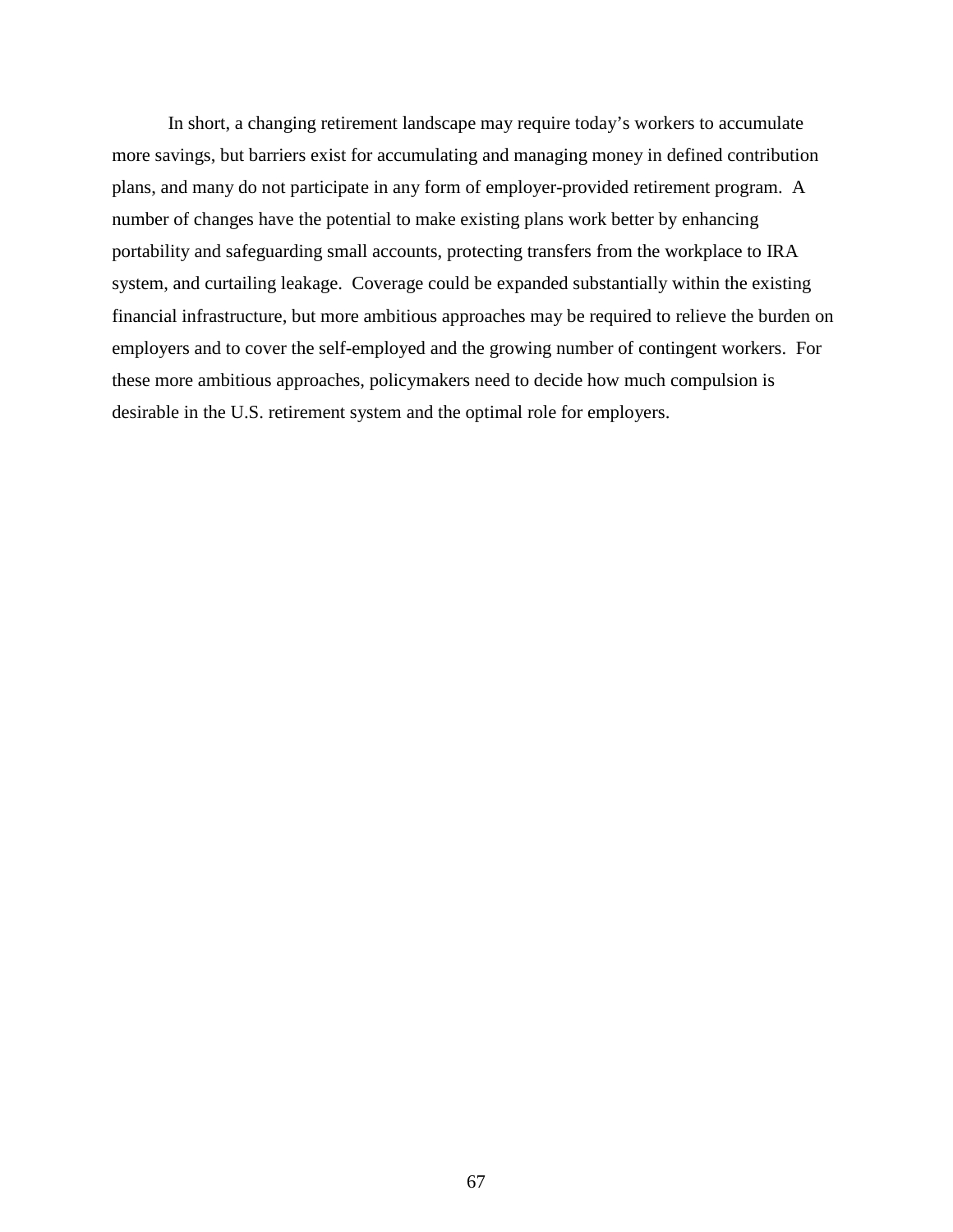#### **References**

- AARP. 2016. "State Retirement Savings Resource Center." Washington, DC. Available at: http://www.aarp.org/ppi/ state-retirement-plans.
- Alfred, Ryan. 2015. "The One Chart that Explains 401(k) Fees." San Diego, CA: BrightScope.
- American Academy of Actuaries. 2014. "Retirement for the Enduring Retirement Income Systems." A Public Policy Monograph. Washington, DC.
- Ameriks, John and Steve Zeldes. 2004. "How Do Household Portfolios Vary with Age?" Working Paper. New York, NY: Columbia University.
- Angeletos, George-Marios, David Laibson, Andrea Repetto, Jeremy Tobacman, and Stephen Weinberg. 2001. "The Hyperbolic Consumption Model: Calibration, Simulation, and Empirical Evaluation." *Journal of Economic Perspectives* 15(3): 47-68.
- Argento, Robert, Victoria L. Bryant, and John Sabelhaus. 2015. "Early Withdrawals from Retirement Accounts During the Great Recession. *Contemporary Economic Policy* 33(1): 1-16.
- Argento, Roberto, Victoria L., Bryant, and John Sabelhaus. 2013. "Early Withdrawals from Retirement Accounts." Finance and Economics Discussion Series Paper 2013-22. Washington, DC: Board of Governors of the Federal Reserve System.

Australian Taxation Office. 2015. "20 Years of Superannuation Guarantee." Canberra, Australia.

- Aven Gladych, Paula. 2015. "Regular Monitoring Keeps 401(k) Fees in Check. (July 23). New York, NY: Source Media LLC, Employee Benefit News.
- Baker, Dean. 2006. "Universal Voluntary Accounts: A Step Towards Fixing the Retirement System. Washington, DC: Center for Economic and Policy Research.
- Banerjee, Sudipto. 2014. "Take it or Leave it? The Disposition of DC Accounts: Who Rolls Over into an IRA? Who Leaves Money in the Plan and Who Withdraws Cash?" EBRI 35 (5). Washington, DC: Employee Benefit Research Institute.
- Benartzi, Shlomo and Richard H. Thaler. 2001. "Naive Diversification Strategies in Defined Contribution Saving Plans." *American Economic Review* 90(1): 79-98.
- Beshears, John, James J. Choi, Joshua Hurwitz, David Laibson, and Brigitte C. Madrian. 2015. "Liquidity in a Retirement Savings System: An International Comparison." *American Economic Review: Papers & Proceedings* 105(5): 420-425.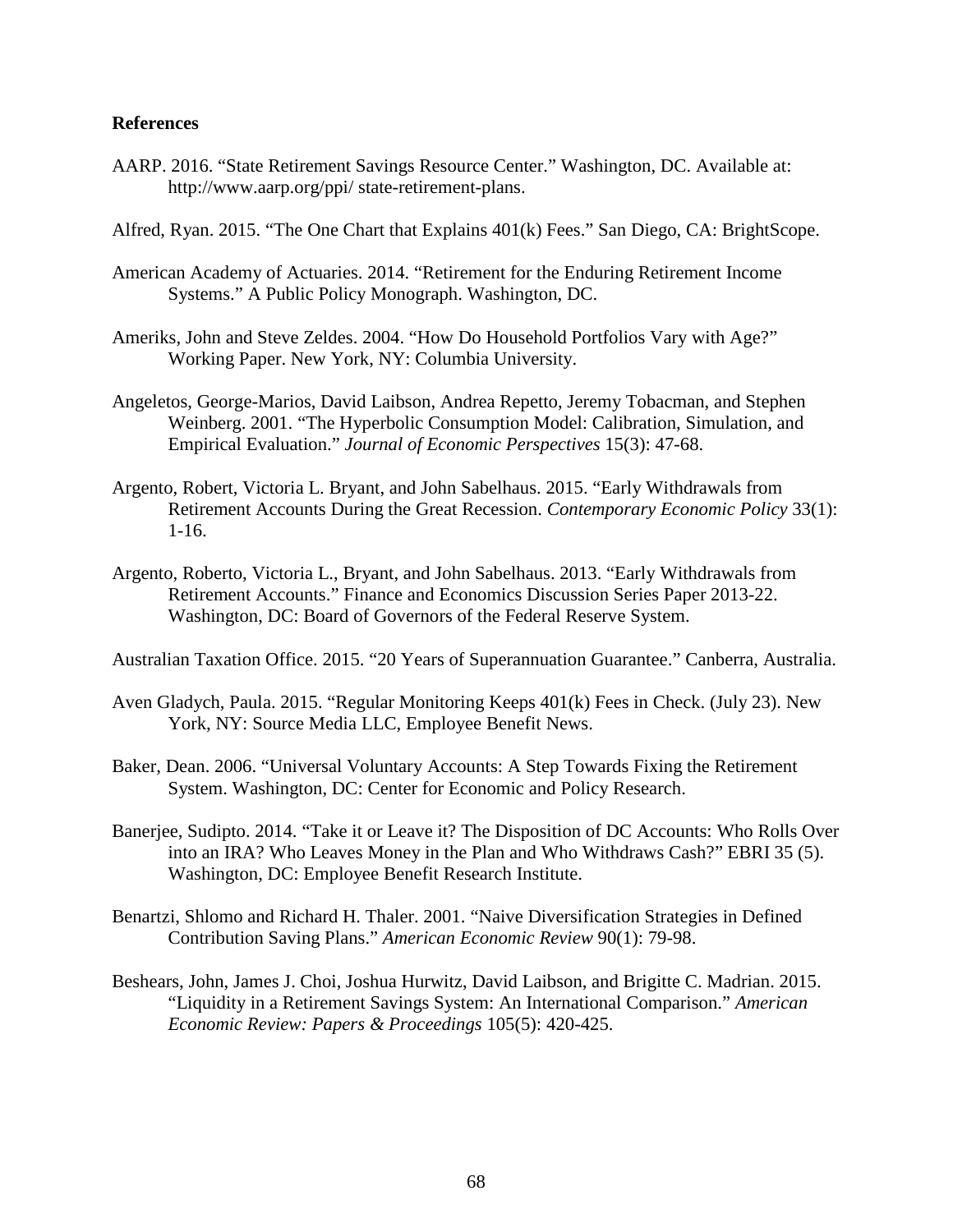- Beshears, John, James Choi, Christopher Clayton, Christopher Harris, David Laibson, and Brigitte Madrian. 2014. "Optimal Illiquidity in the Retirement Savings System." Working Paper 14-05. Cambridge, MA: National Bureau of Economic Research.
- Beshears, John, James J. Choi, David Laibson, and Brigitte C. Madrian. 2010. "The Impact of Employer Matching on Savings Plan Participation under Automatic Enrollment." In *Research Findings in the Economics of Aging,* edited by David A. Wise, 311-327. Chicago, IL: University of Chicago Press.
- Beshears, John, James J. Choi, David Laibson, and Brigitte Madrian. 2009. "The Importance of Default Options for Retirement Saving Outcomes: Evidence from the United States." In *Social Security Policy in a Changing Environment,* edited by Jeffrey Brown, Jeffrey Liebman and David A. Wise, 167-195. Chicago, IL: University of Chicago Press.
- Bipartisan Policy Center. 2016. "Securing Our Financial Future: Report of the Commission on Retirement Security and Personal Savings." Washington, DC.
- Borzi, Phyllis C. 1985. "A National Retirement Income Policy: Problems and Policy Options." *University of Michigan Journal of Law Reform* 19(1): 5-50.
- Borzi, Phyllis C. 2005. "Changing Risks Confronting Pension Participants." Working Paper 2005-14. Philadelphia, PA: Pension Research Council at the Wharton School of the University of Pennsylvania.
- Borzi, Phyllis C. 2011. Testimony before the House Committee on Education and the Workforce, Subcommittee on Health, Employment, Labor, and Pensions. July 26. Washington, DC.
- Borzi, Phyllis C. 2012. Testimony before the Senate Special Committee on Aging. March 7. Washington, DC.
- Brien, Michael J. and Constantijn WA Panis. 2011. "Annuities in the Context of Defined Contribution Plans." Study for the U.S. Department of Labor, Employee Benefits Security Administration. Washington, DC.
- Brightman, Chris. 2012. "Expected Return." *Investments & Wealth Monitor, IMCA* (January-February): 24-29.
- BrightScope and Investment Company Institute. 2014. "The BrightScope/ICI Defined Contribution Plan Profile: A Close Look at 401(k) Plans, 2013." San Diego, CA and Washington, DC.
- Bryant, Victoria L., Sarah Holden, and John Sabelhaus. 2011. "Qualified Retirement Plans: Analysis of Distribution and Rollover Activity." Working Paper WP2011-01. Philadelphia, PA: Pension Research Council.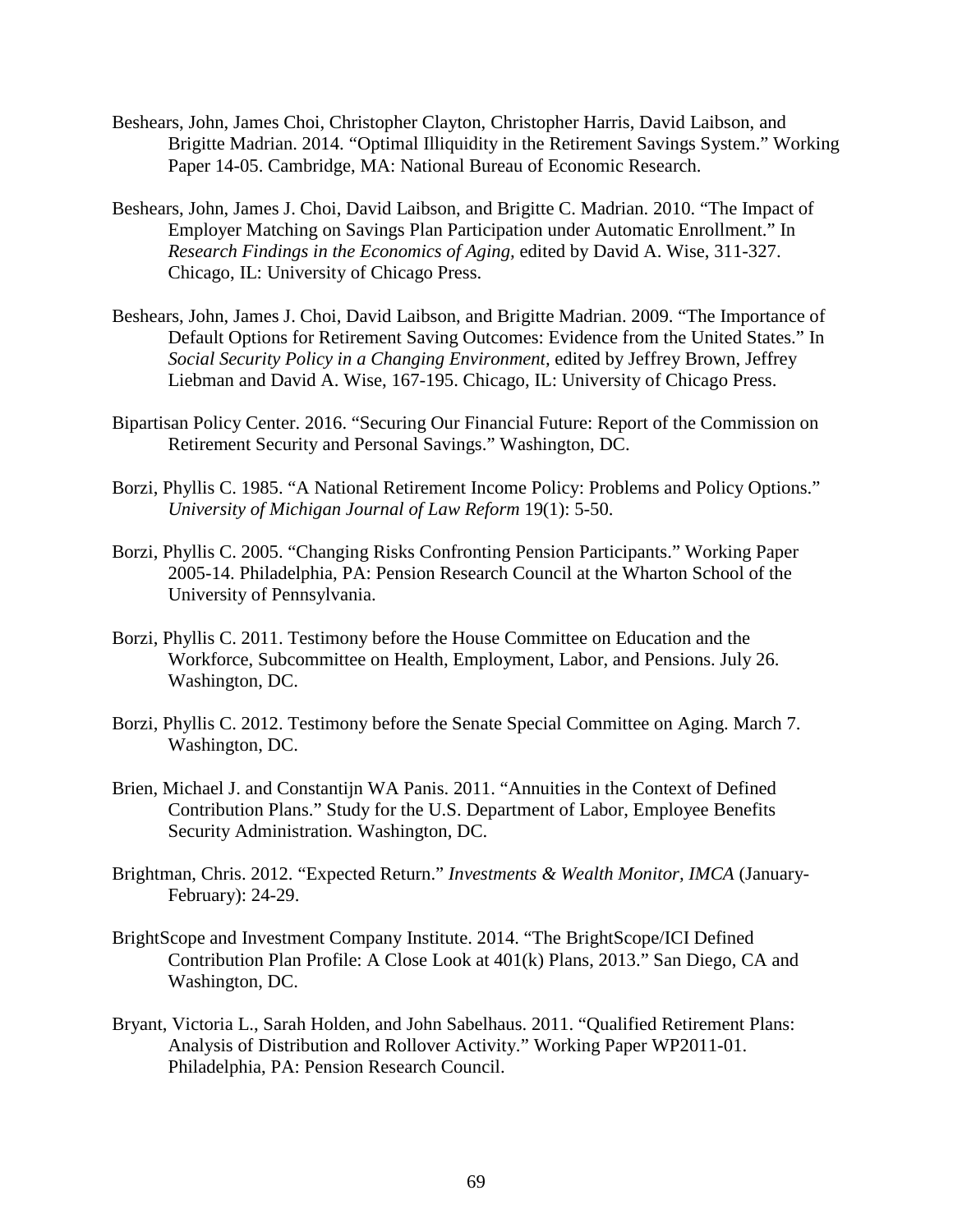- Burtless, Gary. 2013. "The Impact of Population Aging and Delayed Retirement on Workforce Productivity." Working Paper 2013-11. Chestnut Hill, MA: Center for Retirement Research at Boston College.
- Butrica, Barbara A., Sheila R. Zedlewski, and Philip Issa. 2010. "Understanding Early Withdrawals from Retirement Accounts." Discussion Paper 10‐02. Washington, DC: The Urban Institute.
- Butrica, Barbara A. and Nadia S. Karamcheva. 2012. "Automatic Enrollment, Employee Compensation, and Retirement Security." Working Paper 2012-25. Chestnut Hill, MA: Center for Retirement Research at Boston College.
- Centers for Medicare and Medicaid Services, Department of Health and Human Services. 2017. Annual Report of the Boards of Trustees of the Federal Hospital Insurance and Federal Supplementary Medical Insurance Trust Funds. Washington, DC: U.S. Government Printing Office.
- Chen, Anqi and Alicia H. Munnell. 2017. "Who Contributes to Individual Retirement Accounts. Issue in Brief 17-8. Chestnut Hill, MA: Center for Retirement Research at Boston College.
- Choi, James J., David Laibson, and Brigitte C. Madrian. 2004. "Plan Design and 401(k) Savings Outcomes." Working Paper No. 10486. Cambridge, MA: National Bureau of Economic Research.
- Choi, James J., David Laibson, Brigitte C. Madrian, and Andrew Metrick. 2006. "Saving for Retirement on the Path of Least Resistance." In *Behavioral Public Finance,* eds. Edward McCaffrey and Joel Slemrod, 304-352. New York, NY: Russell Sage.
- Choi, Laibson and Madrian. 2009. "Mental Accounting in Portfolio Choice: Evidence from a Flypaper Effect" AER
- Choi, Jongkyun. 2009. "Pension Schemes for the Self Employed in OECD Countries." Paris: Organization for Economic Cooperation and Development.
- Clark, Jeffrey W., Stephen P. Utkus, and Jean A. Young. 2015. "Automatic Enrollment: The Power of the Default." Valley Forge, PA: Vanguard.
- Clingman, Michael, Kyle Burkhalter, and Chris Chaplain. 2016. "Replacement Rates for Hypothetical Workers." Actuarial Note Number 2016-9. Baltimore, MD: U.S. Social Security Administration.
- Copeland, Craig. 2015a. "Individual Retirement Account Balances, Contributions, and Rollovers, 2013; With Longitudinal Results 2010-2013: The EBRI IRA Database." Washington, DC: Employee Benefit Research Institute.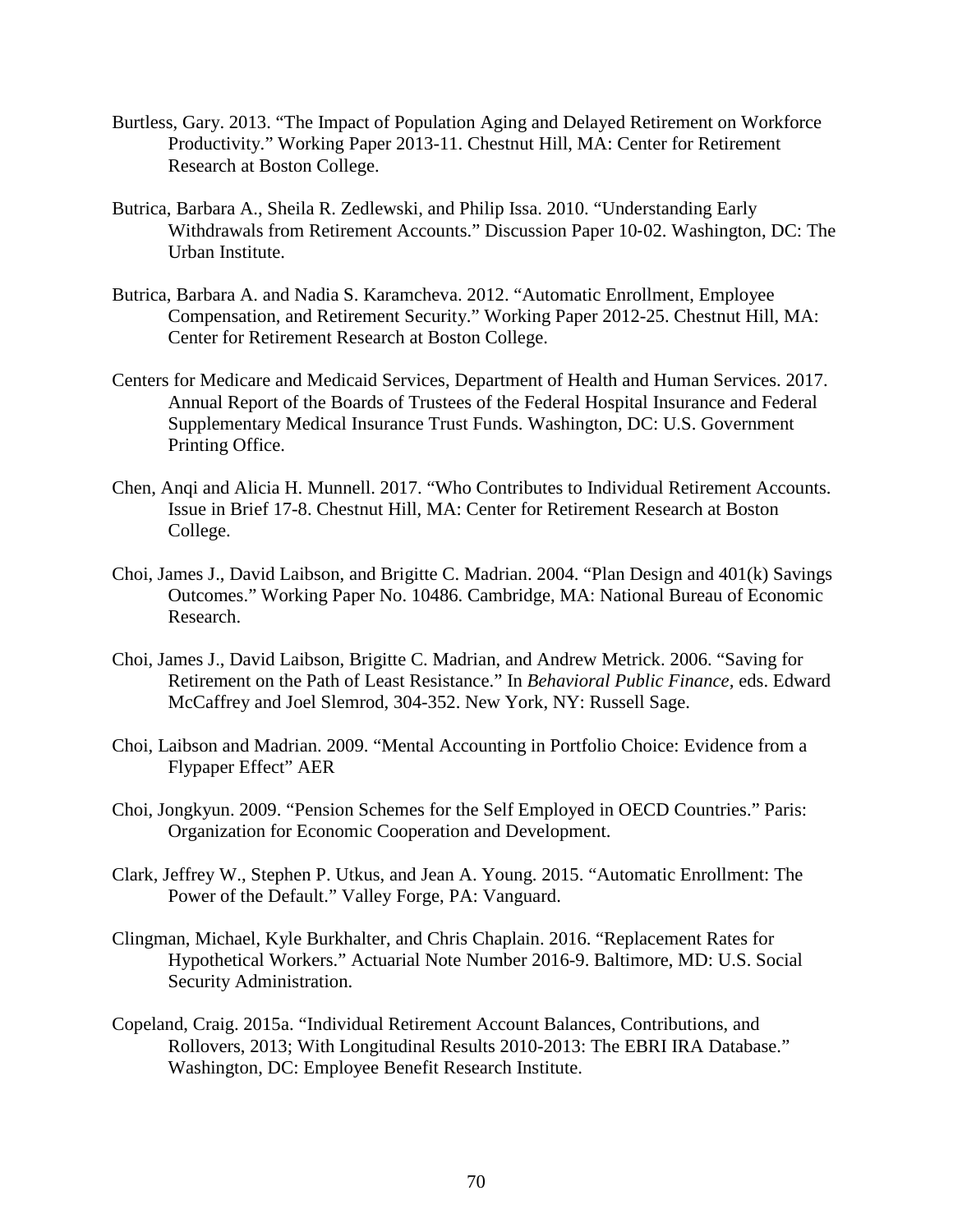- Copeland, Craig. 2015b. "The Effect of the Current Population Survey Redesign on Retirement-Plan Participation Estimates." Washington, DC: Employee Benefit Research Institute.
- Cormier, Warren J. 2013. "Eliminating Friction and Leaks in America's Defined Contribution System. Fixing the Systemic Breakdowns That Impact Every Sponsor, Participant and Provider." Hopkinton, MA: Boston Research Group.
- Cribb, Jonathan, and Carl Emmerson. 2016. "What Happens When Employers Are Obliged to Nudge? Automatic Enrolment and Pension Saving in The UK." Institute for Fiscal Studies.
- Davis, Rowland, Nayla Kazzi, and David Madland. 2010. "The Promise and Peril of a Model 401(k) Plan." Washington, DC: Center for American Progress.
- Davis, Rowland and David Madland. 2013. "American Retirement Savings Could Be Much Better." Washington, DC: Center for American Progress.
- Delfico, Joseph F. 1988. "Pension Portability and Preservation: Issues and Proposals." Testimony before the House Committee on Ways and Means, Subcommittee on Oversight. July 12. Washington, DC: U.S. General Accounting Office.
- Dokko, Jane, Megan Mumford, and Diane Whitmore Schanzenbach. 2015. "Workers and the Online Gig Economy." Washington DC: The Hamilton Project, Brookings Institution.
- Duflo, Esther, William Gale, Jeffrey Liebman, Peter Orszag, and Emmanuel Saez. 2006. "Saving Incentives for Low-and Middle-Income Families: Evidence from a Field Experiment with H&R Block." *The Quarterly Journal of Economics* 121(4): 1311-1346.
- Ellis, Charles D., Alicia H. Munnell, and Andrew D. Eschtruth. 2014. *Falling Short: The Coming Retirement Crisis and What to Do About It.* New York, NY: Oxford University Press.
- Engelhardt, Gary V. 2002. "Pre-Retirement Lump Sum Pension Distributions and Retirement Income Security: Evidence from the Health and Retirement Study." *National Tax Journal* 55(4): 665-685.
- Engelhardt, Gary V. and Anil Kumar. 2007. "Employer Matching and 401(k) Saving: Evidence from the Health and Retirement Study." *Journal of Public Economics* 91(10): 1920-1943.
- ERISA Industry Committee. 2009. Statement of Michael Stapley on Behalf of the ERISA Industry Committee, Submitted to the Committee on Education and Labor of the U.S. House of Representatives at a Hearing on the Tri-Committee Draft Proposal for Health Care Reform. June 23. Washington, DC.
- ERISA Industry Committee. 2007. "A New Benefit Platform for Life Security." Washington, DC.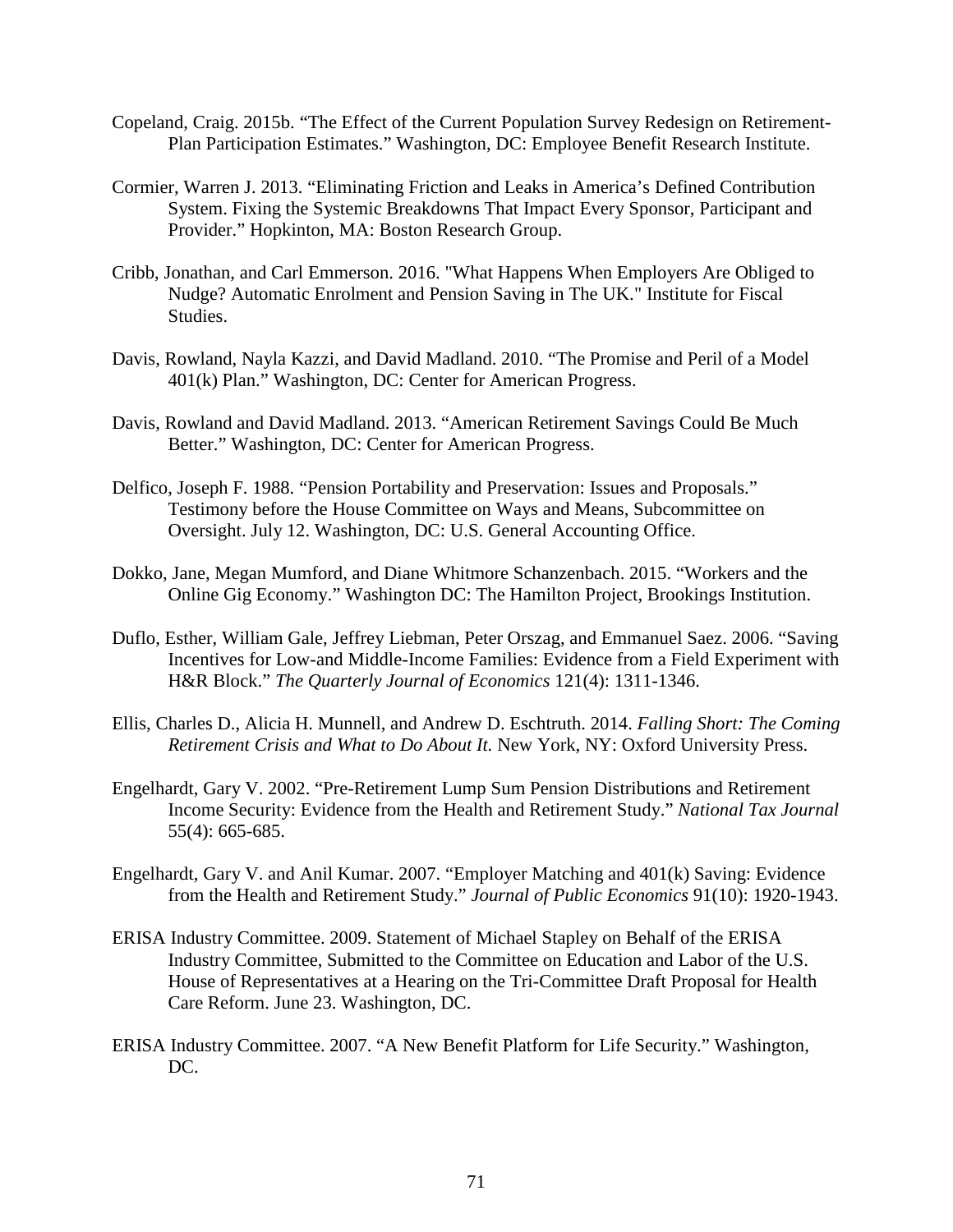- European Commission. 2015. "Non-standard Employment and Access to Social Security Benefits." Brussels, Belgium
- Even, William E. and David A. Macpherson. 1994. "Why Did Male Pension Coverage Decline in the 1980's?" *Industrial and Labor Relations Review* 47(3): 439-453.
- Federal Retirement Thrift Investment Board. 2015. "Thrift Savings Fund Statistics." Washington, DC.
- Fellowes, Matt and Katy Willemin. 2013. "The Retirement Breach in Defined Contribution Plans: Size, Causes, and Solutions." Washington, DC: HelloWallet.
- Friedman, John N. 2015. "Building on What Works: A Proposal to Modernize Retirement Savings." Washington DC: The Hamilton Project, Brookings Institution.
- Gale, William G., J. Mark Iwry, David C. John, and Lina Walker. 2008. "Increasing Annuitization in 401(k) Plans with Automatic Trial Income." Washington, DC: The Retirement Security Project, Brookings Institution.
- Gale, William G., Sarah E. Holmes, and David C. John. 2016. "Retirement Plans for Contingent Workers: Issues and Options." Washington, DC: Brookings Institution.
- Georgetown University Center for Retirement Initiatives. 2016. "State Activity Updates." Washington, DC. Available at: http://cri.georgetown.edu/states/.
- Ghilarducci, Teresa. 2003. "Delinking Benefits from a Single Employer: Alternative Multiemployer Models." Benefits for the Workplace of the Future: 260.
- Ghilarducci, Teresa. 2007. "Guaranteed Retirement Accounts: Toward Retirement Income Security." Washington, DC: Economic Policy Institute.
- Ghilarducci, Teresa. 2008. *When I'm Sixty-four: The Plot Against Pensions and the Plan to Save Them.* Princeton, NJ: Princeton University Press.
- Harkin, Tom. 2012. "The Retirement Crisis and a Plan to Solve It." U.S. Senate Committee on Health Education Labor & Pensions. Washington, DC. Available at: http://bit.ly/2F4Rie3.
- Hiltonsmith, Robert. 2012. "The Retirement Savings Drain: The Hidden and Excessive Costs of 401 (k)s." New York, NY: Demos.
- Holden, Sarah and Daniel Schrass. 2016. "The Role of IRAs in U.S. Households' Saving for Retirement, 2015." Washington, DC: Investment Company Institute.
- Iams, Howard, Irena Dushi, and Jules Lichtenstein. 2015. "Retirement Plan Coverage by Firm Size: An Update." *Social Security Bulletin* 75(2): 41-55.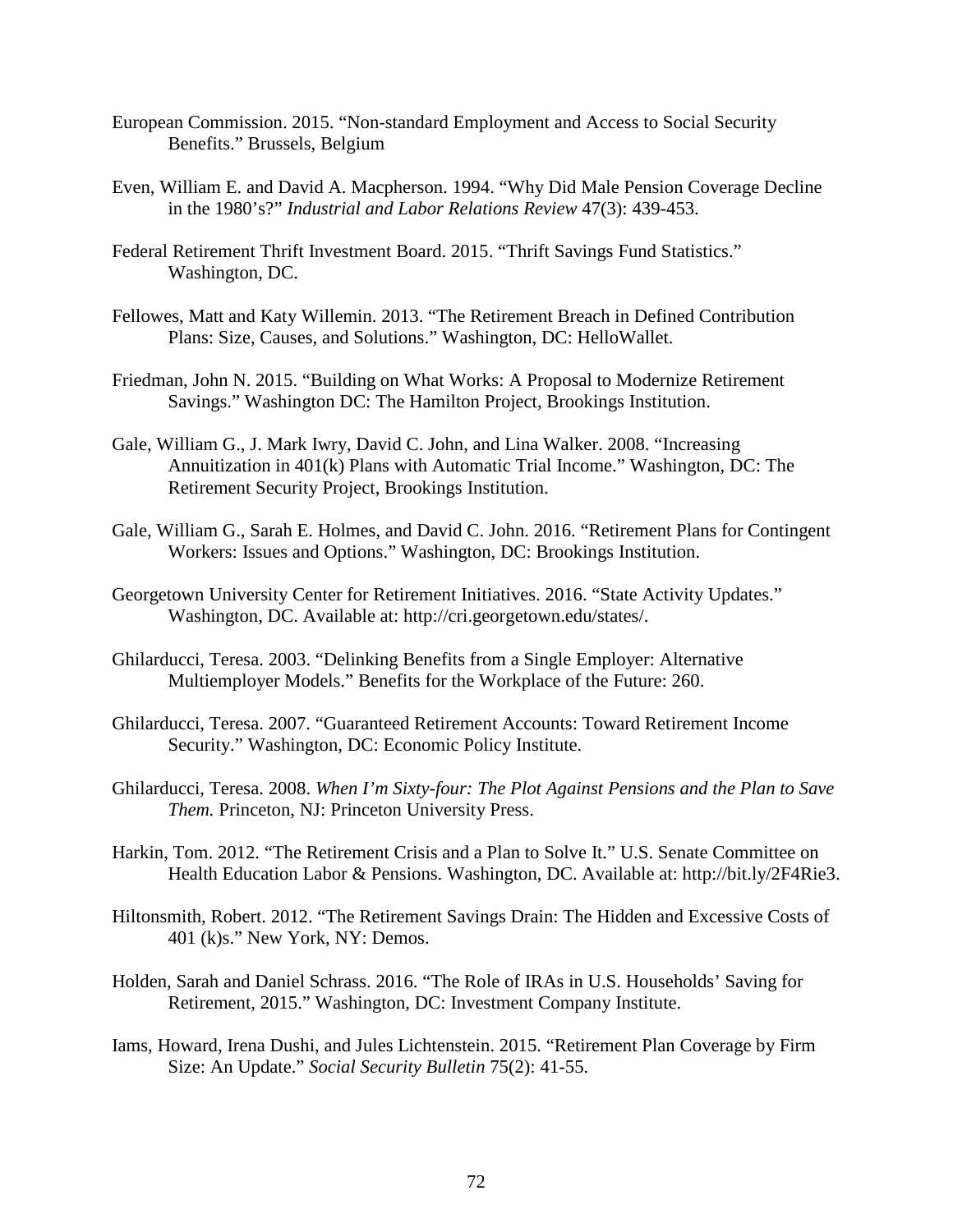- Investment Company Institute. 2015. "The Federal Thrift Savings Plan: Can It Be Duplicated?" Washington, D.C.
- Investment Company Institute. 2016. "2016 Investment Company Fact Book." Washington DC.
- Investment Company Institute. 2017. "The Role of IRAs in US Households' Saving for Retirement." Washington, DC.
- Internal Revenue Service. 2014. "Rollovers to Qualified Plans." Rev. Rul. 2014-9." Washington, DC.
- Internal Revenue Service. 2015a. "Retirement Topics Catch-Up Contributions." Washington, DC.
- Internal Revenue Service. 2015b. "Amount of Roth IRA Contributions That You Can Make for 2015." Washington, DC.
- Internal Revenue Service. 2016. "IRS Announces 2016 Pension Plan Limitations; 401(k) Contribution Limit Remains Unchanged at \$18,000 for 2016." Washington, DC.
- *Investment News.* 2015. "Retirement Readiness: 15% Salary Deferrals Are the New 10% for  $401(k)s."$  (January 5). New York, NY.
- *Investment News.* 2016. "Thrivent Financial Files Sixth Lawsuit against DOL Fiduciary Rule." (September 30). New York, NY
- Iwry, J. Mark and David C. John. 2006. "Pursuing Universal Retirement Security Through Automatic IRAs." Working Draft (February). Washington, DC: The Retirement Security Project, Brookings Institution.
- Iwry, J. Mark and David C. John. 2009. "Pursuing Universal Retirement Security Through Automatic IRAs." Policy Brief No. 2009-3. Washington, DC: The Retirement Security Project, Brookings Institution.
- Iwry, J. Mark and John Turner. 2009. "Automatic Annuitization: New Behavioral Strategies for Expanding Lifetime Income in 401(k)s." Washington, DC: The Retirement Security Project, Brookings Institution.
- James, Tony and Teresa Ghilarducci. 2018 (forthcoming). *Rescuing Retirements.* New York, NY: Columbia University Press.
- John, David C. 2015. "Making Retirement Saving Even More Valuable by Adding Automatic Emergency Savings." Washington, DC: AARP. Available at: http://blog.aarp.org/2015/07/13/making-retirement-saving-even-more-valuable-byadding-automatic-emergency-savings/.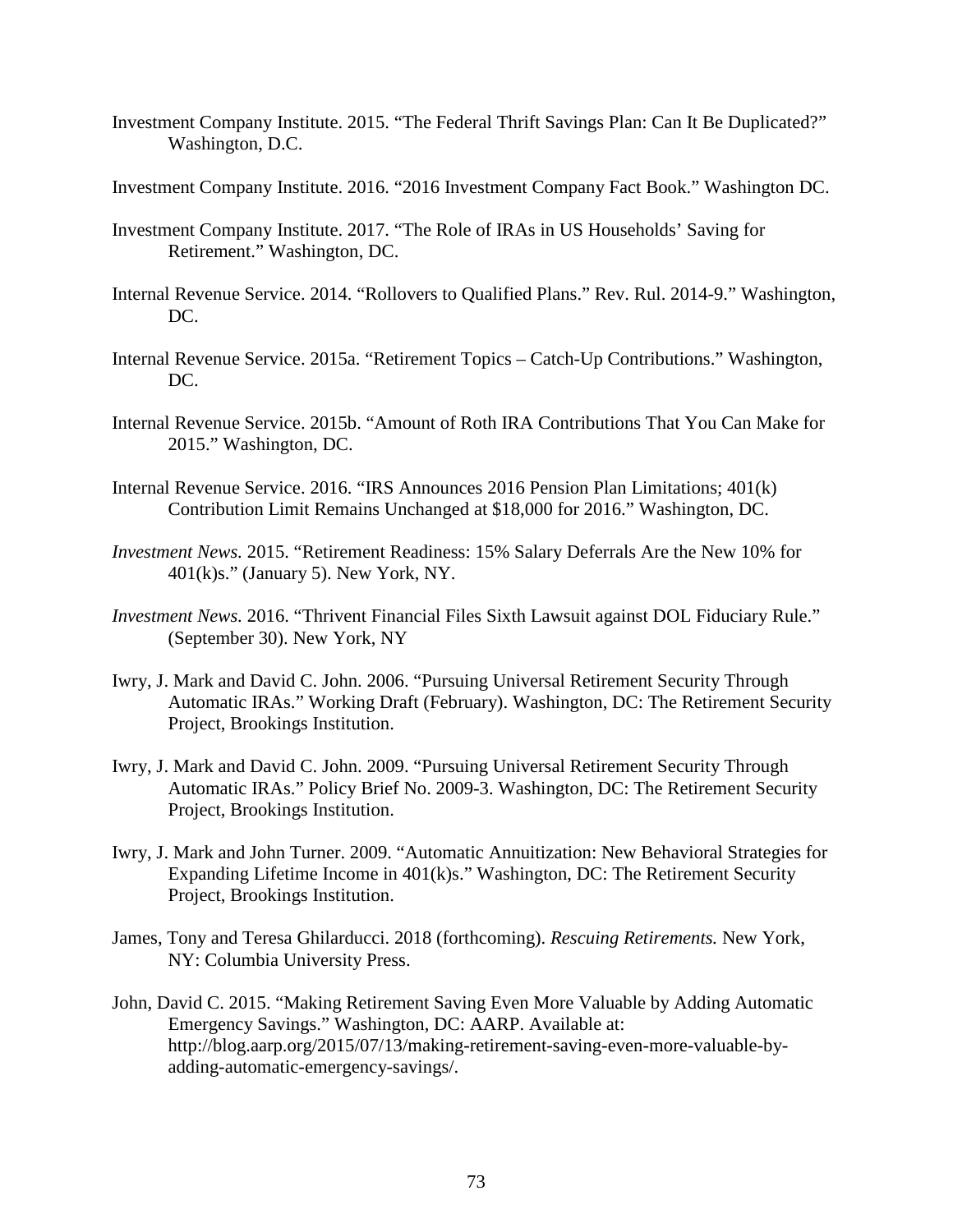- John, David C. and William G. Gale. 2015. "Structuring State Retirement Saving Plans: A Guide to Policy Design and Management Issues." Washington, DC: The Retirement Security Project, Brookings Institution.
- Kalamarides, John J. 2016. "Helping Americans Prepare for Retirement: Increasing Access, Participation and Coverage in Retirement Savings Plans." Testimony before Senate Committee on Finance. January 26. Washington, DC.
- Katz, Lawrence F. and Alan B. Krueger. 2016. "The Rise and Nature of Alternative Work Arrangements in the United States, 1995-2015." Working Paper No. 22667. Cambridge, MA: National Bureau of Economic Research.
- Kearney, Melissa S., Peter Tufano, Jonathan Guryan, and Erik Hurst. 2010. "Making Savers Winners: An Overview of Prize-Linked Savings Products." Working Paper No. 16433. Cambridge, MA: National Bureau of Economic Research.
- Knoll, Melissa. 2010. "The Role of Behavioral Economics and Behavioral Decision Making in Americans' Retirement Savings Decisions." *Social Security Bulletin* 70(4): 1-23.
- Laibson, David. 1997. "Golden Eggs and Hyperbolic Discounting." *Quarterly Journal of Economics* 112(2): 443-477.
- Laibson, David. 2016. "Optimal Retirement Savings in a Leaky World." Presented at the International Centre for Pension Management Discussion Forum. Boston, MA.
- Light, Audrey and Kathleen McGarry. 1998. "Job Change Patterns and the Wages of Young Men." *Review of Economics and Statistics* 80(2): 276-286.
- Lu, Timothy Jun, Olivia S. Mitchell, Stephen P. Utkus, and Jean A. Young. 2015. "Borrowing from the Future: 401 (k) Plan Loans and Loan Defaults." Working Paper No. 21102. Cambridge, MA: National Bureau of Economic Research.
- Madland, David, Alex Rowell, and Rowland Davis. 2016. "Improving Americans' Retirement Outcomes Through the National Savings Plan." Washington, DC: Center for American Progress.
- Madland, David. 2012. "Making Saving for Retirement Easier, Cheaper, and More Secure." Washington, DC: Center for American Progress.
- Madrian, Brigitte. 2013. "Matching Contributions and Savings Outcomes: A Behavioral Economics Perspective: A Behavioral Economics Perspective. In *Matching Contributions for Pensions: A Review of International Experience,* edited by R. Hinz, R. Holzman, D. Tuesta, and N.Takayama. Washington, DC: The World Bank.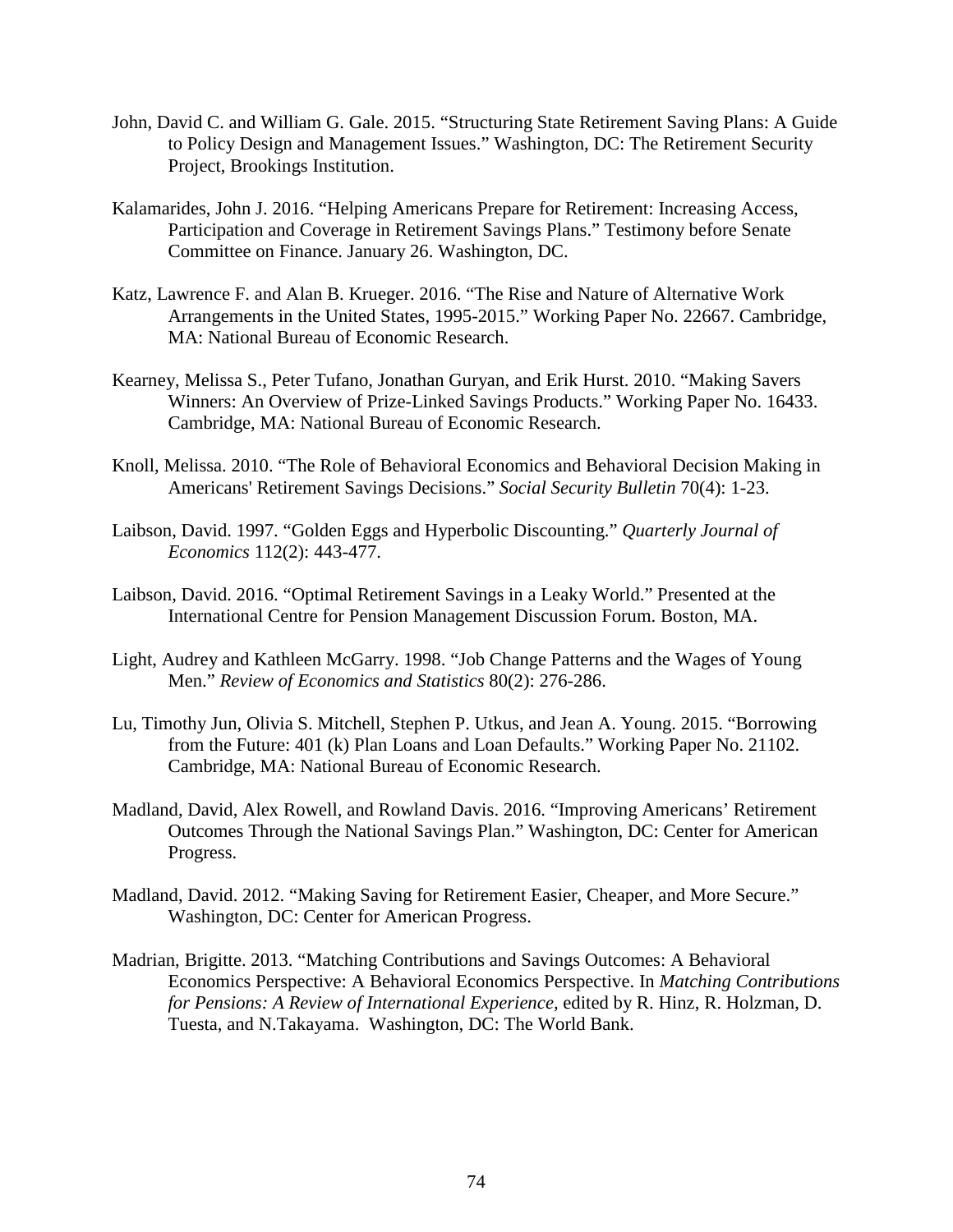- Madrian, Brigitte C. and Dennis F. Shea. 2001. "Preaching to the Converted and Converting Those Taught: Financial Education in the Workplace." Working Paper. Chicago, IL: University of Chicago.
- MassMutual. 2016. "MassMutual Introduces Kashable Credit Services on the BeneClick! Benefits Exchange." (June 8). Springfield, MA.
- Miller, Keith, David Madland, and Christian E. Weller. 2015. "The Reality of the Retirement Crisis." Washington, DC: Center for American Progress.
- Mitchell, Olivia S., Gary R. Mottola, Stephen P. Utkus, and Takeshi Yamaguchi. 2006. "The Inattentive Participant: Portfolio Trading Behavior in 401(k) Plans." Working Paper 115. Ann Arbor, MI: Michigan Retirement Research Center Research
- Morse, David. 2014. "State Initiatives to Expand the Availability and Effectiveness of Private Sector Retirement Plans. How Federal Laws Apply to Plan Design Options." Working Paper 2014-01. Washington, DC: Georgetown University Center for Retirement Initiatives.
- Munnell, Alicia H. 2015. "The Average Retirement Age An Update." *Issue in Brief* 15-4. Chestnut Hill, MA: Center for Retirement Research at Boston College.
- Munnell, Alicia H. 2017. "401(k)/IRA Holdings in 2016: An Update from the SCF. *Issue in Brief* 17-18. Chestnut Hill, MA: Center for Retirement Research at Boston College.
- Munnell, Alicia H. and Annika Sundén. 2004. C*oming Up Short: The Challenge of 401 (k) Plans.* Washington, DC: Brookings Institution Press.
- Munnell, Alicia H., Wenliang Hou, and Anthony Webb. 2014. "NRRI Update Shows Half Still Falling Short." *Issue in Brief* 14-20. Chestnut Hill, MA: Center for Retirement Research at Boston College.
- Munnell, Alicia H., Anthony Webb, and Wenliang Hou. 2014. "How Much Should People Save?" *Issue in Brief* 14-11. Chestnut Hill, MA: Center for Retirement Research at Boston College.
- Munnell, Alicia H. and Dina Bleckman. 2014. "Is Pension Coverage a Problem in the Private Sector?" *Issue in Brief* 14-7. Chestnut Hill, MA: Center for Retirement Research at Boston College.
- Munnell, Alicia H. and Anthony Webb. 2015. "The Impact of Leakages from 401(k)s and IRAs." Working Paper 2015-2. Chestnut Hill, MA: Center for Retirement Research at Boston College.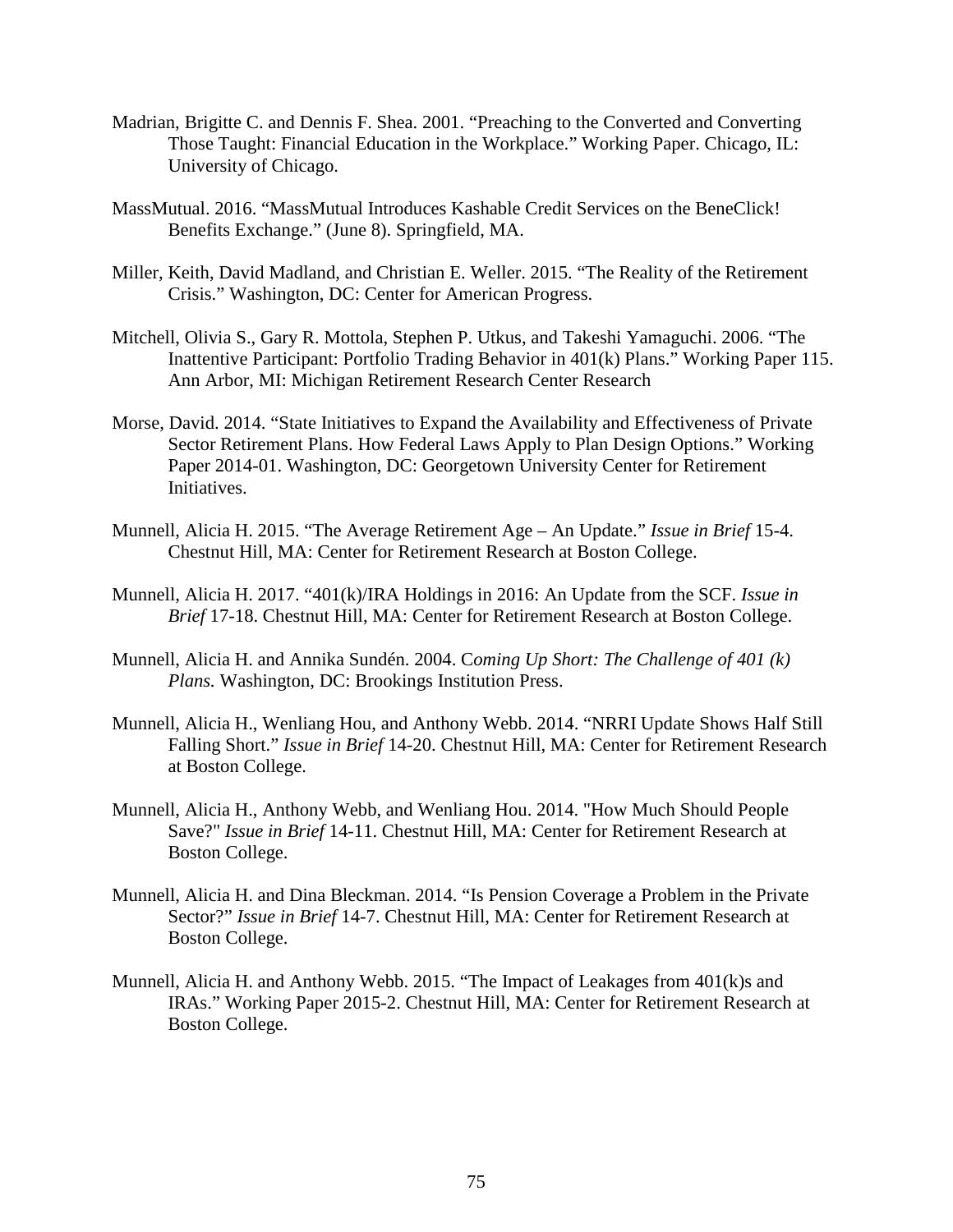- Munnell, Alicia H., Anthony Webb, and Anqi Chen. 2015. "To What Extent Does SES Status Lead People to Retire Too Soon." Working Paper 2015-19. Chestnut Hill, MA: Center for Retirement Research at Boston College.
- Munnell, Alicia H., Anthony Webb, and Francis M. Vitagliano. 2013. "Will Regulations to Reduce IRA Fees Work?" *Issue in Brief* 13-2*.* Chestnut Hill, MA: Center on Retirement Research at Boston College.
- Munnell, Alicia H., Jean-Pierre Aubry, and Caroline V. Crawford. 2015. "Investment Returns: Defined Benefit vs. Defined Contribution Plans." *Issue in Brief* 15-21. Chestnut Hill, MA: Center for Retirement Research at Boston College.
- Munnell, Alicia H., Anek Belbase, and Geoffrey T. Sanzenbacher. 2016. "State Initiatives to Cover Uncovered Private Sector Workers." *Issue in Brief* 16-4. Chestnut Hill, MA: Center for Retirement Research at Boston College.
- National Employment Savings Trust. 2015. "National Employment Savings Trust Corporation Annual Report and Accounts 2014-2015." London, U.K.
- *National Federation of Independent Business v. Sebelius.* 2012. 567 U.S., 183 L. Ed. 2d 450, 132 S.Ct. 2566.
- National Employment Savings Trust. 2015. "Corporate Responsibility Statement." London, U.K.
- Nessmith, William E., Stephen P. Utkus, and Jean A. Young. 2007. "Measuring the Effectiveness of Automatic Enrollment." Volume 31. Valley Forge, PA: Vanguard Center for Retirement Research.
- Nightingale, Demetra Smith and Stephen A. Wandner. 2011. "Informal and Nonstandard Employment in the United States: Implications for Low-income Working Families." Perspectives on Low-income Working Families Brief 20. Washington, DC: Urban Institute.
- Office of Management and Budget. 2016. *The President's Budget for the Fiscal Year 2017.*  Washington, DC.
- Oregon Saves. 2017. "Work Hard. Save Easy: OregonSaves gives Oregonians an Easier Way to Save for Retirement." Available at:<https://www.oregonsaves.com/home.html>
- Palmer, Bruce A. 2008. "2008 GSU/Aon RETIRE Project Report." Research Report Series 08-1. Atlanta, GA: J. Mack Robinson College of Business, Georgia State University.

*Patient Protection and Affordable Care Act.* 2010. 42 U.S.C. § 18001 et seq.

Pechter, Kerry. 2014. "Fixing the 401(k)s' Leakage Problem." *Retirement Income Journal* 276.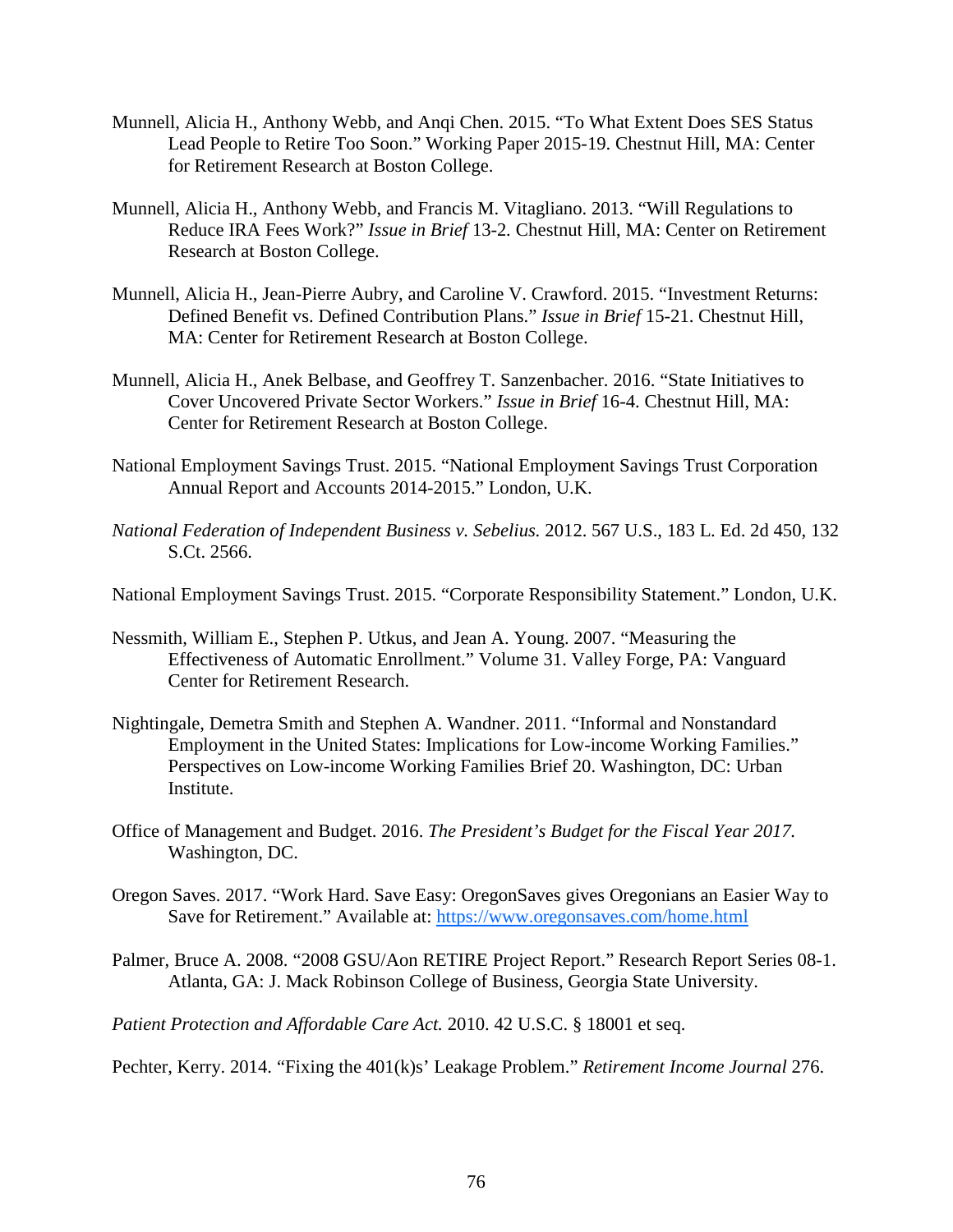- Pensions Commission. 2005. *A New Pension Settlement for the Twenty-First Century – The Second Report of the Pensions Commission.* Norwich, United Kingdom: The Stationery Office.
- Pensions Policy Institute. 2016. "The Pensions Policy Primer: A Guide to the U.K. Pensions System. Update as at June 2016." London, U.K.
- Pension Rights Center. 2016. "State-based Retirement Plans for the Private Sector." Washington, DC. Available at: http:// www.pensionrights.org/issues/legislation/statebased-retirementplans-private-sector.
- Pew Charitable Trusts. 2017. "Small Business Views on Retirement Savings Plans" Philadelphia, PA.
- Poterba, James M., Steven F. Venti, and David A. Wise. 2012. "Were They Prepared for Retirement? Financial Status at Advanced Ages in the HRS and AHEAD Cohorts." Working Paper 17824. Cambridge, MA: National Bureau of Economic Research.
- Poterba, James M., Steven F. Venti, and David A. Wise. 2001. "Preretirement Cashouts and Foregone Retirement Saving: Implications for 401(k) Asset Accumulation." In *Themes in the Economics of Aging,* edited by David A. Wise, 23-56. Chicago, IL: University of Chicago Press.
- Public Plans Database. 2012. Center for Retirement Research at Boston College, Center for State and Local Government Excellence, and National Association of State Retirement Administrators.
- Purcell, Patrick. 2009. *Pension Issues: Lump-Sum Distributions and Retirement Income Security.*  CSR Report 7-5700. Washington, DC: Congressional Research Service.
- Rhee, Nari (editor). 2011. "Meeting California's Retirement Security Challenge." Berkeley, CA: Center for Labor Research and Education, University of California, Berkeley.
- Reilly, Catherine and Melissa Kahn. 2016. "Local Goals, Global Lessons: Building Retirement Security with Global Best Practices." Boston, MA: State Street Global Advisors.
- Sass, Steven. 2014. "The U.K.'s Ambitious New Retirement Saving Initiative." *Issue in Brief* 14- 5. Chestnut Hill, MA: Center for Retirement Research at Boston College.
- Shipman, Jade. 2016. "Great Expectations: Findings from 13 Years of Children's Education Savings Accounts." San Francisco, CA: Earn Research Institute.
- Sixma, Karin and Dulijon Veldhoen. 2015. "The Netherlands." In *Pensions & Insolvency – An International Survey*. London, U.K.: INSOL International.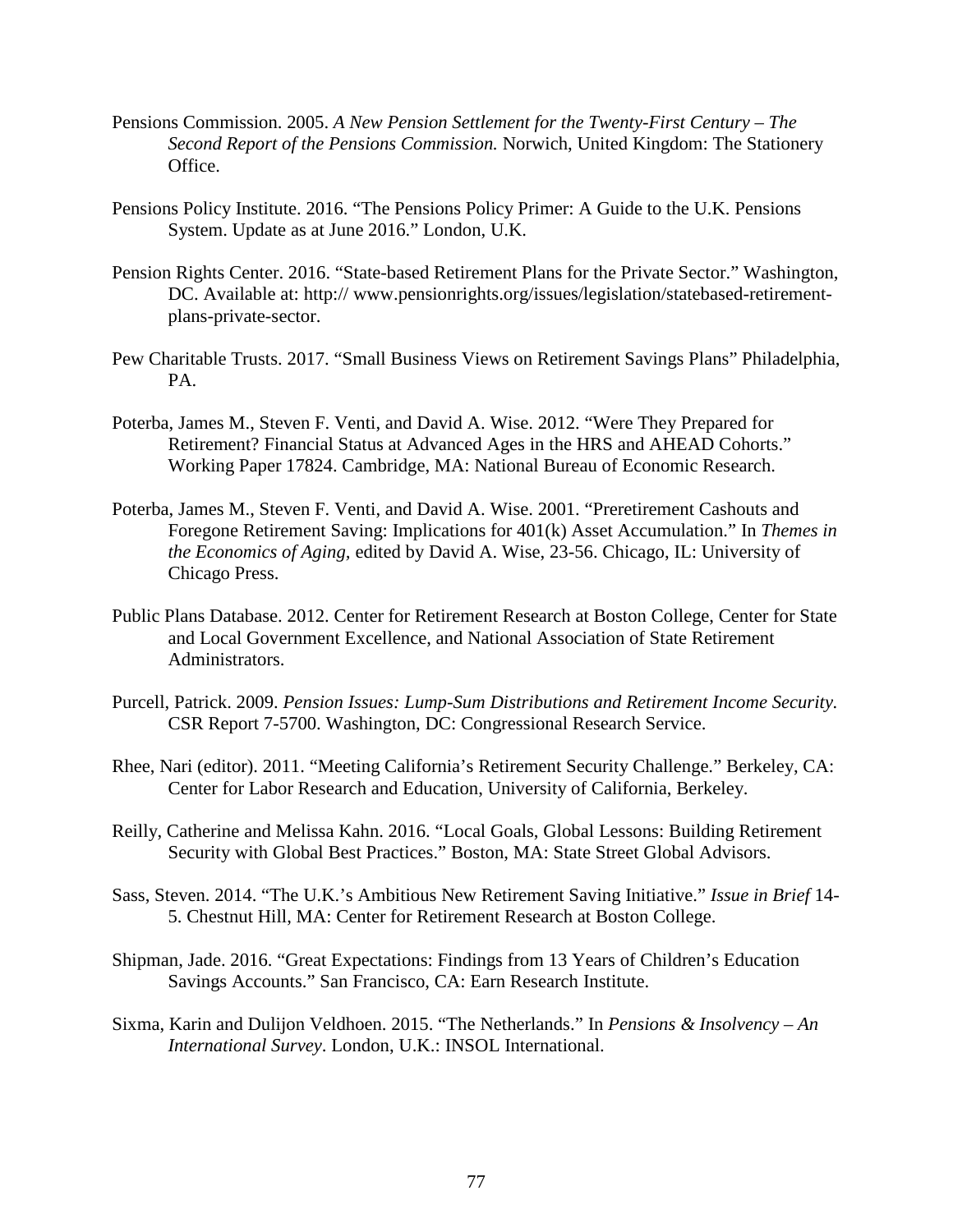- Springstead, Glenn R. and Theresa M. Wilson. 2000. "Participation in Voluntary Individual Savings Accounts: An Analysis of IRAs, 401(k)s and the TSP." *Social Security Bulletin* 63(1): 34-49.
- State of California Legislature. 2012. "California Secure Choice Retirement Savings Trust Act." S.B.1234. Sacramento, CA.
- State of Connecticut General Assembly. 2014. "An Act Promoting Retirement Savings." S.B. 249. Hartford, CT.
- State of Illinois General Assembly. 2014. "Illinois Secure Choice Savings Program Act." Public Act 098-1150. Springfield, IL.
- State of Maryland General Assembly. 2016. "Maryland Small Business Retirement Savings Program and Trust." SB 1007. Annapolis, MD.
- State of New Jersey Legislature. 2016. "New Jersey Secure Choice Savings Program Act." A. 4275. Trenton, NJ.
- State of Oregon Legislature. 2015. "Relating to Retirement Investments; Declaring an Emergency." S.B. 615. Salem, OR.
- State of Washington Legislature. 2015. "Creating the Washington Small Business Retirement Marketplace." S.B. 5826. Olympia, WA.
- Teachers Insurance and Annuity Association-College Retirement Equities Fund. 2014. "TIAA-CREF IRA Survey Executive Summary." New York, NY.
- Thaler, Richard H. and Shlomo Benartzi 2004. "Save More Tomorrow: Using Behavioral Economics to Increase Employee Saving." *Journal of Political Economy* 112(1) 164-187.
- The Pew Charitable Trusts. 2017. "Small Business Views on Retirement Savings Plans." Philadelphia, PA.
- *Time Magazine.* 2013. "10 Biggest 401(k) Mistakes and How to Avoid Them." (April 10). New York, NY.
- Turner, John A., and Bruce W. Klein. 2014. "Retirement Savings Flows and Financial Advice: Should You Roll Over Your 401 (k) Plan?." Benefits Quarterly 30 (4) 42-54.
- U.K. Department for Work and Pensions. 2015. "Automatic Transfers: A Framework for Consolidating Pension Saving." London, U.K.
- U.S. Board of Governors of the Federal Reserve System. 2017. *Financial Accounts of the United States: Third Quarter.* Washington, DC.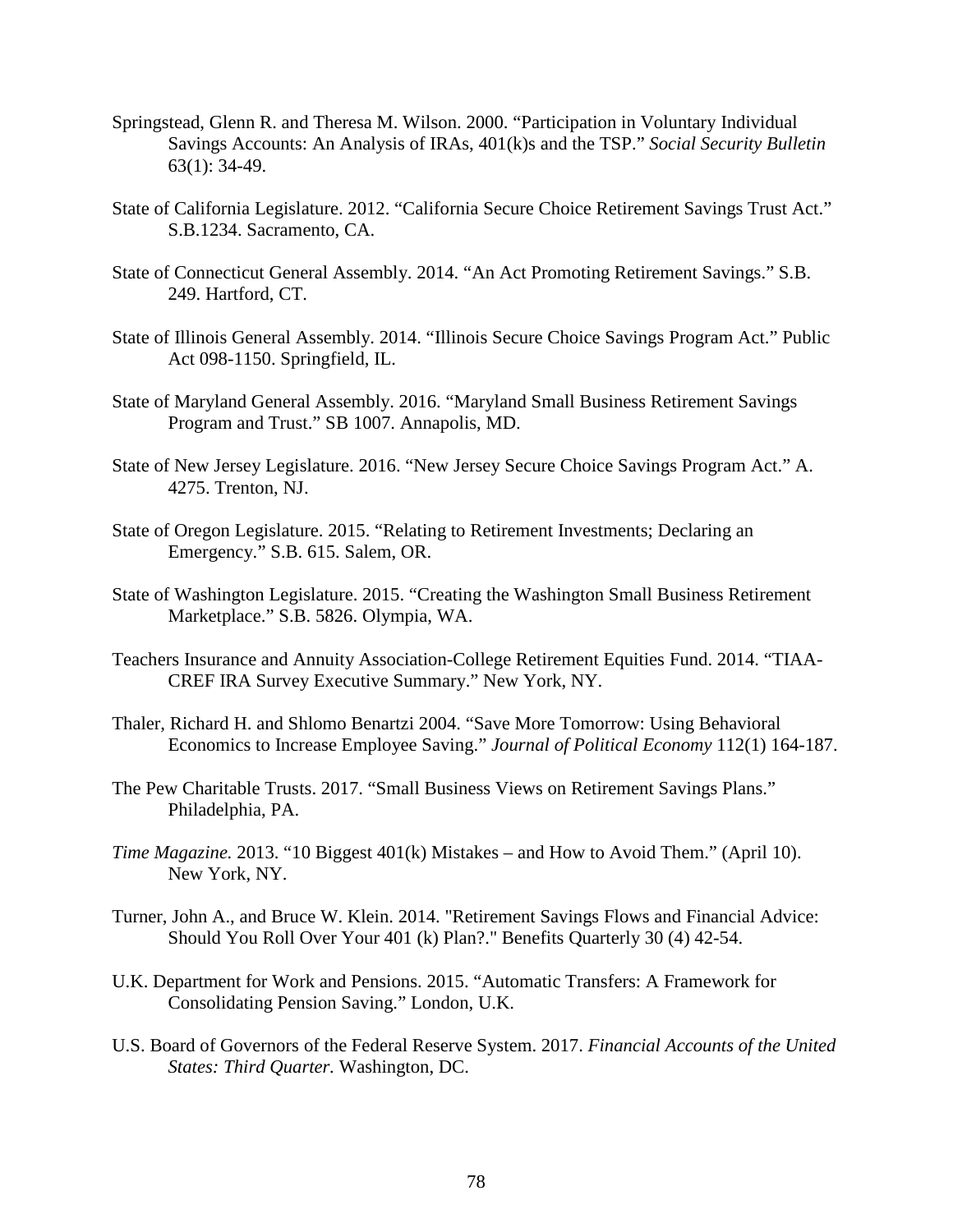- U.S. Board of Governors of the Federal Reserve System. 2015. "Report on the Economic Well-Being of U.S. Households in 2014." Washington, DC.
- U.S. Congress. 2013. SAFE Retirement Act of 2013. S. 1270, 113th Congress. Washington, DC.
- U.S. Congress. 2014. Retirement Security Act of 2014. S.1970, 113th Congress. Washington, DC.
- U.S. Congress. 2014. USA Retirement Funds Act. S.1979, 113th Congress. Washington, DC.
- U.S. Department of Labor, Bureau of Labor Statistics. 2018. "Labor Force Statistics from the Current Population Survey." Washington, DC. On BLS website at https://www.bls.gov/cps/lfcharacteristics.htm.
- U.S. Department of Labor, Employee Benefits Security Administration. 2017. 29 CFR Part 2550. "18-Month Extension of Transition Period and Delay of Applicability Dates." *Federal Register* 82(228): 56545-56560. Washington, DC.
- U.S. Department of Labor, Employee Benefits Security Administration. 2014a. *Issues and Considerations Surrounding Facilitating Lifetime Plan Participation.* Washington, DC.
- U.S. Department of Labor, Employee Benefits Security Administration. 2014b. *Outsourcing Employee Benefit Plan Services.* Washington, DC.
- U.S. Department of Labor, Employee Benefits Security Administration. 2015a. *Savings Arrangements Established by States for Non-Governmental Employees.* Federal Register 80(222): 72006. Washington, DC.
- U.S. Department of Labor, Employee Benefits Security Administration. 2015b. *Interpretive Bulletin Relating to State Savings Programs That Sponsor or Facilitate Plans Covered by the Employee Retirement Income Security Act of 1974. Federal Register 80(222): 71936.* Washington, DC.
- U.S. Department of Labor, Bureau of Labor Statistics. 2015c. *Number of Jobs Held, Labor Market Activity, and Earnings Growth Among the Youngest Baby Boomers: Results From a Longitudinal Survey.* Washington, DC.
- U.S. Department of Labor, Employee Benefits Security Administration. 2016. *Savings Arrangements Established by States for Non-Governmental Employees.* Federal Register 81: 59464. Washington, DC.
- U.S. Government Accountability Office. 1989. P*ortability and Preservation of Vested Pension Benefits.* Report No. GAO HRD-89-15BR. Washington, DC.
- U.S. Government Accountability Office. 2000. *Characteristics of Persons in the Labor Force Without Pensions.* Report No. GAO-00-131. Washington, DC.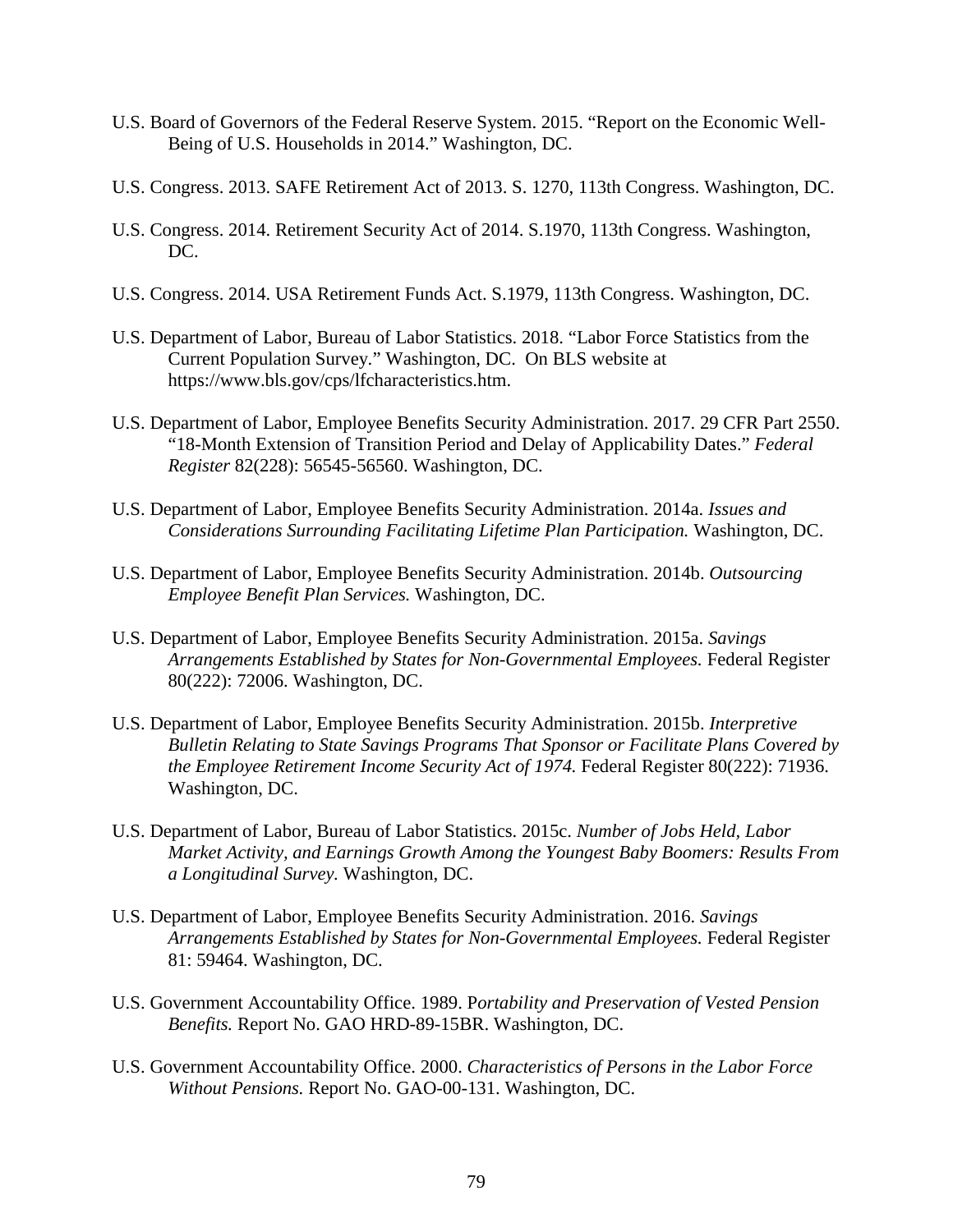- U.S. Government Accountability Office. 2009. *Better Information and Sponsor Guidance Could Improve Oversight and Reduce Fees for Participants.* Report No. GAO-09-641. Washington, DC.
- U.S. Government Accountability Office. 2012. *Federal Agencies Should Collect Data and Coordinate Oversight of Multiple Employer Plans.* Report No. GAO-12-665. Washington, DC.
- U.S. Government Accountability Office. 2013. *Labor and IRS Could Improve the Rollover Process for Participants.* Report No. GAO-13-30. Washington, DC.
- U.S. Government Accountability Office. 2014. *Greater Protections Needed for Forced Transfers and Inactive Accounts.* Report No. GAO-15-73. Washington, DC.
- U.S. Government Accountability Office. 2015. *Federal Action Could Help State Efforts to Expand Private Sector Coverage.* Report No. GAO-15-556. Washington, DC.
- U.S. Senate Committee on Finance. 2015. *The Savings & Investment Bipartisan Tax Working Group Report.* Washington, DC.
- U.S. Social Security Administration. 2017a. *The Annual Report of the Board of Trustees of the Federal Old-Age and Survivors Insurance and Federal Disability Insurance Trust Funds.*  Washington, DC: U.S. Government Printing Office.
- U.S. Social Security Administration. 2017b. *Annual Statistical Supplement to the Social Security Bulletin, 2017.* Washington, DC: U.S. Government Printing Office.
- *U.S. News & World Report.* 2015. "How Much Should You Contribute to Your 401(k)?" (February 17). New York, NY.
- Utkus, Stephen P. and Jean A. Young. 2016. "How America Saves 2017: A Report on Vanguard 2016 Defined Contribution Plan Data." Valley Forge, PA: The Vanguard Group.
- Utkus, Stephen P. and Jean A. Young. 2016. "How America Saves 2016: A Report on Vanguard 2015 Defined Contribution Plan Data." Valley Forge, PA: The Vanguard Group.
- *Washington Post.* 2016. "Uber is Tackling One of the Biggest Challenges for Workers in the Gig Economy." (August 24). Washington, DC.
- Weller, Christian E. 2015. *Retirement on the Rocks: Why Americans Can't Get Ahead and How New Savings Policies Can Help.* London, U.K.: Palgrave Macmillan.
- Williams, J. Spencer. 2013. "Defined Contribution Account Consolidation. The Future is Now." Chicago, IL: Plan Sponsor Council of America.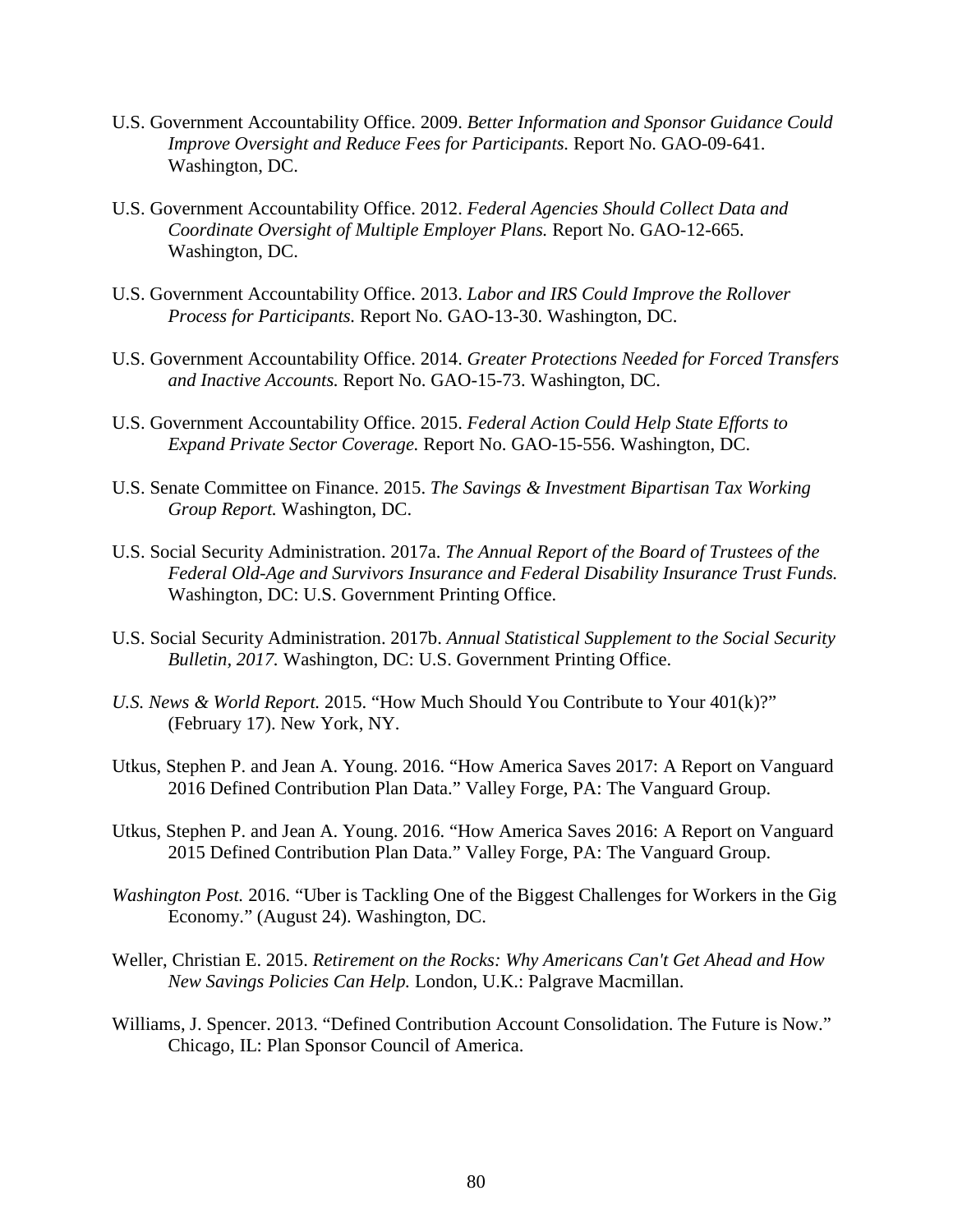Yakoboski, Paul Joseph. 1997. "Large Plan Lump-Sums: Rollovers and Cashouts." Washington, DC: Employee Benefit Research Institute.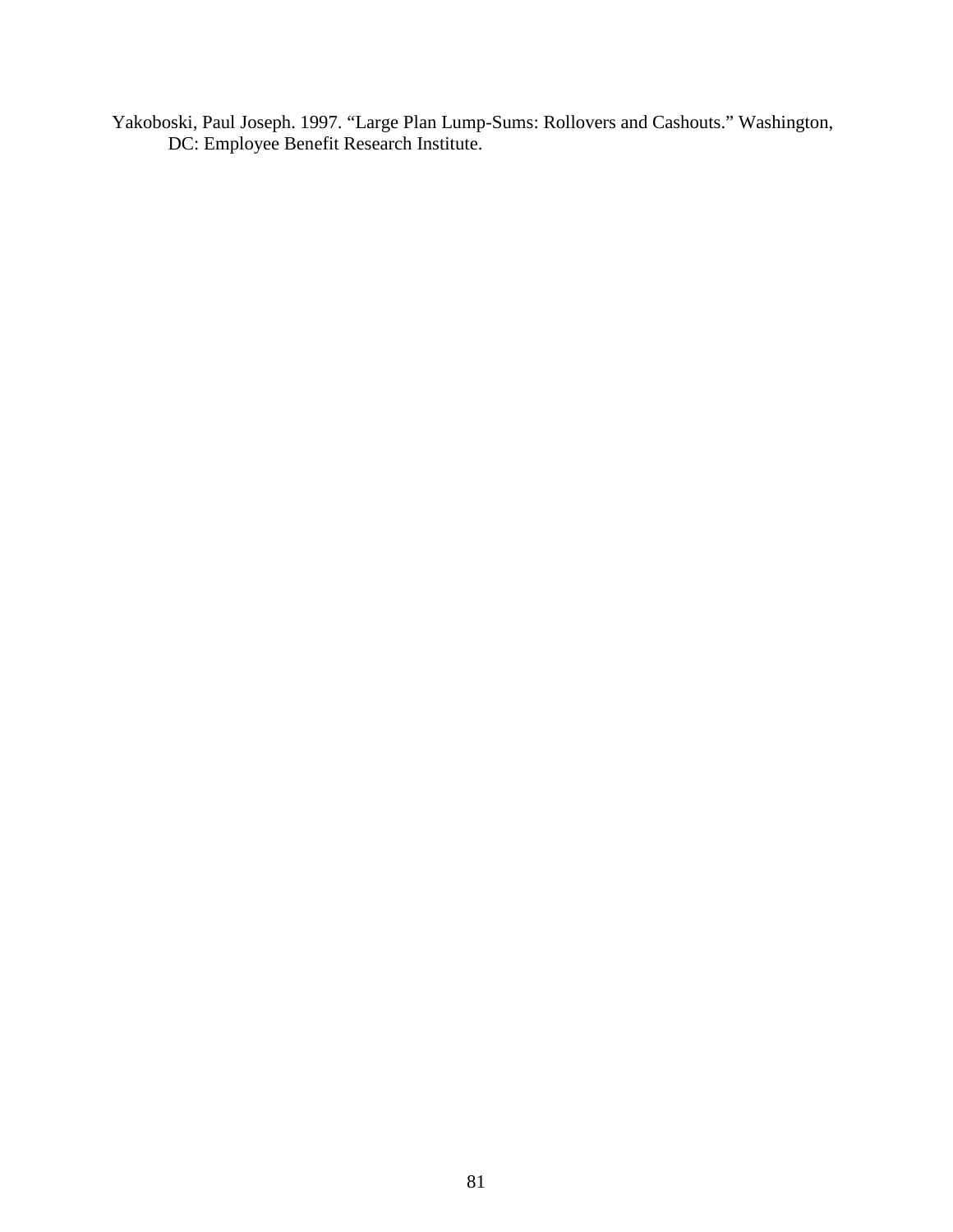## **Tables and Figures**

| Account balance<br>$(\$2012)$ | Withdrew<br>money | Rolled into<br>an IRA | Left in<br>plan | Other   | Total  |
|-------------------------------|-------------------|-----------------------|-----------------|---------|--------|
| $\leq$ \$5,000                | 57.5%             | 18.9%                 | 23.6%           | $0.0\%$ | 100.0% |
| $$5,001 - $20,000$            | 37.1              | 28.5                  | 32.5            | 1.9     | 100.0  |
| $$20,001 - $50,000$           | 10.7              | 41.6                  | 45.4            | 2.3     | 100.0  |
| \$50,001-\$100,000            | 17.5              | 37.4                  | 29.8            | 15.3    | 100.0  |
| > \$100,000                   | 11.5              | 43.0                  | 28.3            | 17.3    | 100.0  |
| Total                         | 26.6%             | 34.1%                 | 32.1%           | 7.2%    | 100.0% |

Table 5. *Disposition of DC Plan Assets When Individuals Leave Employer, 2010-2012*

*Source:* Authors' calculations from University of Michigan, *Health and Retirement Study* (2010-2012).

Table 6. *Primary Reason for Most Recent Rollover to IRA, 2014*

| Reason |                                                      | Percent |
|--------|------------------------------------------------------|---------|
|        | Did not want to leave assets with former employer    | 19%     |
|        | Wanted to consolidate assets                         | 16      |
| 3      | Wanted more investment options                       | 21      |
| 4      | Wanted same/different financial services provider    | 18      |
| 5      | Wanted to preserve tax treatment                     | 12      |
| 6      | Was told by financial adviser to rollover            |         |
|        | Easier than rolling over to new employer's plan      |         |
| 8      | Wanted same investments as in former employer's plan |         |

*Source:* Investment Company Institute (2016).

Table 7. *Attributes of Pension Registries in Four Countries*

| Attribute                                                            | Denmark                                                                       | The Netherlands                                                                 | Australia                                                      | Belgium                                                                                                          |
|----------------------------------------------------------------------|-------------------------------------------------------------------------------|---------------------------------------------------------------------------------|----------------------------------------------------------------|------------------------------------------------------------------------------------------------------------------|
| What sources of<br>retirement income workplace, and<br>are included? | National,<br>personal                                                         | Workplace and<br>national                                                       | Workplace                                                      | Workplace and<br>national                                                                                        |
| How is it<br>financed?                                               | Pension providers<br>voluntarily                                              | Per-participant fee<br>on pension<br>providers                                  | Government<br>general revenue<br>and pension<br>industry tax   | Government general<br>revenue                                                                                    |
| What was<br>impetus for<br>registry?                                 | To help individuals.<br>track multiple<br>accounts and plan<br>for retirement | To help<br>individuals track<br>multiple accounts<br>and plan for<br>retirement | To help<br>individuals track<br>and encourage<br>consolidation | To provide<br>government<br>multiple accounts information for tax<br>and social policy and<br>find lost accounts |

*Source:* U.S. Government Accountability Office (2015).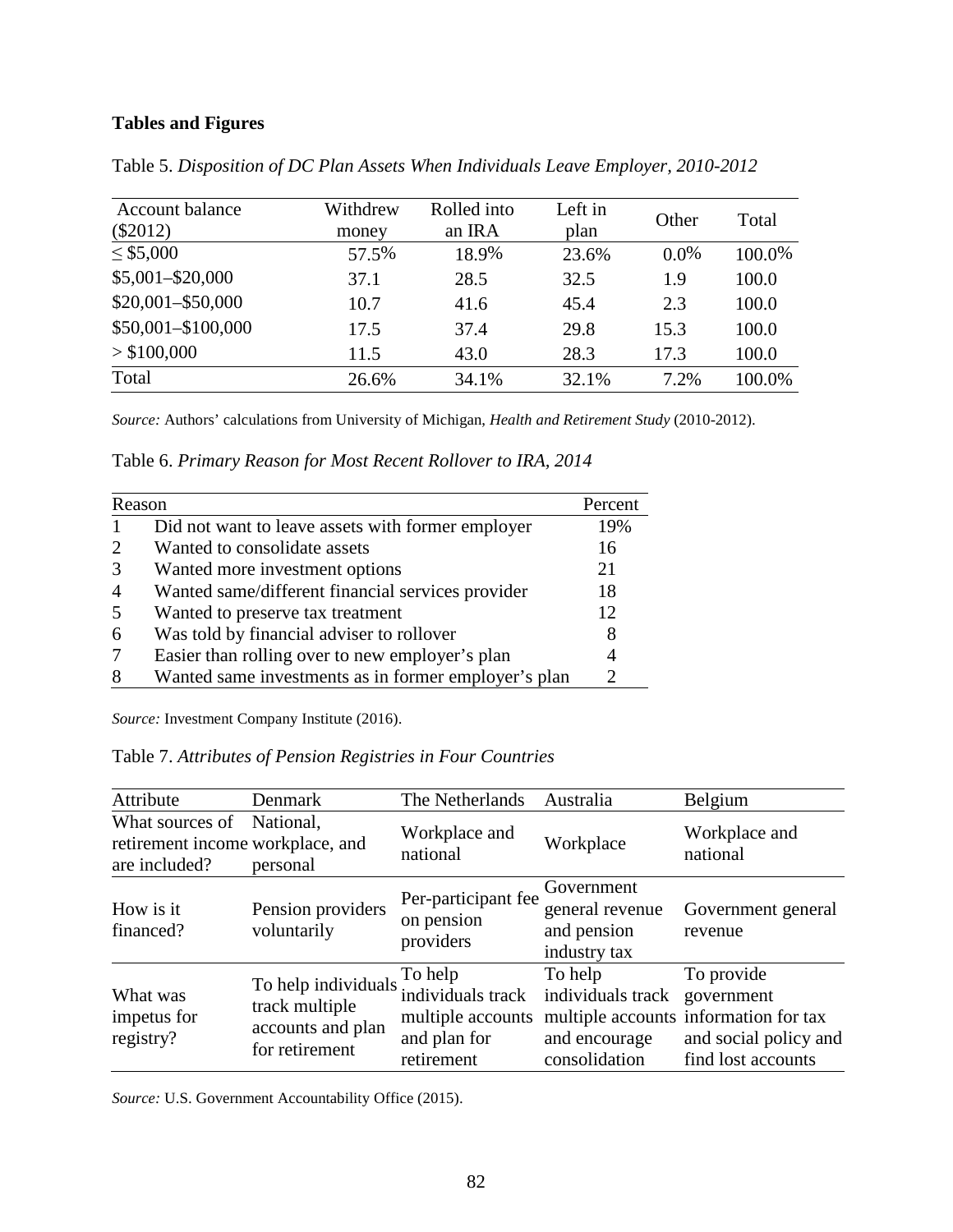

Figure 1. *Workers with Pension Coverage by Type of Plan, 1983, 1998, and 2016*

*Source:* Authors' calculations from U.S. Board of Governors of the Federal Reserve System, *Survey of Consumer Finances* (1983, 1998, 2016).

Figure 2. *Wealth of Typical Household with Head Ages 55-64, 2016*



Notes: Amounts are for the mean of the middle 10 percent based on net worth. Data are not conditional of having the asset.

*Source:* U.S. Board of Governors of the Federal Reserve System, *Survey of Consumer Finances* (2016).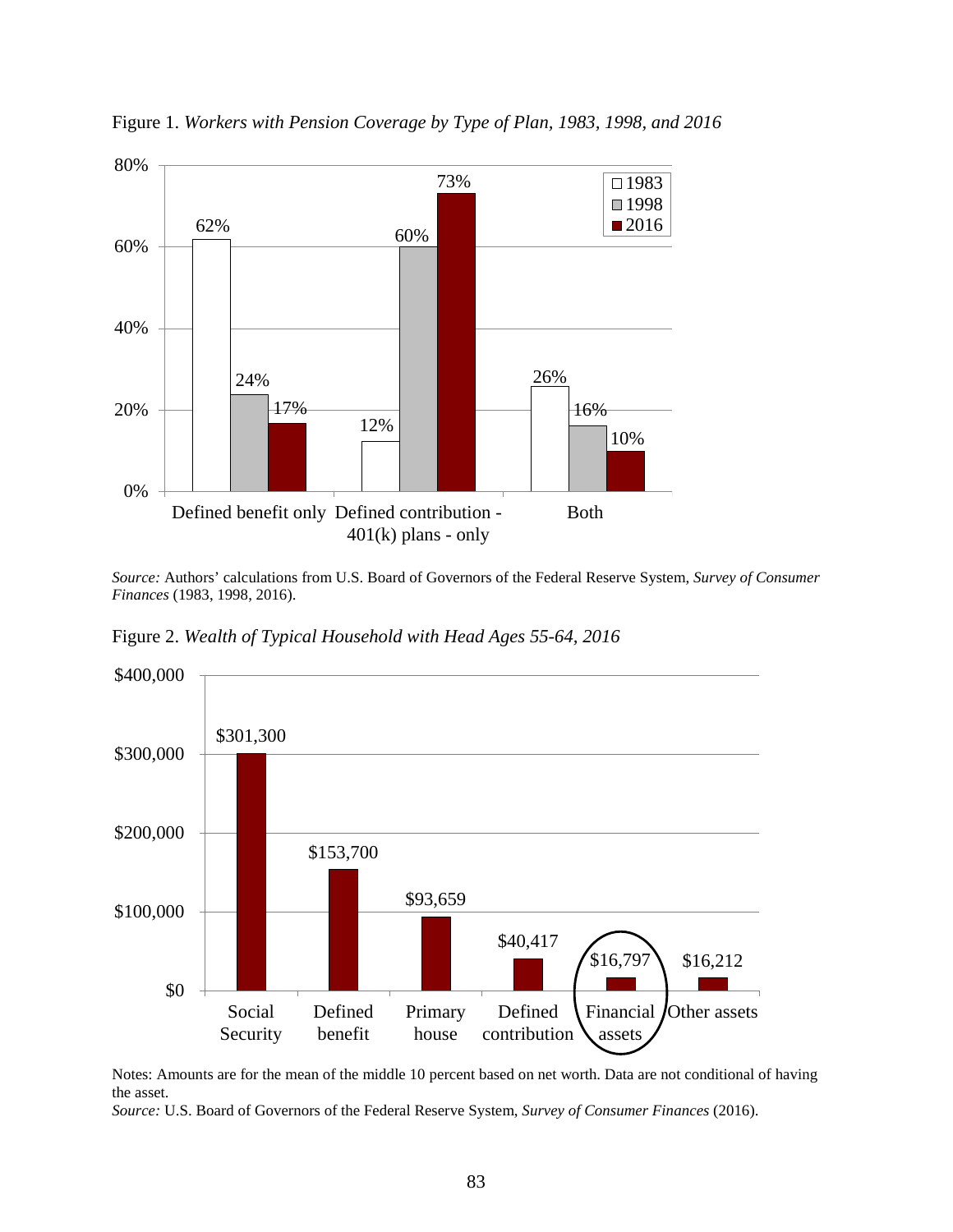

Figure 3. *Percentage of Workers Who Change Jobs Each Year by Age Group, 2008-2013*

Source: Authors' calculations from U.S. Census Bureau, *Survey of Income and Program Participation* (2008 panel).

Figure 4. *Total U.S. Private Retirement Assets, by Type of Plan, 2016*



Source: U.S. Board of Governors of the Federal Reserve System, *Financial Accounts of the United States* (2017).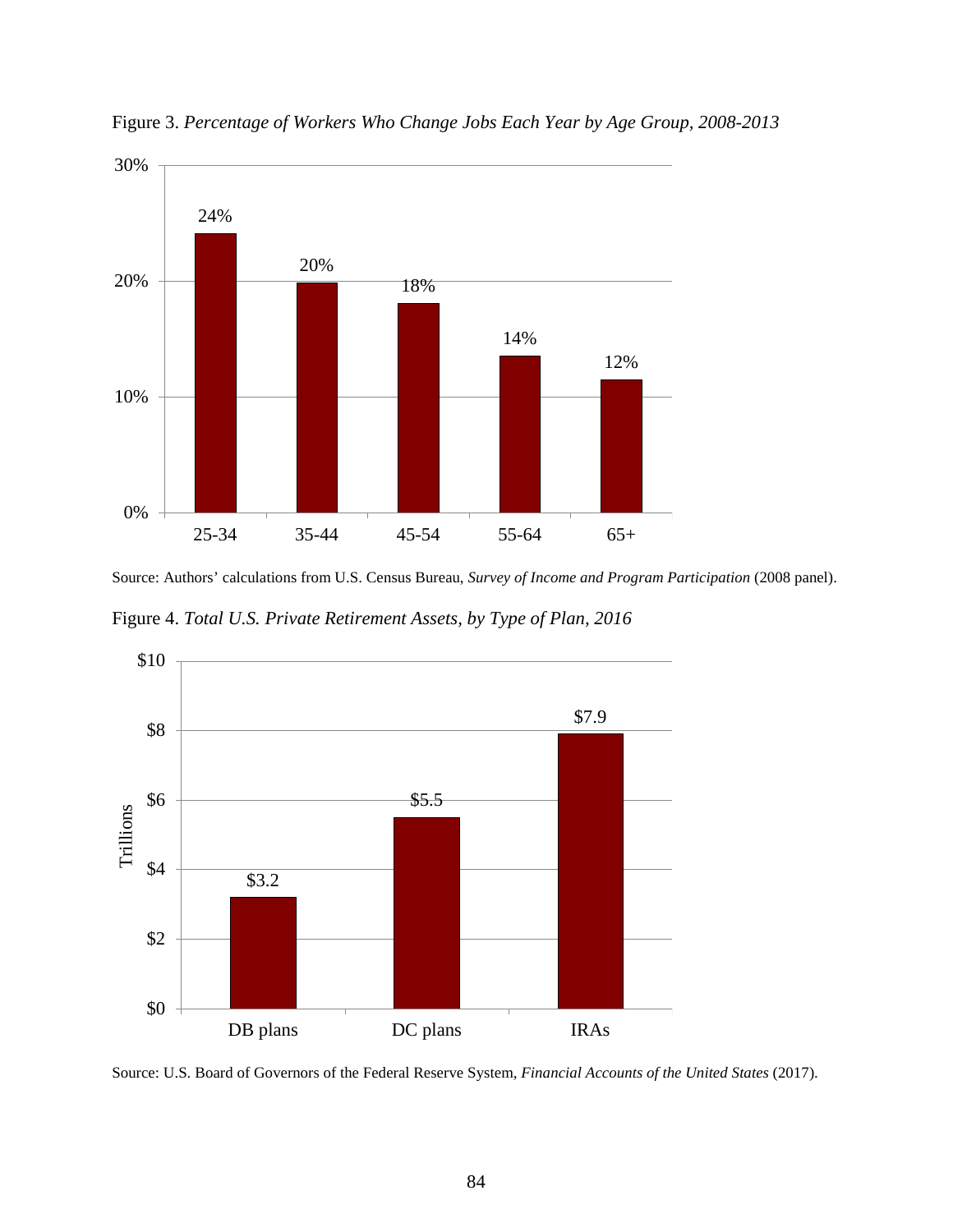Figure 5. *Distribution of Participants in Defined Contribution Plans by Average Fees as Share of Assets, 2013* 



*Sources:* Authors' estimates from U.S. Department of Labor, *Form 5500 Private Pension Plan Bulletin* (2013) and BrightScope and Investment Company Institute (2014).

Figure 6. *Vanguard 401(k) Leakages as Percentage of Total 401(k) Assets by Type of Leakage, 2015*



*Source:* Authors' depiction based on Vanguard (2016).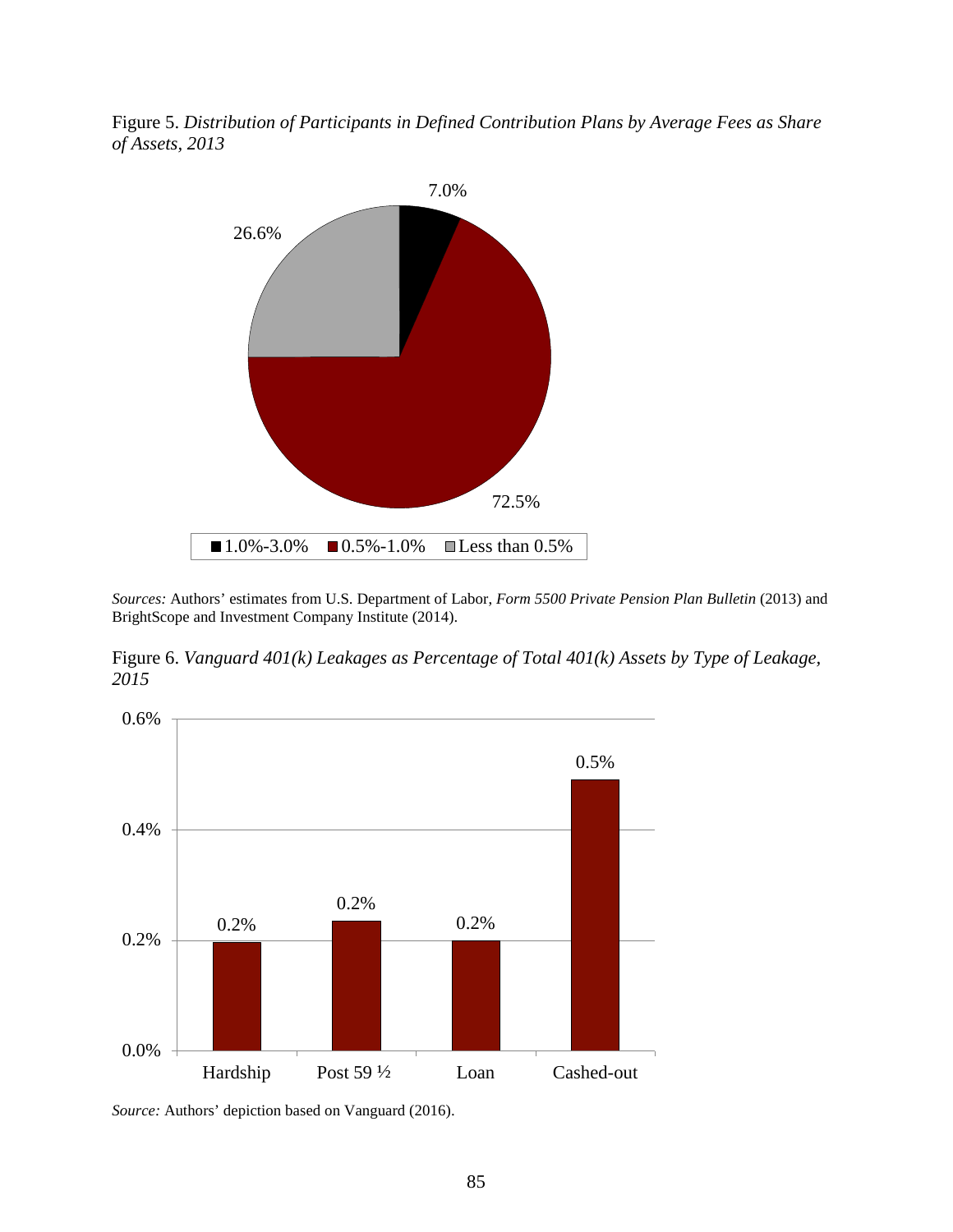

Figure 7. *Estimated Impact of Leakages on 401(k) and IRA Assets at Age 60*

Note: The data show assets with and without leakages based on assumptions for a prototypical worker. *Source:* Munnell and Webb (2015).

Figure 8. *Pension Sponsorship and Participation in the Private Sector, Ages 25-64, 1979-2014*



Note: The Figure includes 2014 data, but 2013 data are emphasized in the report because of the inexplicable dip in 2014.

*Source:* Authors' calculations from U.S. Bureau of the Census, Current Population Survey (1980-2015).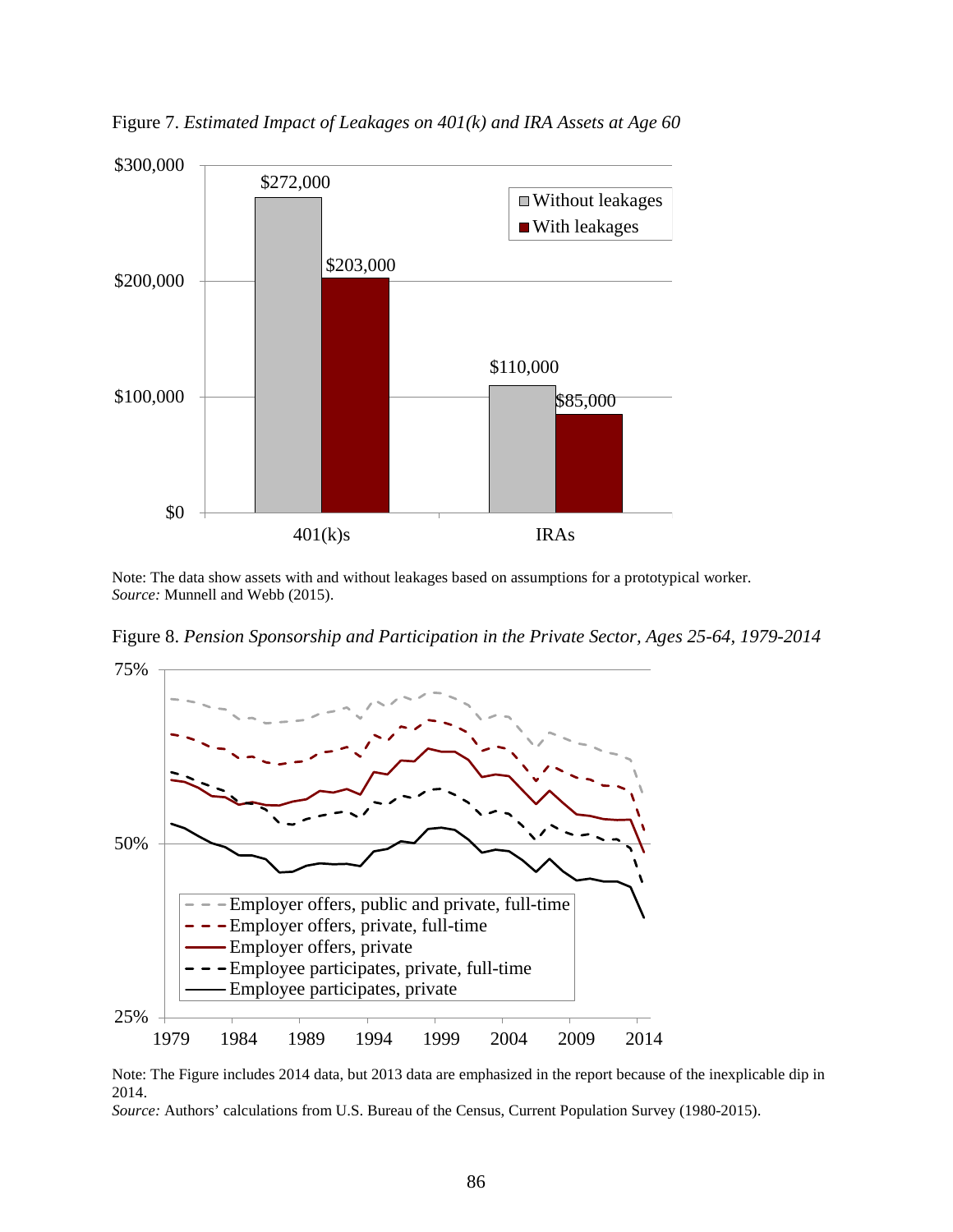





b. *Female*



*Source:* Authors' calculations from U.S. Bureau of the Census, *Current Population Survey* (1980, 2015).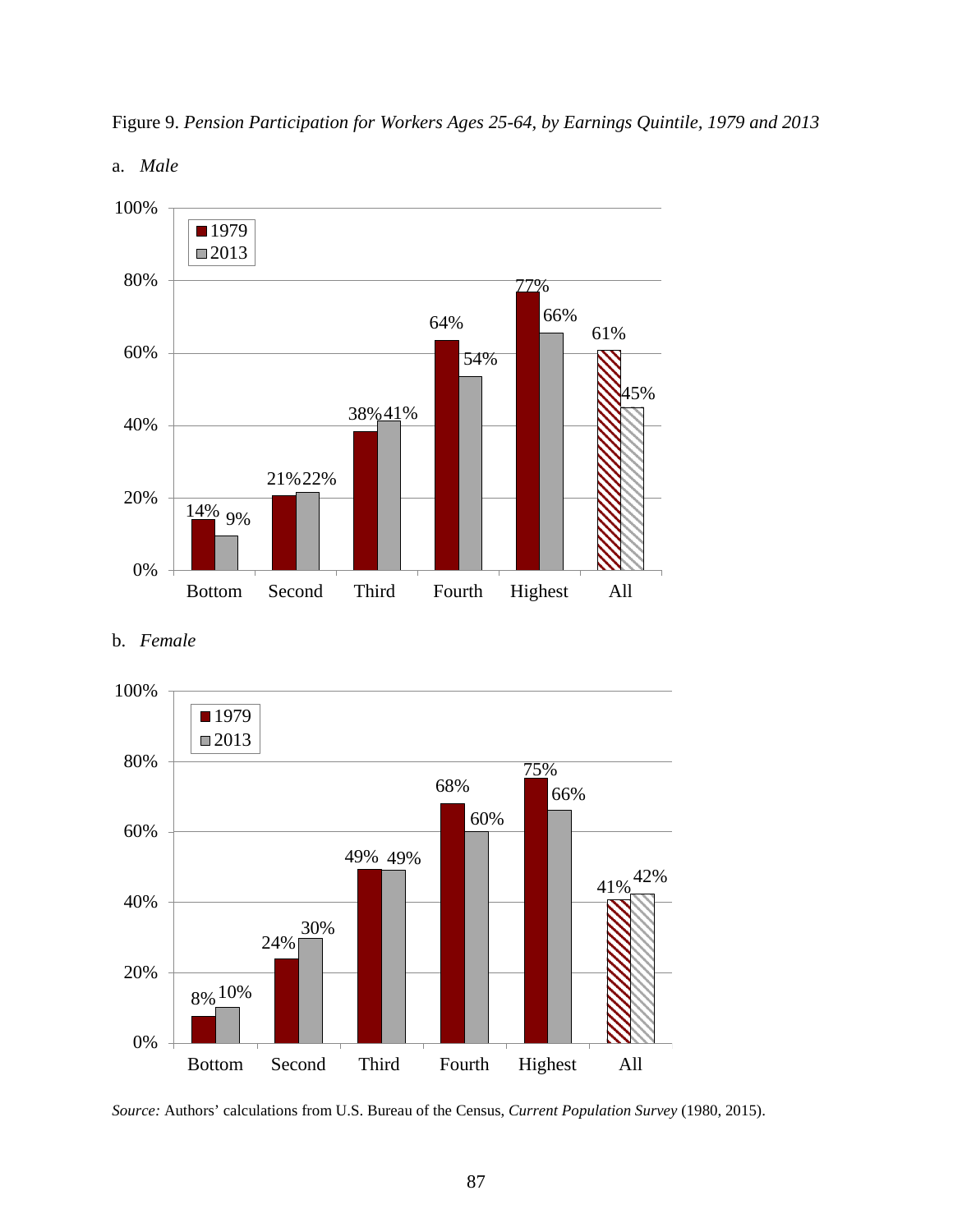



Note: Figure shows full-time, full-year, civilian, non-farm private wage and salary earners ages 25-64. *Source:* Authors' calculations from U.S. Bureau of the Census, *Current Population Survey* (2015).

Figure 11. *Players in the 401(k) Industry and Functions that They Perform*



Note: Each industry player provides services. The arrows indicate who receives specific services. *Source:* Barstein (2012).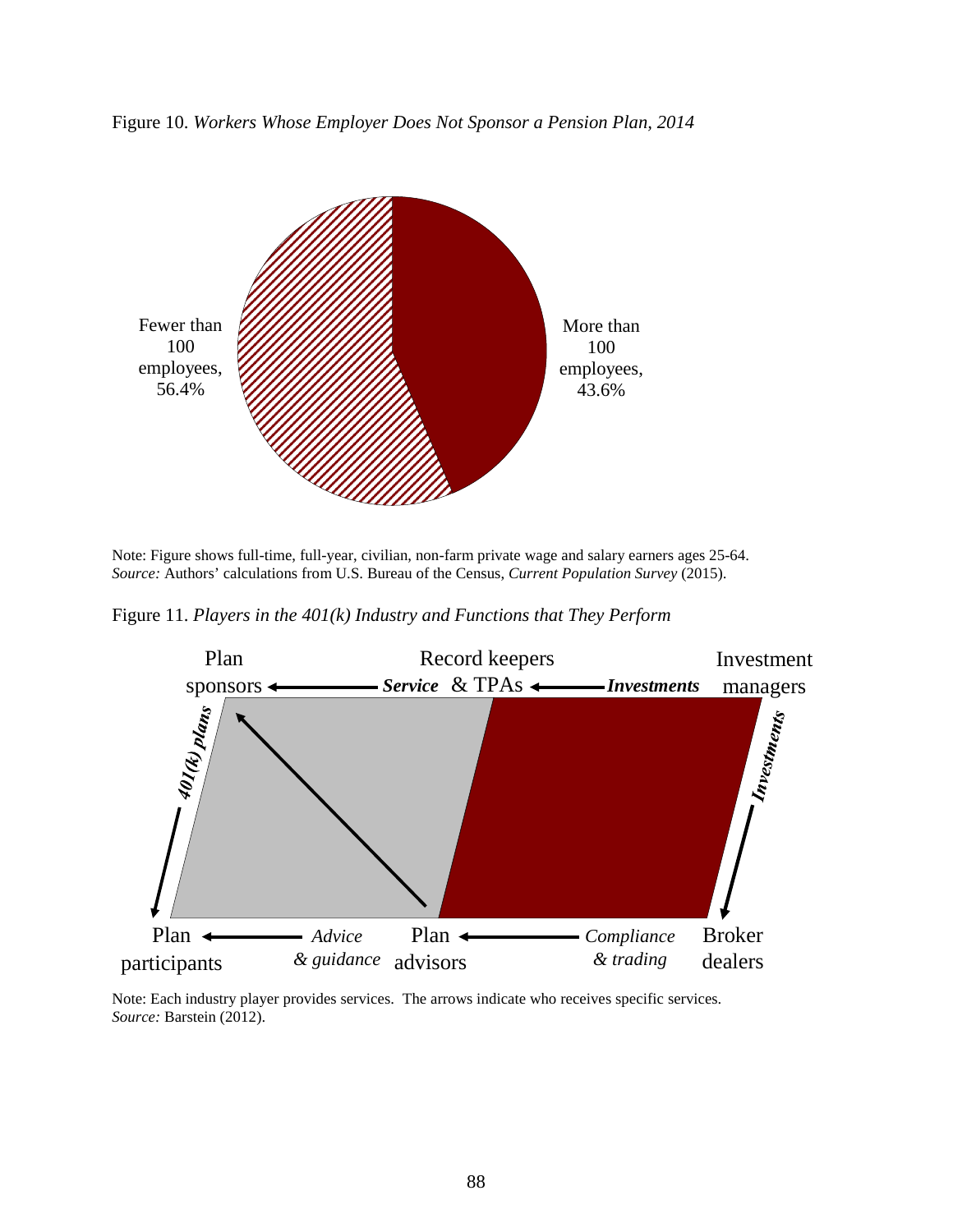Figure 12. *401(k) Plan Cost as Percentage of Assets*



*Source:* Alfred (2015).

Figure 13. *Percentage of Households (Head Ages 63-73) with Assets from an Employer-Sponsored Plan, by Income Quintile, 2012*



*Source:* Authors' calculations from University of Michigan, *Health and Retirement Study* (1992-2012).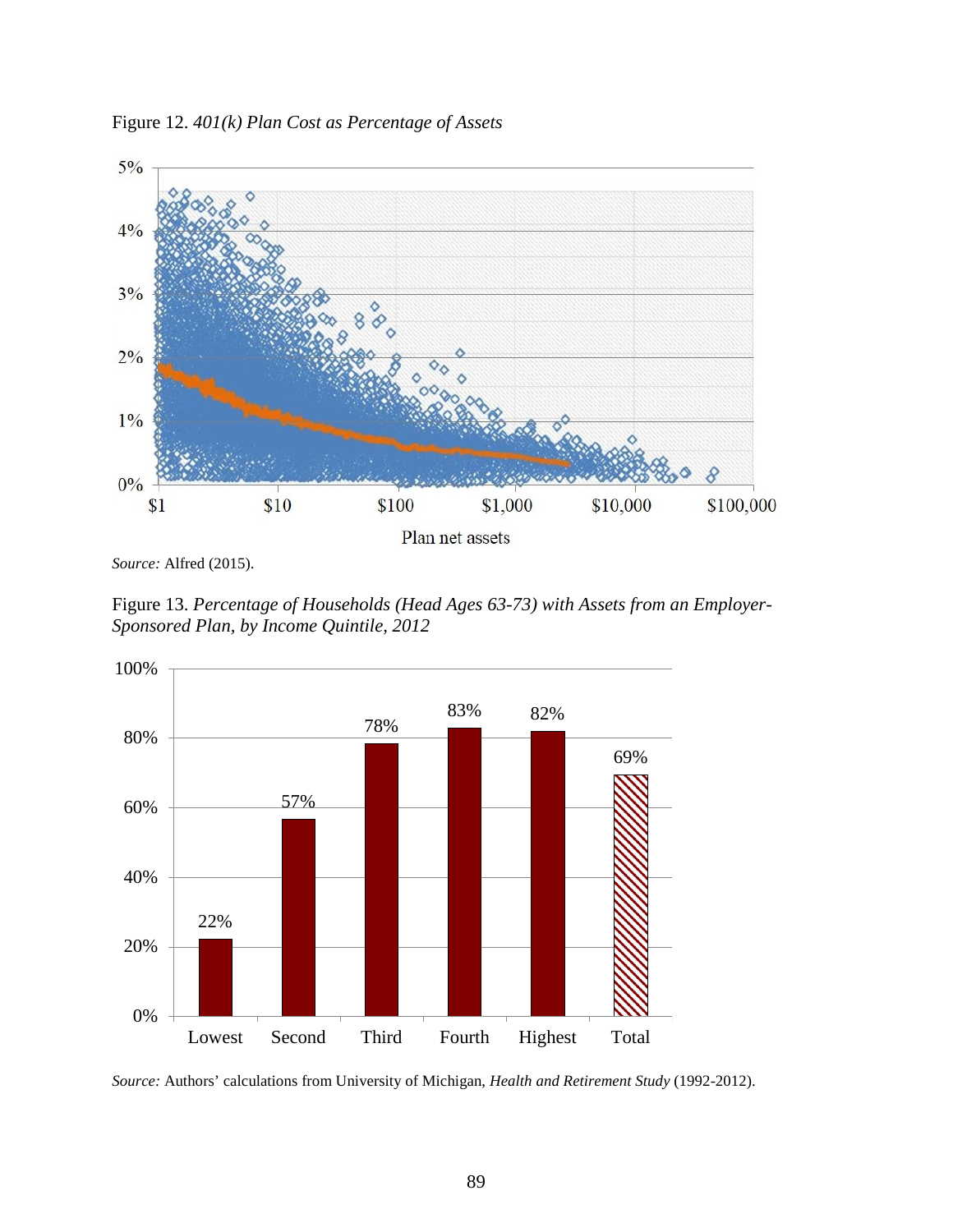

Figure 14. *Social Security Replacement Rates in 2016, by Earnings Level*

Note: Replacement rates are the ratio of benefits to the average of the highest 35 years of wage-indexed earnings for a hypothetical worker. The low earner is assumed to earn 45 percent of the medium earner, and the maximum earner is assumed to always earn the taxable maximum. *Source:* Clingman et al. (2016).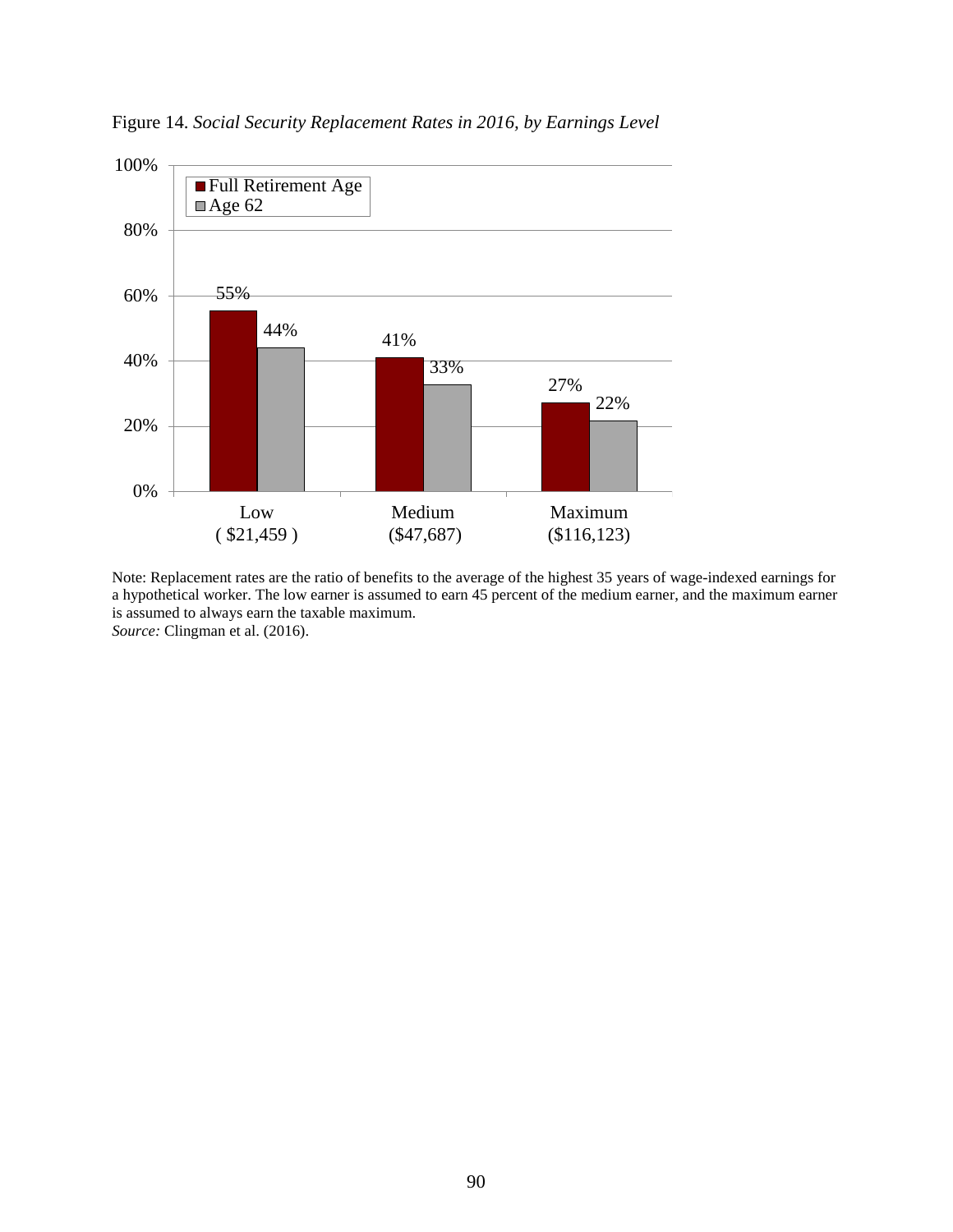Figure 15. *Median 401(k)/IRA Balances for Working Households Ages 55-64 with 401(k) Plans and Simulated Accumulations, 2016*



Note: Simulation assumes a worker starting at age 25 in 1981 (about when 401(k)s started, but were not yet widespread) with median earnings, who contributed a steady 6.0 percent with an employer match of 3.0 percent. Assets are split 50/50 between stocks and bonds and are assumed to earn real stock and bond returns of 6.6 percent and 2.3 percent, respectively, and real wages are assumed to grow at 1.1 percent per year. *Sources:* Authors' calculations from U.S. Board of Governors of the Federal Reserve System, *Survey of Consumer* 

*Finances* (2016); and authors' estimations.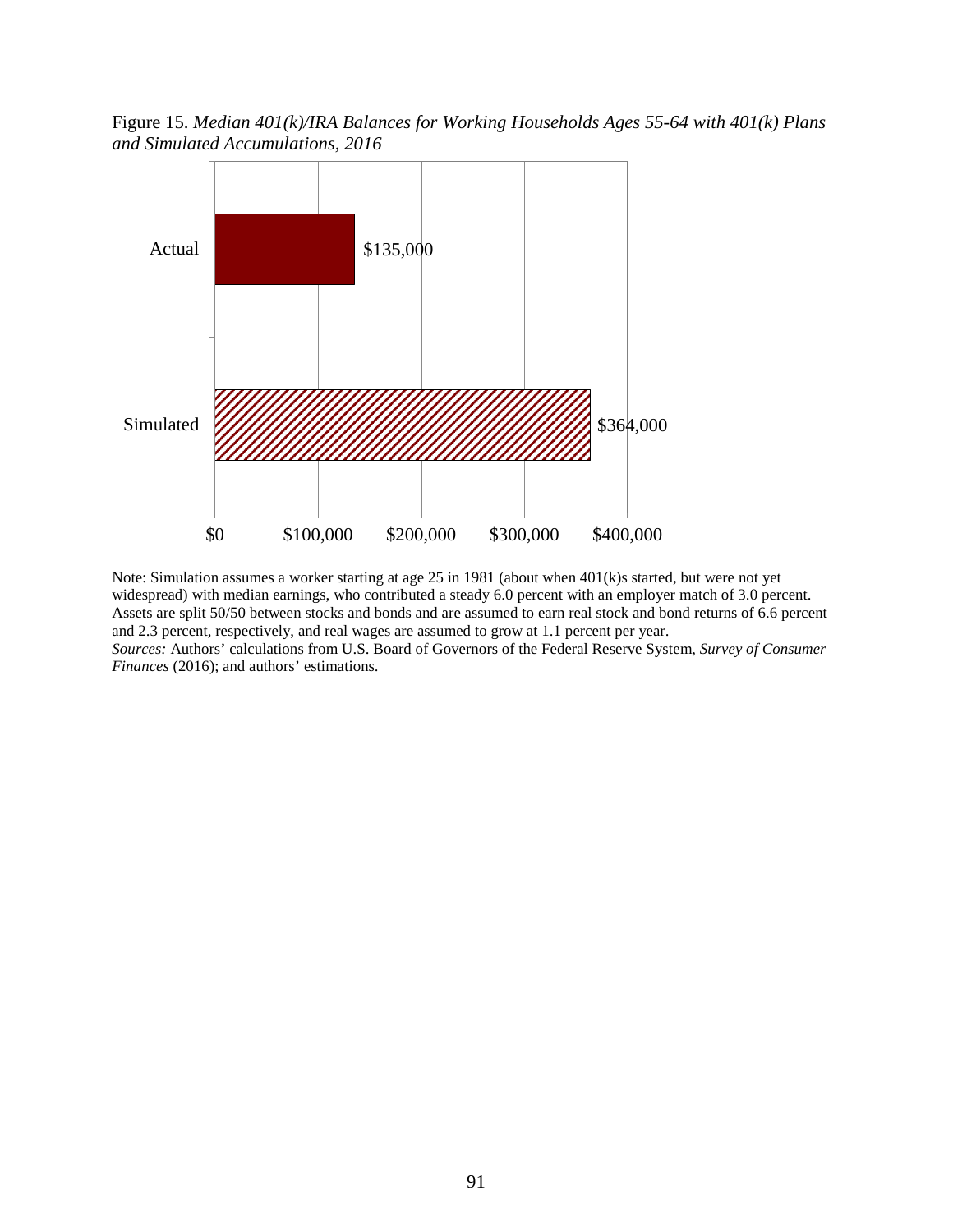

Figure 16. *Percentage of Households "At Risk" of Being Unable to Maintain Living Standards in Retirement, 2013*

Note: "At risk" is defined as a household that has an estimated retirement income replacement rate that is more than 10 percent short of its target rate. *Source:* Munnell, Hou, and Webb (2014).

Figure 17. *Share of Uncovered Workers by Reason Uncovered, 2014*



*Sources:* Authors' analysis from U.S. Census Bureau, *Current Population Survey* (2015) (for pie chart on the left) and U.S. Census Bureau, *Survey of Income and Program Participation* (1996, 2004, and 2008 panels) (for pie chart on the right).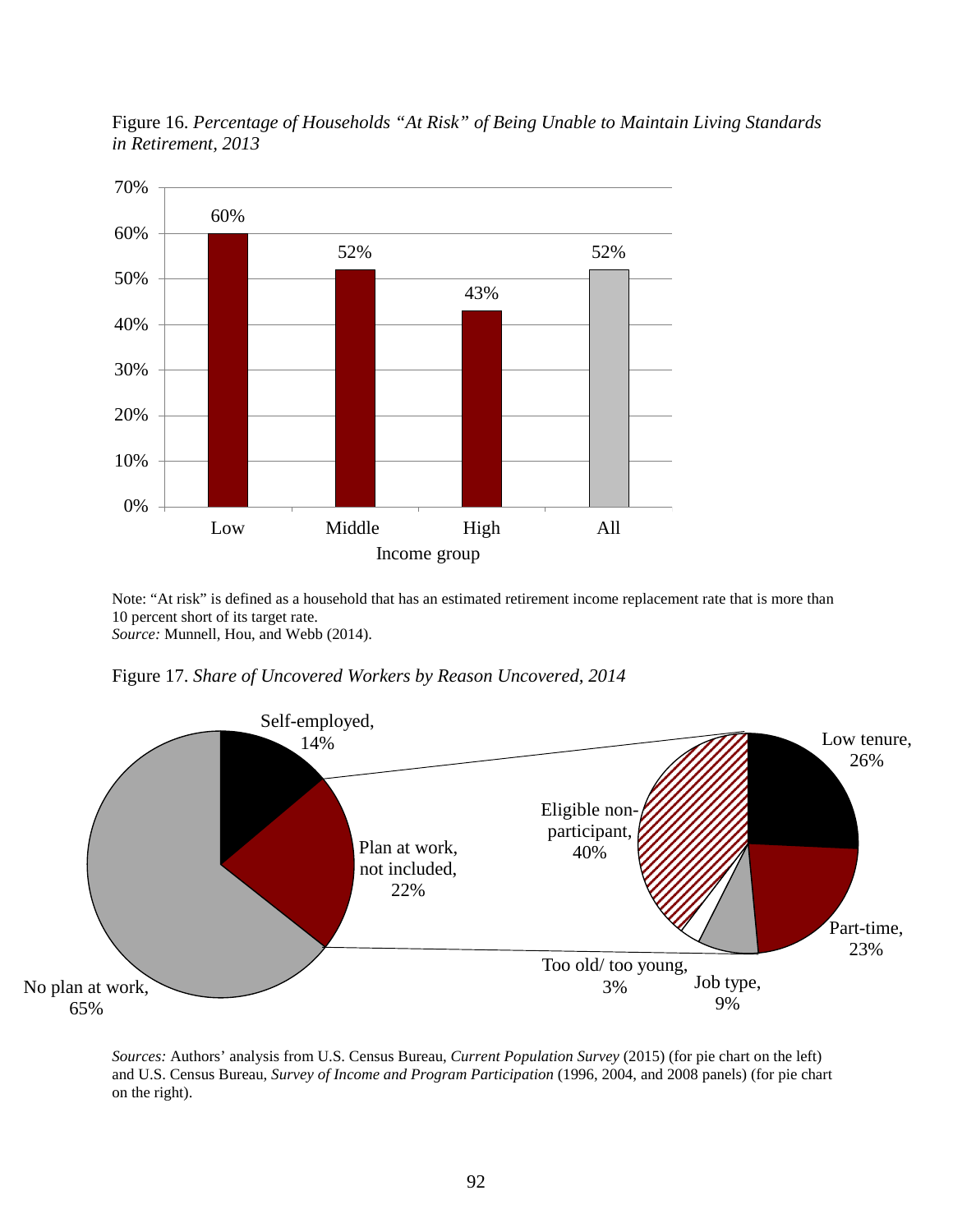

Figure 18. *Reasons Cited by Small Employers as the Most Important for Not Offering a Retirement Plan, 2017*

*Source:* The Pew Charitable Trusts (2017).

Figure 19. *Retirement Plan with 100 or More Participants by Type, 2014*:



Note: Participants include active workers, separated workers, retired workers who are not receiving benefits, and plan beneficiaries.

*Source:* Authors' calculations from U.S. Department of Labor, *Form 5500 Database* (2014).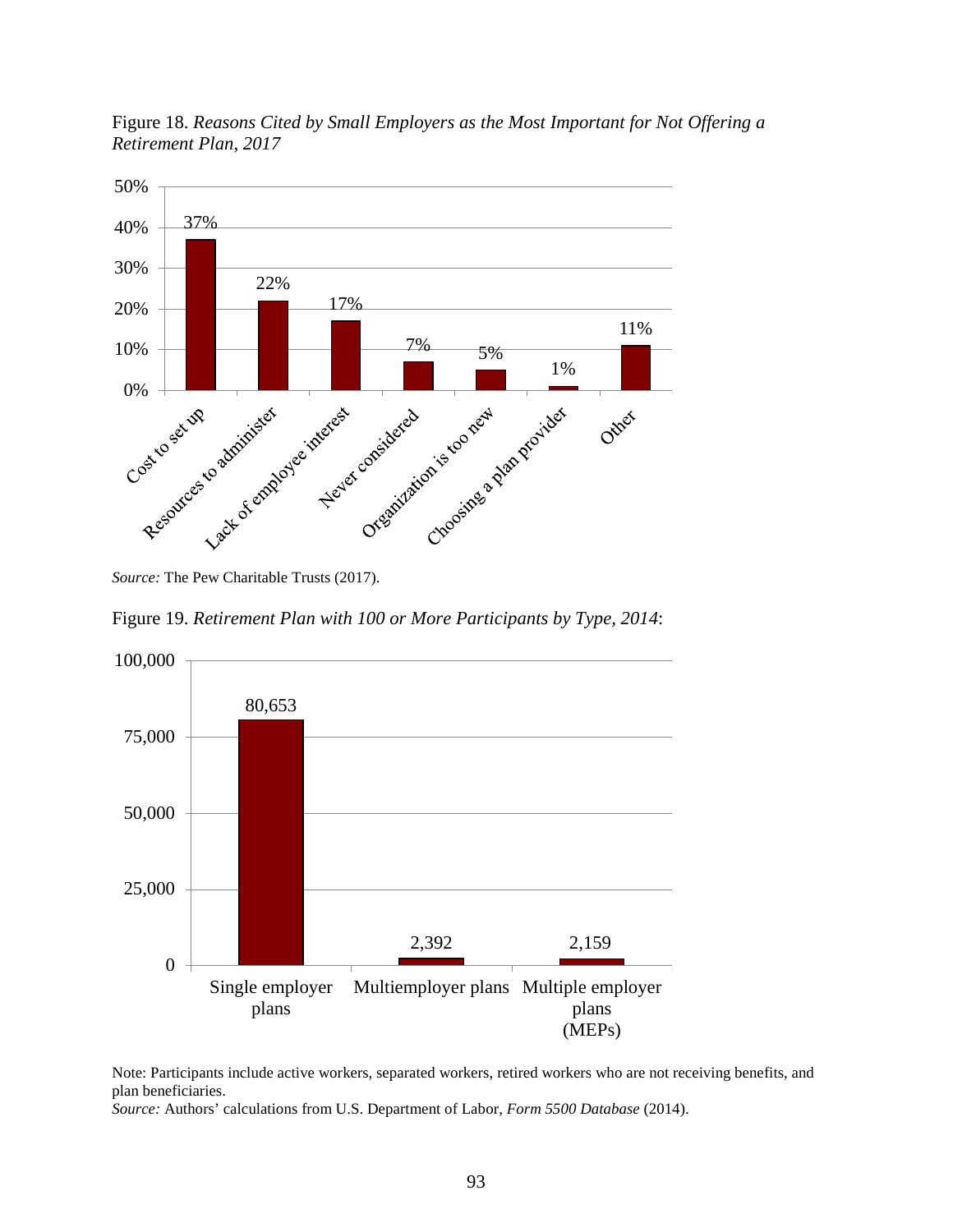

Figure 20. *State Retirement Security Activity, as of June 2016*

*Source:* Authors' analysis.

Figure 21. *Percentage of Workers by IRA-Contribution Status in Tax Year 2014*



*Source:* Investment Company Institute (2016).